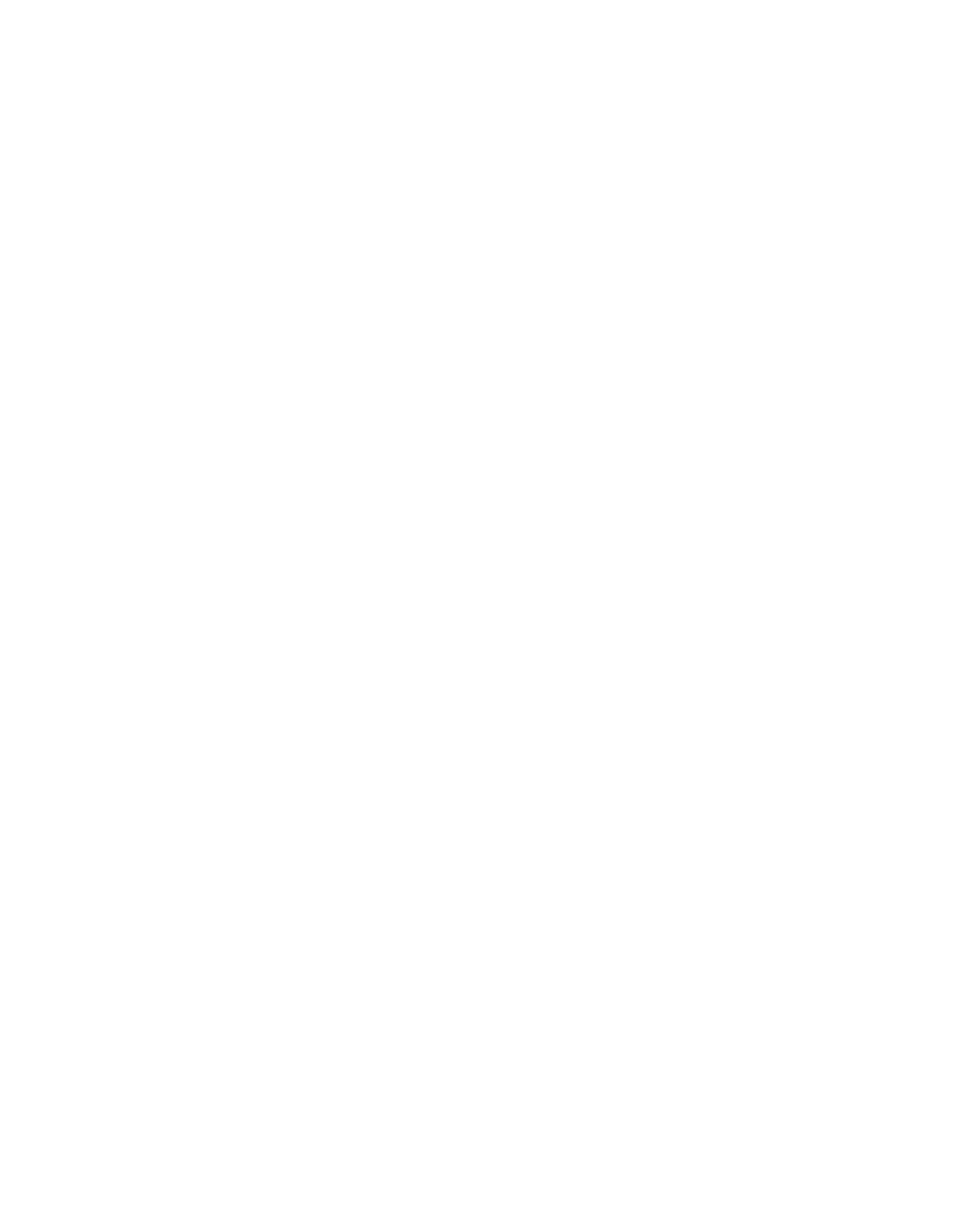## CHAPTER 122

 $\mathcal{L}_\text{max} = \mathcal{L}_\text{max} = \mathcal{L}_\text{max} = \mathcal{L}_\text{max} = \mathcal{L}_\text{max} = \mathcal{L}_\text{max} = \mathcal{L}_\text{max} = \mathcal{L}_\text{max} = \mathcal{L}_\text{max} = \mathcal{L}_\text{max} = \mathcal{L}_\text{max} = \mathcal{L}_\text{max} = \mathcal{L}_\text{max} = \mathcal{L}_\text{max} = \mathcal{L}_\text{max} = \mathcal{L}_\text{max} = \mathcal{L}_\text{max} = \mathcal{L}_\text{max} = \mathcal{$ 

## GOODS TAX

## ARRANGEMENT OF SECTIONS

**SECTION** 

PART I

#### PRELIMINARY

- 1. SHORT TITLE
- 2. INTERPRETATION
- 3. QUOTATION OF CERTIFICATE

#### PART II

#### ADMINISTRATION

- 4. COMMISSIONER AND OTHER OFFICERS
- 5. SECRECY BY OFFICERS, DECLARATIONS ETC

#### PART III

#### REGISTRATION AND CERTIFICATES

- 6. MANUFACTURERS AND WHOLESALE MERCHANTS TO BE REGISTERED
- 7. REGISTERED PERSON TO QUOTE CERTIFICATE
- 8. FAILURE TO REGISTER OR GIVE SECURITY
- 9. NON-OBSERVANCE OF CONDITIONS
- 10. WRONGFUL QUOTATION OF CERTIFICATE
- 11. PROHIBITION OF QUOTATION OF CERTIFICATE, GROUNDS FOR ISSUE OF PROHIBITION NOTICE
- 12. REVOCATION OF REGISTRATION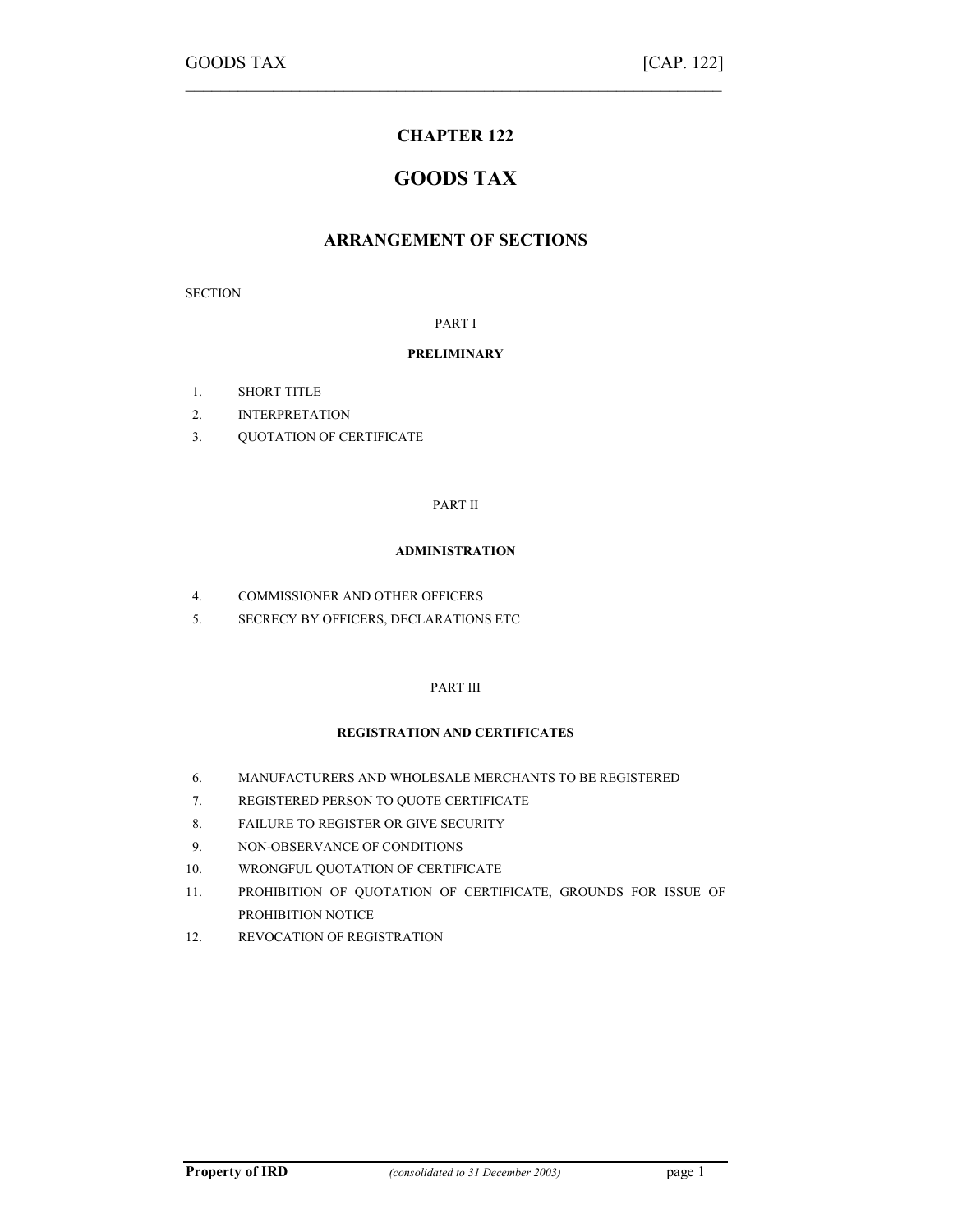#### PART IV

 $\mathcal{L}_\text{max}$  , and the contract of the contract of the contract of the contract of the contract of the contract of

#### LIABILITY TO TAX

#### A—CHARGE OF TAX

- 13. GOODS TAX TO BE CHARGED ON SALE VALUE
- 14. GOODS MANUFACTURED IN SOLOMON ISLANDS

#### B—SALE VALUE OF MANUFACTURED GOODS

- 15. MEANING OF SALE VALUE OF GOODS
- 16. SALE VALUE OF GOODS SOLD BY PURCHASER FROM MANUFACTURER
- 17. SALE VALUE OF GOODS PURCHASED BY A REGISTERED PERSON, WHO QUOTED HIS CERTIFICATE BUT APPLIED GOODS TO OWN USE
- 18. COMMISSIONER TO DETERMINE FAIR VALUE IN SPECIAL CASES
- 19. DEFINITION OF ENTRY FOR HOME CONSUMPTION
- 20. GOODS DEEMED ENTERED FOR HOME CONSUMPTION

#### C—SALE VALUE OF IMPORTED GOODS

- 21. SALE VALUE OF GOODS ENTERED FOR HOME CONSUMPTION
- 22. COMPTROLLER MAY MAKE RULES AND SET CONDITIONS
- 23. ENTRIES
- 24. FAILURE TO LODGE ENTRY OR FURNISH INFORMATION
- 25. SALE VALUE OF IMPORTED GOODS SOLD BY IMPORTER TO REGISTERED PERSON OR REGISTERED PERSON WHO HAS NOT QUOTED HIS CERTIFICATE
- 26. SALE VALUE OF GOODS APPLIED TO OWN USE BY REGISTERED PERSON
- 27. SALE VALUE OF LEASED GOODS
- 28. COMMISSIONER MAY ALTER SALE VALUE

#### PART V

#### LIABILITY FOR TAX

- 29. GOODS TAX TO BE PAID BY PERSON LIABLE TO PAY THE TAX
- 30. PERSON LIABLE TO PAY TAX ON SALE VALUE OF GOODS MANUFACTURED IN SOLOMON ISLANDS BY TAXPAYER AND APPLIED TO OWN USE OR TREATED THE GOODS AS STOCK
- 31. PERSON LIABLE TO PAY TAX ON SALE VALUE OF GOODS SOLD BY PURCHASER FROM MANUFACTURER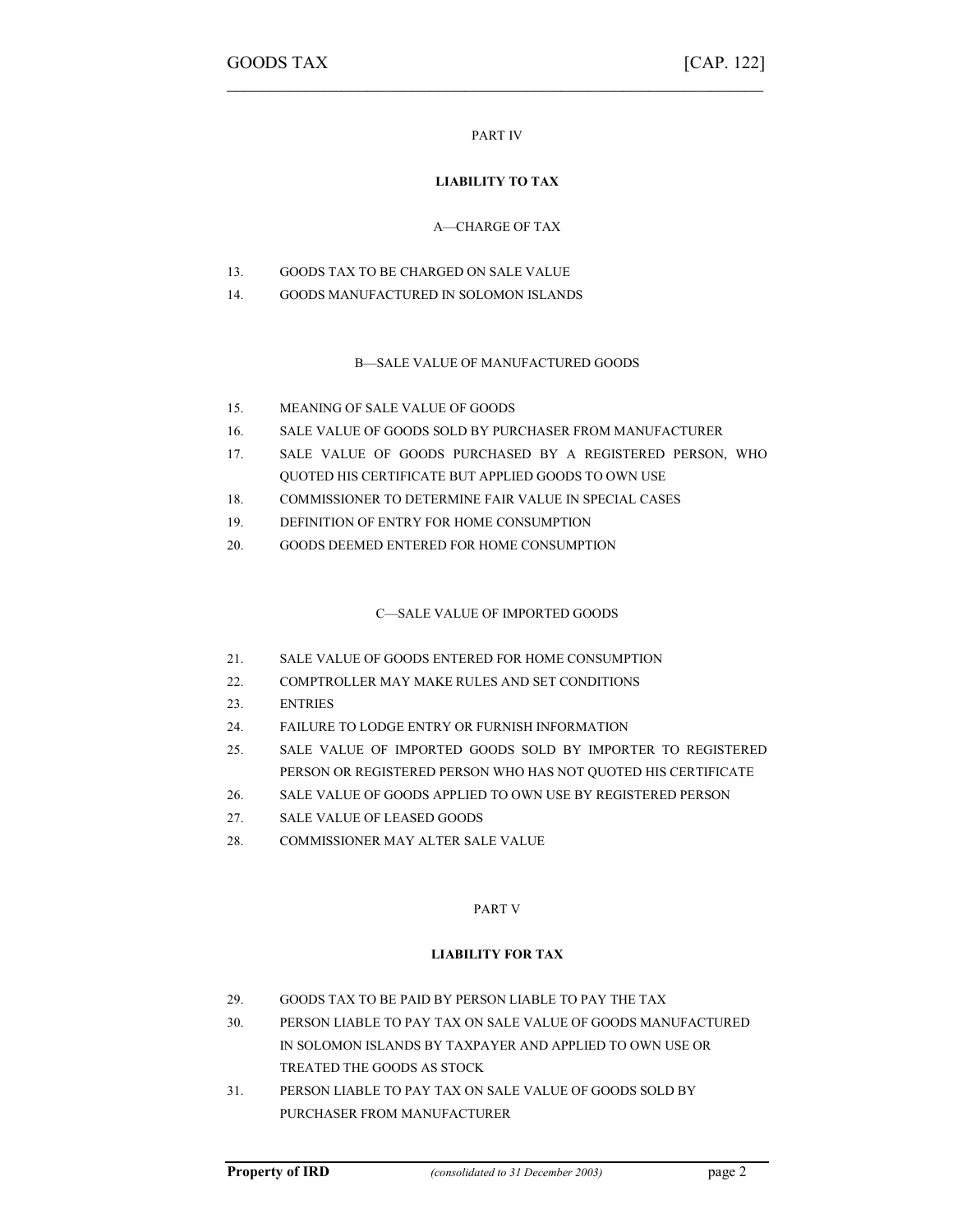| 32. | PERSON LIABLE TO PAY TAX ON SALE VALUE OF GOODS PURCHASED BY |
|-----|--------------------------------------------------------------|
|     | REGISTERED PERSON AND APPLIED GOODS TO OWN USE               |

 $\mathcal{L}_\text{max} = \mathcal{L}_\text{max} = \mathcal{L}_\text{max} = \mathcal{L}_\text{max} = \mathcal{L}_\text{max} = \mathcal{L}_\text{max} = \mathcal{L}_\text{max} = \mathcal{L}_\text{max} = \mathcal{L}_\text{max} = \mathcal{L}_\text{max} = \mathcal{L}_\text{max} = \mathcal{L}_\text{max} = \mathcal{L}_\text{max} = \mathcal{L}_\text{max} = \mathcal{L}_\text{max} = \mathcal{L}_\text{max} = \mathcal{L}_\text{max} = \mathcal{L}_\text{max} = \mathcal{$ 

- 33. PERSON LIABLE TO PAY TAX ON SALE VALUE OF GOODS ENTERED FOR HOME CONSUMPTION
- 34. PERSON LIABLE TO PAY TAX ON SALE VALUE OF GOODS IMPORTED BY IMPORTER TO REGISTERED PERSON OR REGISTERED PERSON WHO HAS NOT QUOTED HIS CERTIFICATE
- 35. PERSON LIABLE TO PAY TAX ON SALE VALUE OF GOODS APPLIED TO OWN USE BY REGISTERED PERSON
- 36. PERSON LIABLE TO PAY TAX ON SALE VALUE OF LEASED GOODS

#### PART VI

#### EXEMPTIONS

37. GOODS TAX NOT PAYABLE BY CERTAIN PERSONS, AND ON SALE VALUE OF GOODS, SPECIFIED IN FIRST SCHEDULE

#### PART VII

#### RETURNS

- 38. RETURNS TO BE LODGED WITHIN THIRTY DAYS IN A PRESCRIBED FORM
- 39. FURTHER RETURNS
- 40. COMMISSIONER MAY REQUIRE INFORMATION OR ATTENDANCE
- 41. POWER TO OBTAIN INFORMATION AND EVIDENCE

#### PART VIII

#### COLLECTION AND RECOVERY OF TAX

- 42. TIME WITHIN WHICH PAYMENT IS TO BE MADE
- 43. FURTHER TAX
- 44. REQUEST FOR SPECIAL ASSESSMENT
- 45. AMENDED ASSESSMENT
- 46. TAX REDUCED ON AMENDED ASSESSMENT
- 47. REFUND ON APPLICATION OF OVERPAID TAX, EFFECT OF FAILING TO QUOTE CERTIFICATE; SALE TO GOVERNMENT AND PROVINCIAL GOVERNMENT ETC
- 48. TAXPAYER LEAVING SOLOMON ISLANDS
- 49. EXTENSIONS, INSTALMENTS AND COMMISSIONER'S DISCRETION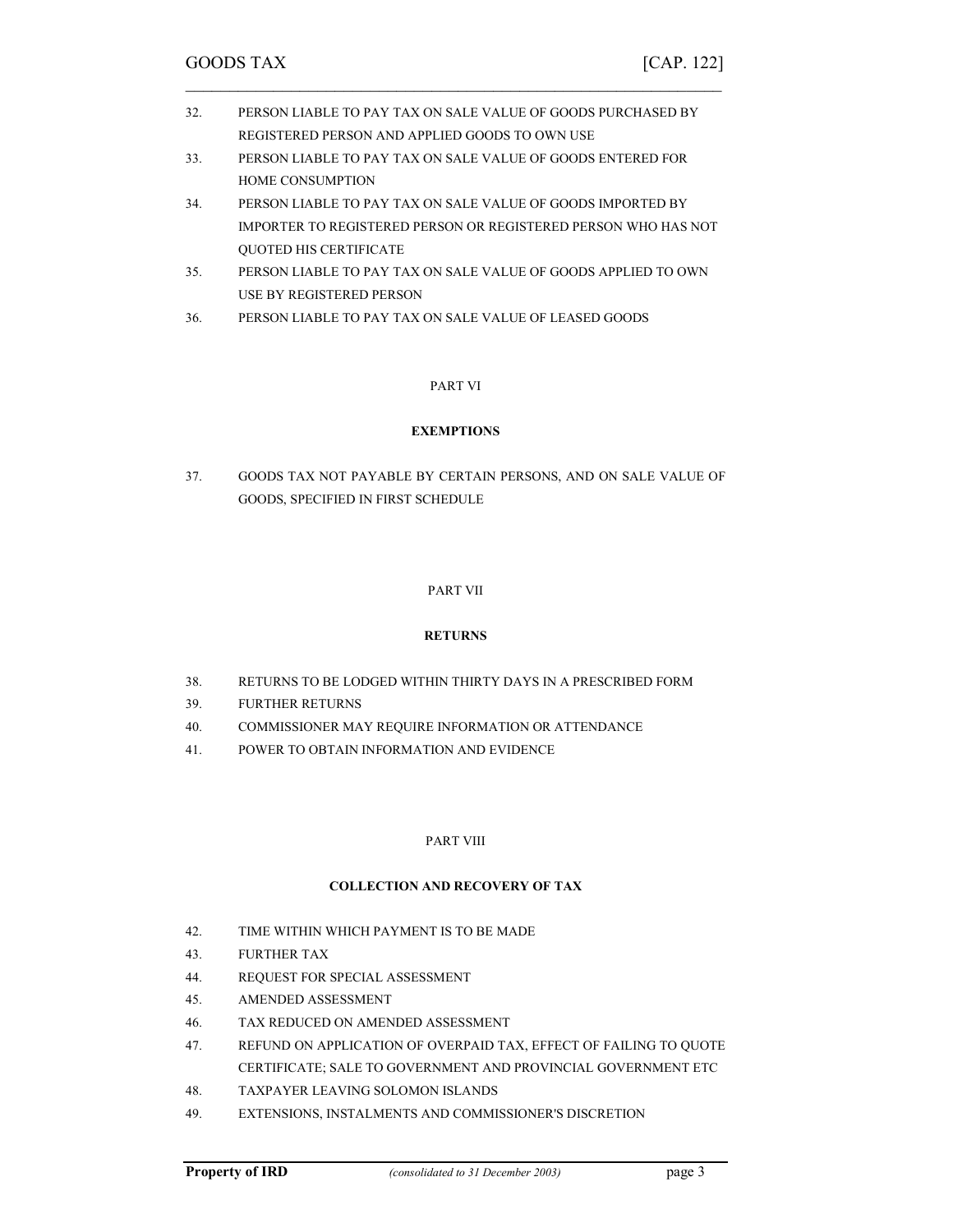- 50. PENALTY FOR UNPAID TAX
- 51. TAX DEEMED DEBT, AND COMMISSIONER MAY SUE OR DISTRAIN

 $\mathcal{L}_\text{max}$  , and the contract of the contract of the contract of the contract of the contract of the contract of

- 52. TAXPAYER ABSENT OR CANNOT BE FOUND
- 53. NOTICE WITHIN FOURTEEN DAYS AND DUTIES OF LIQUIDATOR
- 54. NOTICE OF INTENTION OF WINDING UP, AND LIABILITY OF AGENT
- 55. ESTATE OF TAXPAYER BOUND
- 56. COMMISSIONER'S POWER OF ASSESSMENT AND RECOVERY
- 57. ENTITLEMENT TO RECOVER TAX PAID ON BEHALF OF ANOTHER
- 58. PROPORTIONATE RECOVERY
- 59. COMMISSIONER MAY COLLECT TAX FROM PERSONS OWING MONEY TO TAXPAYER

#### PART IX

#### OBJECTIONS AND APPEALS

- 60. TAXPAYER MAY OBJECT
- 61. APPEALS TO HIGH COURT

#### PART X

### PENALTIES AND OFFENCES

- 62. PENALTY FOR FAILURE TO FURNISH RETURNS, INFORMATION ETC
- 63. PENALTY TAX WHERE CERTAIN ANTI-AVOIDANCE PROVISIONS APPLY
- 64. ASSESSMENT OF ADDITIONAL TAX
- 65. WHEN ADDITIONAL TAX DUE AND PAYABLE
- 66. GENERAL PENALTY
- 67. OFFENCES
- 68. SANCTION OF THE COMMISSIONER

#### PART XI

#### IMPOSITION OF TAX; RATE OF TAX

69. GOODS TAX IMPOSED ON THE SALE VALUE OF GOODS AT THE RATE **SPECIFIED**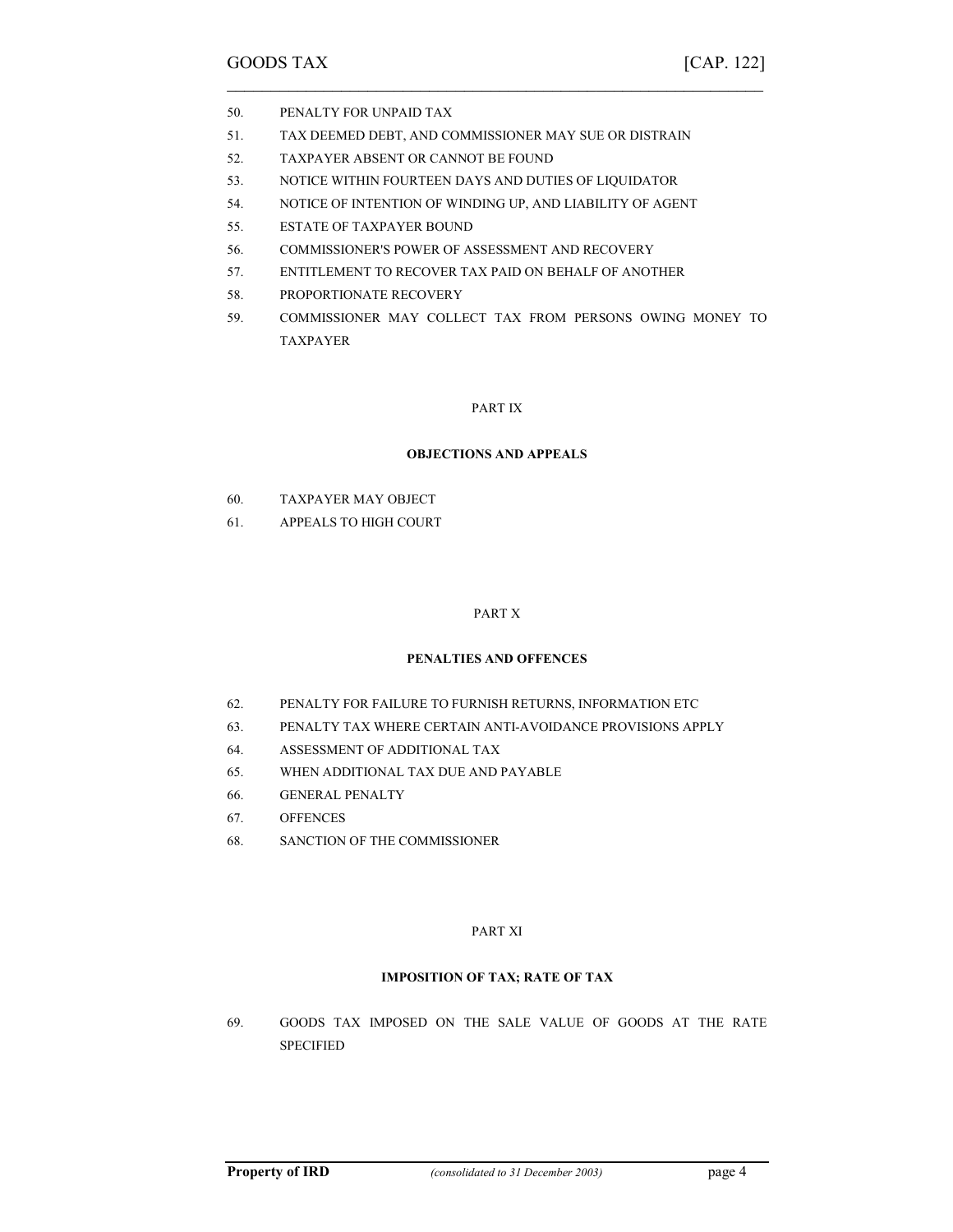## $\mathcal{L}_\text{max} = \mathcal{L}_\text{max} = \mathcal{L}_\text{max} = \mathcal{L}_\text{max} = \mathcal{L}_\text{max} = \mathcal{L}_\text{max} = \mathcal{L}_\text{max} = \mathcal{L}_\text{max} = \mathcal{L}_\text{max} = \mathcal{L}_\text{max} = \mathcal{L}_\text{max} = \mathcal{L}_\text{max} = \mathcal{L}_\text{max} = \mathcal{L}_\text{max} = \mathcal{L}_\text{max} = \mathcal{L}_\text{max} = \mathcal{L}_\text{max} = \mathcal{L}_\text{max} = \mathcal{$ PART XII

#### MISCELLANEOUS

- 70. JUDICIAL NOTICE
- 71. EVIDENCE
- 72. OBLIGATION AND AUTHORITY OF AGENTS AND TRUSTEES
- 73. OBLIGATION AND AUTHORITY OF PERSONS IN RECEIPT OR CONTROL OF MONEY FOR NON-RESIDENT PERSON
- 74. ALTERATION OF AGREEMENTS WHERE LAW RELATING TO SALES ALTERED
- 75. GOODS TAX TO BE SPECIFIED IN INVOICE
- 76. FALSE PRETENCE AS TO GOODS TAX AN OFFENCE
- 77. BOOKS, ACCOUNTS ETC; TO BE PRESERVED
- 78. REGULATIONS

#### FIRST SCHEDULE

#### SECOND SCHEDULE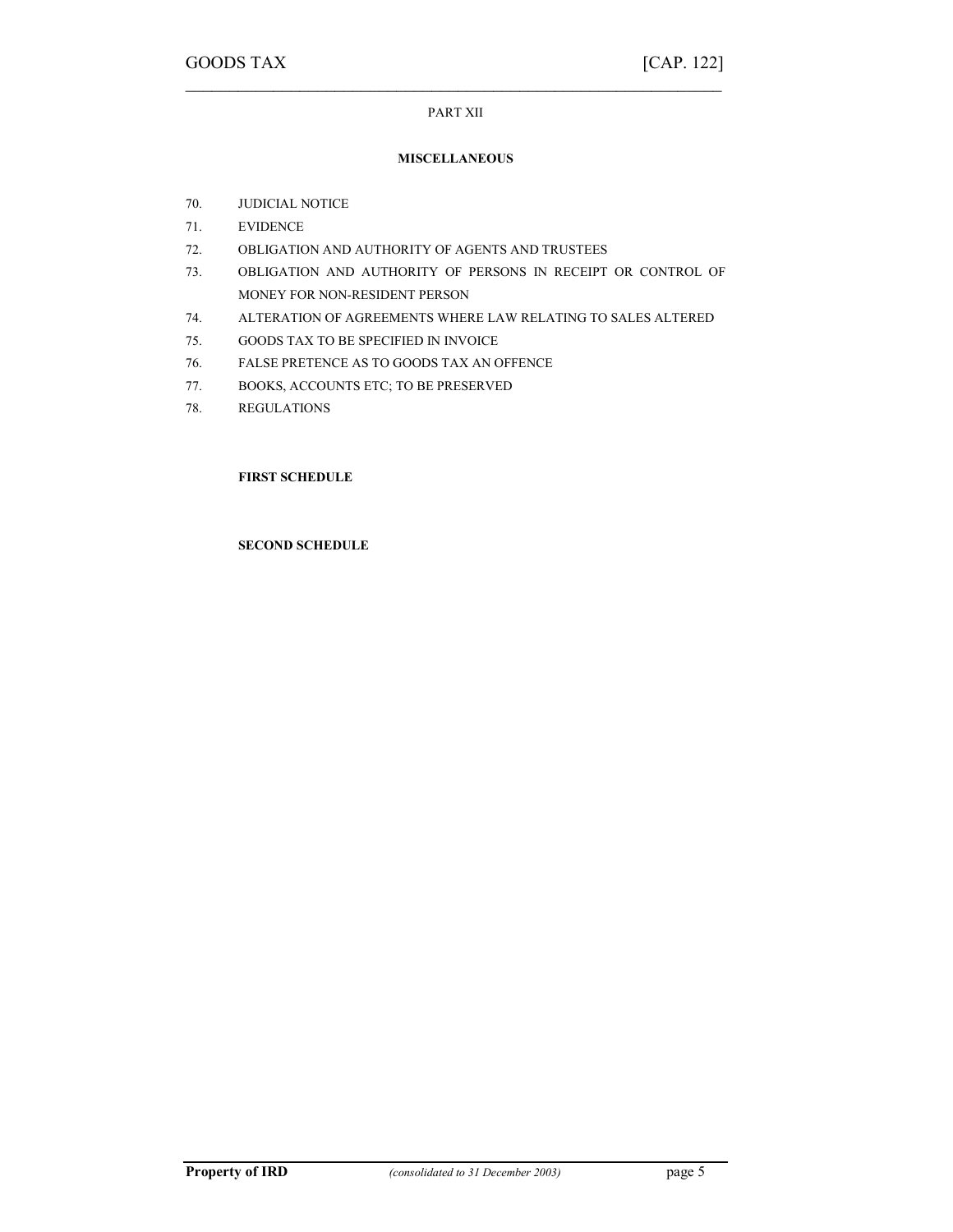#### CHAPTER 122

 $\mathcal{L}_\text{max}$  , and the contract of the contract of the contract of the contract of the contract of the contract of

## GOODS TAX

9 of 1992 LN 2 of 1994 LN 2 of 1996 AN ACT TO IMPOSE A TAX ON THE WHOLESALE VALUE OF GOODS MANUFACTURED IN SOLOMON ISLANDS AND ON GOODS IMPORTED FROM OVERSEAS AND SOLD TO RETAILERS, FOR THE COLLECTION AND ENFORCEMENT OF SUCH DUTY, AND FOR MATTERS INCIDENTAL THERETO OR CONNECTED THEREWITH

[*1st March 1993*]

#### PART I

#### PRELIMINARY

| <b>Short title</b> | 1. This Act may be cited as the Goods Tax Act.                                                                                                                                                                                                                                                                                                                                   |
|--------------------|----------------------------------------------------------------------------------------------------------------------------------------------------------------------------------------------------------------------------------------------------------------------------------------------------------------------------------------------------------------------------------|
| Interpretation     | 2. In this Act, unless the context otherwise requires—                                                                                                                                                                                                                                                                                                                           |
|                    | "agent" includes every person who in Solomon Islands, for or on behalf of any<br>person resident outside Solomon Islands (in this section called "the<br>principal"), holds or has the management or control of the business of the<br>principal, and every person declared by the Commissioner to be an agent<br>or the sole agent for any person for the purposes of this Act; |
|                    | "arrangement" means an arrangement, agreement or understanding-                                                                                                                                                                                                                                                                                                                  |
|                    | (a) whether formal or informal;                                                                                                                                                                                                                                                                                                                                                  |
|                    | (b) whether express or implied; or                                                                                                                                                                                                                                                                                                                                               |
|                    | (c) whether or not enforceable, or intended to be enforceable, by legal<br>proceeding;                                                                                                                                                                                                                                                                                           |
|                    | "assessment" means-                                                                                                                                                                                                                                                                                                                                                              |
|                    | (a) the ascertainment of the value of goods and of the goods tax payable on<br>that sale value; or                                                                                                                                                                                                                                                                               |
|                    | (b) the ascertainment of additional tax payable under this Act;                                                                                                                                                                                                                                                                                                                  |
|                    | "certificate" means a certificate of registration issued under this Act;                                                                                                                                                                                                                                                                                                         |
|                    | "company" includes all bodies or associations corporate or unincorporate, but does<br>not include partnership;                                                                                                                                                                                                                                                                   |
| Cap. 123           | "Commissioner" means the Commissioner of Inland Revenue appointed<br>under the Income Tax Act;                                                                                                                                                                                                                                                                                   |
| Cap. 121           | "Comptroller" means the Comptroller of Customs and Excise appointed<br>under the Customs and Excise Act;                                                                                                                                                                                                                                                                         |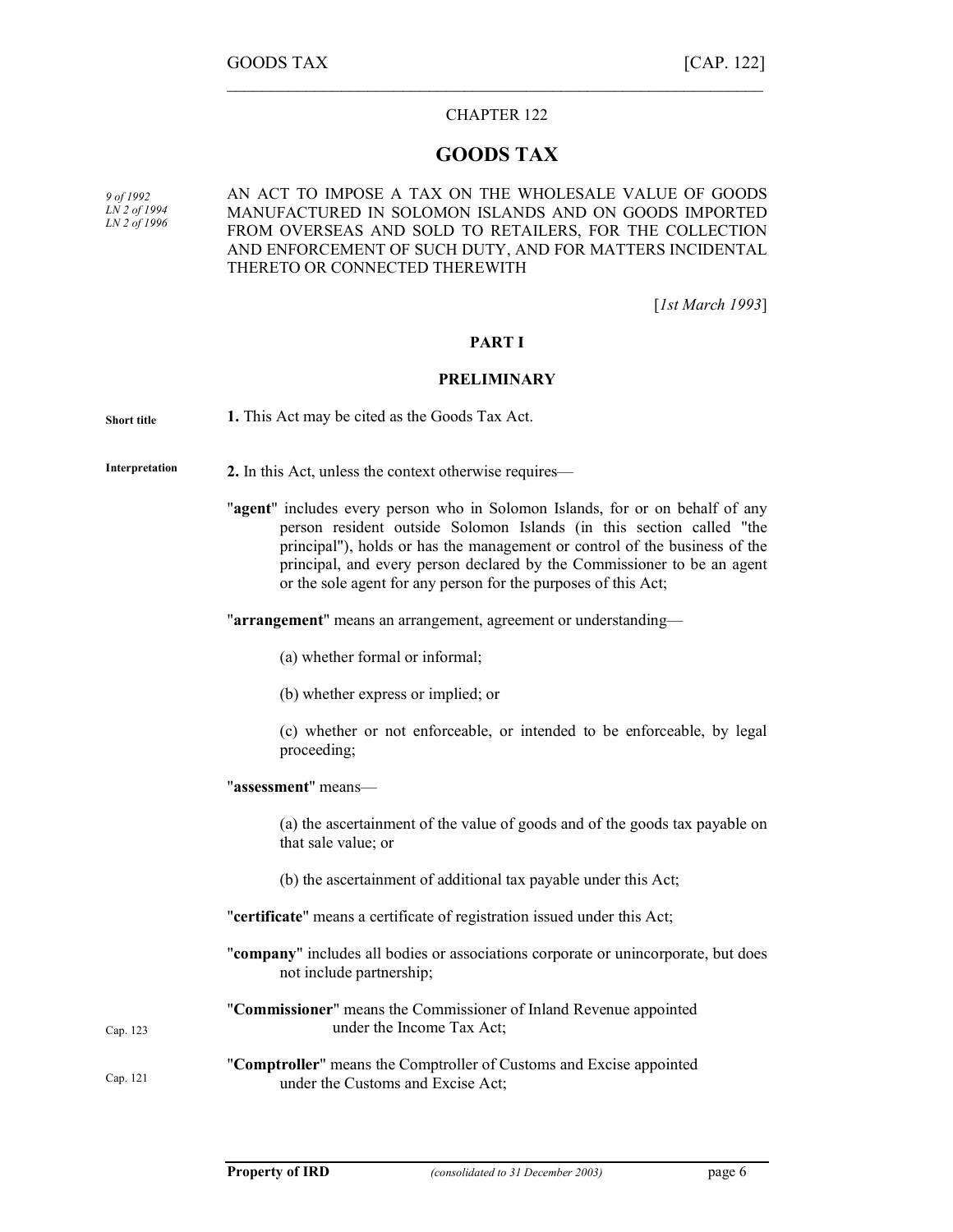"customs duty" means duty of customs imposed under the Customs and Excise Act;

 $\mathcal{L}_\text{max} = \mathcal{L}_\text{max} = \mathcal{L}_\text{max} = \mathcal{L}_\text{max} = \mathcal{L}_\text{max} = \mathcal{L}_\text{max} = \mathcal{L}_\text{max} = \mathcal{L}_\text{max} = \mathcal{L}_\text{max} = \mathcal{L}_\text{max} = \mathcal{L}_\text{max} = \mathcal{L}_\text{max} = \mathcal{L}_\text{max} = \mathcal{L}_\text{max} = \mathcal{L}_\text{max} = \mathcal{L}_\text{max} = \mathcal{L}_\text{max} = \mathcal{L}_\text{max} = \mathcal{$ 

"goods" include commodities, but does not include—

(a) goods which have, either through a process of retailing or otherwise, gone into use or consumption in Solomon Islands; or

(b) goods which are sold as second-hand goods and are manufactured exclusively or principally from goods which—

- (i) have, whether alone or as parts of other goods, gone into use or consumption in Solomon Islands;
- (ii) in the opinion of the Commissioner, in their condition as parts of the goods so manufactured, retain their character as goods or parts of goods which have gone into use or consumption in Solomon Islands;

"import" means import into Solomon Islands;

"liquidator" means the person who, whether or not appointed as liquidator, is the person required by law to carry out the winding up of a company;

"manufacture" includes—

(a) production;

(b) the combination of parts or ingredients whereby an article or substance is formed that is commercially distinct from those parts or ingredients;

(c) any treatment applied to foodstuffs as a process in the preparation of the foodstuffs for human consumption;

(d) the processing or treatment of exposed photographic or cinematographic film to produce a negative, transparency or film strip;

(e) the copying or reproduction of visual images or sounds, or visual images and sounds so as to embody the images or sounds, or images and sounds, as the case may be, (whether in the same material form or in a different material form) in goods (including goods and commodities of the kind referred to in paragraph (a) of the definition of "goods") but does not include—

a combination falling within paragraph (b) (other than a combination whereby a prescribed article or substance is formed) if, in the opinion of the Commissioner, the combination is of a kind that is customarily undertaken by persons who use the articles or substances formed by combinations of that kind for the purposes for which the articles or substances are intended to be ultimately used;

"manufacturer" means a person who engages, whether exclusively or not, in the manufacture of goods, and a person (not being an employee) who manufactures goods, whether or not the materials out of which the goods are manufactured are owned by him, but where one person manufactures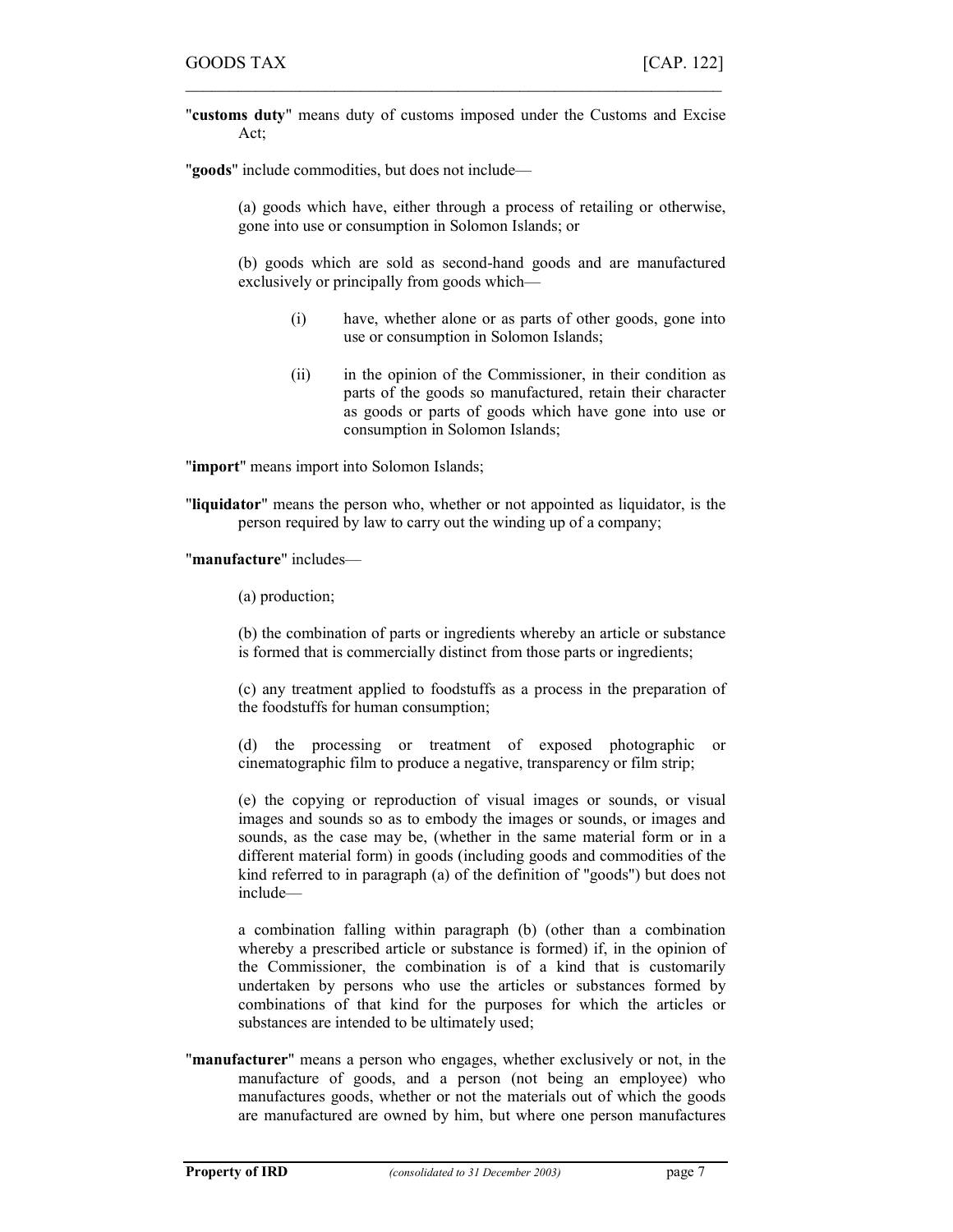goods for another, wholly or in part out of materials supplied by that other, and the goods are not for the use of, but are for sale by, that other, the person supplying the materials shall deemed to be the manufacturer, and the person who so manufactures the goods shall be deemed not to be the manufacturer;

"material form", in relation to visual images or sounds of a computer program, includes any form (whether visible or not) of storage from which images or sounds, or images and sounds or the computer program, as the case may be, can be reproduced;

 $\mathcal{L}_\text{max}$  , and the contract of the contract of the contract of the contract of the contract of the contract of

#### "owners"—

(a) in relation to any goods, includes any person (other than an officer of Customs and Excise) being or holding himself out to be the owner, importer, exporter, consignee, agent, or person possessed of, or beneficially interested in, or having any control of, or power of disposition over, the goods; and

(b) in relation to goods, being a ship or aircraft, includes every person acting as agent for the owner or to receive freight or other charges payable in respect of the ship or aircraft;

"**person**" includes a company;

- "**payment**", in relation to an amount, includes the incurring of liability to pay, and the crediting of, the amount;
- "registered person" means a manufacturer or wholesale merchant who is registered under this Act;

#### "resident" means—

(a) a natural person who is a resident of Solomon Islands;

(b) a natural person whose domicile is in Solomon Islands, except where the Commissioner is satisfied that the person's permanent place of abode is outside Solomon Islands; or

(c) a company that is incorporated in Solomon Islands, or, not being incorporated in Solomon Islands, carries on business or holds property in Solomon Islands;

#### "sale of goods by wholesale" includes—

(i) a sale of goods to a person who buys the goods for the purpose of resale; and

(ii) a sale of goods to a manufacturer (whether or not he is required to be registered in accordance with the provisions of this Act) to be used in, wrought into or attached to goods to be manufactured by him,

but notwithstanding anything contained in the foregoing provisions of this definition, does not include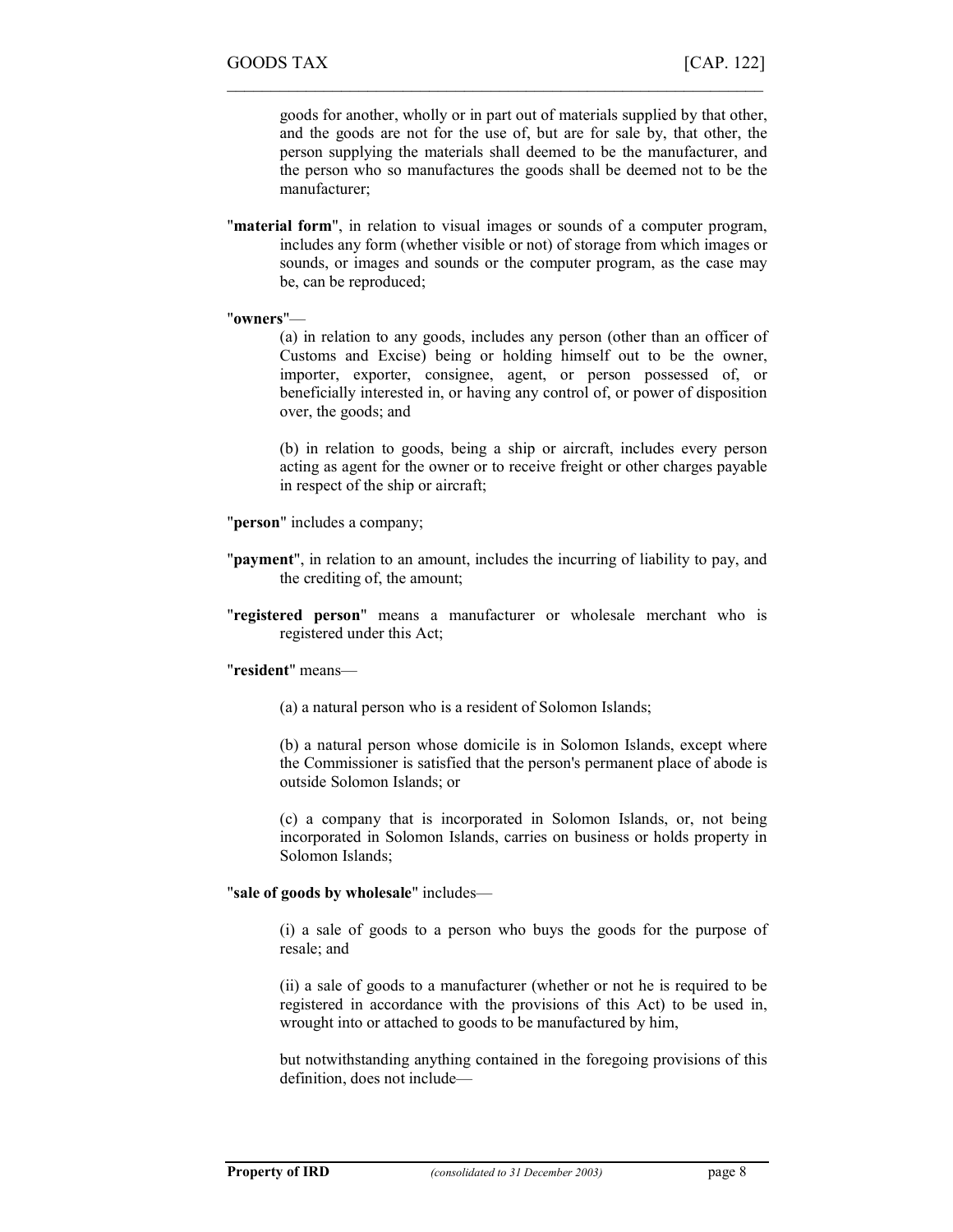(a) the sale of goods by a retailer, whether or not at a discount from the retail selling price, for the accommodation of the purchaser owing to temporary shortage of stock of the purchaser such goods being of a kind usually manufactured by the purchaser or usually purchased by him from a manufacturer or wholesale merchant for sale;

 $\mathcal{L}_\text{max} = \mathcal{L}_\text{max} = \mathcal{L}_\text{max} = \mathcal{L}_\text{max} = \mathcal{L}_\text{max} = \mathcal{L}_\text{max} = \mathcal{L}_\text{max} = \mathcal{L}_\text{max} = \mathcal{L}_\text{max} = \mathcal{L}_\text{max} = \mathcal{L}_\text{max} = \mathcal{L}_\text{max} = \mathcal{L}_\text{max} = \mathcal{L}_\text{max} = \mathcal{L}_\text{max} = \mathcal{L}_\text{max} = \mathcal{L}_\text{max} = \mathcal{L}_\text{max} = \mathcal{$ 

(b) the sale of goods by a retailer on cash orders issued by firms or persons carrying on the business of issuing cash order authorising or requesting goods to be supplied to the holders of such cash orders;

(c) the sale whether for cash or on credit, and whether at a discount from the retail selling price or not, of goods of a kind used in the construction and repair of and wrought into or attached to form part of buildings, unless such goods are sold to a person (not being a person who buys goods for supply to some other person);

(d) the sale of school requisites or sporting equipment by a retailer to school authorities or school teachers for resale to students or the sale of sporting equipment by a retailer to sporting clubs for resale to members of those clubs,

and any sale or supply of goods as specified in paragraphs (b), (c) or (d) shall be deemed to be a sale of goods by retail.

For the purpose of this definition "retailer" means a person whose sale of goods (not including sales to which paragraphs (b), (c) or (d) applies) are, in the opinion of the Commissioner, made principally by retail and "sale of goods by a retailer" means a sale of goods from stock in a retail store or a retail section of a store;

"scheme" means—

(a) an arrangement, understanding, promise or undertaking, whether formal or informal, whether express or implied and whether or not enforceable, or intended to be enforceable, by legal proceedings; or

(b) a scheme, plan, proposal, action, course of action or course of conduct, whether unilateral or otherwise;

and for the purposes of this Act a scheme shall be taken to be entered into or carried out for a particular purpose of the person who has, or one or more of the persons who have, entered into or carried out the scheme or a part of the scheme did so for that purpose or for purposes including that purpose;

"tax" includes further tax and additional tax under Part VIII and Part X;

"taxpayer" means a person chargeable with goods tax under this Act;

"trustees", in addition to every person appointed or constituted trustee by act of parties, by order or declaration of a court, or by operation of law, includes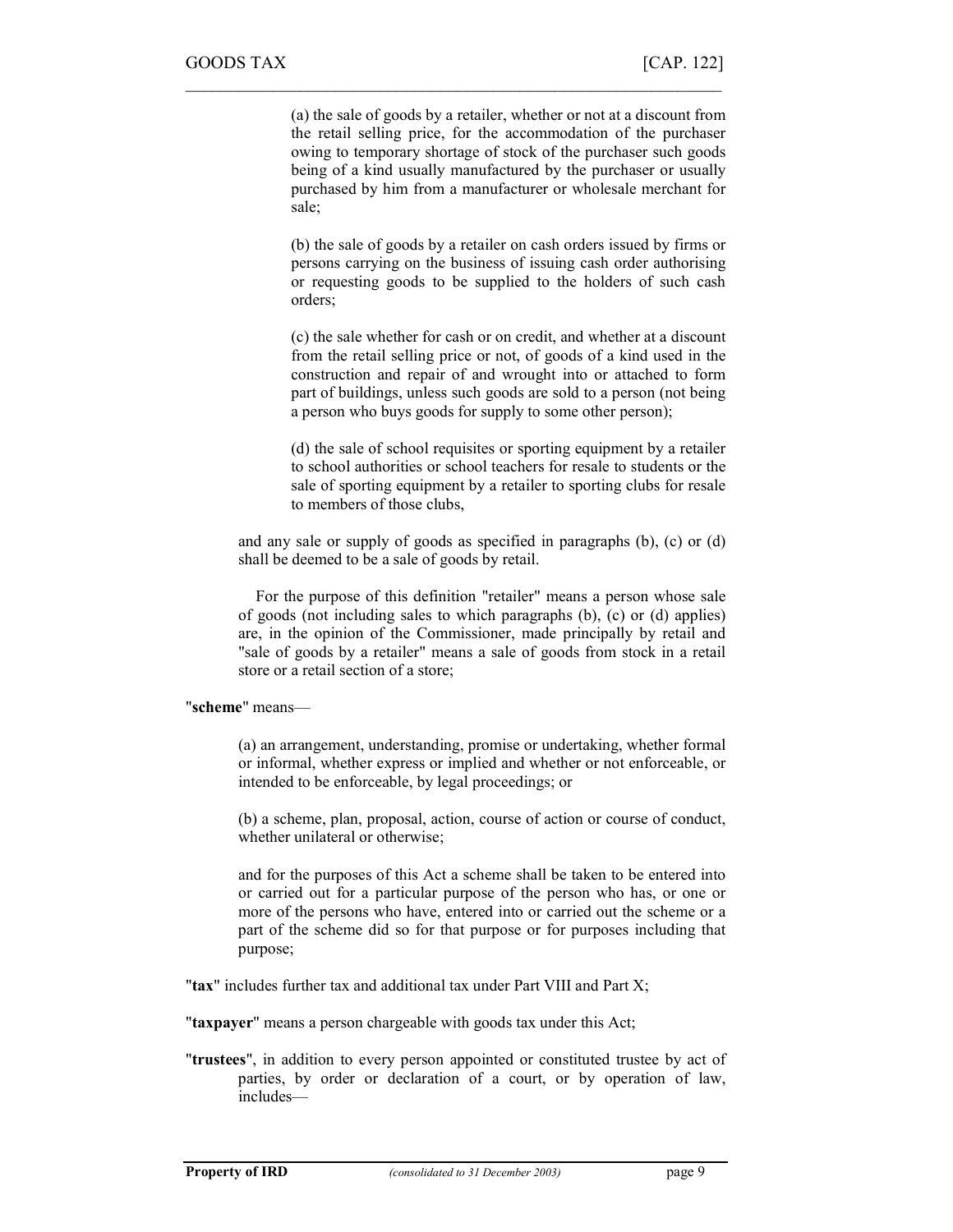(a) an executor or administrator, guardian, committee, receiver or liquidator; and

 $\mathcal{L}_\text{max}$  , and the contract of the contract of the contract of the contract of the contract of the contract of

(b) every person having or taking upon himself the administration or control of goods affected by any express or implied trust, or acting in any fiduciary capacity, or having the possession, control or management of the goods of a person under any legal or other disability;

"unregistered person" means a person who is not registered under this Act;

"wholesale merchant" means a person who engages, whether exclusively or not, in the sale of goods by wholesale, and includes—

(a) a trustee in whom the ownership of the business of any wholesale merchant or manufacturer becomes vested, or who becomes entitled to the possession, management or control of that business or of the goods of that business, and who sells those goods, whether in the course of carrying on or in the course of winding up or realising that business;

(b) a person who, notwithstanding that the person manufactures goods for another person, is, pursuant to the definition of "manufacturer" deemed not to be the manufacturer of the goods; and

(c) a person who applies any process or treatment to goods which are—

(i) to be used in, wrought into or attached to goods to be manufactured by a manufacturer;

(ii) supplied to the person by the manufacturer of those goods for the purpose of having them brought into the form or condition in which they are to be marketed or used or further processed or treated by the manufacturer; or

(iii) to be exported from Solomon Islands and which are to be used in, wrought into or attached to goods to be manufactured outside Solomon Islands; or

(iv) a person who sells goods under an indirect marketing arrangement;

(d) any person who imports and sells such imported goods by retail and wholesale concurrently, either from the same place of business or in separate locations, whom the Commissioner, after taking into consideration the nature in which the business is conducted, deems such person to be a wholesale merchant for the purposes of effective administration of this Act.

 $3$ —(1) Subject to subsection (2) a person shall, for the purposes of this Act (except Part III), be taken to quote his certificate when he quotes his certificate in the manner referred to in section 7(1). Quotation of certificate

> (2) Where a person purports to quote a certificate to another person, and the other person has reasonable grounds to believe that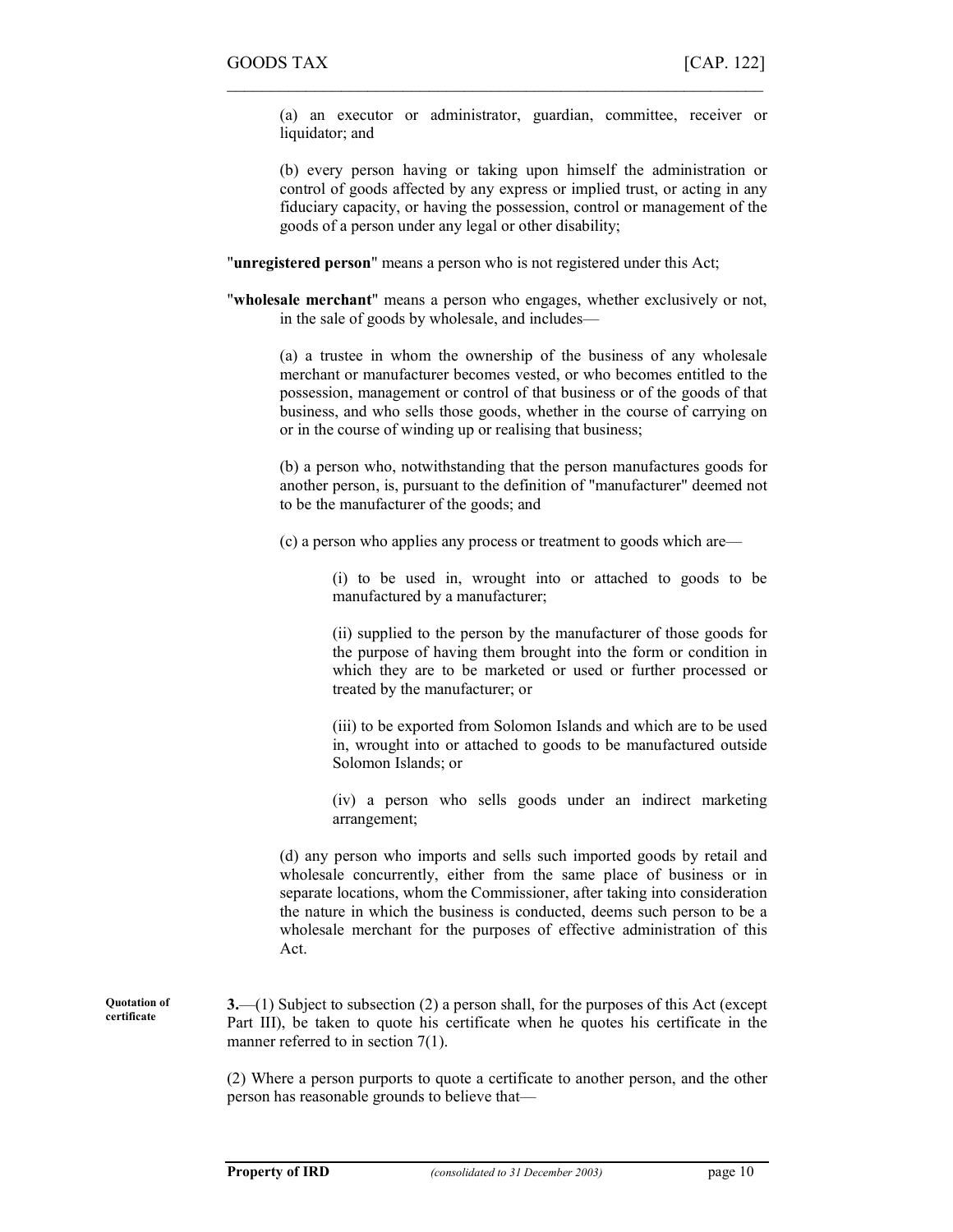(a) the first-mentioned person—

(i) is not a registered person; or

 $\mathcal{L}_\text{max} = \mathcal{L}_\text{max} = \mathcal{L}_\text{max} = \mathcal{L}_\text{max} = \mathcal{L}_\text{max} = \mathcal{L}_\text{max} = \mathcal{L}_\text{max} = \mathcal{L}_\text{max} = \mathcal{L}_\text{max} = \mathcal{L}_\text{max} = \mathcal{L}_\text{max} = \mathcal{L}_\text{max} = \mathcal{L}_\text{max} = \mathcal{L}_\text{max} = \mathcal{L}_\text{max} = \mathcal{L}_\text{max} = \mathcal{L}_\text{max} = \mathcal{L}_\text{max} = \mathcal{$ 

- (ii) is quoting the certificate otherwise than in accordance with section  $7(1)$ ; or
- (iii) is prohibited, by virtue of a notice issued under section 11(1), from quoting the certificate; or

(b) the quotation—

- (i) is false or misleading in a material particular; or
- (ii) omits any matter or thing without which the quotation is misleading in a material particular; or

(c) the Commissioner has published or provided information relating to the certificate under section 12(7),

the first-mentioned person shall, for the purposes of this Act (except Part III), be deemed not to have quoted his certificate.

(3) For the purposes of this Act, a person shall be deemed to have sold goods, if, in the performance of any contract (not being a contract for the sale of goods) under which he has received, or is entitled to receive, valuable consideration, he supplied goods, the property in which (whether as goods or in some other form) passes, under the terms of the contract, to some other person.

(4) A reference in this Act to a person selling goods under an indirect marketing arrangement is a reference to a person (in this subsection referred to as the "vendor"), who is not the manufacturer or wholesaler of the goods, selling goods by retail—

(a) under an arrangement that provides, directly or indirectly, for the sale of goods (whether ascertained or not) by the vendor through another person acting for and on behalf of the vendor, whether in the name of the vendor or in any other names, but not being an employee of the vendor; or

(b) from premises that—

- (i) are used principally for the sale of goods by retail by any other person or persons; and
- (ii) are held out to be premises of, or used by, the other person or persons.

(5) Any person who, at any time, ceases to be a manufacturer or wholesale merchant shall be deemed to continue to be a manufacturer or a wholesale merchant (as the case may be) until he has—

(a) sold;

(b) treated as stock for sale by retail;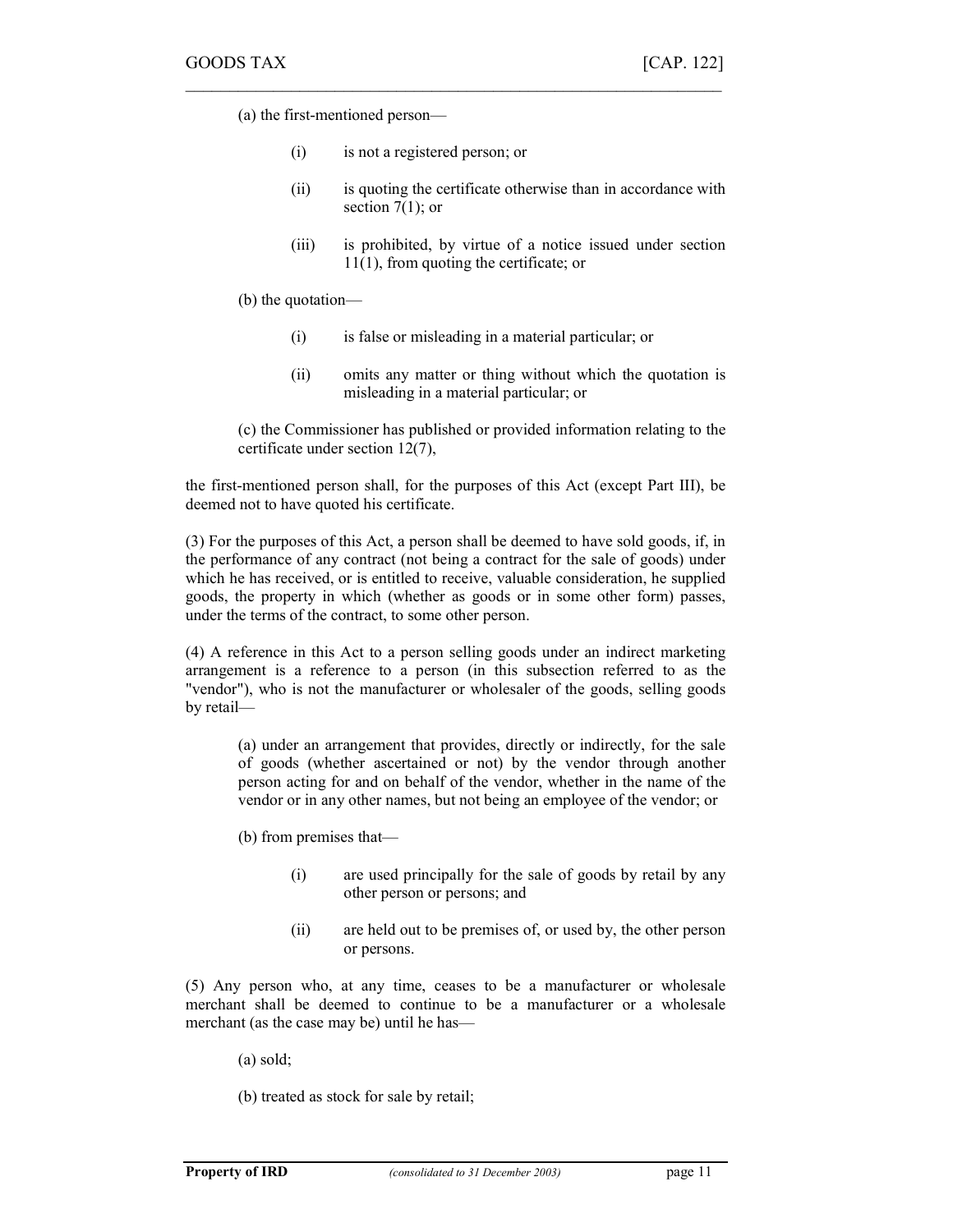(c) applied to his own use; or

(d) leased,

the goods held in stock by him at that time or until the Commissioner is satisfied that none of those goods will become the subject of any transaction, act or operation specified in this subsection.

 $\mathcal{L}_\text{max}$  , and the contract of the contract of the contract of the contract of the contract of the contract of

(6) Notwithstanding anything to the contrary in this Act, for the purpose of paragraph (d) of the definition of "wholesale merchant" in section 2, any person who imports and sells such imported goods by retail and wholesale concurrently, either from the same place of business or in separate locations, shall be deemed to be a wholesale merchant for the purposes of this Act.

#### PART II

#### ADMINISTRATION

Commissioner and other officers

4.—(1) The tax shall be under the care and management of the Commissioner who may do all such acts as may be deemed necessary and expedient for raising, collecting, receiving and accounting for the tax.

(2) The Commissioner may, subject to such limitations as he may think fit, authorise any officer to exercise any of the powers conferred by the Act, upon the Commissioner other than the powers conferred by section 68.

(3) The Commissioner may specify the form of any notice, return, or other document required for the purpose of this Act, and where any form has been so specified then such notice, return, other form or return shall be in the form so specified.

(4) Notices given by the Commissioner under this Act may be signed by any officer authorised by him in that behalf, and any notice purporting to be signed by order of the Commissioner shall, unless the contrary is proved, be presumed to have been signed by an officer so authorised;

(5) Every form, notice, or other document issued, served, or given by the Commissioner under this Act shall be sufficiently authenticated, if the name or title of the Commissioner, or of the officer authorised in that behalf, is printed, stamped or written thereon.

5.—(1) Every person executing any power or duty conferred or imposed on an officer under this Act or the regulations shall, before entering upon his duties or exercising any power under this Act, make before a Commissioner of Oaths or a Magistrate, a declaration in the form prescribed. Secrecy by officer, declarations etc

> (2) Subject to the provisions of this section any officer who acts in the execution of any duty under this Act or the regulations shall regard and deal with all documents and information as confidential and shall not divulge any information relating to the affairs of a person except in the performance of any duty under this Act.

> (3) Any person who has been an officer or has performed any duty under this Act, and who communicates any information acquired by him in the performance of any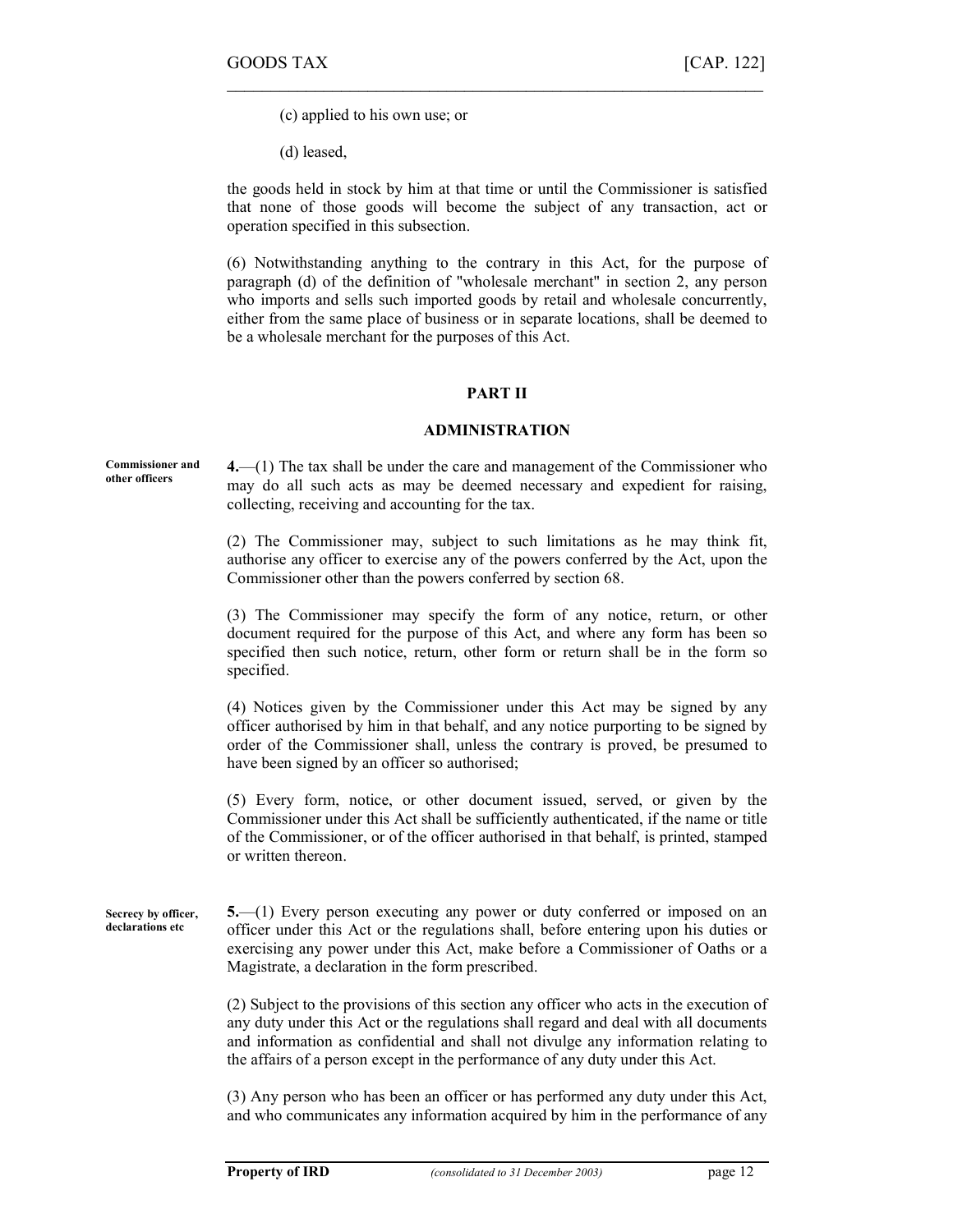duty under this Act or the regulations to any person, other than a person to whom he is authorised by the Commissioner, shall be guilty of an offence and on conviction therefor shall be liable to a fine of two thousand dollars or imprisonment for a term of one year, or to both such fine and imprisonment.

 $\mathcal{L}_\text{max} = \mathcal{L}_\text{max} = \mathcal{L}_\text{max} = \mathcal{L}_\text{max} = \mathcal{L}_\text{max} = \mathcal{L}_\text{max} = \mathcal{L}_\text{max} = \mathcal{L}_\text{max} = \mathcal{L}_\text{max} = \mathcal{L}_\text{max} = \mathcal{L}_\text{max} = \mathcal{L}_\text{max} = \mathcal{L}_\text{max} = \mathcal{L}_\text{max} = \mathcal{L}_\text{max} = \mathcal{L}_\text{max} = \mathcal{L}_\text{max} = \mathcal{L}_\text{max} = \mathcal{$ 

(4) Notwithstanding anything contained in any other provision of this section, the Commissioner may communicate—

(a) to the court in connection with proceedings under an Act of which the Commissioner has general administration; or

(b) to the Comptroller on any matter that comes to the knowledge of the Commissioner in the performance of the Commissioner's official duty.

(5) An officer shall not be required to produce in any court any return, assessment or notice of assessment, or to divulge or communicate to any court any matter or thing coming under his notice in the performance of his duties under this Act except as may be necessary for the purpose of carrying into effect the provisions of this Act.

(6) In this section, "officer" means a person—

(a) who is appointed as agent or employed by the Solomon Islands Government; or

(b) to whom powers or functions have been delegated by the Commissioner,

and who, by reason of the appointment or employment or in the course of the employment, or by reason of, or in the course of the exercise of powers or the performance of functions under, the delegation, as the case may be, may acquire or has acquired information with respect to the affairs of any other person disclosed or obtained under or for the purposes of this Act.

(7) For the purposes of this section, a person who, although not appointed or employed by the Solomon Islands Government, performs services for the Government shall be taken to be employed by the Government.

#### PART III

#### REGISTRATION AND CERTIFICATES

6.—(1) Subject to the provisions of this section, a person who is a manufacturer or a wholesale merchant is required to be registered.

(2) A person who is required to be registered shall apply to the Commissioner for registration in the form provided by the Commissioner and shall—

(a) furnish such particulars as the form requires;

(b) furnish such further particulars (if any) as the Commissioner requires; and

Manufacturers and wholesale merchants to be registered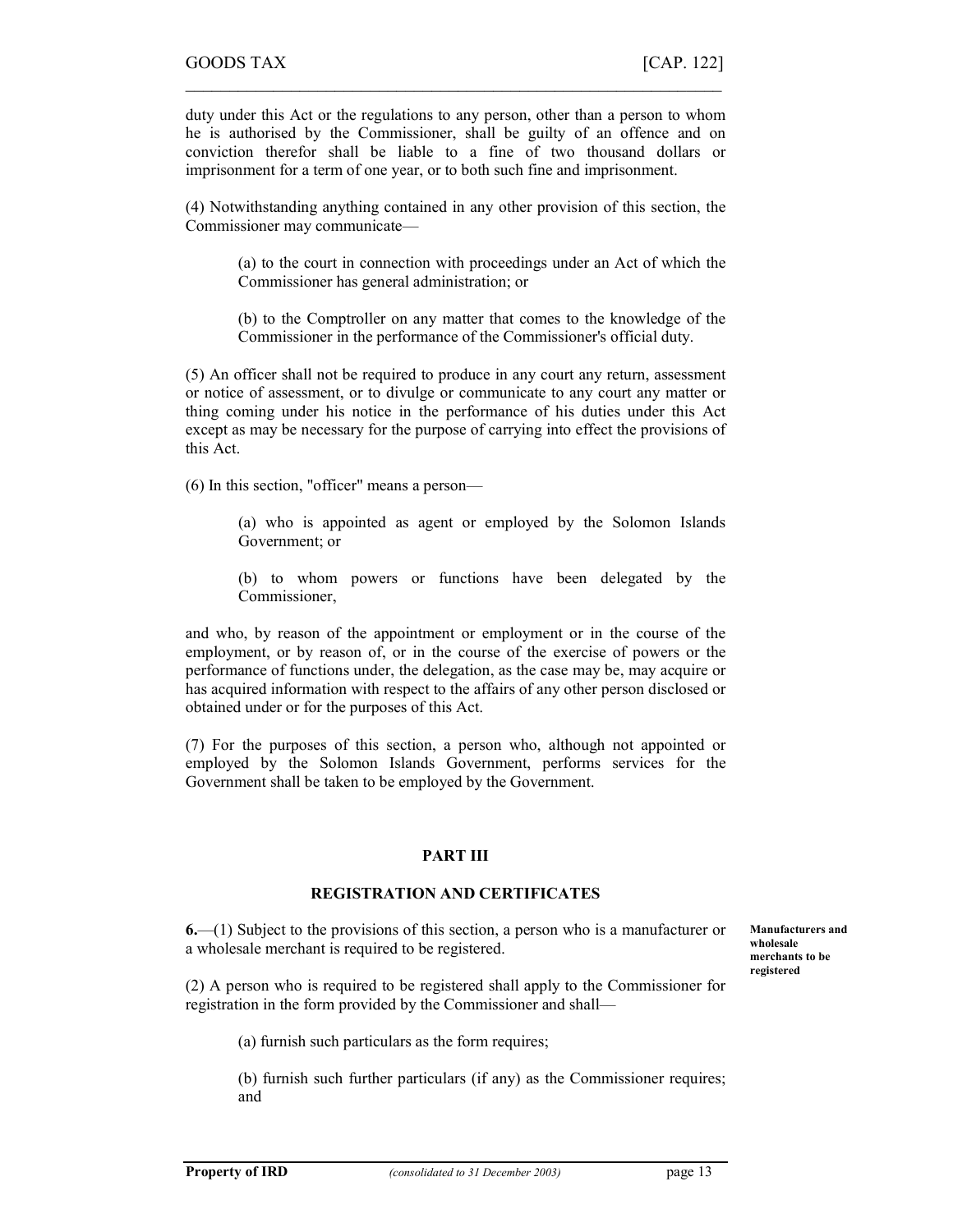(c) lodge the application within the time prescribed.

(3) Subject to subsections (4) and (5), where the Commissioner is satisfied that a person who has made an application in accordance with subsection (2) is a manufacturer or a wholesale merchant, the Commissioner shall register the person.

 $\mathcal{L}_\text{max}$  , and the contract of the contract of the contract of the contract of the contract of the contract of

(4) Where a person makes an application for registration and—

(a) the application—

- (i) is false or misleading in a material particular; or
- (ii) omits any matter or thing without which the application is misleading in a material particular; or

(b) the person, being required to give security under subsection (12), refuses or fails to do so,

the Commissioner may, in his discretion, by notice in writing served on the person, as prescribed, refuse to register the person, but the person does not thereby cease to be required to be registered.

(5) Subject to subsections (6) and (7), where a person is a manufacturer or a wholesale merchant and engages only in transactions, acts or operations in respect of which goods tax is not payable by the person—

(a) the Commissioner may, in his discretion, dispense with, or revoke, the registration of the person; and

(b) if the Commissioner does so at a particular time, the person is, as from that time, not required to be registered.

(6) Where—

(a) the Commissioner, in pursuance of subsection (5), has dispensed with, or revoked, the registration of a person; and

(b) at a particular time, the person commences, or would, if required to be registered, be taken for the purposes of this Act to commence, to engage in transactions, acts or operations in respect of which goods tax is payable by the person,

the person is, as from that time, required to be registered.

(7) Without limiting the generality of subsection (6), where—

> (a) the Commissioner, in pursuance of subsection (5), has dispensed with, or revoked, the registration of a person; and

> (b) the person is a wholesale merchant by virtue of subparagraphs (b), (c) or (d), of the definition of wholesale merchant in section 2,

the Commissioner may, at any time while the person continues to be a wholesale merchant by virtue of any provision referred to in paragraph (b) of this subsection,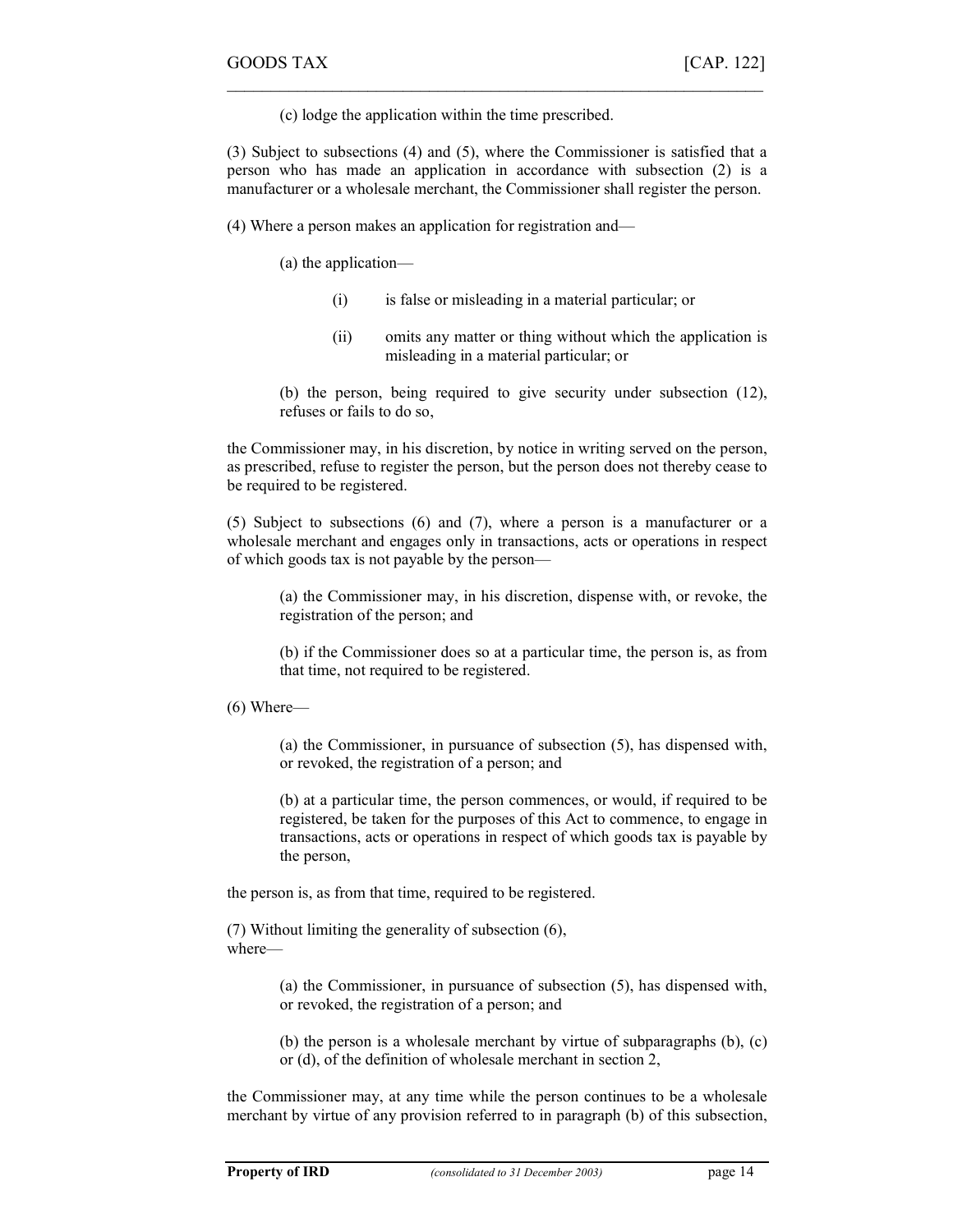by notice in writing served on the person as prescribed, require the person to register within a specified period, and the person is, as from the time of service of the notice, required to be registered.

 $\mathcal{L}_\text{max} = \mathcal{L}_\text{max} = \mathcal{L}_\text{max} = \mathcal{L}_\text{max} = \mathcal{L}_\text{max} = \mathcal{L}_\text{max} = \mathcal{L}_\text{max} = \mathcal{L}_\text{max} = \mathcal{L}_\text{max} = \mathcal{L}_\text{max} = \mathcal{L}_\text{max} = \mathcal{L}_\text{max} = \mathcal{L}_\text{max} = \mathcal{L}_\text{max} = \mathcal{L}_\text{max} = \mathcal{L}_\text{max} = \mathcal{L}_\text{max} = \mathcal{L}_\text{max} = \mathcal{$ 

(8) Subject to the provisions of this section, where, on a particular day, a person is required to be registered, such person shall lodge an application in the manner prescribed for registration under subsection (2)—

(a) where subsection (1) applies, within 28 days after that day;

(b) where subsection (6) applies, within 14 days after that day;

(c) where subsection (7) applies, within the period specified in the notice served on the person under that subsection; or

(d) where section 12(3) applies, within 14 days after the service on the person of a notice under section 12(4).

(9) On the registration of a person, the Commissioner shall issue to the person a certificate, and, subject to this Act, the certificate remains in force until—

(a) in the case of a natural person, the death or bankruptcy of the person;

(b) in the case of a person other than a natural person, dissolution of the person;

(c) revocation of the person's registration; or

(d) cancellation of the certificate.

(10) Certificates shall be issued by the Commissioner or by a person thereto authorised in writing by the Commissioner.

(11) Certificates under this Part shall be subject to the following conditions—

(a) that the person to whom the certificate is issued shall—

- (i) keep proper books or accounts for the purposes of this Act;
- (ii) render true statements of all sales made by him as and when required by the Commissioner; and
- (iii) duly pay all tax required by or under this Act to be paid by him; and

(b) such other conditions as are prescribed.

(12) Where, in the opinion of the Commissioner, it is necessary for the protection of the revenue to do so, the Commissioner may, by notice in writing served on the person as prescribed, require a registered person, or person required to be registered, to give security for compliance by that person with the conditions of any certificate issued, or to be issued, to that person under this Act, and that person shall, within twenty eight days after the service of the notice, give security to the satisfaction of the Commissioner, in such amount, not exceeding twenty-five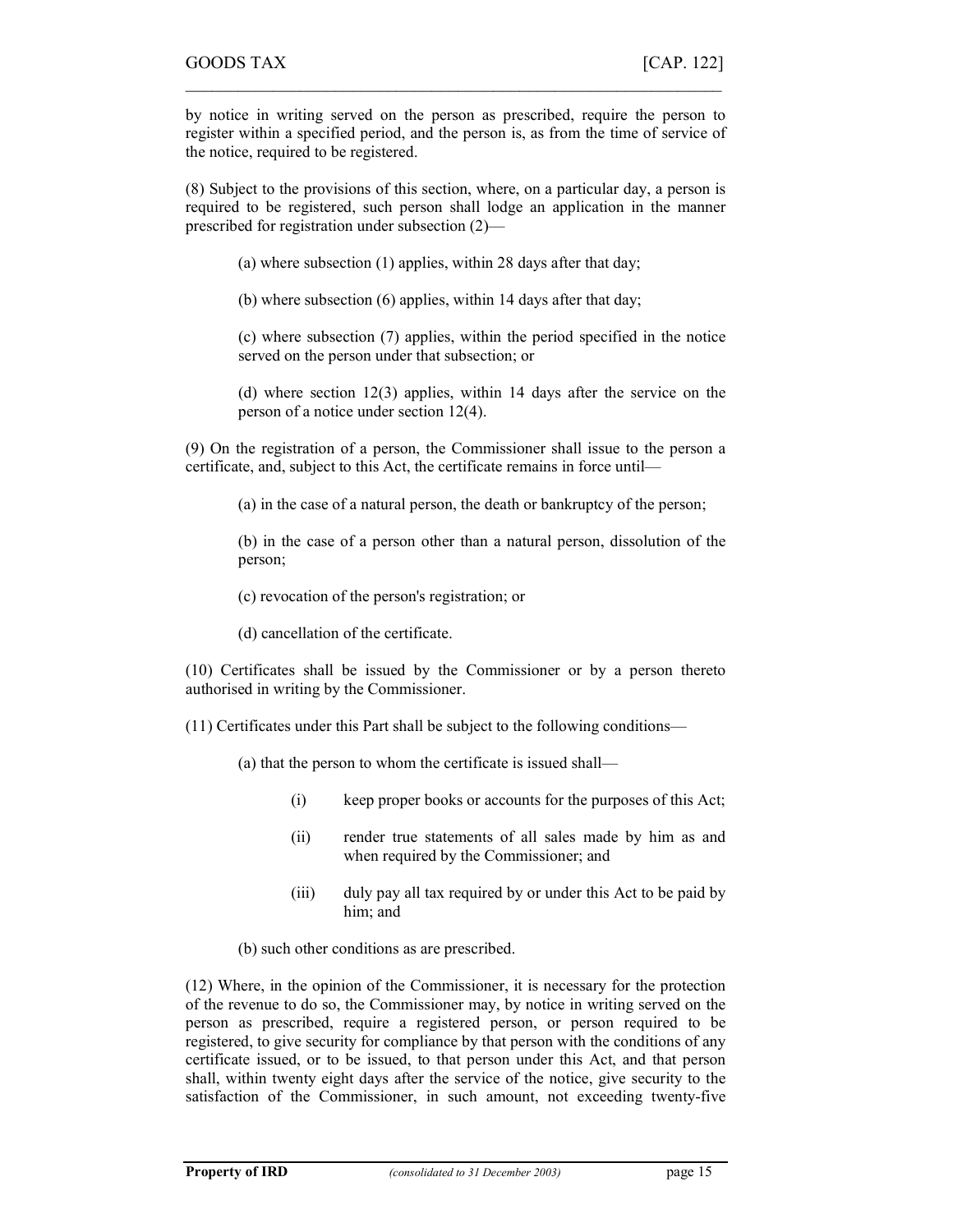Cap. 126

thousand dollars, as the Commissioner considers reasonable, for compliance with the conditions of the certificate.

 $\mathcal{L}_\text{max}$  , and the contract of the contract of the contract of the contract of the contract of the contract of

(13) Every security given by a person under subsection (12) shall remain in force until—

(a) fresh security satisfactory to the Commissioner is furnished in lieu thereof by the person;

(b) the expiration of the prescribed period after the Commissioner has received from any party to the security, other than the taxpayer, a request, in writing, to be discharged from his obligations under the security; or

(c) the Commissioner, by notice in writing, relieves the parties to the security from their obligations under the security:

 Provided that nothing in this subsection shall relieve any party to a security from his obligations under the security in respect of any period prior to the date of the termination of the security.

(14) Securities given for the purposes of this Act shall not be subject to stamp duty under the Stamp Duties Act.

(15) Upon the receipt by the Commissioner from any party to a security, other than the taxpayer, of a request to be discharged from his obligations under the security, or upon the termination of any security, or if, at anytime, the Commissioner is not satisfied that the security given by any person is sufficient, the Commissioner may, by notice in writing, require the person who has given the security to furnish fresh security or additional security within such time as is specified in the notice, and the person shall give security accordingly.

(16) The provisions of this section relating to securities shall not apply to any person other than a person who is engaged in—

(a) the manufacture or sale of goods upon the sale value of which goods tax is payable by him under this Act; or

(b) other transactions, acts or operations in connection with which goods tax is payable by him.

7.—(1) A registered person shall, subject to section  $11(6)$ , quote his certificate in such manner and under such circumstances as are prescribed. Registered person to quote certificate

(2) A registered person shall not quote his certificate except as prescribed.

8. Any person carrying on business as a manufacturer or as a wholesale merchant who is required by or under section 6 to be registered and who refuses or fails, within or at the time specified by or under that section to be registered, or refuses or fails within the time so specified to apply for a fresh certificate, or, in either case, to give security to the satisfaction of the Commissioner if so required by the Commissioner, is, in respect of each day on which he refuses or fails to be so registered, to apply for a fresh certificate or to give security to the satisfaction of the Commissioner (including the day of a conviction of an offence against this Failure to register or give security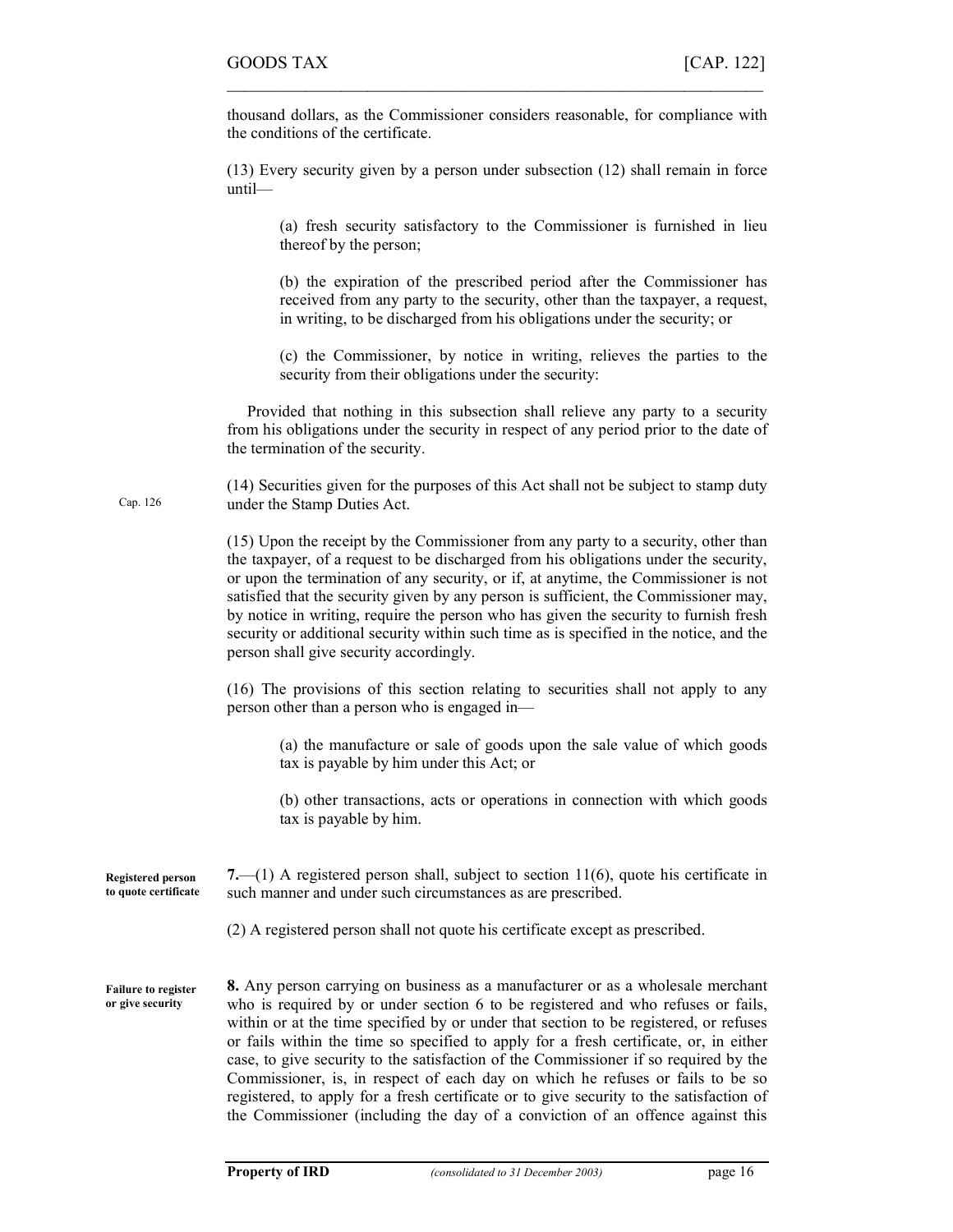section or any subsequent day), guilty of an offence punishable on conviction by a fine not exceeding two hundred and fifty dollars.

 $\mathcal{L}_\text{max} = \mathcal{L}_\text{max} = \mathcal{L}_\text{max} = \mathcal{L}_\text{max} = \mathcal{L}_\text{max} = \mathcal{L}_\text{max} = \mathcal{L}_\text{max} = \mathcal{L}_\text{max} = \mathcal{L}_\text{max} = \mathcal{L}_\text{max} = \mathcal{L}_\text{max} = \mathcal{L}_\text{max} = \mathcal{L}_\text{max} = \mathcal{L}_\text{max} = \mathcal{L}_\text{max} = \mathcal{L}_\text{max} = \mathcal{L}_\text{max} = \mathcal{L}_\text{max} = \mathcal{$ 

9. Any manufacturer or wholesale merchant to whom a certificate has been issued under this Part who contravenes any condition of the certificate shall be guilty of an offence and on conviction therefor liable to a fine of two thousand dollars.

10. Any person who, in relation to any transaction, act or operation in respect of goods, falsely represents that he is registered person or falsely quotes a certificate, shall be guilty of an offence and on conviction therefor liable to a fine of two thousand dollars.

11.—(1) Where for the purpose of defeating the provisions of this Act, a registered person—

(a) quotes any certificate; or

(b) directly or indirectly, aids, abets, counsels or procures another person to quote any certificate,

otherwise than in accordance with section 7(1), the Commissioner may, by notice in writing served on the registered person as prescribed, prohibit the person from quoting a certificate during the period specified in the notice.

(2) The service on a person of a notice under subsection (1) does not prevent the service at any time of a further notice or further notices on that person under that subsection.

(3) A registered person shall, within seven days after service on him of a notice under subsection (1), surrender his certificate to the Commissioner, and on refusal to do so, shall be guilty of an offence, and on conviction liable to a fine of five hundred dollars.

(4) The Commissioner shall cancel a certificate surrendered under subsection (3).

(5) A person served with a notice or notices under subsection (1) may apply, in a form approved by the Commissioner, for the issue of a fresh certificate, and the Commissioner shall, if satisfied that the person—

(a) has not ceased to be required to be registered; and

(b) is no longer prohibited from quoting a certificate; issue a certificate accordingly.

(6) A person who contravenes a prohibition contained in a notice served under subsection (1) shall be guilty of an offence and on conviction therefor liable to a fine of two thousand dollars.

(7) Where—

(a) a registered person quotes his certificate in relation to a transaction, act or operation in respect of goods;

Non-observance of conditions

Wrongful quotation of certificate

Prohibition of quotation of certificate, grounds for issue of prohibition notice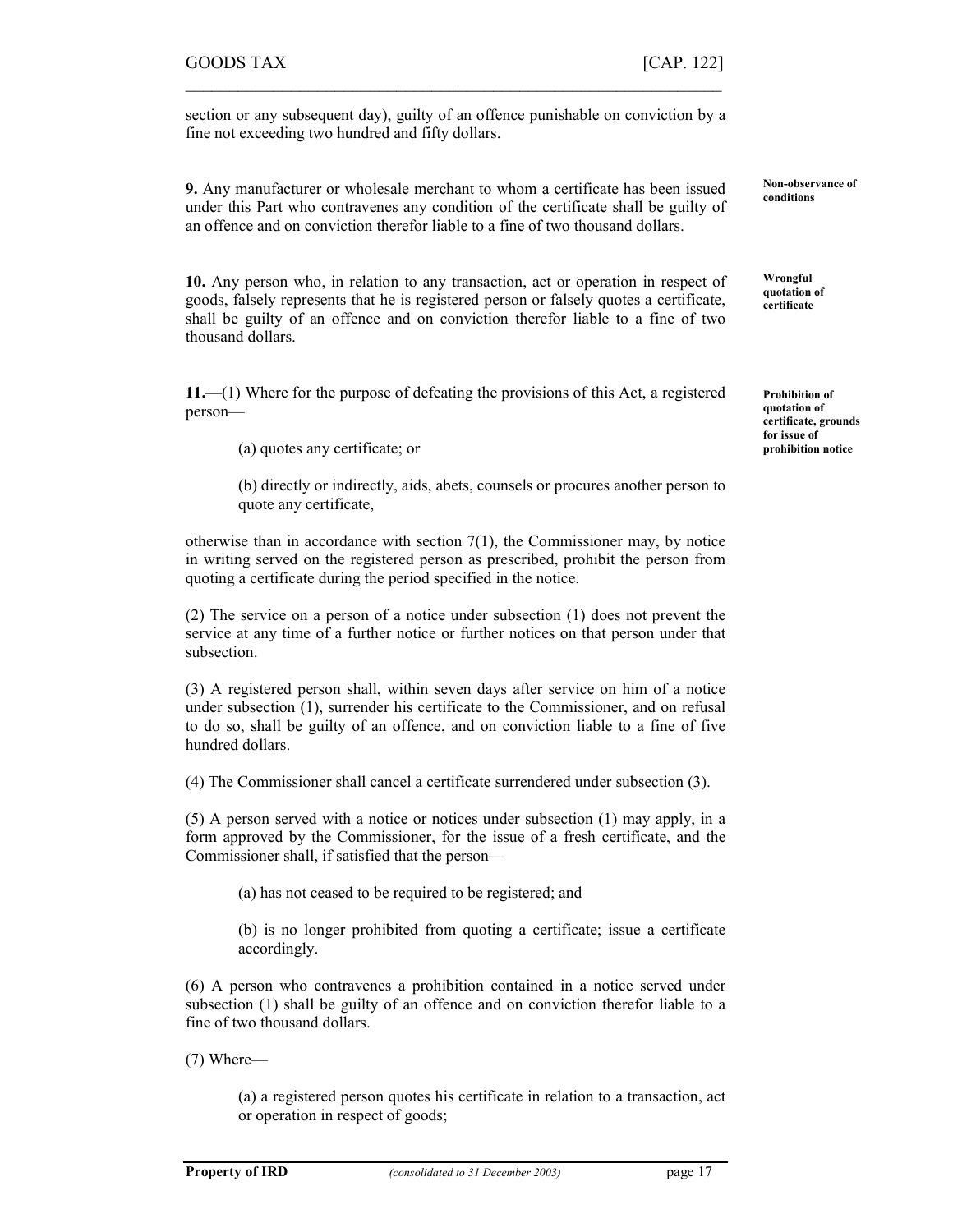(b) after the person quotes his certificate and before the transaction, act or operation is completed, the person receives a notice under subsection (1); and

(c) the person does not forthwith notify the other party or parties to the transaction, act or operation that he has received the notice,

the person is guilty of an offence punishable, on conviction, by a fine not exceeding two thousand dollars.

 $\mathcal{L}_\text{max}$  , and the contract of the contract of the contract of the contract of the contract of the contract of

(8) Where a person (in this subsection referred to as the "convicted person") is convicted before a court of—

(a) quoting a certificate in relation to a transaction, act or operation in respect of goods in contravention of a prohibition contained in a notice served under subsection  $(1)$ ;

(b) an offence against subsection (7) in relation to a transaction, act or operation in respect of goods,

the court may, in addition to imposing a penalty on the convicted person, order the convicted person to pay to the Commissioner an amount not exceeding double the amount of—

- (i) if goods tax payable in respect of the transaction, act or operation, that tax; or
- (ii) if no goods tax was so payable, the tax that would have been payable if a certificate had not been quoted in respect of the transaction, act or operation.

(9) A person whose certificate is surrendered and cancelled under this section continues to be bound by the conditions subject to which the certificate was issued.

12.—(1) A registered person shall, within seven days after he becomes a person who is neither a manufacturer nor a wholesale merchant, lodge with the Commissioner a notice in writing stating that fact, and on failing to do so, commits an offence against this Act and on conviction therefor, is liable to a fine of five hundred dollars.

> (2) Where at any time it comes to the knowledge of the Commissioner that a registered person is neither a manufacturer nor a wholesale merchant, the Commissioner shall revoke the person's registration.

(3) Where a person is a registered person and—

(a) at the time when the person's application for registration was made, the application—

- (i) was false or misleading in a material particular; or
- (ii) omitted any matter or thing without which the application was misleading in a material particular; or

Revocation of registration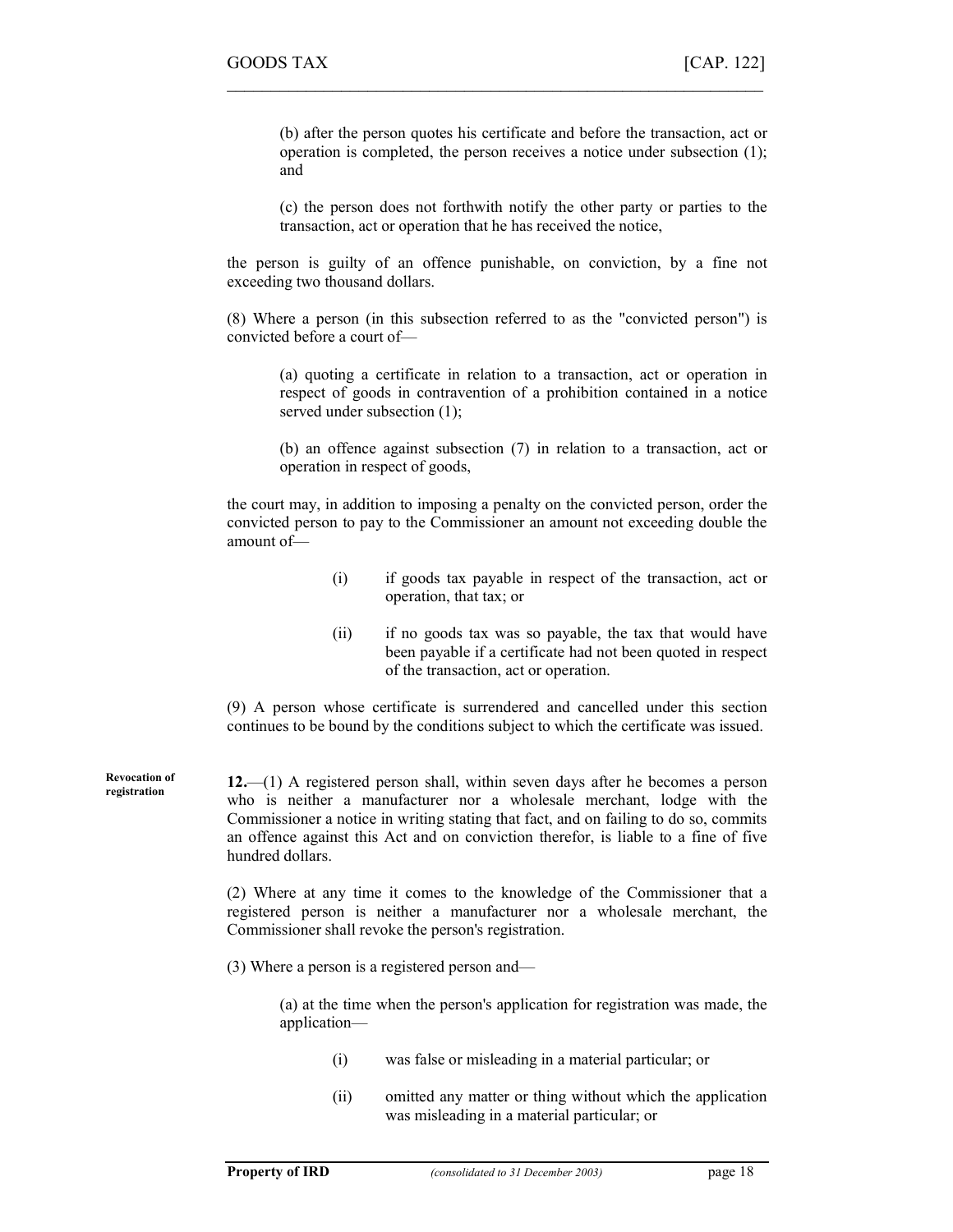(b) the person, being required to give security under subsections (12) or (15) of section 6 refuses or fails to do so,

the Commissioner may, in the his discretion, revoke the person's registration, but the person does not thereby cease to be required to be registered.

 $\mathcal{L}_\text{max} = \mathcal{L}_\text{max} = \mathcal{L}_\text{max} = \mathcal{L}_\text{max} = \mathcal{L}_\text{max} = \mathcal{L}_\text{max} = \mathcal{L}_\text{max} = \mathcal{L}_\text{max} = \mathcal{L}_\text{max} = \mathcal{L}_\text{max} = \mathcal{L}_\text{max} = \mathcal{L}_\text{max} = \mathcal{L}_\text{max} = \mathcal{L}_\text{max} = \mathcal{L}_\text{max} = \mathcal{L}_\text{max} = \mathcal{L}_\text{max} = \mathcal{L}_\text{max} = \mathcal{$ 

(4) Where the Commissioner, under section  $6(9)(c)$  or subsections (2) or (3) of this section, revokes a person's registration—

(a) the Commissioner—

- (i) shall serve on the person, as prescribed, notice in writing of the revocation; and
- (ii) shall be taken, for the purposes of this Act, to revoke the registration at the time when the notice is served on the person; and

(b) the person shall, within seven days after that time, surrender his certificate to the Commissioner.

(5) The Commissioner shall cancel a certificate surrendered under subsection (4).

 $(6)$  A person who contravenes subsection  $(4)(b)$  is guilty of an offence punishable on conviction by a fine not exceeding five hundred dollars.

(7) The Commissioner may publish by notice in writing in the Gazette, or provide to any registered person, information as to—

(a) certificates relating to registration that have been revoked under sections 6 and 12; and

(b) certificates in respect which notices under section 11 are in force.

#### PART IV

#### LIABILITY TO TAX

#### A—CHARGE OF TAX

13. Subject to, and in accordance with, the provisions of this Act, tax shall be levied and paid upon—

(a) the sale value of goods manufactured in Solomon Islands by a taxpayer and sold by him or treated by him as stock for sale by retail or applied to his own use;

(b) the sale value of goods manufactured in Solomon Islands and sold by a taxpayer who purchased them from the manufacturer;

Goods tax to be charged on sale value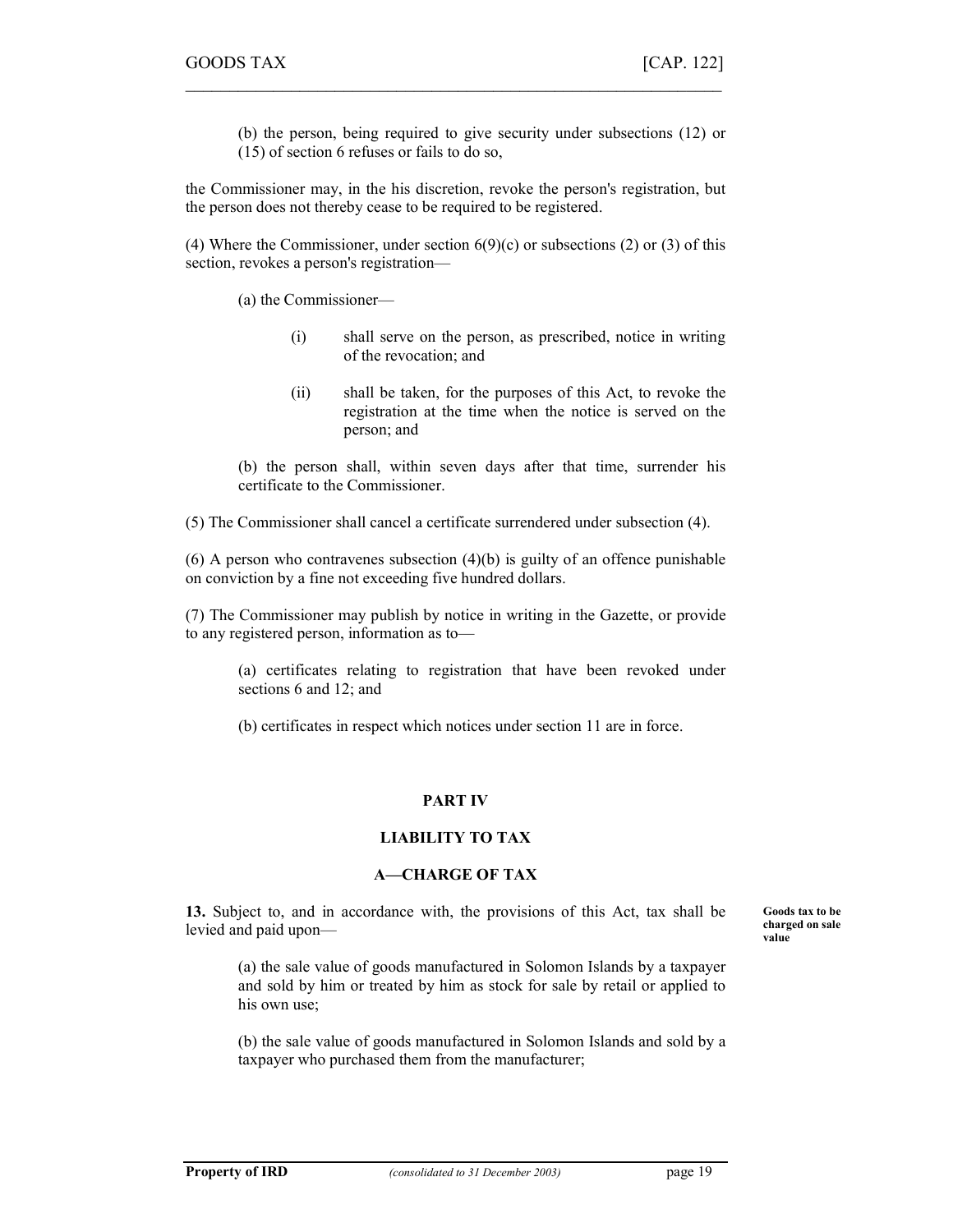(c) the sale value of goods manufactured in Solomon Islands and sold by a taxpayer, not being either the manufacturer of the goods or a purchaser of those goods from the manufacturer;

 $\mathcal{L}_\text{max}$  , and the contract of the contract of the contract of the contract of the contract of the contract of

(d) the sale value of goods which have been manufactured in Solomon Islands and sold to a taxpayer who has applied those goods to his own use;

(e) the sale value of imported goods entered for home consumption by a taxpayer;

(f) the sale value of goods imported into Solomon Islands by a taxpayer and sold by him or applied by him to his own use;

(g) the sale value of goods imported into Solomon Islands and sold by a taxpayer not being the importer of the goods;

(h) the sale value of goods which have been imported into Solomon Islands and sold to a taxpayer who has applied those goods to his own use; and

(i) the sale value of goods in Solomon Islands, leased by a taxpayer to a lessee.

14.—(1) The reference in section 13(a) to goods manufactured in Solomon Islands by a taxpayer and applied to his own use shall be read as a reference to goods manufactured in Solomon Islands by a manufacturer in the course of carrying on a business and applied to his own use, whether for the purposes of that business or for any other purpose and whether or not the goods are of a class manufactured by the manufacturer for sale.

(2) Where—

(a) goods have been manufactured in Solomon Islands by a person for another person (in this subsection referred to as the "customer"); and

(b) the goods were manufactured in whole or in part out of materials supplied by the customer,

the manufacturer of the goods shall, for the purposes of this Act, be deemed to have sold the goods to the customer at the time when the goods were delivered to the customer, or were delivered under an agreement with the customer to some other person, and the customer shall, for the purposes of this Act, be deemed to be the purchaser of the goods.

(3) For the purposes of this section, where a person has procured the manufacture of goods for a person (in this subsection referred to as the "customer") by another person (in this subsection referred to as the "third person") in whole or in part out of materials supplied by the customer, the person who so procured the manufacture of the goods shall be deemed to have been the manufacturer of the goods and the third person shall be deemed not to have been the manufacturer of the goods.

(4) For the purposes of this section, goods manufactured for a person (in this subsection referred to as the "customer") shall be taken to be manufactured in whole or in part out of materials supplied by the customer if the goods are manufactured in whole or in part out of materials—

Goods manufactured in Solomon Islands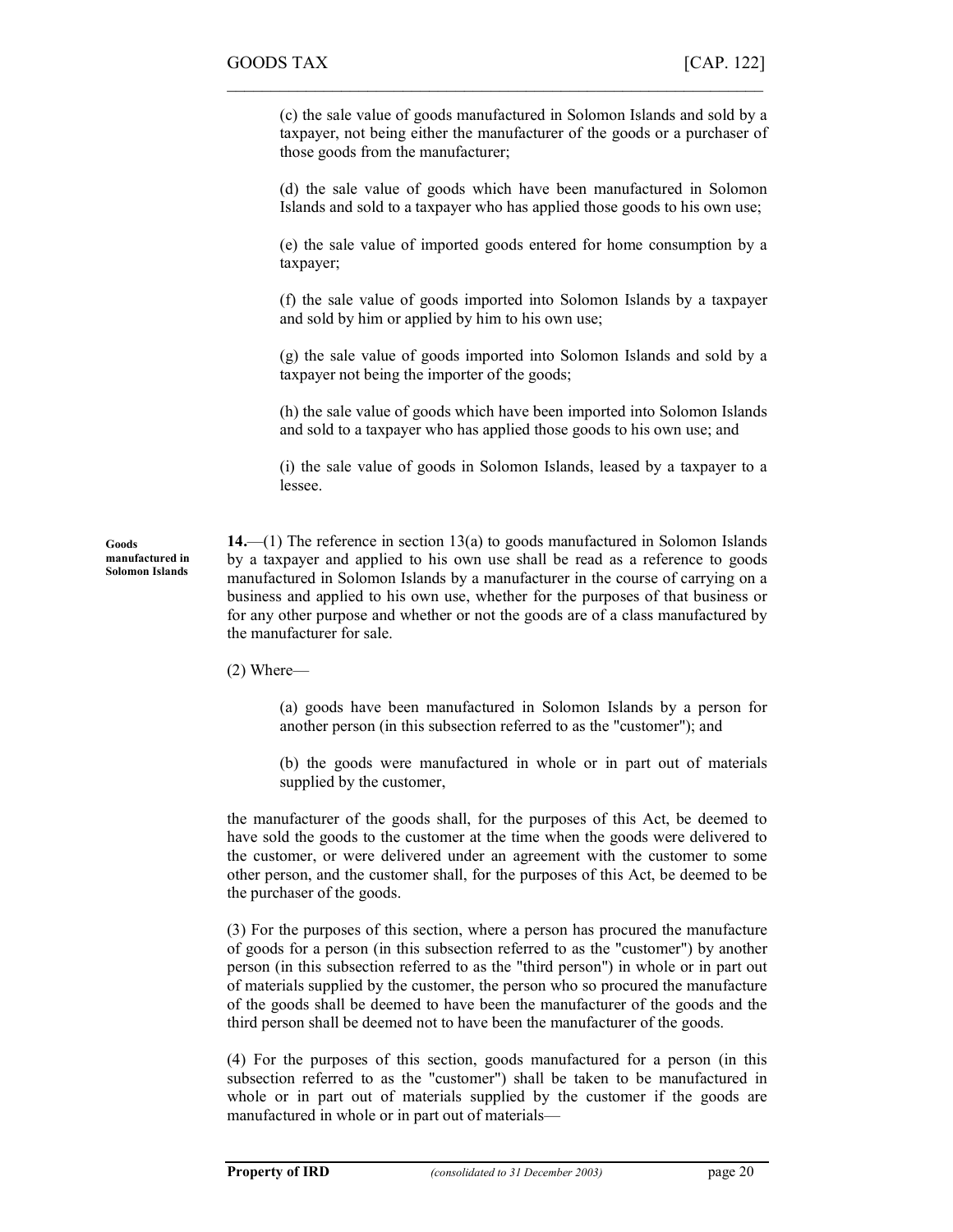(a) which are supplied by the customer or by another person at the request of, or under an agreement with, the customer; or

(b) which the customer has purchased, or agreed to purchase, from the manufacturer.

#### B—SALE VALUE OF MANUFACTURED GOODS

 $\mathcal{L}_\text{max} = \mathcal{L}_\text{max} = \mathcal{L}_\text{max} = \mathcal{L}_\text{max} = \mathcal{L}_\text{max} = \mathcal{L}_\text{max} = \mathcal{L}_\text{max} = \mathcal{L}_\text{max} = \mathcal{L}_\text{max} = \mathcal{L}_\text{max} = \mathcal{L}_\text{max} = \mathcal{L}_\text{max} = \mathcal{L}_\text{max} = \mathcal{L}_\text{max} = \mathcal{L}_\text{max} = \mathcal{L}_\text{max} = \mathcal{L}_\text{max} = \mathcal{L}_\text{max} = \mathcal{$ 

15.—(1) For the purposes of section 13(a), the sale value of goods—

Meaning of sale value of goods

(a) where goods (other than goods treated by a manufacturer as stock for sale by retail) have been sold by the manufacturer to an unregistered person or to a registered person who has not quoted his certificate in respect of the sale, the value of the goods, for the purposes of this Act, is—

- (i) if the goods were sold by wholesale, the amount for which the goods were sold;
- (ii) if the goods were sold by retail, the amount for which the goods could reasonably be expected to have been sold by wholesale;

(b) where the goods are treated by a manufacturer as stock for sale by retail, the sale value of the goods shall be the amount for which those goods could reasonably be expected to be sold by the manufacturer by wholesale;

(c) where the goods are applied by a manufacturer to his own use, the sale value of the goods shall be the amount for which those goods could reasonably be expected to be sold by the manufacturer by wholesale.

(2) For the purposes of this section, the sale value of goods shall not be increased by any amount payable in respect of goods tax but, when the goods are sold in bond, the sale value shall be increased by the amount of any duty of excise to which the goods would be subject if entered for home consumption at the time at which they are sold.

(3) Notwithstanding anything contained in this section, in the case of any goods manufactured to the order of individual customers, the sale value shall be an amount ascertained in such manner as is prescribed, but not exceeding the amount for which the goods are sold.

16. For the purposes of sections 13(b) and (c), the sale value of goods shall, where the goods are sold by the purchaser from the manufacturer, be the amount for which those goods are sold by a registered person, or a person required to be registered, who purchased the goods from the manufacturer thereof, to an unregistered person or to a registered person who has not quoted his certificate in respect of that purchase:

Sale value of goods sold by purchaser to manufacturer

 Provided that where the goods sold by purchaser from manufacturer registered person who has quoted his certificate when purchasing the goods, the sale value of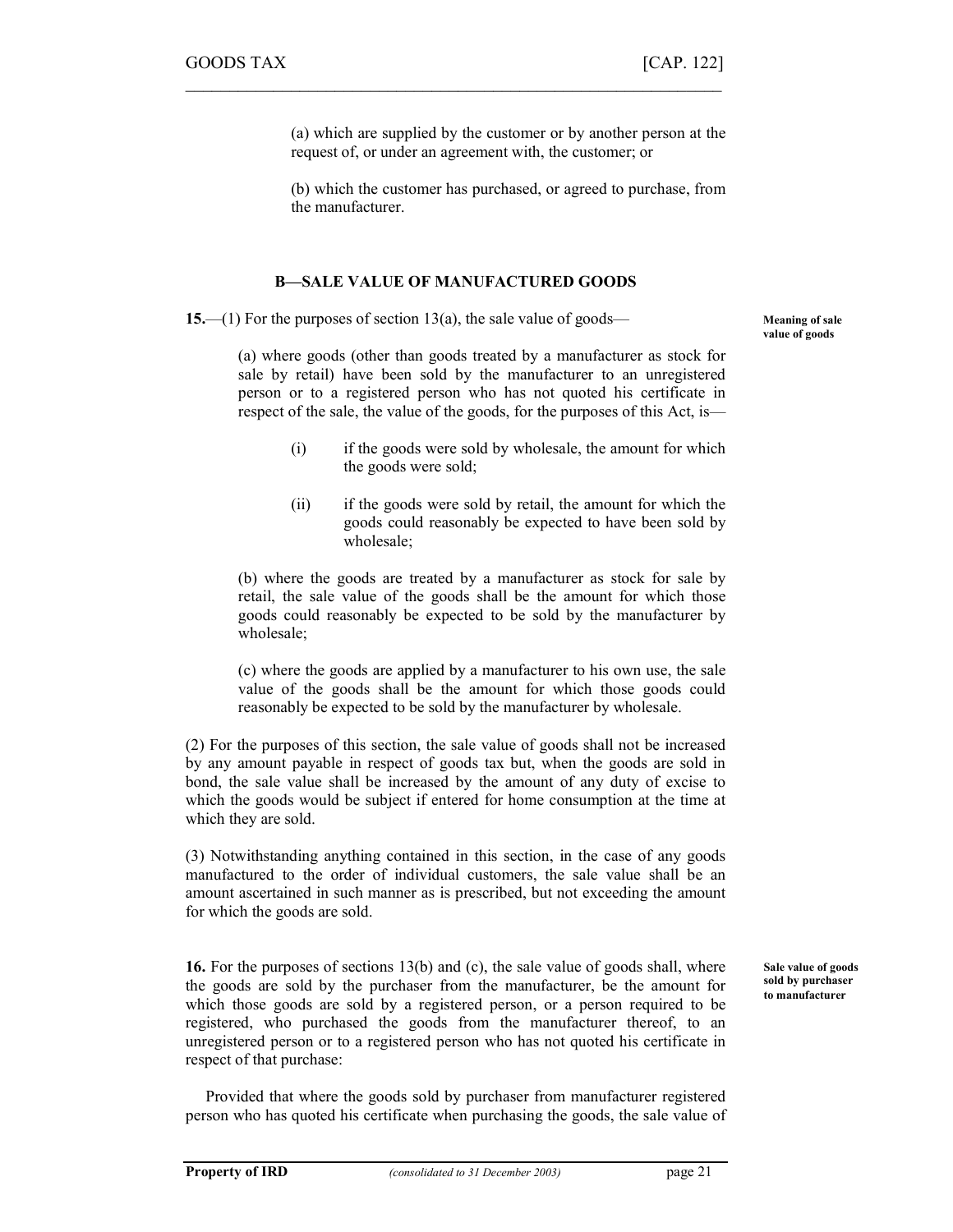the goods shall be the amount which would be the fair market value of those goods if sold by wholesale, but if the Commissioner is of opinion that the amount set forth in any return by the registered person as the sale value of any such goods is less than the amount which would be their fair market value if sold by wholesale, the Commissioner may alter the amount set forth in the return to the amount which, in his opinion, would be the fair market value of the goods if sold by wholesale, and the amount as so altered shall be the sale value of the goods for the purposes of this Act.

 $\mathcal{L}_\text{max}$  , and the contract of the contract of the contract of the contract of the contract of the contract of

17.—(1) For the purposes of section 13(d) the sale value of goods, where the goods have been purchased by a registered person who has quoted his certificate in respect of the goods, and has applied those goods to his own use, shall be the amount for which the goods were so purchased.

(2) For the purposes of this subsection—

(a) goods manufactured for a person (in this subsection referred to as the "customer") shall be taken to have been manufactured in whole or in part out of materials supplied by the customer if the goods were manufactured in whole or in part out of materials—

- (i) which were supplied by the customer or by another person at the request of, or under an agreement with, the customer; or
- (ii) which the customer purchased or agreed to purchase, from the manufacturer; and

(b) the materials which were so supplied or purchased and were used in the manufacture of the goods shall be taken to have been the materials used in the manufacture of the goods.

| <b>Commissioner to</b><br>determine fair<br>value in special | <b>18.</b> In determining the sale value of the goods manufactured and sold in the manner<br>referred to under sections 15, 16 and 17 where the goods have been manufactured<br>from materials supplied or sold by the purchaser to the manufacturer, the<br>Commissioner shall, where he considers necessary, determine the sale value<br>thereof, after considering, and taking into account, factors which in the opinion of<br>the Commissioner are relevant for the purpose of arriving at a fair sale value. |
|--------------------------------------------------------------|--------------------------------------------------------------------------------------------------------------------------------------------------------------------------------------------------------------------------------------------------------------------------------------------------------------------------------------------------------------------------------------------------------------------------------------------------------------------------------------------------------------------|
| Definition of entry<br>for home<br>consumption               | 19. For the purposes of this Act, goods have been entered for home consumption<br>whether or not such goods are accepted and signed for by the proper officer by an<br>entry, and whether or not, a specification or shipping bill, and a declaration are<br>signed by the importer on the prescribed form in the prescribed manner, together<br>with payments to the proper officer by the importer of all rents and charges due                                                                                  |
| Cap. 121                                                     | under the Customs and Excise Act.                                                                                                                                                                                                                                                                                                                                                                                                                                                                                  |
| <b>Goods deemed</b><br>entered for home<br>consumption       | $20$ —(1) For the purposes of section 19, goods shall be deemed to be entered for<br>home consumption where, and at a particular time—                                                                                                                                                                                                                                                                                                                                                                             |
|                                                              | (a) imported goods are delivered to a person—                                                                                                                                                                                                                                                                                                                                                                                                                                                                      |

Sale value of goods purchased by a registered person, who quoted his certificate but applied goods to own use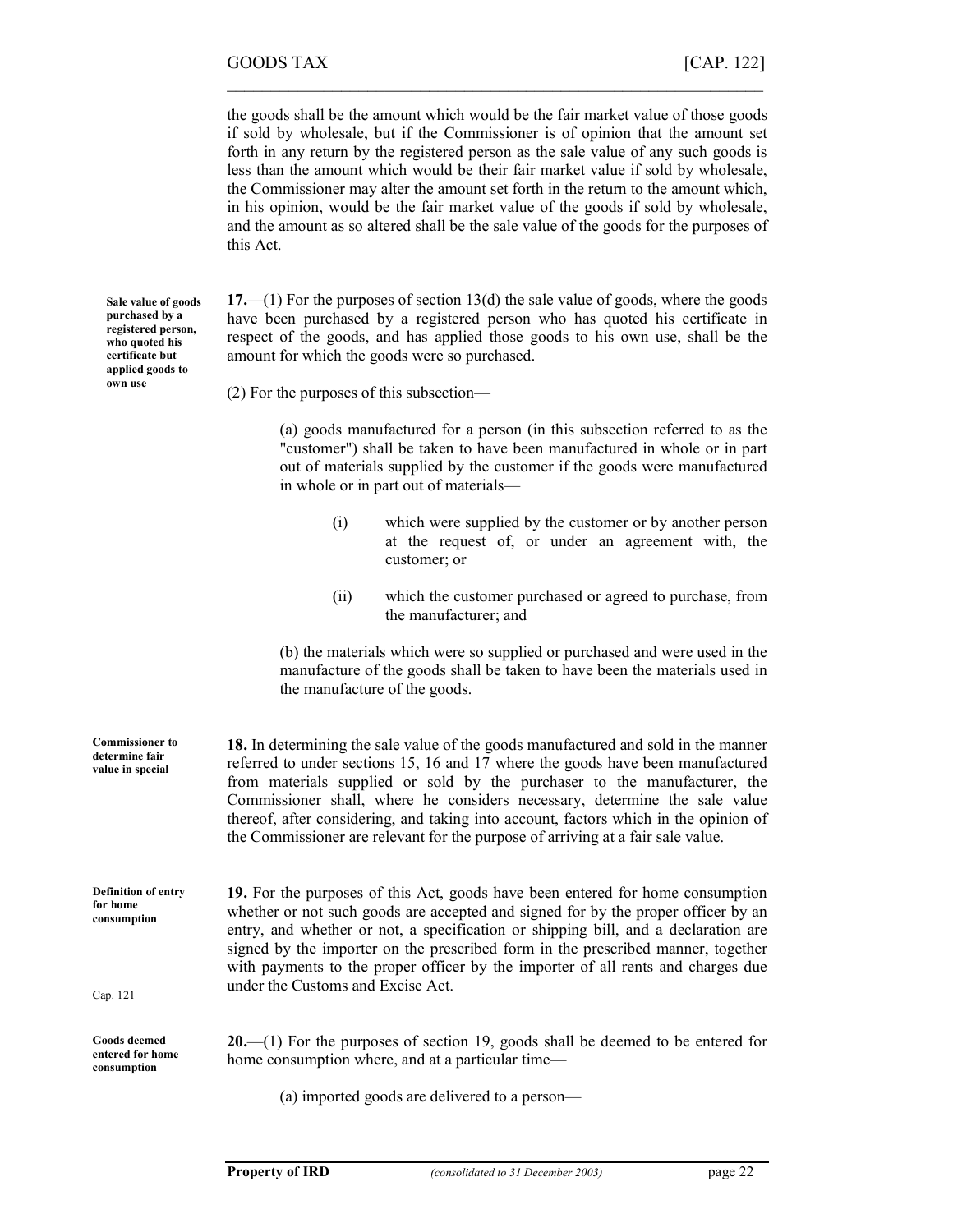- (i) in pursuance of an order of a court made in an action for condemnation or recovery of the goods or in an action for a declaration that the goods are not forfeited under the Customs and Excise Act; or
- (ii) being goods that have been seized under that Act;

(b) imported goods are delivered pursuant to sections 76 and 77 of that Act whether or not such goods are entered after the declaration made under section 77 of that Act; and

 $\mathcal{L}_\text{max} = \mathcal{L}_\text{max} = \mathcal{L}_\text{max} = \mathcal{L}_\text{max} = \mathcal{L}_\text{max} = \mathcal{L}_\text{max} = \mathcal{L}_\text{max} = \mathcal{L}_\text{max} = \mathcal{L}_\text{max} = \mathcal{L}_\text{max} = \mathcal{L}_\text{max} = \mathcal{L}_\text{max} = \mathcal{L}_\text{max} = \mathcal{L}_\text{max} = \mathcal{L}_\text{max} = \mathcal{L}_\text{max} = \mathcal{L}_\text{max} = \mathcal{L}_\text{max} = \mathcal{$ 

(c) the goods in respect of which the Comptroller waives the requirement to produce documents, as provided for under section 80 of that Act, are entered and delivered to the importer.

(2) For the purposes of this section, goods deposited in a Queens warehouse, pursuant to section 83 of the Customs and Excise Act, shall be deemed to be entered and delivered when the goods are sold by auction, pursuant to section 84 of that Act and reference to the application of the proceeds under Section 84(3) of that Act shall be read as if goods tax were included, and required to be recovered.

#### C—SALE VALUE OF IMPORTED GOODS

**21.**—(1) For the purposes of section 13(e), the sale value of imported goods that are entered for home consumption by—

(a) an unregistered person; or

(b) a registered person who does not quote his certificate in respect of the entry,

shall be an amount equal to 130 per centum of the sum of—

- (i) the customs value of the goods as determined in accordance with the Customs and Excise Act and the Schedules thereto; and
- (ii) the amount of customs duty (if any) that is, or may become, payable in respect of the goods.

(2) Where, under the Customs and Excise Act, an entry is given in respect of goods the customs value of which is required to be ascertained for the purposes of subsection (1), then, pending the ascertainment of that value for the purposes of that Act, the amount set out in that entry as the customs value shall be taken to be the customs value for the purposes of that subsection.

22.—(1) The Comptroller, may for the better administration of sections 21, 23, 24 and this section, make rules and set conditions, and such rules or conditions may stipulate that—

(a) goods of a specified class;

Sale value of goods entered for home consumption

Cap. 121

Cap. 121

Comptroller may make rules and set conditions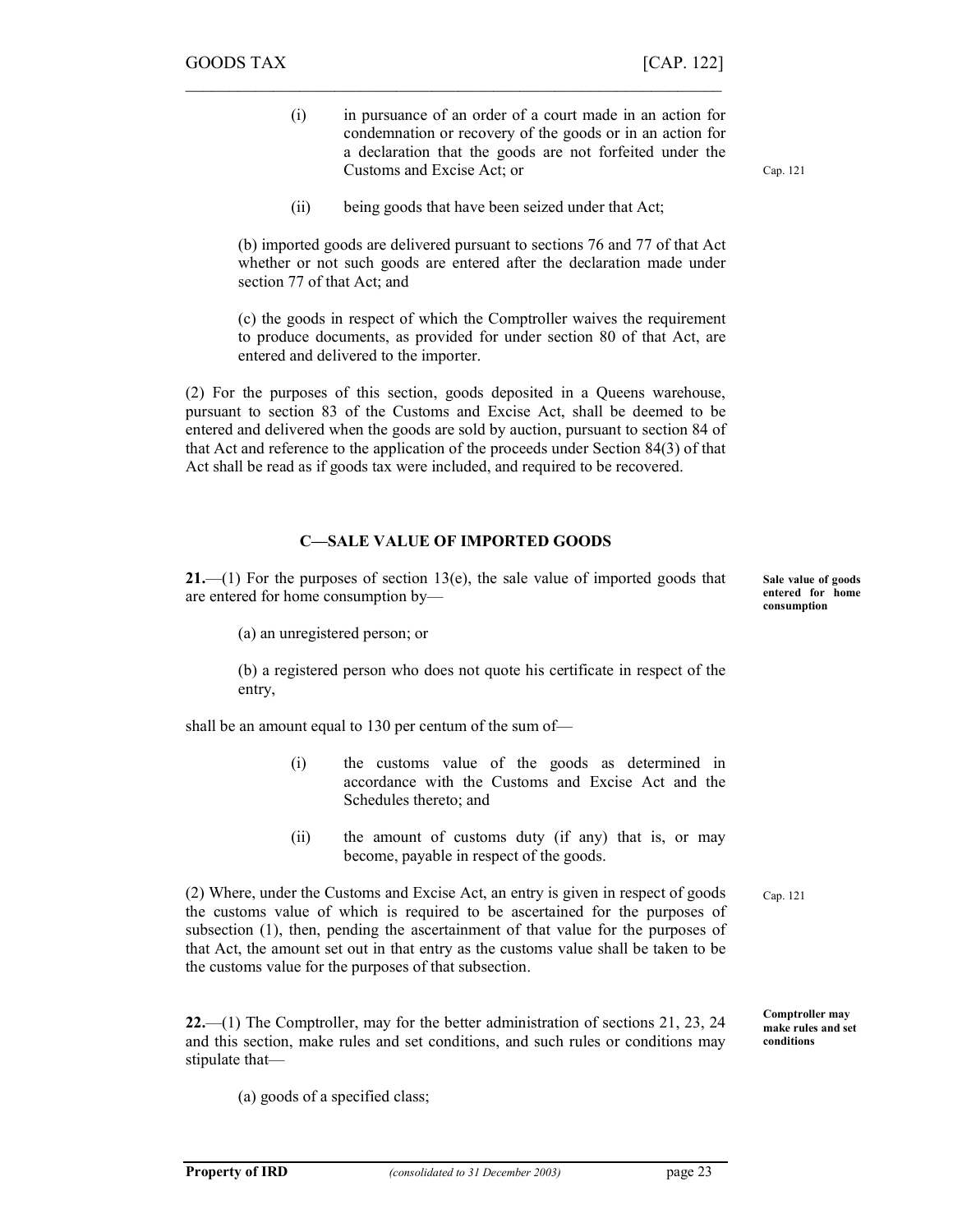- (b) goods imported by persons of a specified class;
- (c) goods of a specified class imported by persons of a specified class; or

 $\mathcal{L}_\text{max}$  , and the contract of the contract of the contract of the contract of the contract of the contract of

(d) goods imported for a specified purpose,

may, in accordance with this section, be brought into Solomon Islands on a temporary basis without payment of goods tax.

(2) The Comptroller may accept security given by a person for the payment of, or an undertaking by a person to pay, any goods tax that may become payable on goods to which the security or undertaking relates, being goods in relation to which the conditions set by the Comptroller under subsection (1) apply, that may be imported after a particular date or during a particular period and, where the Comptroller accepts such security or undertaking, the Comptroller may grant to a person who imports goods to which the security or undertaking relates permission to take delivery of those goods without payment of goods tax.

(3) The conditions or rules which the Comptroller may make, referred to in this section may prohibit a person to whom goods are delivered under this section from dealing with the goods in a manner, or in a manner other than a manner specified in the rules, or from so dealing with the goods except with the consent of the Comptroller.

(4) Goods tax is not payable in respect of goods delivered under this section unless—

(a) the goods have been dealt with in contravention of any conditions set by the Comptroller; or

(b) the goods are not exported within such period, not exceeding twelve months, after the date on which the goods were imported as is notified to the person who imported the goods by the Comptroller when he grants permission to take delivery of the goods, or within such further period as the Comptroller may allow, on the application of the person who imported the goods and of the person who gave the security or undertaking with respect to the goods.

(5) The reference to security in subsection (4), shall be required from a person who imports goods which are included in a prescribed class of goods or imports goods intended for a prescribed purpose and intends to export those goods, before the Comptroller may grant to such person who enters the goods for home consumption permission to take delivery of those goods upon giving such security or an undertaking, to the satisfaction of the Comptroller, for payment of the goods tax in respect of those goods:

Provided that the rules may provide that—

- (a) goods of a specified class;
- (b) goods imported by a specified class;
- (c) goods of a specified class imported by a person of a specified class; or
- (d) goods imported for a specified purpose,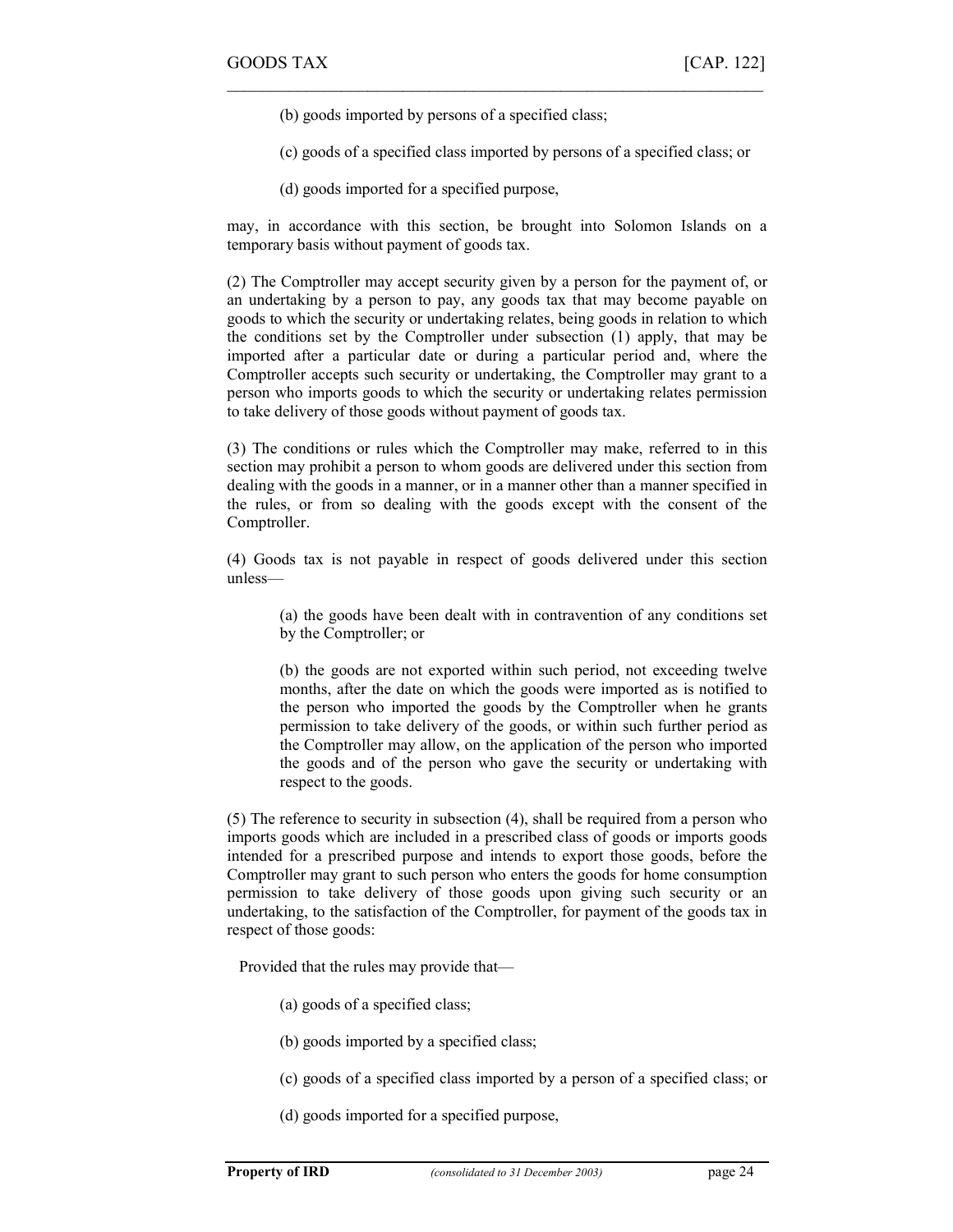may, in accordance with this section, be brought into Solomon Islands on a temporary basis without payment of tax:

 $\mathcal{L}_\text{max} = \mathcal{L}_\text{max} = \mathcal{L}_\text{max} = \mathcal{L}_\text{max} = \mathcal{L}_\text{max} = \mathcal{L}_\text{max} = \mathcal{L}_\text{max} = \mathcal{L}_\text{max} = \mathcal{L}_\text{max} = \mathcal{L}_\text{max} = \mathcal{L}_\text{max} = \mathcal{L}_\text{max} = \mathcal{L}_\text{max} = \mathcal{L}_\text{max} = \mathcal{L}_\text{max} = \mathcal{L}_\text{max} = \mathcal{L}_\text{max} = \mathcal{L}_\text{max} = \mathcal{$ 

 Provided further that the next succeeding subsections shall also apply to the goods brought in, on a temporary basis, in accordance with the rules referred to in the preceding proviso to this subsection.

(6) Where security under this section is given by way of a payment of money or a deposit of an instrument transferable by delivery, the money shall not be repaid or the instrument shall not be returned, unless no goods tax is, or may become, payable in respect of any goods to which the security relates that have been imported.

(7) Where goods have been dealt with in contravention of conditions set by the Comptroller under this section or goods are not exported from Solomon Islands within the period notified under paragraph (b) of subsection (4) or within such further period as is allowed under that paragraph, security in respect of the goods may be enforced according to its tenor or, where an undertaking to pay the amount of the goods tax on the goods has been given, that amount may be recovered at any time in a court of competent jurisdiction by proceedings in the name of the Comptroller.

(8) The provisions of the Customs and Excise Act (including regulations made under that Act) relating to securities apply in relation to a security under this section as if that security were a customs security required to be given under that Act. Cap. 121

23. Where—

(a) goods are entered for home consumption by a person as described in section  $21(1)$ ; and

(b) the entry is of a kind referred to in section 19,

the person shall, at the time of the entry, lodge with the Comptroller, at the place at which the person is required under the Customs and Excise Act to give an entry under that Act, an entry for the purposes of this Act in a form approved by the Commissioner containing such information as the form required and such other information as is required.

24. Any person who is required by or under section 23 to lodge any entry and who refuses or fails to lodge that entry is guilty of an offence punishable on conviction by a fine not exceeding one thousand dollars.

25.—(1) For the purpose of section 13(f) and  $(g)$ , the sale value of goods shall be the amount for which those goods are sold by a registered person, or a person required to be registered, who imported those goods, to an unregistered person or to a registered person who has not quoted his certificate in respect of the purchase of those goods:

Entries

Failure to lodge entry or furnish information

Sale value of imported goods sold by importer to registered person or registered person who has not quoted his certificate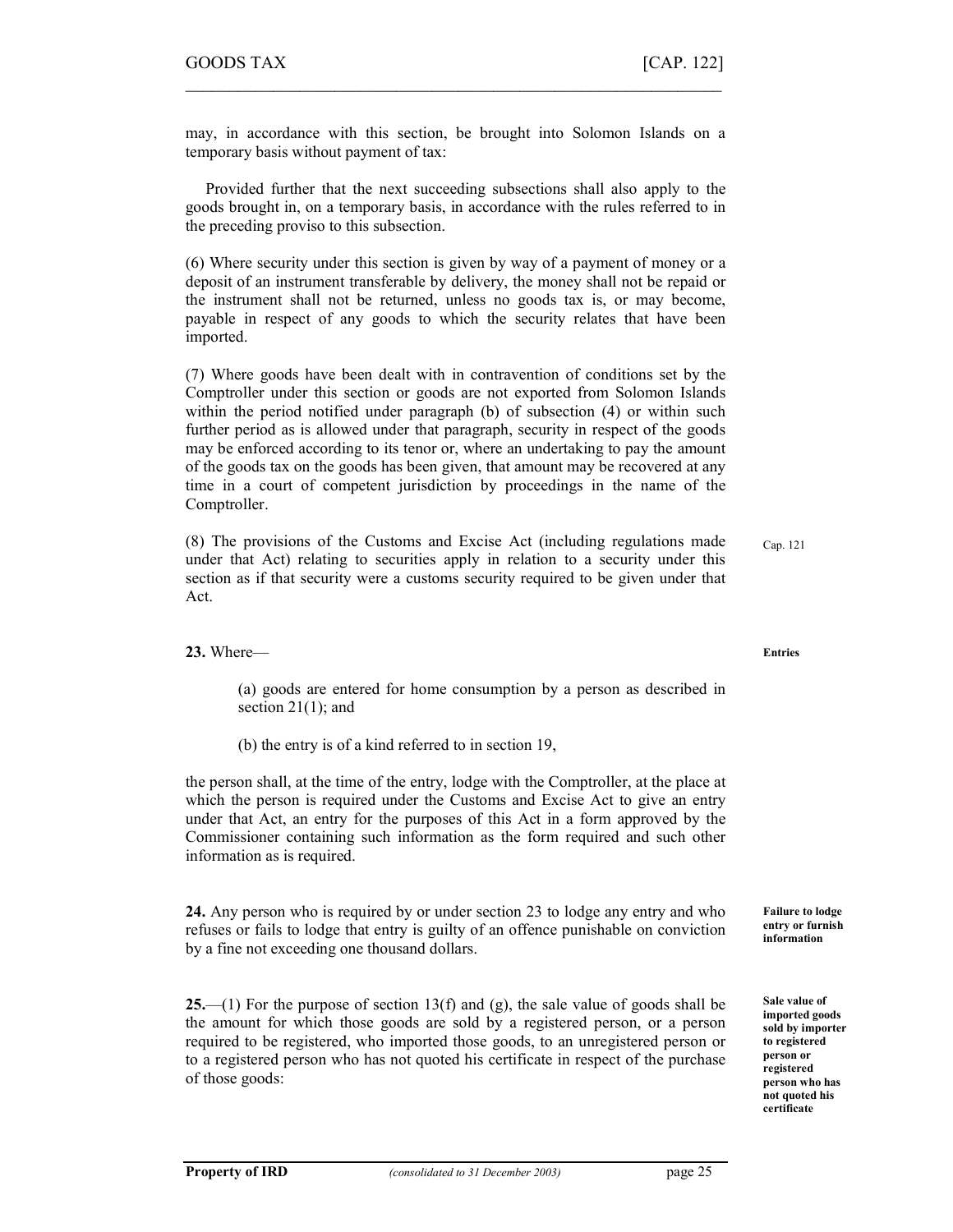Provided that where goods are sold by retail by a registered person who has quoted his certificate when importing the goods, the sale value of the goods shall be the amount which would be the fair market value of those goods if sold by him by wholesale, but if the Commissioner is of opinion that the amount set forth in any return by the registered person as the sale value of any such goods is less than the amount which would be their fair market value if sold by wholesale, the Commissioner may alter the amount set forth in the return to the amount which, in his opinion, would be the fair market value of the goods if sold by wholesale, and the amount as so altered shall be the sale value of the goods for the purposes of this Act. (2) For the purposes of this Act, the sale value of goods imported by a registered person who quoted his certificate in respect of the entry of those goods for home consumption, and who applies those goods to his own use, shall be the amount which would have been the sale value of those goods for the purposes of section 21. (3) For the purposes of this section, the sale value of goods shall not be increased by any amount payable in respect of goods tax, but, when the goods are sold either in bond or while otherwise subject to the control of the Customs, the sale value shall be increased by the amount of any duty of customs to which the goods would be subject if entered for home consumption at the time at which they are sold. 26. For the purpose of section 13(h), the sale value of goods which have been imported into Solomon Islands and sold to a taxpayer who has applied those goods to his own use, shall be the amount for which the goods were so purchased.  $27$ —(1) For the purpose of section 13(i), the sale value of goods which were leased by a registered person, or a person required to be registered, to an unregistered person, or to a registered person who has not quoted his certificate in respect of that lease, shall, subject to this section, be such amount as, in the opinion of the Commissioner, having regard to the terms of the lease and the market value (if any) of the goods the subject of the lease, is fair and reasonable. (2) Where the sale value of goods has been ascertained in accordance with the provisions of subsection (1) and the taxpayer has subsequently written off as a bad debt the whole or any part of the amount for which the goods were leased, the Commissioner may, on proof to his satisfaction that the whole amount or any part thereof is a bad debt, reduce the sale value of the goods to such amount as, in his opinion, having regard to the amount so written off as a bad debt, is fair and reasonable: Provided that if the amount so written off as a bad debt is at any time wholly or partly recovered by the taxpayer, the Commissioner may increase the amount of the sale value of the goods accordingly. (3) Where goods are leased under a hire purchase agreement by a registered person, Sale value of goods applied to own use by registered person Sale value of leased goods

 $\mathcal{L}_\text{max}$  , and the contract of the contract of the contract of the contract of the contract of the contract of

or a person required to be registered, to an unregistered person, or to a person who has not quoted his certificate in respect of that lease, the sale value of those goods shall, for the purposes of this Act, be the amount which, at the time the lease is effected, is the fair wholesale value of the goods, but if the Commissioner is of opinion that the amount set forth in any return by the registered person, or person required to be registered, as the sale value of any such goods, is less than the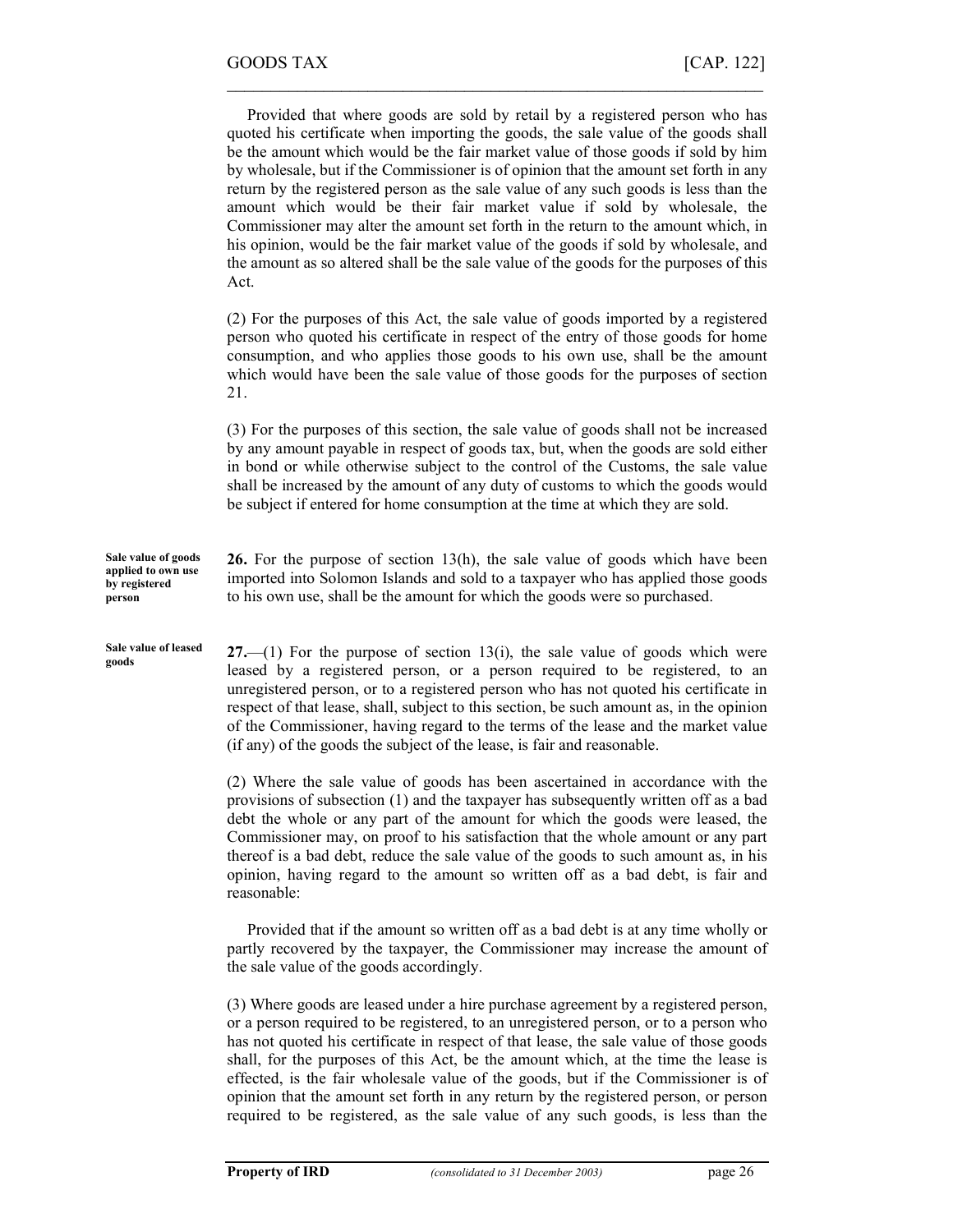amount which is fair wholesale value of the goods, the Commissioner may alter the amount set forth in the return to the amount which, in his opinion, is the fair wholesale value of the goods, and the amount as so altered shall be the sale value of the goods for the purposes of this Act.

 $\mathcal{L}_\text{max} = \mathcal{L}_\text{max} = \mathcal{L}_\text{max} = \mathcal{L}_\text{max} = \mathcal{L}_\text{max} = \mathcal{L}_\text{max} = \mathcal{L}_\text{max} = \mathcal{L}_\text{max} = \mathcal{L}_\text{max} = \mathcal{L}_\text{max} = \mathcal{L}_\text{max} = \mathcal{L}_\text{max} = \mathcal{L}_\text{max} = \mathcal{L}_\text{max} = \mathcal{L}_\text{max} = \mathcal{L}_\text{max} = \mathcal{L}_\text{max} = \mathcal{L}_\text{max} = \mathcal{$ 

(4) Where the Commissioner, at any time, forms the opinion that goods have been leased by a taxpayer to a lessee for the purpose of relieving the taxpayer from liability to pay tax under this Act relating to the imposition of goods tax, the sale value of the goods so leased shall—

(a) where a sale value of those goods has not been determined under subsection (1), be the amount which, in the opinion of the Commissioner, is the fair wholesale value of the goods; and

(b) where a sale value of those goods has been so determined, be increased to the amount which, in the opinion of the Commissioner, is the fair wholesale value of the goods:

 Provided that where the Commissioner subsequently becomes satisfied that the goods were not leased by the taxpayer for the purpose specified in this subsection, the sale value of the goods under this subsection shall be altered to an amount determined in accordance with subsection (1).

28.—(1) Without prejudicing any specific provisions under this Act, as to the power of the Commissioner to alter sale value of goods dealt with in any manner under this Act, the Commissioner shall, where no specific provisions apply, have the power to determine and where necessary alter the sale value of the goods, and the value so deemed to be altered shall be the sale value of those goods for the purposes of this Act.

(2) Notwithstanding anything contained in this Act, the Commissioner may enter into an agreement with any taxpayer as to the manner of ascertaining the sale value or sale value of goods, which during the period of agreement become the subject of any transaction, act or operation effected or done by the taxpayer in respect of which tax is payable under this Act and the sale value or sale values ascertained in the manner specified in the agreement shall, for the purposes of this Act, be the sale value or sale values of those goods in respect of those transactions, acts or operations. The agreement may be in respect of any or all of those goods and in respect of any or all of the transactions, acts or operations effected or done by the taxpayer in relation thereto.

#### PART V

#### LIABILITY FOR TAX

29.—Subject to, and in accordance with the provisions of this Act, the goods tax levied and paid upon the sale value of goods ascertained under Part IV shall be paid by the person, liable to pay the tax under this part.

Goods tax to be paid by person liable to pay the tax

Commissioner may alter sale value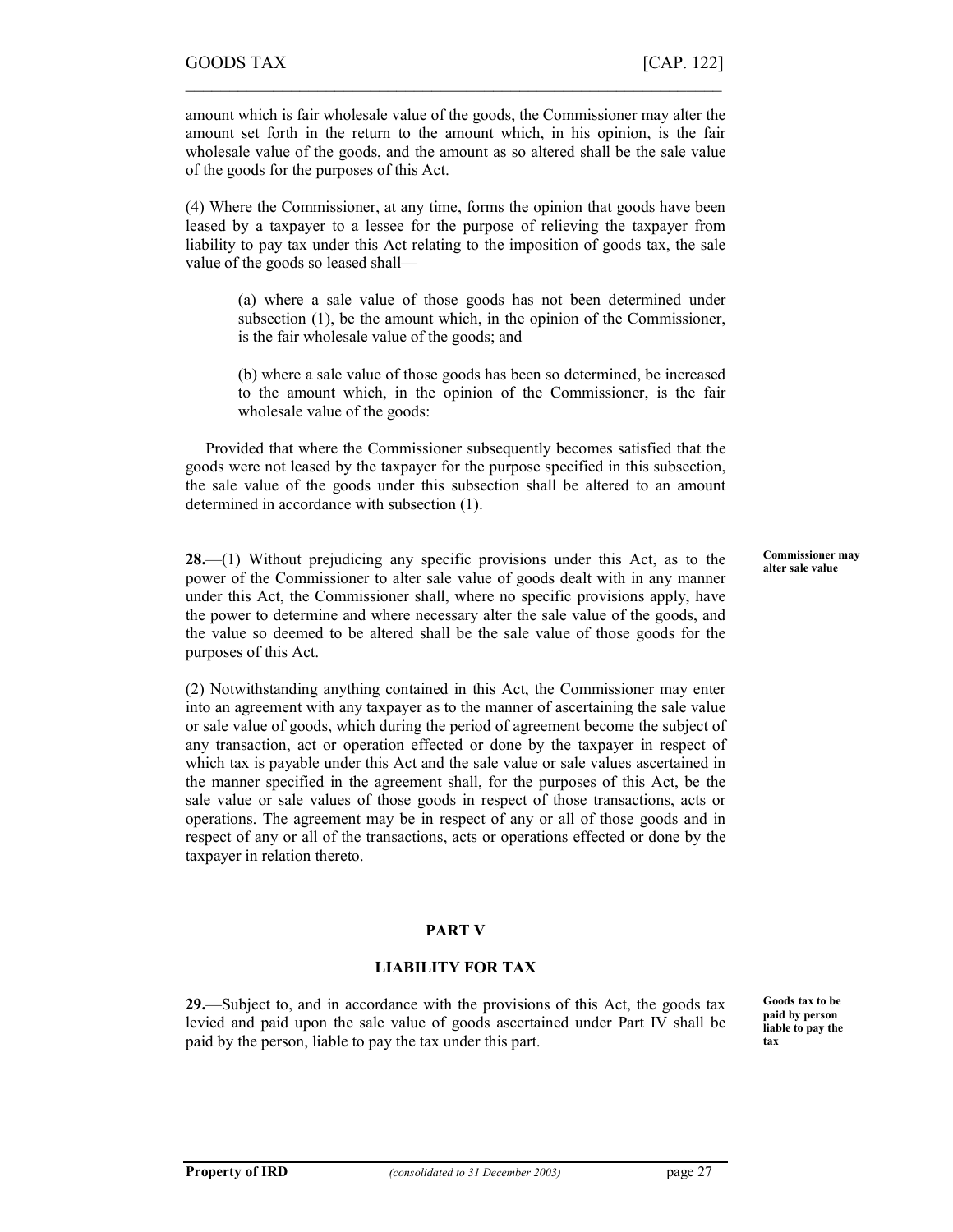Person liable to pay tax on sale value of goods manufactured in Solomon Islands by taxpayer and applied to own use or treated the goods as stock

Person liable to pay tax on sale value of goods sold by purchaser from manufacturer

Person liable to tax on sale value of goods purchased by registered person and applied goods to own use

Person liable to pay tax on sale value of goods entered for home consumption

Person liable to pay tax on sale value of goods imported by importer to registered person or registered person who has not quoted his certificate

30. In the case of sale value of goods ascertained under section 15, goods tax shall be paid by the manufacturer of goods manufactured in Solomon Islands and—

 $\mathcal{L}_\text{max}$  , and the contract of the contract of the contract of the contract of the contract of the contract of

(a) sold by the manufacturer to an unregistered person or to a registered person who has not quoted his certificate in respect of the sale;

(b) treated by the manufacturer as stock for sale by retail; or

- (c) applied by the manufacturer to his own use.
- 31. In the case of value of goods ascertained under section 16—

(a) where a person (being a registered person or a person required to be registered) who has purchased goods manufactured in Solomon Islands from the manufacturer of the goods sells the goods to an unregistered person or to a person who has not quoted his certificate in respect of that purchase, goods tax shall be paid by the first-mentioned person;

(b) where goods manufactured in Solomon Islands are sold to a person (being an unregistered person or a registered person who has not quoted his certificate in respect of the purchase of the goods) by a registered person, or by a person required to be registered, who was not the manufacturer of the goods and did not purchase the goods from the manufacturer of the goods, goods tax shall be paid by the vendor of the goods.

32. In the case of sale value of goods ascertained under section 17, where a registered person who quoted his certificate in respect of goods purchased by him has applied those goods to his own use, goods tax shall be paid by that registered person.

33. In the case of sale value of goods ascertained under section 21, goods tax shall be paid—

(a) where goods are taken to be entered for home consumption by virtue of section 19, by the person who so enters the goods; or

(b) where the goods are taken to be entered for home consumption by virtue of section 20, by the person who is, by virtue of that section, taken to have so entered the goods.

34.—(1) In the case of sale value of goods ascertained under section 25—

(a) where goods imported into Solomon Islands by a registered person, or by a person required to be registered, are sold by the importer of the goods to an unregistered person or to a registered person who has not quoted his certificate in respect of the purchase of the goods, goods tax shall be paid by the importer of the goods;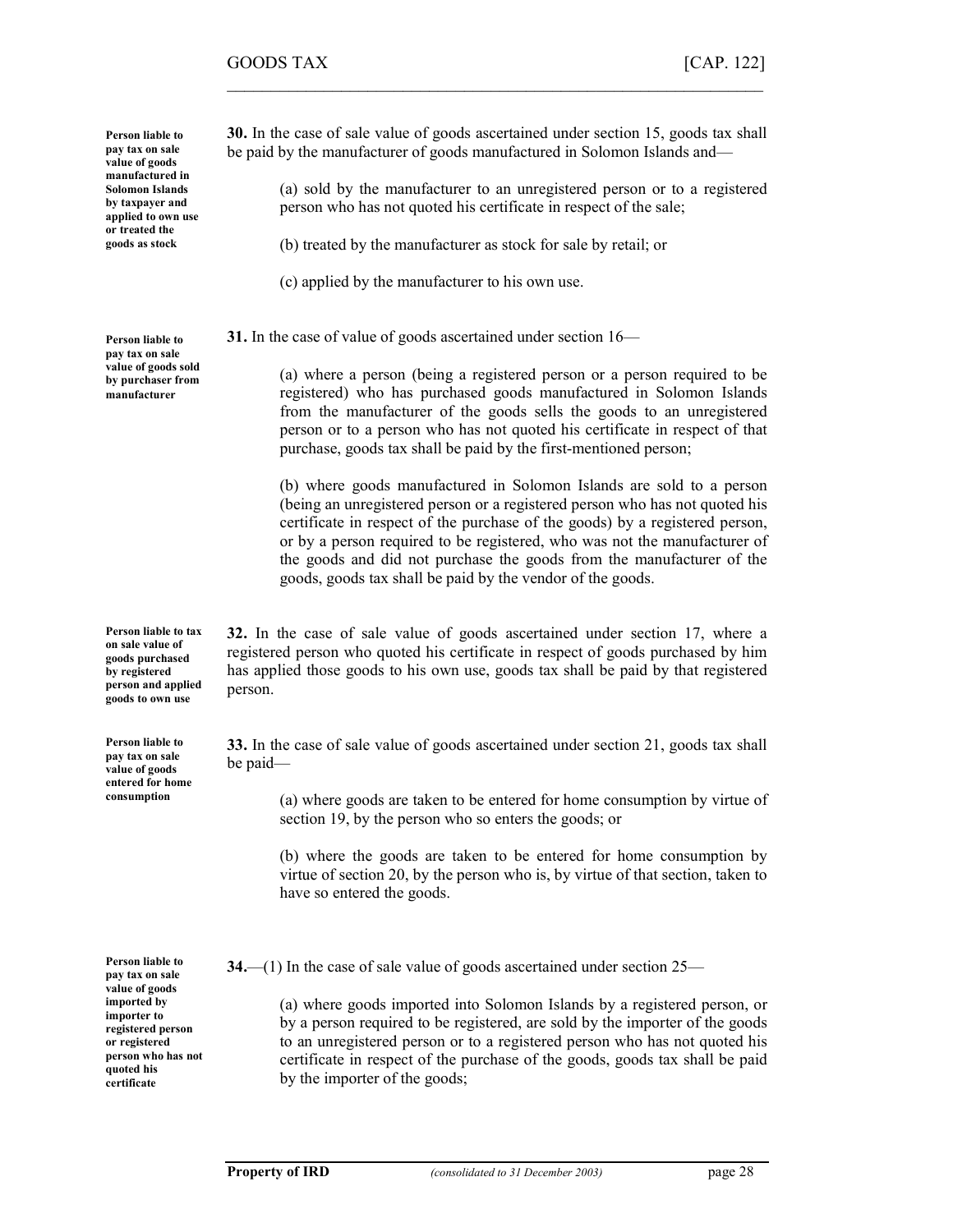(b) where goods imported into Solomon Islands by a registered person who quoted his certificate in respect of the entry of the goods for home consumption are applied by the importer to his own use, goods tax shall be paid by the importer of the goods.

(2) Where goods imported into Solomon Islands are sold by a person other than the importer of the goods (being a person who is a registered person or a person required to be registered) to an unregistered person or to a registered person who has not quoted his certificate in respect of the purchase of the goods, goods tax shall be paid by the vendor of the goods.

 $\mathcal{L}_\text{max} = \mathcal{L}_\text{max} = \mathcal{L}_\text{max} = \mathcal{L}_\text{max} = \mathcal{L}_\text{max} = \mathcal{L}_\text{max} = \mathcal{L}_\text{max} = \mathcal{L}_\text{max} = \mathcal{L}_\text{max} = \mathcal{L}_\text{max} = \mathcal{L}_\text{max} = \mathcal{L}_\text{max} = \mathcal{L}_\text{max} = \mathcal{L}_\text{max} = \mathcal{L}_\text{max} = \mathcal{L}_\text{max} = \mathcal{L}_\text{max} = \mathcal{L}_\text{max} = \mathcal{$ 

35. In the case of sale value of goods as certained under section 26, where goods imported into Solomon Islands are purchased by a registered person who has quoted his certificate in respect of the goods and are applied by the purchaser to his own use, goods tax shall be paid by the purchaser of the goods.

36. In the case of sale value of goods ascertained under section 27, goods tax shall be paid by the lessor of goods on the sale value, the sale value as specified in that section.

## PART VI

#### EXEMPTIONS

37.—(1) Notwithstanding anything in Parts IV and V, goods tax shall not be payable under this Act by the person, or on the sale value of goods, specified in the First Schedule.

(2) The Minister may provide by order—

(a) that any person shall be exempt from the provisions of this Act to the extent specified in such order;

(b) that any goods or class of goods shall be exempt from tax to the extent specified in such order;

(c) that the exemptions granted under subsection (1) in respect of any person or goods shall cease to have effect either generally or to such extent as may be specified in such order,

and thereupon, in respect of such person, goods, or class of goods so specified in any such order, this Act shall have effect as if such person, goods, or class of goods were or were not, as the case may be, specified in the First Schedule.

Person liable to pay tax on sale value of goods applied to own use by registered person

Person liable to pay tax on sale value of leased goods

Goods tax not payable by certain persons, and on sale value of goods, specified in First Schedule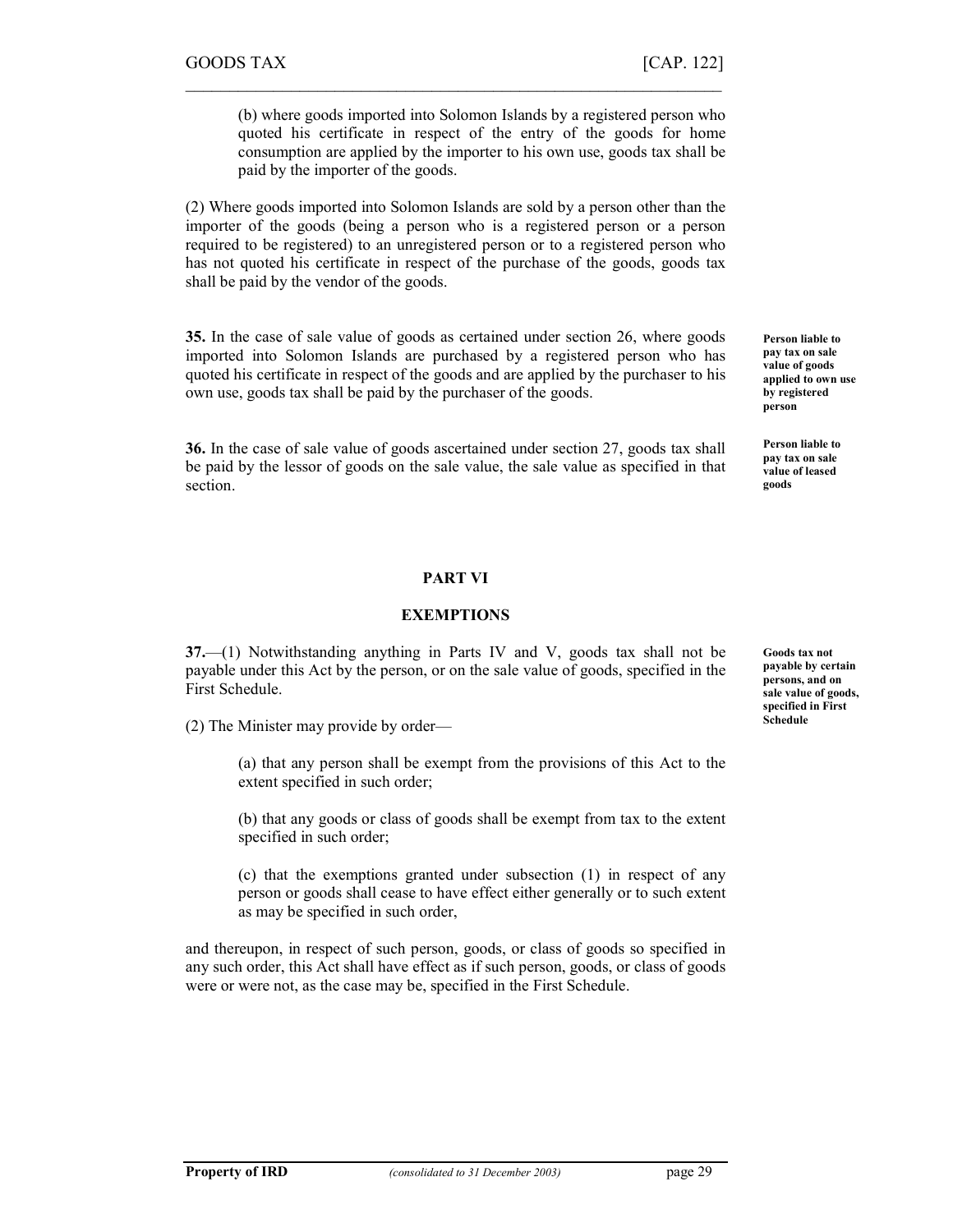### PART VII

 $\mathcal{L}_\text{max}$  , and the contract of the contract of the contract of the contract of the contract of the contract of

#### RETURNS

| Returns to be<br>lodged within<br>thirty days in a<br>prescribed form | <b>38.</b> Every person who during any month makes any sales specified in this Act shall,<br>within thirty days after the close of that month, furnish to the Commissioner a<br>return of those sales in a form approved by the Commissioner containing such<br>information as the form requires and such other information as required:                                                                                                                                                                                                                                                       |
|-----------------------------------------------------------------------|------------------------------------------------------------------------------------------------------------------------------------------------------------------------------------------------------------------------------------------------------------------------------------------------------------------------------------------------------------------------------------------------------------------------------------------------------------------------------------------------------------------------------------------------------------------------------------------------|
|                                                                       | Provided that this Part shall not apply to any person dealing with goods in the<br>manner specified in section 20 and to which the provisions of sections 21, 22, 23<br>and 24 apply, which the Comptroller is required to administer.                                                                                                                                                                                                                                                                                                                                                         |
| <b>Further returns</b>                                                | 39. In addition to any return that may have been required under section 38, the<br>Commissioner may, by notice in writing, call upon any person to furnish to him,<br>within the time specified in the notice, such return, or such further or fuller return,<br>as the Commissioner requires, whether in that person's own behalf or as an agent or<br>a trustee.                                                                                                                                                                                                                             |
| <b>Commissioner may</b><br>require<br>information or                  | 40. The Commissioner may, by notice in writing require any person, whether a<br>taxpayer or not-                                                                                                                                                                                                                                                                                                                                                                                                                                                                                               |
| attendance                                                            | (a) to produce for examination by the Commissioner, at such time and<br>place as may be specified in such notice, any accounts, books of accounts,<br>documents, or other papers whatsoever which the Commissioner may<br>consider necessary for such purposes;                                                                                                                                                                                                                                                                                                                                |
|                                                                       | (b) not to destroy, damage or deface, on or after service of such notice, any<br>of the accounts, books of accounts, documents, and other papers<br>whatsoever so specified, without permission of the Commissioner in<br>writing;                                                                                                                                                                                                                                                                                                                                                             |
|                                                                       | (c) to produce forthwith for retention by the Commissioner for such period<br>as may be reasonable after examination any accounts, books of accounts,<br>documents, or other papers whatsover which the Commissioner may<br>specify in such notice;                                                                                                                                                                                                                                                                                                                                            |
|                                                                       | (d) to attend and give evidence before him or before any other officer<br>authorised by him in that behalf for the purpose of inquiring into or<br>ascertaining his or any other persons liability under any of the provisions<br>of this Act.                                                                                                                                                                                                                                                                                                                                                 |
| Power to obtain<br>information and<br>evidence                        | $41$ . (1) The Commissioner or any other officer authorised in that behalf by him<br>shall at all reasonable times have full and free access to any land, building, or place<br>and to any books, documents, or papers whatsoever whether in custody or under<br>control of a public officer, or a body corporate, or any other person whatsoever, for<br>the purpose of inquiring into or ascertaining the taxpayer's liability under any of the<br>provisions of this Act, and may, without fee or reward, make extracts from or<br>copies of any such book, documents or papers whatsoever. |
|                                                                       | (2) The Commissioner or any other authorised officer may for the purposes of any<br>investigation under this section, require the taxpayer or his agent to give him all                                                                                                                                                                                                                                                                                                                                                                                                                        |

reasonable assistance in the investigation and to answer all proper questions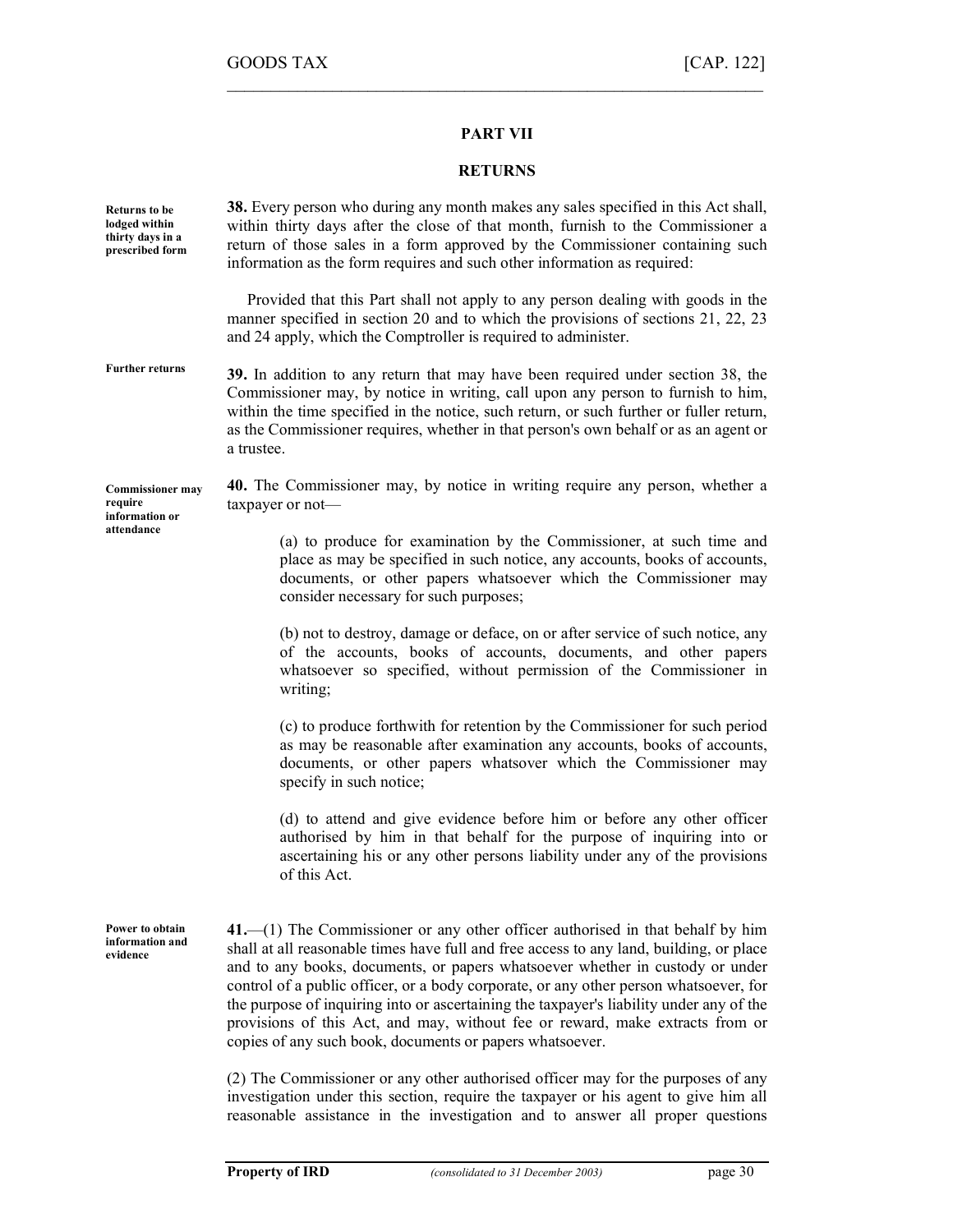$\mathcal{L}_\text{max} = \mathcal{L}_\text{max} = \mathcal{L}_\text{max} = \mathcal{L}_\text{max} = \mathcal{L}_\text{max} = \mathcal{L}_\text{max} = \mathcal{L}_\text{max} = \mathcal{L}_\text{max} = \mathcal{L}_\text{max} = \mathcal{L}_\text{max} = \mathcal{L}_\text{max} = \mathcal{L}_\text{max} = \mathcal{L}_\text{max} = \mathcal{L}_\text{max} = \mathcal{L}_\text{max} = \mathcal{L}_\text{max} = \mathcal{L}_\text{max} = \mathcal{L}_\text{max} = \mathcal{$ 

#### PART VIII

#### COLLECTION AND RECOVERY OF TAX

42. Subject to sections 48 and 49, a person liable under this Act to pay goods tax upon the sale value of any goods during a month shall, within thirty days after the close of that month, pay goods tax upon the sale value of the goods:

 Provided that in the case of a sale on credit, goods tax upon the sale value of the goods is due and payable within sixty days after the close of the month in which the credit sale was made.

43.—(1) Where the Commissioner finds in any case that tax or further tax is payable by a person, the Commissioner may make an assessment in relation to the person.

(2) Where, the sale value of goods has been altered under section 28 and other specific provisions of this Act, the Commissioner shall make an assessment in relation to those goods.

(3) Where—

(a) a person makes default in furnishing a return;

(b) the Commissioner is not satisfied with a return furnished by a person; or

(c) the Commissioner has reason to believe or suspect that a person (although not having furnished a return) is liable to pay goods tax,

the Commissioner may determine the amount to be the amount upon which in the opinion of the Commissioner, goods tax should be paid and may make an assessment in relation to the person.

(4) As soon as conveniently may be after an assessment has been made, the Commissioner shall cause notice in writing of the assessment to be served on the person liable to pay the tax or further tax.

(5) The omission to give any such notice shall not invalidate the assessment made by the Commissioner.

44.—(1) A taxpayer may request the Commissioner, in accordance with this section, to make an assessment in respect of a specified act done, or a specified transaction or operation effected, by the taxpayer.

(2) A request under subsection (1) shall be in writing and shall be lodged with the Commissioner not later than thirty days after the close of the month within which the act was done or the transaction or operation was effected or within such further time as the Commissioner allows.

Time within which payment is to be made

Further tax

Request for special assessment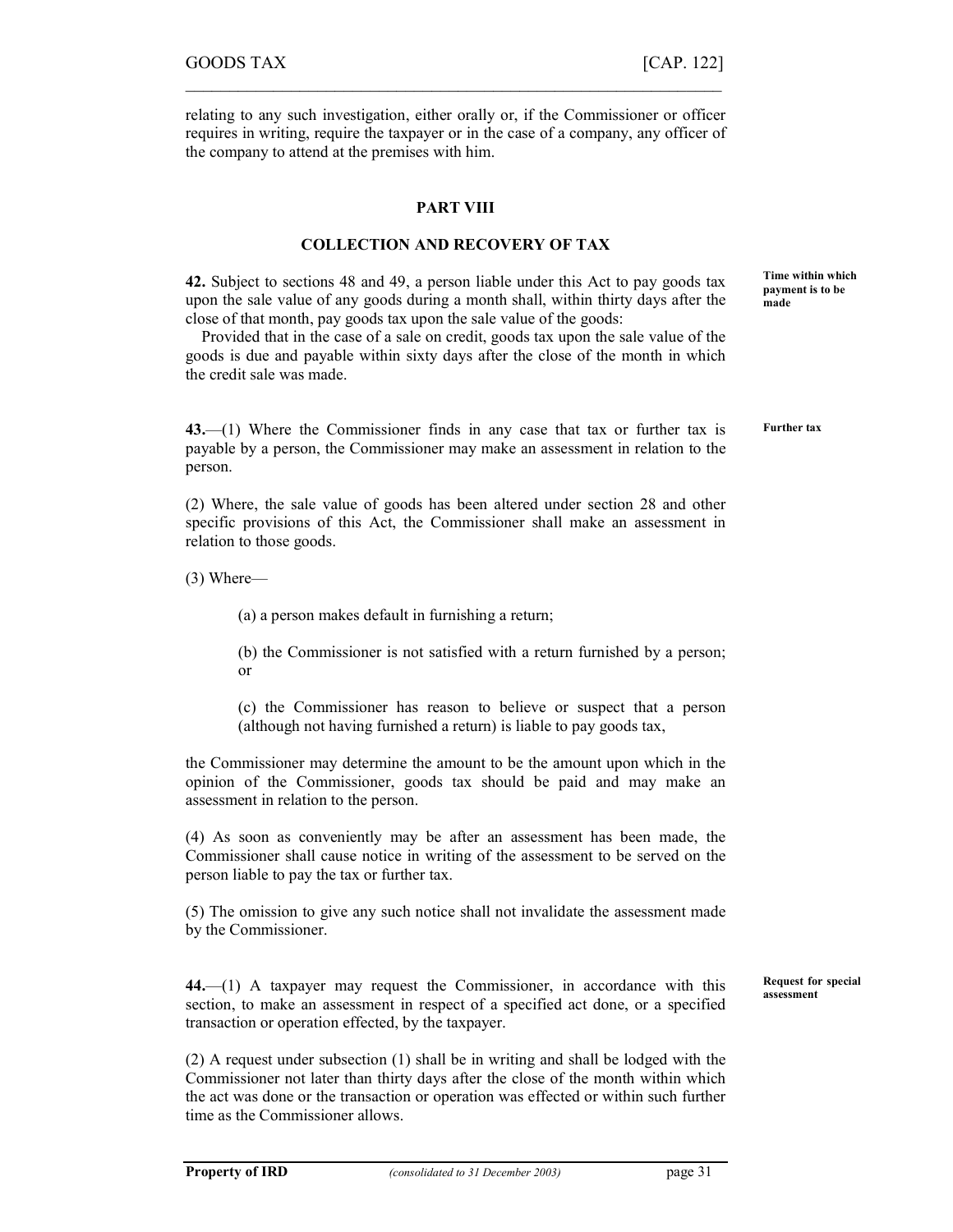(3) The Commissioner shall comply with each request made under subsection (1).

 $\mathcal{L}_\text{max}$  , and the contract of the contract of the contract of the contract of the contract of the contract of

(4) As soon as practicable after the assessment is made, the Commissioner shall cause notice in writing of the assessment to be served on the taxpayer who made the request under subsection (1).

45. Except as otherwise provided, where an assessment has been amended, the

amended assessment is an assessment for all the purposes of this Act.

Amended assessment

Tax reduced on amended assessment

46. Where, by reason of an amendment of an assessment, person's liability to tax is reduced, the amount by which the tax is so reduced shall be taken, for the purposes of section 50, never to have been payable.

47.—(1) Subject to section 46, where the Commissioner finds in any case that tax has been overpaid by a person, the Commissioner shall—

(a) refund the amount of any tax overpaid; or

(b) apply the amount of any tax overpaid against any liability of the person to the Solomon Islands Government, being liability arising under, or by virtue of, an Act of which the Commissioner has the general administration, and refund any part of the amount that is not so applied.

(2) Subsection (1) does not apply in relation to any tax paid by a person unless the Commissioner is satisfied that the tax has not been passed on by the person to another person, or, if passed on to another person has been refunded to the other person.

(3) Where a registered person has sold goods upon the sale value of which he has paid tax, and has subsequently written off as bad debt the whole or any part of the amount for which the goods were sold, the Commissioner may—

(a) on proof to his satisfaction that the whole amount is a bad debt, refund to the registered person the amount of the tax paid on the sale value of the goods;

(b) on proof to his satisfaction that a part of the amount is bad, refund to the registered person so much of the tax as bears to the total amount of tax the same proportion as the amount so proved to be bad debt bears to the total amount for which the goods were sold:

 Provided that if any amount in respect of which tax has been so refunded is at any time wholly or partly recovered by the taxpayer, he shall, within thirty days after the close of the month in which the amount is so recovered, repay to the Commissioner so much of the tax refunded as bears to the total amount of that tax the proportion which the amount so recovered bears to the amount in respect of which tax was so refunded.

(4) Where the Commissioner is satisfied that—

Refund on application of overpaid tax, effect of failing to quote certificate, sale to Government, Provincial Government etc.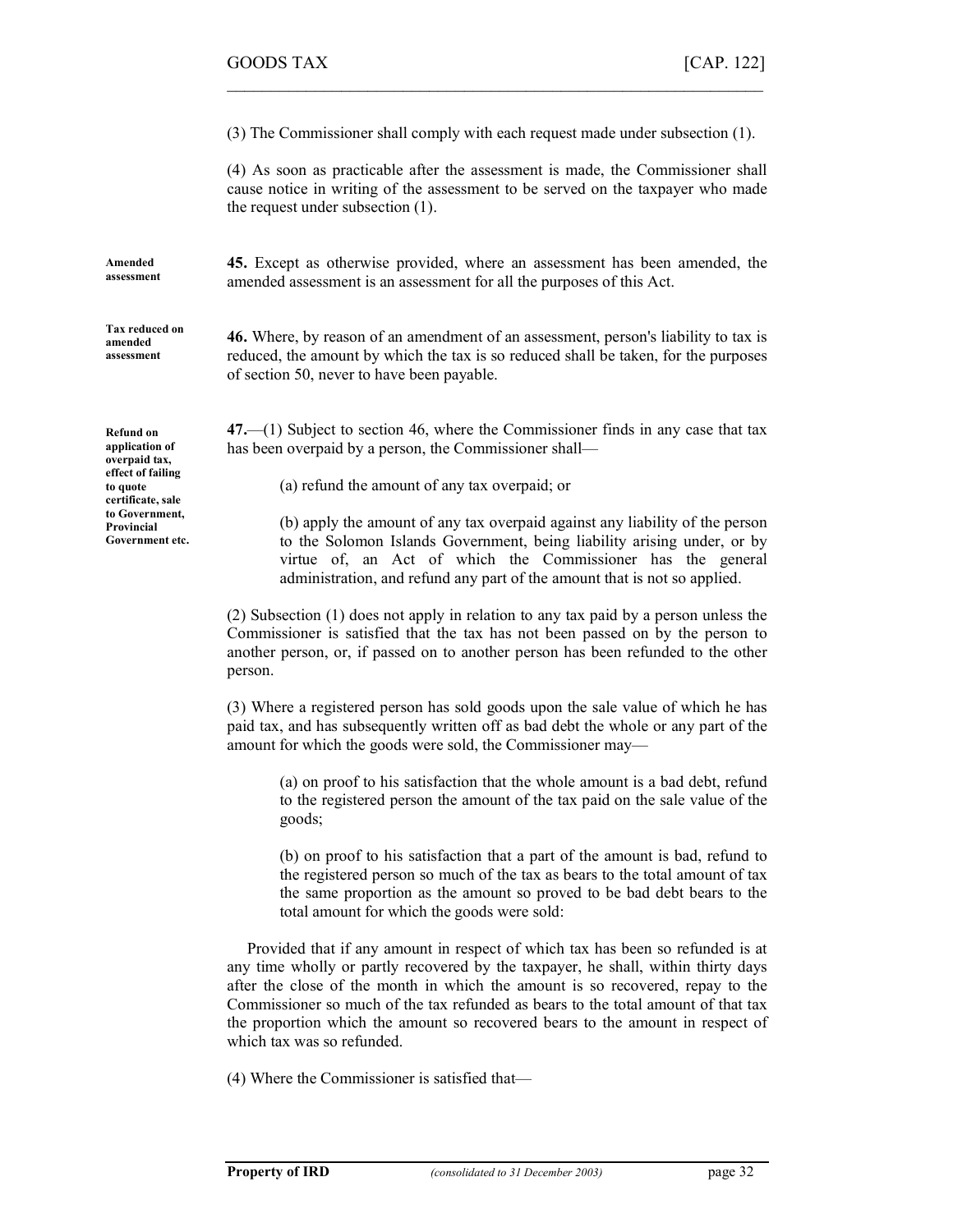(a) tax has been paid in respect of the sale of goods to a registered person who was required to quote his certificate in respect of the purchase of those goods but who refused or failed to do so;

 $\mathcal{L}_\text{max} = \mathcal{L}_\text{max} = \mathcal{L}_\text{max} = \mathcal{L}_\text{max} = \mathcal{L}_\text{max} = \mathcal{L}_\text{max} = \mathcal{L}_\text{max} = \mathcal{L}_\text{max} = \mathcal{L}_\text{max} = \mathcal{L}_\text{max} = \mathcal{L}_\text{max} = \mathcal{L}_\text{max} = \mathcal{L}_\text{max} = \mathcal{L}_\text{max} = \mathcal{L}_\text{max} = \mathcal{L}_\text{max} = \mathcal{L}_\text{max} = \mathcal{L}_\text{max} = \mathcal{$ 

(b) the tax has been wholly or partly included in the price for which that registered person purchased the goods; and

(c) the tax has not been passed on by that registered person to some other person or, if passed on to some other person, has been refunded to that other person by the registered person, the Commissioner may, if so satisfied—

- (i) within a period of three years; or
- (ii) on consideration of a claim in writing lodged with the Commissioner, within a period of three years,

from the date upon which the goods were so sold, pay to that registered person an amount equal to the tax so paid and included.

(5) Where the Commissioner is satisfied that—

(a) goods have been sold to a registered person who, but for the operation of section 3(2), would have been taken to have quoted his certificate in respect of the purchase in accordance with section 7(1); and

(b) by reason of the operation of section 3(2), the person was deemed not to have quoted his certificate in respect of the purchase, then—

(c) if the Commissioner is satisfied that—

- (i) tax is payable in respect of the purchase but has not been paid; and
- (ii) the tax has not been wholly or partly included in the price for which the goods were purchased by the registered person, if so included, has been refunded to the registered person,

the Commissioner may remit the tax;

(d) if the Commissioner is satisfied that tax has been paid in respect of the purchase and has not been wholly or partly included in the price for which the goods were purchased by the registered person, the Commissioner may pay to the person who paid the tax an amount equal to the tax so paid; or

(e) if the Commissioner is satisfied that—

- (i) tax has been paid in respect of the purchase;
- (ii) the tax has been wholly or partly included in the price for which the goods were purchased by the registered person; and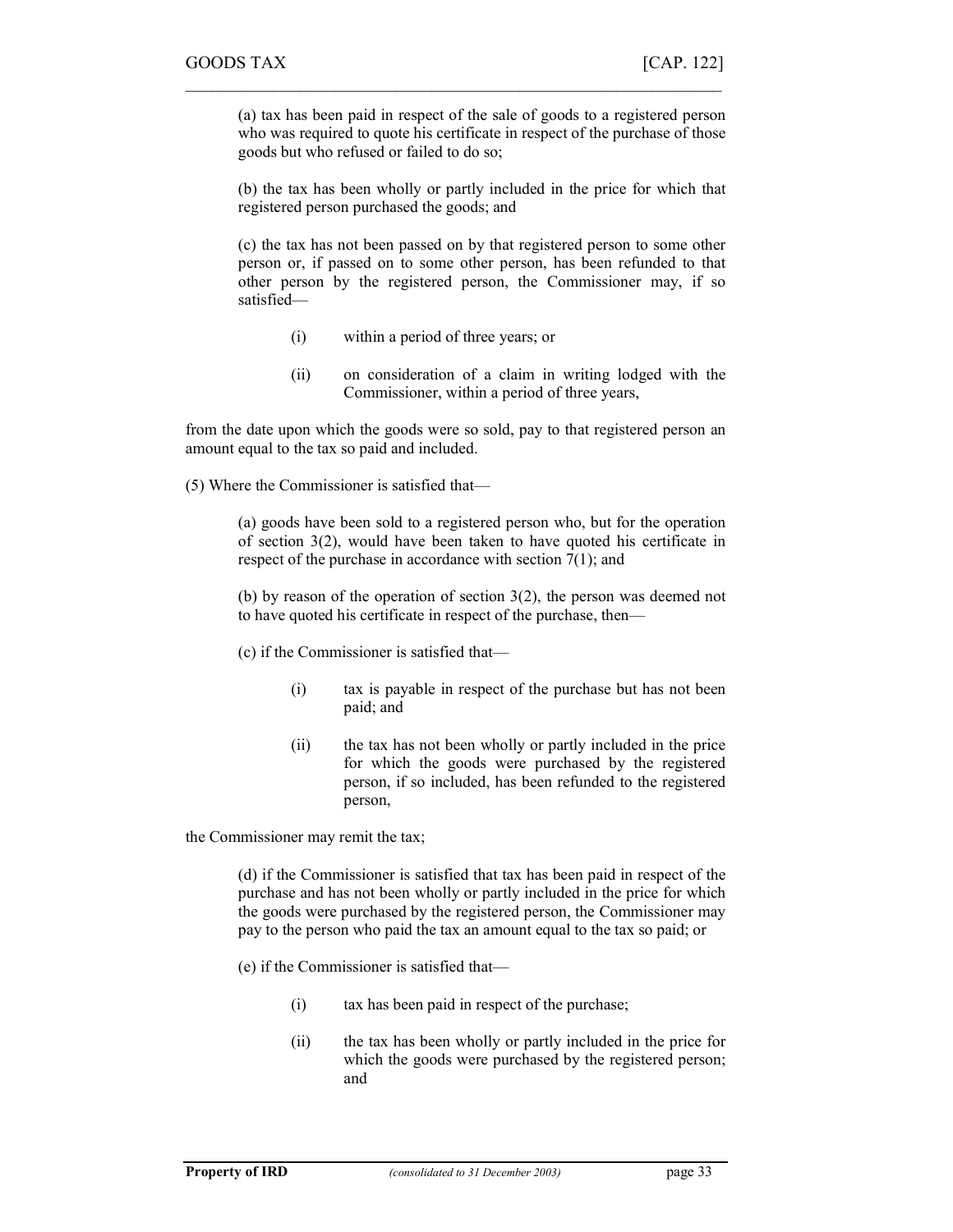| (iii) | the tax has not been passed on by the registered person to |
|-------|------------------------------------------------------------|
|       | some other person or, if passed on to some other person,   |
|       | has been refunded to that other person,                    |

the Commissioner may pay to the registered person an amount equal to the tax so paid and included.

 $\mathcal{L}_\text{max}$  , and the contract of the contract of the contract of the contract of the contract of the contract of

(6) Where goods are sold by any person to the Government of Solomon Islands, a Provincial Government or any other person specified in the First Schedule, and the Commissioner is satisfied— First Schedule

Cap. 118

(a) that the goods are for the official use of a Government Department, Provincial Government, established under the Provincial Government Act, or any other persons specified in the First Schedule;

(b) that tax has been paid or is payable under this Act in respect of some prior act, operation or transaction in relation to those goods, or goods used in, wrought into or attached to those goods;

(c) that the amount of that tax has been paid or is payable by the person who so sold the goods, or has been wholly or partly included in the price for which that person purchased those goods, or goods used in, wrought into or attached to those goods; and

(d) that the amount of that tax has been excluded wholly or in part from the price for which the goods were sold by that person to the Government or Provincial Government, or any other person specified in the First Schedule,

the Commissioner may refund or pay to that person the amount which, in the opinion of the Commissioner, was so excluded.

(7) Where the Commissioner is satisfied that goods have been donated to any public organisation or committee established for the purpose of assisting people in necessitous circumstances, or to any charitable or religious institutions, the taxpayer shall be entitled to a rebate of tax on the sale value of those goods.

(8) Notwithstanding anything contained in this section, if any alteration is made in the rate of goods tax payable in respect of any goods, no refund repayment or reduction shall, by reason of that alteration, be made of any amount paid or payable by any person as goods tax in respect of any transaction, act, or operation which took place before the date of assent to the law making the alteration.

48. When the Commissioner has reason to believe that a taxpayer may leave Solomon Islands before the tax becomes due and payable by him, the tax shall be due and payable on such date as the Commissioner fixes and notifies the taxpayer. Taxpayer leaving Solomon Islands

Extensions, instalments and Commissioner's discretion

49. The Commissioner may, in such cases as he thinks fit—

(a) extend the time for payment of tax as he considers the circumstances warrant; or

(b) permit the payment of tax to be made by instalments within such time as he considers the circumstances warrant.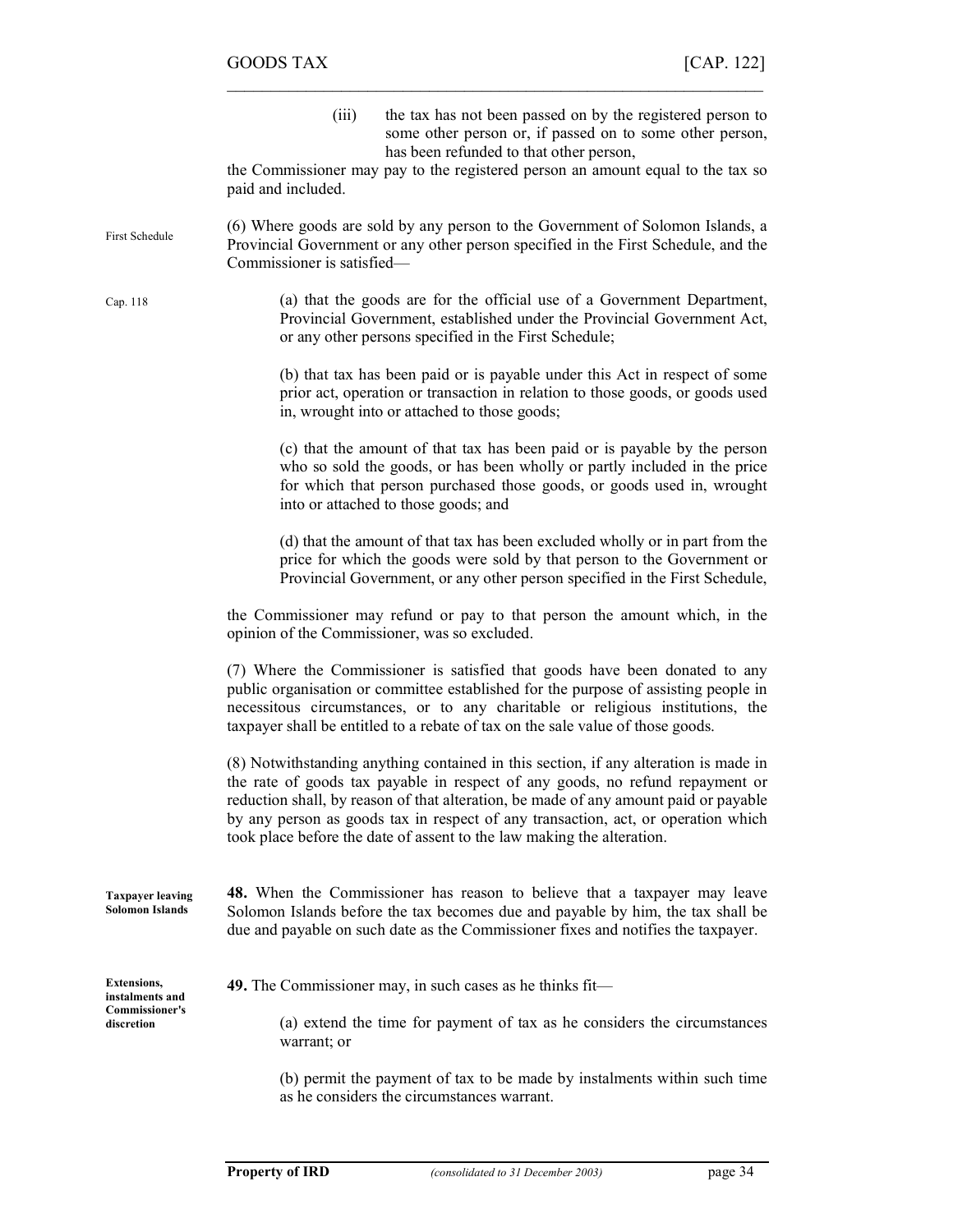Penalty for unpaid

tax

50.—(1) If any tax remains unpaid after the time when it became due and payable or would, but for section 49, have become due and payable, additional tax is due and payable by way of penalty by the person liable to pay the tax at the rate of twenty per centum of the tax then payable.

 $\mathcal{L}_\text{max} = \mathcal{L}_\text{max} = \mathcal{L}_\text{max} = \mathcal{L}_\text{max} = \mathcal{L}_\text{max} = \mathcal{L}_\text{max} = \mathcal{L}_\text{max} = \mathcal{L}_\text{max} = \mathcal{L}_\text{max} = \mathcal{L}_\text{max} = \mathcal{L}_\text{max} = \mathcal{L}_\text{max} = \mathcal{L}_\text{max} = \mathcal{L}_\text{max} = \mathcal{L}_\text{max} = \mathcal{L}_\text{max} = \mathcal{L}_\text{max} = \mathcal{L}_\text{max} = \mathcal{$ 

(2) Where additional tax is payable by a person under this section in relation to an amount of tax and—

(a) the Commissioner is satisfied that—

- (i) the circumstances that contributed to the delay in payment of the tax were not due to, or caused directly or indirectly by, an act or omission of the person; and
- (ii) the person has taken reasonable action to mitigate, or mitigate the effects of, those circumstances;

(b) the Commissioner is satisfied that—

- (i) the circumstances that contributed to the delay in payment of the tax were due to, caused directly or indirectly by, an act or omission of the person;
- (ii) the person has taken reasonable action to mitigate, or mitigate the effects of, those circumstances; and
- (iii) having regard to the nature of those circumstances, it would be fair and reasonable to remit the additional tax or part of the additional tax; or

(c) the Commissioner is satisfied that there are special circumstances by reason of which it would be fair and reasonable to remit the additional tax or part of the additional tax,

- the Commissioner may remit the additional tax or part of the additional tax.
- (3) Where judgment is given by or entered in a court for the payment of—
	- (a) an amount of tax; or
	- (b) an amount that includes an amount of tax, then—

(c) the tax shall not be taken, for the purposes of subsection (1), to have ceased to be due and payable by reason only of the giving or entering of the judgment; and

(d) if the judgment debt carries interest, the additional tax that would, but for this paragraph, be payable under this section in relation to the tax shall, by force of this paragraph be reduced by—

- (i) in a case to which paragraph (a) applies, the amount of the interest; or
- (ii) in a case to which paragraph (b) applies, an amount that bears the same proportion to the amount of the interest as the amount of the tax bears to the amount of the judgment.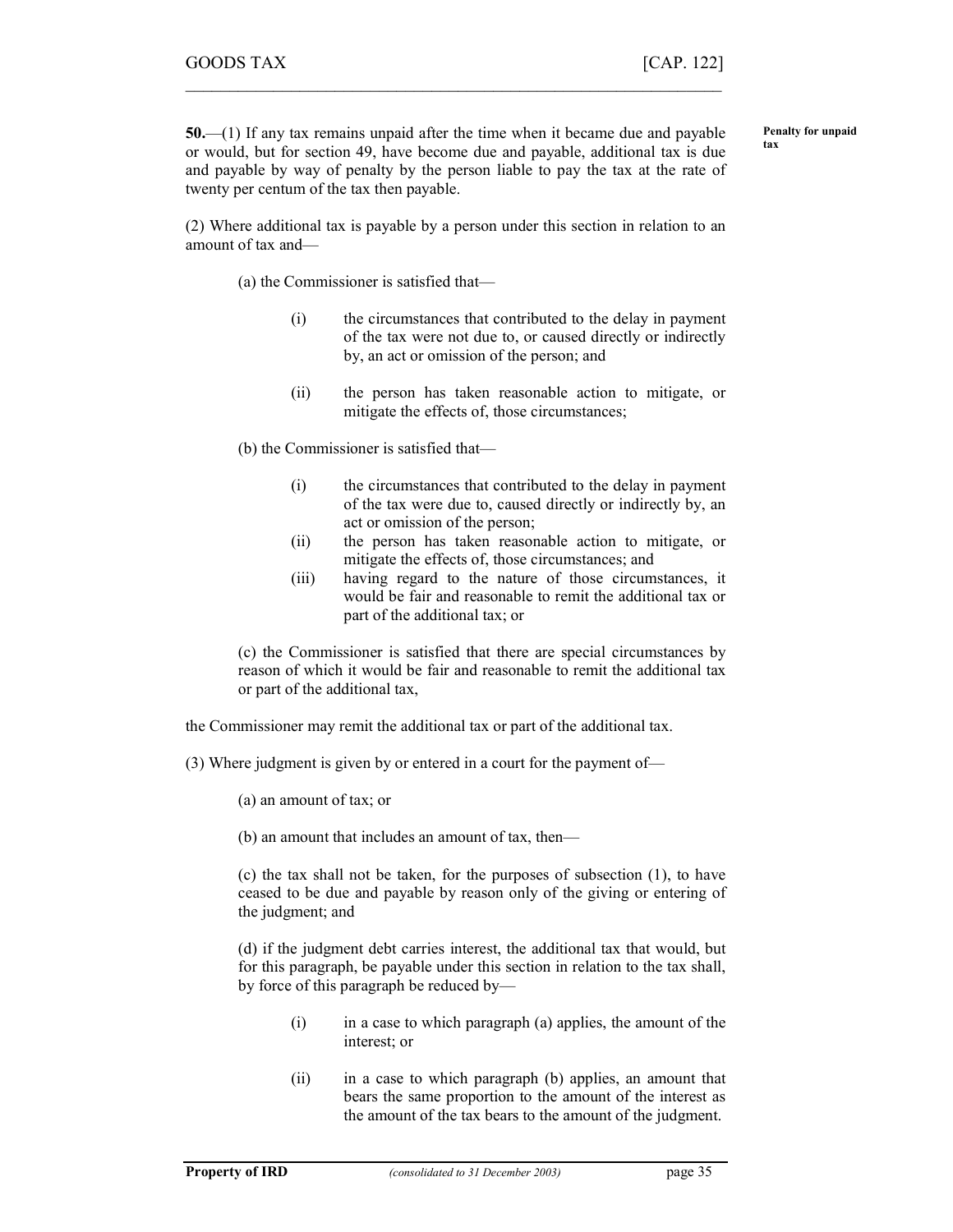51.—(1) Tax, including further and additional tax under section 50 and section 62 shall be deemed when it becomes due and payable to be a debt due to the Government and payable to the Commissioner in the manner and at the place prescribed. (2) Where payment of any tax has not been made on or before the due date, the amount unpaid may be sued for and recovered in any court of competent jurisdiction by the Commissioner suing in his official name. (3) In any case in which tax is recoverable in the manner provided in subsection (2) of this section, the Commissioner may, instead of suing for such tax authorise in writing any inspector to distrain upon the goods and chattels of the vendor or purchaser, as the case may be, and the provisions of section 89 of the Income Tax Act shall so far as applicable, be incorporated and read as one with this section. 52. If, in any proceedings against a taxpayer for the recovery of tax the defendant— (a) is absent from Solomon Islands and has not to the knowledge of the Commissioner after reasonable inquiry in that behalf is made from any attorney or agent resident in Solomon Islands on whom service or process can be effected; or (b) cannot after reasonable inquiry be found, service of any process in the proceedings may, without leave of the court, be effected on him by posting the same or a sealed copy thereof in a letter addressed to him at his last known place of business in Solomon Islands. 53.—(1) Every person who is a liquidator of any company which is being wound up and which is, or has been, a manufacturer or wholesale merchant, shall, within fourteen days after he has become liquidator of that company, give notice in writing to the Commissioner of his appointment as liquidator. (2) The Commissioner shall, as soon as practicable thereafter, notify the liquidator the amount which appears to the Commissioner to be sufficient to provide for any tax which then is or will thereafter become payable by the company. (3) Subject to subsection (4), the liquidator— (a) shall not, without the leave of the Commissioner, part with any of the assets of the company until the liquidator has been so notified; (b) shall set aside, out of the assets available for payment of ordinary debts of the company, assets to the value of an amount that bears to the value of the assets available for payment of ordinary debts of the company the same proportion as the amount notified by the Commissioner under subsection (2) bears to the sum of— (i) the amount notified by the Commissioner under subsection  $(2)$ ; Tax deemed debt and Commissioner may sue or distrain Cap. 126 Taxpayer absent or cannot be found Notice within fourteen days and duties of liquidator

 $\mathcal{L}_\text{max}$  , and the contract of the contract of the contract of the contract of the contract of the contract of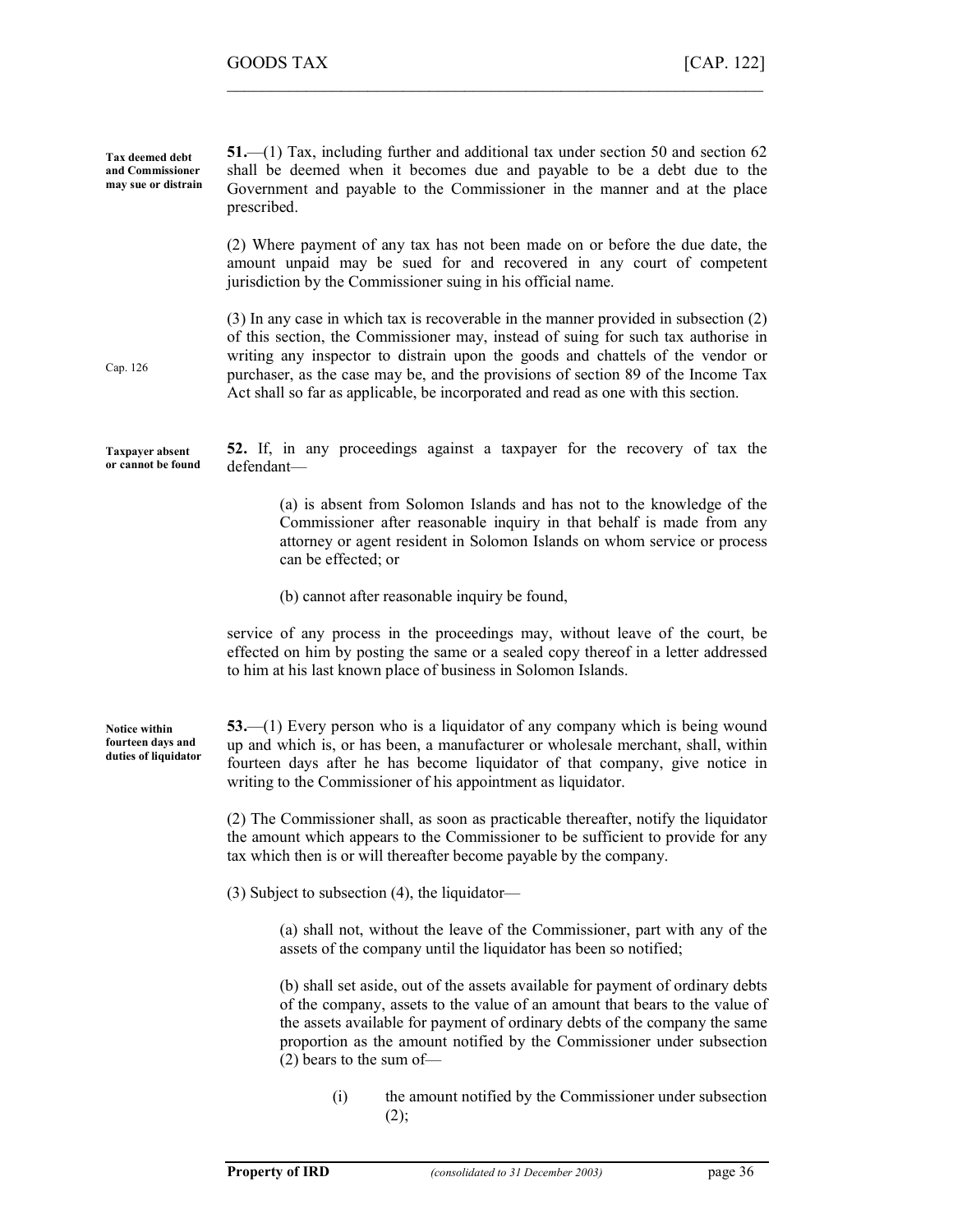(ii) the aggregate of the ordinary debts of the company (excluding any debt in respect of tax), and

(c) is, to the extent of the value of the assets that the liquidator is so required to set aside, liable as trustee to pay the tax.

(4) Nothing in subsection 3 (a) prevents the liquidator parting with assets of the company for the purpose of paying debts of the company that are not ordinary debts of the company.

 $\mathcal{L}_\text{max} = \mathcal{L}_\text{max} = \mathcal{L}_\text{max} = \mathcal{L}_\text{max} = \mathcal{L}_\text{max} = \mathcal{L}_\text{max} = \mathcal{L}_\text{max} = \mathcal{L}_\text{max} = \mathcal{L}_\text{max} = \mathcal{L}_\text{max} = \mathcal{L}_\text{max} = \mathcal{L}_\text{max} = \mathcal{L}_\text{max} = \mathcal{L}_\text{max} = \mathcal{L}_\text{max} = \mathcal{L}_\text{max} = \mathcal{L}_\text{max} = \mathcal{L}_\text{max} = \mathcal{$ 

(5) For the purposes of subsections (3) and (4), a debt of the company is an ordinary debt if—

(a) the debt is an unsecured debt; and

(b) the debt is not required, under the laws of Solomon Islands to be paid in priority to some or all of the other debts of the company.

(6) If the liquidator refuses or fails to comply with any provision of this section or refuses or fails as trustee to pay the tax for which the liquidator is liable under subsection (3), the liquidator—

(a) is, to the extent of the value of the assets that the liquidator is required under subsection (3) to set aside, personally liable to pay the tax; and

(b) is guilty of an offence punishable on conviction by a fine not exceeding one thousand dollars.

(7) Where more persons than one are appointed as liquidators or required by law to carry out the winding up, the obligations and liabilities attaching to a liquidator under this section shall attach to each of such persons:

 Provided that where any of the tax due in respect of the company being wound up, the other person or persons shall be liable to pay that person each his equal share of the amount of the tax so paid.

54.—(1) Where an agent for an absentee principal has been required by the principal to wind up the business of his principal he shall, before taking any steps to wind up the business, notify the Commissioner of his intention so to do, and shall set aside such sum out of the assets of the principal as appears to the Commissioner to be sufficient to provide for any tax that becomes payable.

(2) Any agent who refuses to give notice to the Commissioner or refuses or fails to provide for payment of the tax as required by this section shall be personally liable for any tax that becomes payable in respect of the business of the principal.

55. In any case where, at the time of a taxpayer's death, tax due by the taxpayer has not been assessed or paid—

(a) the Commissioner shall have the same powers and remedies against the executors and administrators of the taxpayer in respect of the liability Notice of intention to winding up and liability of agent

Estate of taxpayer bound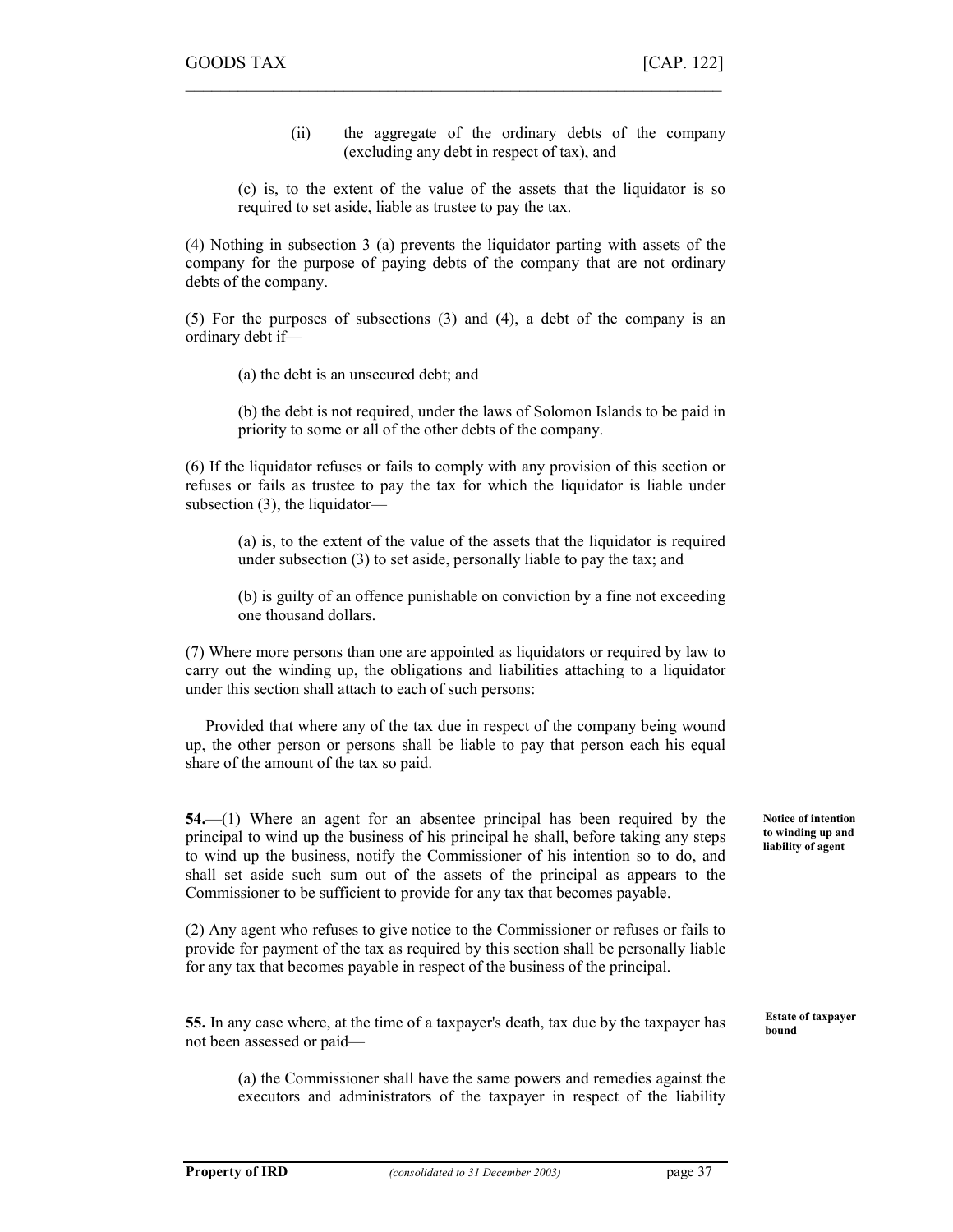which the taxpayer had as he would have had against the taxpayer in his lifetime;

 $\mathcal{L}_\text{max}$  , and the contract of the contract of the contract of the contract of the contract of the contract of

(b) the executors and administrators shall furnish such returns and information as the Commissioner requires for the purpose of an accurate assessment;

(c) the amount of any tax that the executors and administrators are liable to pay shall be a first charge on all the taxpayer's estate in the hands of the executors and administrators; and

(d) no lapse of time shall prevent the operation of this section.

56.—(1) Where, at the time of a taxpayer's death, tax due by the taxpayer has not been assessed or paid, the Commissioner shall have the same powers and remedies for the assessment and recovery of tax from the executors and administrators as he would have had against that person, if that person were alive. Commissioner's assessment and

> (2) The executors or administrators shall furnish such of the returns mentioned in Part VII as have not been made by the deceased person.

(3) Where—

powers of

recovery

(a) the executors or administrators of a deceased taxpayer are unable or refuse or fail to furnish a return; or

(b) probate has not been granted, or letters of administration have not been taken out, in respect of the estate of a deceased taxpayer, within six months of the taxpayer's death,

the Commissioner may make an assessment in relation to the deceased.

(4) The Commissioner shall cause notice of the assessment to be published twice in a newspaper circulating in Solomon Islands.

(5) Any person claiming an interest in the estate of the taxpayer, may, within sixty days after the first publication of notice of the assessment, lodge with the Commissioner an objection in writing against the assessment stating fully and in detail the grounds on which he relies, and the provisions of this Act relating to objections, and appeals shall thereupon apply in relation to the objection as if the objection had been lodged under section 60 and the person so claiming an interest were that taxpayer.

| <b>Entitlement to</b><br>recover tax paid on<br>behalf of another | 57. Every person who under the provisions of this Act, pays any tax for or on<br>behalf of any other person shall be entitled to recover the amount so paid from that<br>other person as a debt, together with the cost of recovery, or to retain or deduct that<br>amount out of any money in his hands belonging or payable to that other person. |
|-------------------------------------------------------------------|-----------------------------------------------------------------------------------------------------------------------------------------------------------------------------------------------------------------------------------------------------------------------------------------------------------------------------------------------------|
| Proportionate                                                     | <b>58.</b> Where two or more persons are jointly liable to tax they shall each be liable for                                                                                                                                                                                                                                                        |
| recovery                                                          | the whole tax but any of them who has noid the tax may reagy contributions as                                                                                                                                                                                                                                                                       |

the whole tax, but any of them who has paid the tax may recover contributions as follows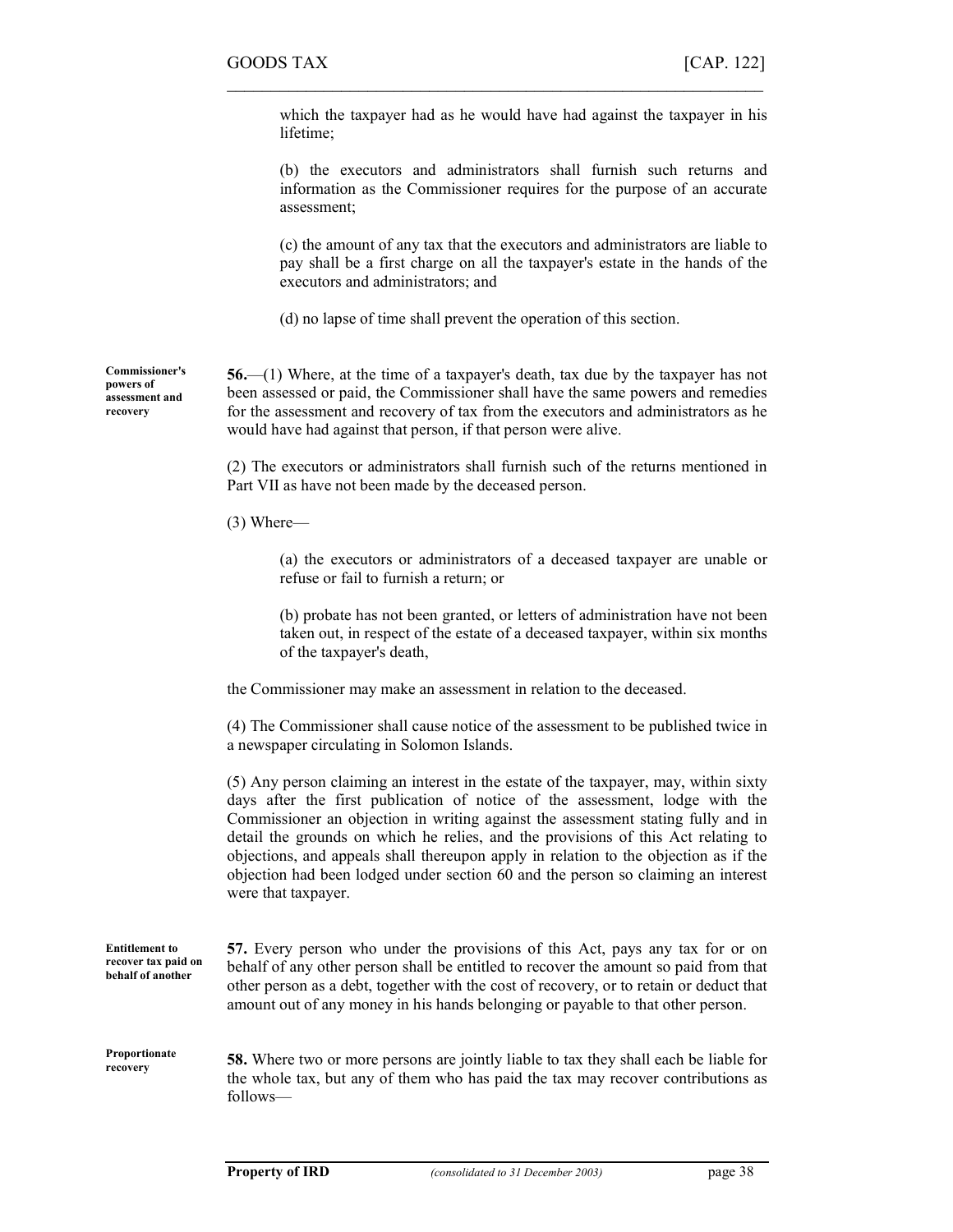(a) a person who has paid the tax in respect of the sale value of any goods may recover by way of contribution from any other person jointly liable to that tax a sum which bears the same proportion to the tax as the interest which that other person had in those goods bears to the total interests therein of the person jointly liable to tax;

 $\mathcal{L}_\text{max} = \mathcal{L}_\text{max} = \mathcal{L}_\text{max} = \mathcal{L}_\text{max} = \mathcal{L}_\text{max} = \mathcal{L}_\text{max} = \mathcal{L}_\text{max} = \mathcal{L}_\text{max} = \mathcal{L}_\text{max} = \mathcal{L}_\text{max} = \mathcal{L}_\text{max} = \mathcal{L}_\text{max} = \mathcal{L}_\text{max} = \mathcal{L}_\text{max} = \mathcal{L}_\text{max} = \mathcal{L}_\text{max} = \mathcal{L}_\text{max} = \mathcal{L}_\text{max} = \mathcal{$ 

(b) every person entitled to contribution under this section may sue therefor in any court of competent jurisdiction as money paid to the use of the person liable to contribute at his request; or may retain or deduct the amount of the contribution out of any moneys in his hands belonging or payable to the person liable to contribute.

59.—(1) The Commissioner may, by notice in writing (a copy of which shall be forwarded to the taxpayer to the last place of address known to the Commissioner), require—

(a) any person by whom any money is due or accruing or may become due to a taxpayer;

(b) any person who holds or may subsequently hold money or on account of a taxpayer; or

(c) any person who holds or may subsequently hold money on account of some other person for payment to a taxpayer; or

(d) any person having authority from some other person to pay money to a taxpayer,

to pay to the Commissioner, either forthwith upon the money becoming due or being held, or at or within a time specified in the notice (not being a time before the money becomes due or is held)—

- (i) so much of the money as is sufficient to pay the amount due by the taxpayer in respect of tax or, if the amount of the money is equal to or less than the amount due by the taxpayer in respect of tax, the amount of the money; or
- (ii) such amount as is specified in the notice out of each payment that the person so notified becomes liable from time to time to make to the taxpayer until the amount due by the taxpayer in respect of tax is satisfied.

(2) Any person who refuses or fails to comply with any notice under this section shall be guilty of an offence and on conviction therefor be liable to a fine of one thousand dollars.

(3) Where a person (in this subsection referred to as "convicted person") is convicted before a court of an offence against subsection (2) in relation to the refusal or failure of the convicted person or another person to comply with a notice under this section, the court may, in addition to imposing a penalty on the convicted person, order the convicted person to pay to the Commissioner an amount not exceeding the amount that the convicted person or the other person, as the case may be, refused or failed to pay to the Commissioner in accordance with the notice.

Commissioner may collect tax from persons owing money to taxpayer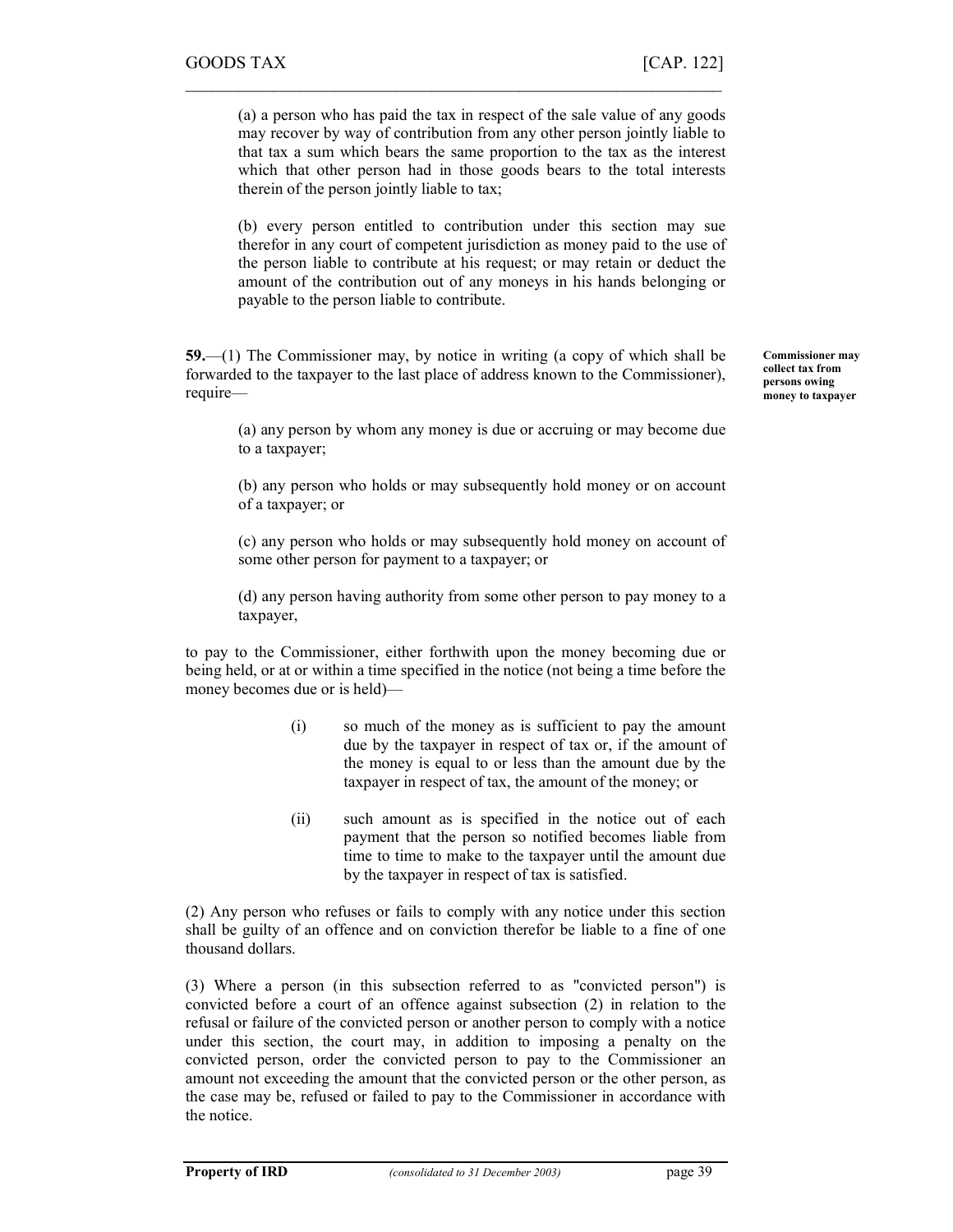(4) Any person making any payment in pursuance of this section shall be deemed to have been acting under the authority of the taxpayer and of all other persons concerned and is hereby indemnified in respect of such payment.

 $\mathcal{L}_\text{max}$  , and the contract of the contract of the contract of the contract of the contract of the contract of

(5) If the amount due by the taxpayer in respect of tax, is paid before any payment is made under a notice given in pursuance of this section, the Commissioner shall forthwith give notice to the person of the payment.

## PART IX

### OBJECTIONS AND APPEALS

Taxpayer may object

 $60$ —(1) A taxpayer—

(a) who is liable to pay tax and who is dissatisfied with an assessment of the tax made by the Commissioner; or

(b) who has paid tax and who is dissatisfied with respect to the amount of tax refunded; or

(c) who has applied for a decision to be reviewed and who is dissatisfied with the decision as reviewed:

may, within sixty days after service on the person of notice of the decision, lodge with the Commissioner an objection in writing:

 Provided that subsection (1)(a) does not apply in relation to a refund decision unless the application for refund or payment to which the decision relates was lodged with the Commissioner within sixty days after the transaction, act or operation (not being the payment of tax) that is claimed to entitle the applicant to the refund or payment or within such further time as the Commissioner allows.

(2) An objection under this section shall state fully and in detail the grounds on which the objection is made.

(3) The Commissioner shall consider each objection and may—

(a) allow the objection wholly or in part and modify the assessment or alter the decision to which it relates; or

(b) disallow the objection and confirm the assessment or decision to which it relates.

(4) The Commissioner shall cause notice in writing of the Commissioner's decision on each objection to be served on the objector.

(5) Where an assessment has been amended in any particular, the right of a taxpayer to object against the amended assessment is limited to a right to object against alterations or additions in respect of, or matters relating to, that particular.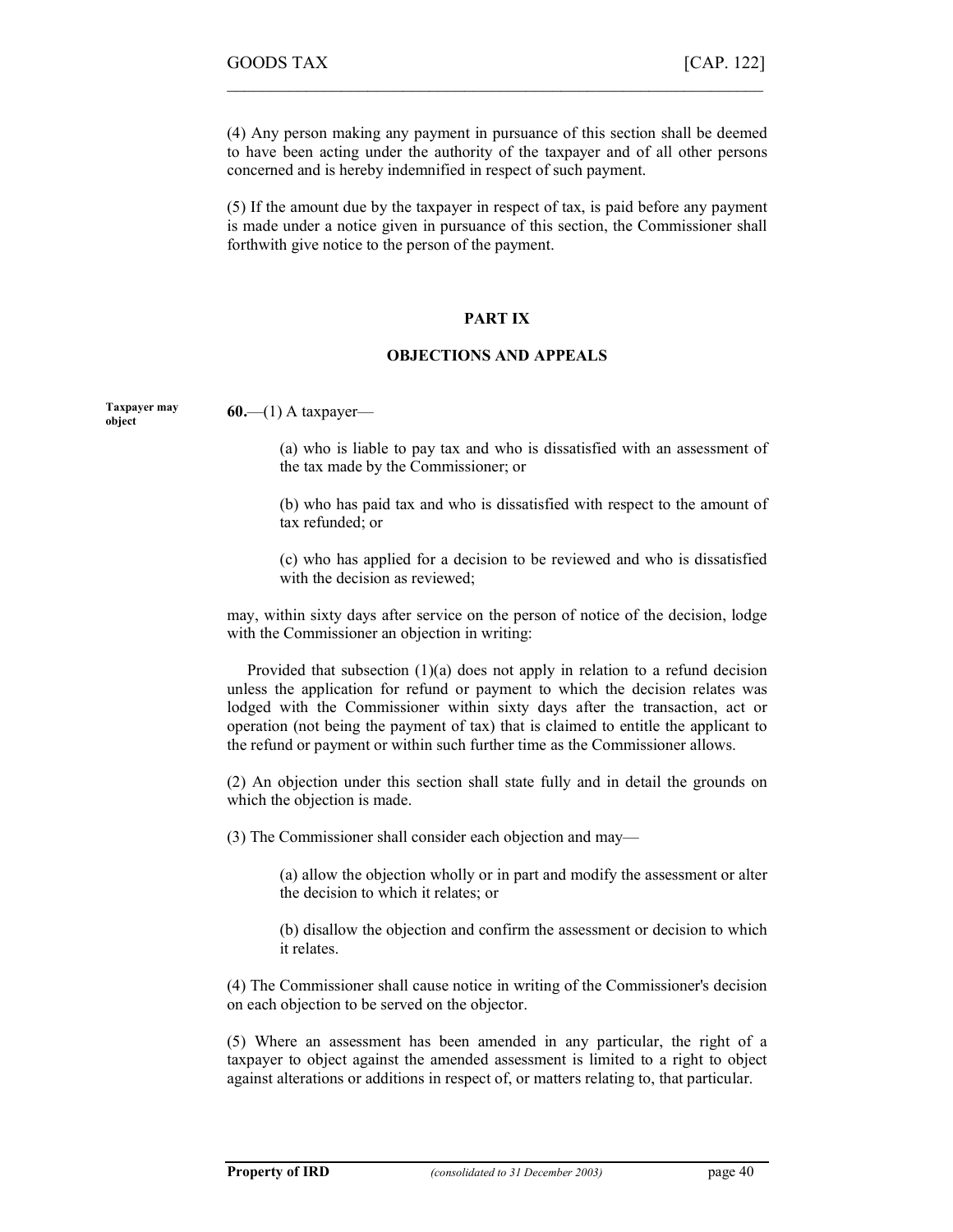(6) Where a notice incorporates notices of more than one assessment, whether of tax or of additional tax, the assessments shall, for the purposes of this Part, be regarded as one assessment.

 $\mathcal{L}_\text{max} = \mathcal{L}_\text{max} = \mathcal{L}_\text{max} = \mathcal{L}_\text{max} = \mathcal{L}_\text{max} = \mathcal{L}_\text{max} = \mathcal{L}_\text{max} = \mathcal{L}_\text{max} = \mathcal{L}_\text{max} = \mathcal{L}_\text{max} = \mathcal{L}_\text{max} = \mathcal{L}_\text{max} = \mathcal{L}_\text{max} = \mathcal{L}_\text{max} = \mathcal{L}_\text{max} = \mathcal{L}_\text{max} = \mathcal{L}_\text{max} = \mathcal{L}_\text{max} = \mathcal{$ 

61.—(1) Where a person is dissatisfied with the decision made by the Commissioner under section 60, he may appeal to the High Court to have the decision reviewed, but no appeal under this section shall be instituted after the expiration of sixty days from the day the objector is informed of the Commissioner's decision.

(2) The High Court may in delivering its judgment, order payment or a refund of the tax paid or reassess the tax payable, and make such order as to costs as it considers proper.

(3) Except to the extent otherwise permitted by the Commissioner, the lodging of an objection or an appeal to the High Court does not affect any liability of any objector to pay tax in accordance with this Act.

# PART X

## PENALTIES AND OFFENCES

62.—(1) Where a taxpayer refuses or fails to furnish, when and as required under or pursuant to any specific provisions under this Act, a return, or any information, relating to goods, the taxpayer is liable to pay, by way of penalty, additional tax equal to double the amount of tax payable by the taxpayer in respect of the goods.

(2) Where—

(a) a taxpayer—

- (i) makes a statement to a taxation officer, or to a person other than a taxation officer for a purpose in connection with the operation of this Act, that is false or misleading in a material particular; or
- (ii) omits from a statement made to a taxation officer, or to a person other than a taxation officer for a purpose in connection with the operation of this Act, any matter or thing without which the statement is misleading in a material particular, and

(b) the tax properly payable by the taxpayer exceeds the tax that would have been payable by the taxpayer if it were assessed or determined on the basis that the statement was not false or misleading, as the case may be,

the taxpayer is liable to pay, by way of penalty, additional tax equal to double the amount of the excess.

(3) A reference in subsection (2) to a statement made to a taxation officer is a reference to a statement made to a taxation officer orally, in writing, in a data Penalty for refusal or failure to furnish return, information etc

Appeal to High Court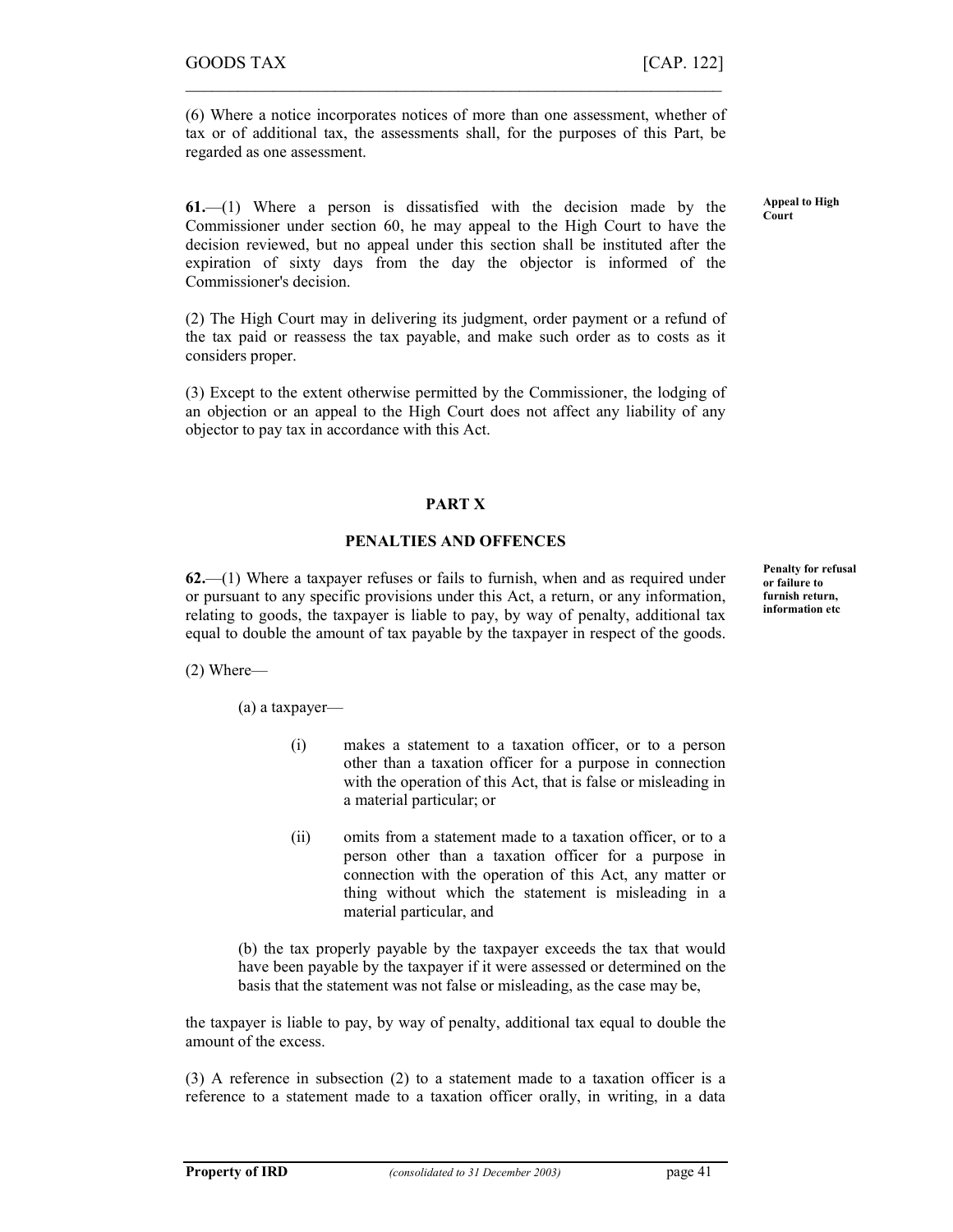processing device or in any other form, and, without limiting the generality of the foregoing, includes a statement—

 $\mathcal{L}_\text{max}$  , and the contract of the contract of the contract of the contract of the contract of the contract of

(a) made in an application, certificate, notification, declaration, objection, return or other document made, given or furnished, or purporting to be made, given or furnished, under or pursuant to this Act;

(b) made in answer to a question asked of a person under or pursuant to this Act;

(c) made in any information furnished, or purporting to be furnished, under or pursuant to this Act; or

(d) made in a document furnished to a taxation officer otherwise than under or pursuant to this Act,

but does not include a statement made in a document produced pursuant to section 40.

(4) A reference in subsection (2) to a statement made to a person other than a taxation officer for a purpose in connection with the operation of this Act is a reference to such a statement made orally, in writing, in a data processing device or in any other form and, without limiting the generality of the forgoing, includes such a statement—

(a) made in an application, certificate, declaration, notification or other document made, given or furnished to the person;

- (b) made in answer to a question asked by the person; or
- (c) made in any information furnished to the person.

| Penalty tax where<br>certain anti-<br>avoidance<br>provisions apply | 63. Where, under section $43(2)$ , the Commissioner has made an assessment in<br>relation to a person in consequence of an alteration of the sale value of goods, the<br>person is liable to pay additional tax, by way of penalty, equal to double the<br>amount of the difference between the tax properly payable and the tax that would<br>have been payable if the sale value concerned had not been altered. |
|---------------------------------------------------------------------|--------------------------------------------------------------------------------------------------------------------------------------------------------------------------------------------------------------------------------------------------------------------------------------------------------------------------------------------------------------------------------------------------------------------|
| <b>Assessment of</b><br>additional tax                              | $64$ . $-$ (1) The Commissioner shall make an assessment of the additional tax payable<br>by a person under the provisions of this Part.                                                                                                                                                                                                                                                                           |
|                                                                     | (2) Nothing in this Act shall be taken to preclude notice of an assessment made in<br>respect of a person under subsection (1) from being incorporated in a notice of any<br>other assessment made in respect of the person under this Act.                                                                                                                                                                        |
|                                                                     | (3) The Commissioner may, in his discretion, remit the whole or any part of the<br>additional tax payable by a person under the provisions of this Part.                                                                                                                                                                                                                                                           |
| When additional<br>tax due and<br>payable                           | 65. Additional tax under this Part is due and payable on the date specified in the<br>notice of assessment of the additional tax.                                                                                                                                                                                                                                                                                  |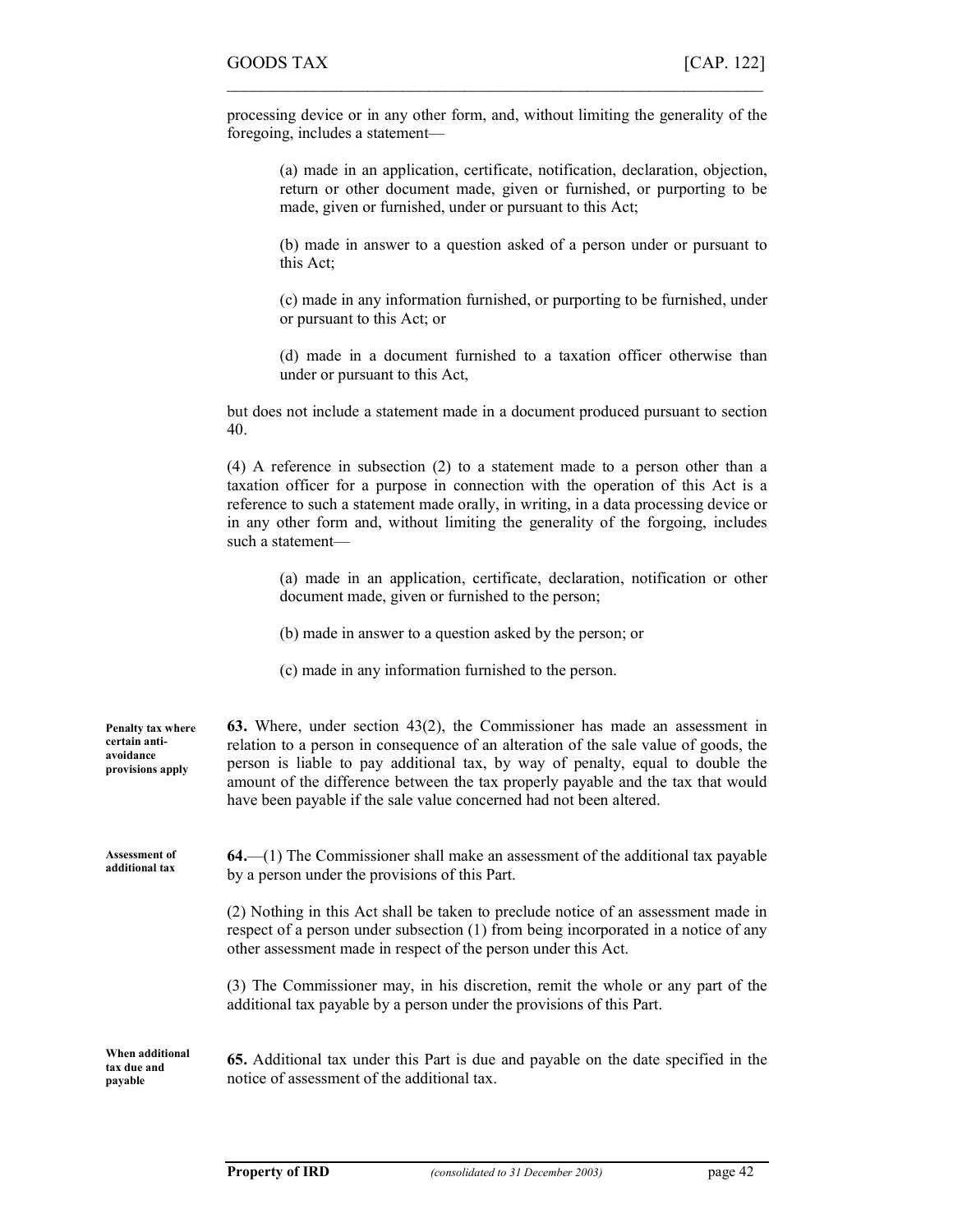66. Any person guilty of an offence against this Act for which no other penalty is specifically provided, shall be liable on conviction to a fine of two thousand dollars, or to imprisonment for twelve months.

 $\mathcal{L}_\text{max} = \mathcal{L}_\text{max} = \mathcal{L}_\text{max} = \mathcal{L}_\text{max} = \mathcal{L}_\text{max} = \mathcal{L}_\text{max} = \mathcal{L}_\text{max} = \mathcal{L}_\text{max} = \mathcal{L}_\text{max} = \mathcal{L}_\text{max} = \mathcal{L}_\text{max} = \mathcal{L}_\text{max} = \mathcal{L}_\text{max} = \mathcal{L}_\text{max} = \mathcal{L}_\text{max} = \mathcal{L}_\text{max} = \mathcal{L}_\text{max} = \mathcal{L}_\text{max} = \mathcal{$ 

67. Any taxpayer who—

(a) fails to state upon the invoice delivered by him to the purchaser in respect of the transaction the amount of goods tax payable in respect thereof;

(b) demands or receives or seeks to receive any sum of money (whether included in a larger sum or not) in excess of that amount upon the pretence that that sum has been paid or is payable by him as goods tax, or has been included in respect of goods tax in the price paid by him for the goods contrary to section 76(1);

(c) fails to keep any records, books or accounts in accordance with the requirements of section 77; or

(d) fails to produce any accounts, books of account, or other documents for the examination or retention by the Commissioner in accordance with the requirements of any notice served on him under section 40(a) or (c); or

(e) fails to attend at a time and place in accordance with the requirements of any notice served on him under section 40(d);

(f) destroys, damages or defaces any accounts, books of account or other documents in contravention of any notice served on him under section  $40(d)$ ; or

(g) fails to answer any question lawfully put to him, or to supply any information lawfully required from him under this Act; or

(h) fails to furnish a full and true return in accordance with any of the provisions of section 38 or section 39; or

(i) fails to furnish within the required time any document which under this Act or under any notice served on him under this Act he is required so to furnish,

shall be guilty of an offence against this Act.

68. No prosecution in respect of any offence against this Act may be commenced except with the sanction of the Commissioner. Sanction of the Commissioner

**Offences** 

General penalty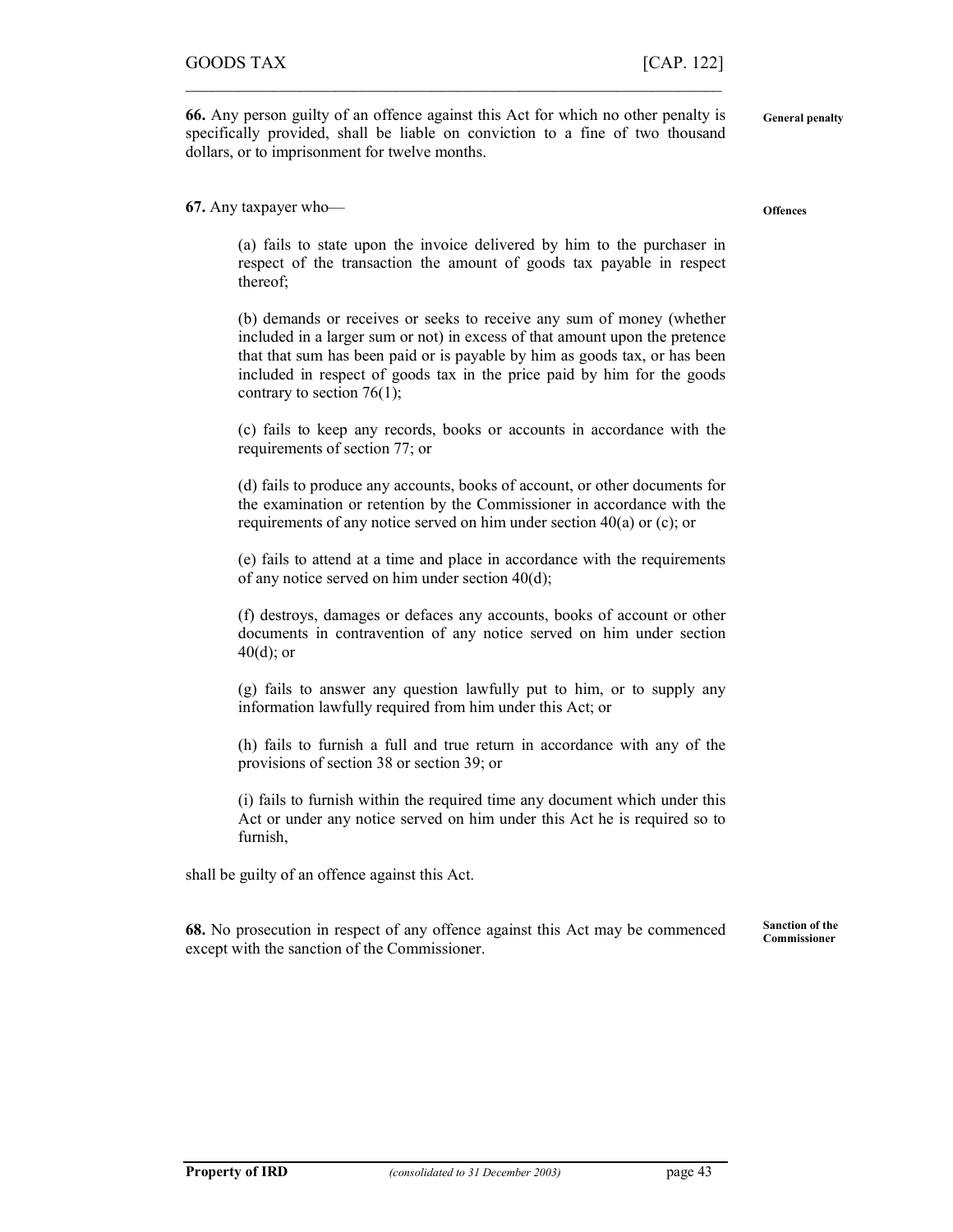## PART XI

 $\mathcal{L}_\text{max}$  , and the contract of the contract of the contract of the contract of the contract of the contract of

## IMPOSITION OF TAX; RATE OF TAX

69. Subject to this Act, goods tax is imposed on the sale value of goods ascertained under this Act, at the rate specified in the Second Schedule, and the Minister may from time to time by order amend, vary, alter, reduce or increase such rate. Goods tax imposed on sale value of goods at rate specified

Second Schedule

PART XII

#### MISCELLANEOUS

70. All courts and all judges and persons acting judicially or authorised by law or consent of parties to hear, receive and examine evidence, shall take judicial notice of the signature of a person who holds or has held the office of the Commissioner, a Deputy Commissioner or a person authorised by the Commissioner to exercise delegated powers attached or appended to an official document in connection with this Act. Judicial notice

Evidence

71. The mere production of—

(a) a notice of an assessment or of the making of a refund; or

(b) a document signed by the Commissioner, and purporting to be a copy of a notice of an assessment or copy of a notice of an assessment or of the making of a refund decision, is conclusive evidence—

- (i) of the making of the assessment or the refund decision;
- (ii) in the case of a notice of an assessment, except in the proceedings under Part IX on an appeal relating to the assessment, that the amounts and all of the particulars of the assessment are correct; and
- (iii) in the case of a notice of a refund decision, except in proceedings under Part IX on an appeal relating to the decision, that the decision is correct.

(2) The mere production of a document signed by the Commissioner, and purporting to be a copy of a document issued or served by the Commissioner is prima facie evidence that the second-mentioned document was issued or served.

(3) The mere production of a document signed by the Commissioner and purporting to be a copy of, or an extract from, a return, a notice of assessment or of a notice of the making of a refund decision, is evidence of the matter set out in the document to the same extent as the original return or notice, as the case may be, would be if it were produced.

(4) The mere production of a certificate in writing signed by the Commissioner certifying that a sum specified in the certificate was, at the date of the certificate, due and payable by a person in respect of an amount of tax is prima facie evidence of the matters stated in the certificate.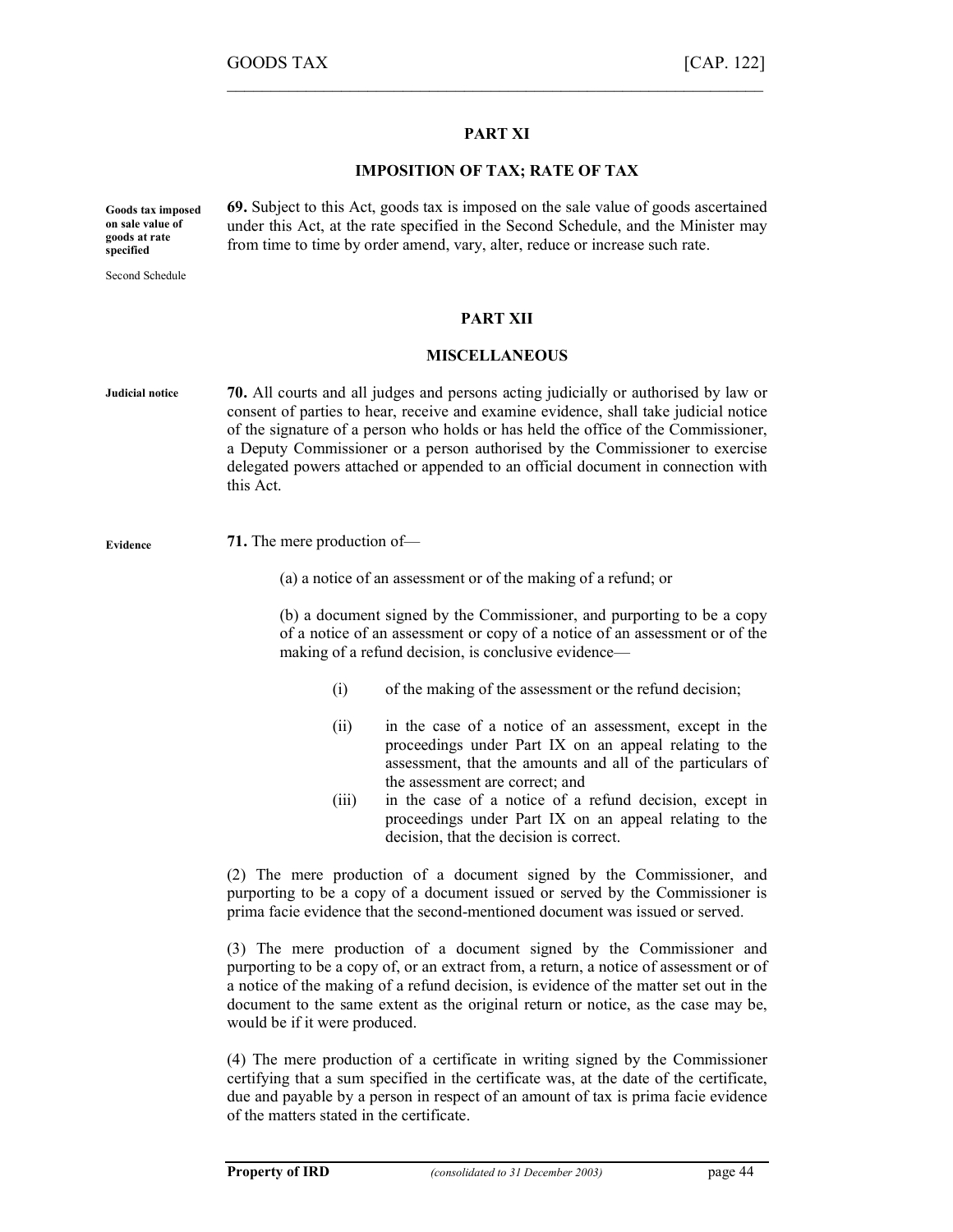72.—(1) With respect to every agent and with respect also to every trustee, the following provisions shall apply—

 $\mathcal{L}_\text{max} = \mathcal{L}_\text{max} = \mathcal{L}_\text{max} = \mathcal{L}_\text{max} = \mathcal{L}_\text{max} = \mathcal{L}_\text{max} = \mathcal{L}_\text{max} = \mathcal{L}_\text{max} = \mathcal{L}_\text{max} = \mathcal{L}_\text{max} = \mathcal{L}_\text{max} = \mathcal{L}_\text{max} = \mathcal{L}_\text{max} = \mathcal{L}_\text{max} = \mathcal{L}_\text{max} = \mathcal{L}_\text{max} = \mathcal{L}_\text{max} = \mathcal{L}_\text{max} = \mathcal{$ 

Obligation and authority of agents and trustees

(a) he shall be answerable as taxpayer for the doing of all such things as are required to be done by virtue of this Act in respect of any transaction, act or operation in relation to any goods, the sale value of which is subject to tax under this Act;

(b) he shall, in respect of any such transaction, act or operation, make the returns and be chargeable with tax on such sale value, but in his representative capacity only, and each return shall, except as otherwise provided by this Act, be separate and distinct from any other;

(c) if he is an executor or administrator, the returns shall be the same as far as practicable as the deceased person, if living, would have been liable to make;

(d) where as agent or trustee he pays goods tax, he is hereby authorised to recover the amount so paid from the person on whose behalf he paid it, or to deduct it from any money in his hands belonging to that person;

(e) he is hereby authorised and required to retain from time to time out of any money which comes to him in his representative capacity so much as is sufficient to pay the goods tax which is or will become due in respect of such sale value;

(f) he is hereby made personally liable for the goods tax payable in respect of such sale value if, after the Commissioner has required him to make a return, or while the tax remains unpaid, he disposes of or parts with any fund or money which comes to him from or out of which goods tax could legally be paid, but he shall not be otherwise personally liable for the tax:

Provided that the Commissioner may, upon application by the agent, permit disposal of such fund or money or part thereof as he considers necessary;

(g) he is hereby indemnified for all payments which he makes in pursuance of this Act or by the requirements of the Commissioner;

(h) for the purpose of ensuring the payment of goods tax the Commissioner shall have the same remedies against attachable property of any kind vested in or under the control or management or in the possession of any agent or trustee, as he would have against the property of any other taxpayer in respect of goods tax, and in as full and ample manner.

(2) In such cases as are prescribed, an agent who is an auctioneer, and who, on behalf of a registered person, sells any goods on the sale value of which tax is payable under this Act shall, within seven days after the date of the sale, furnish a return and pay tax to the Commissioner in respect of the sale.

73. With respect to every person who has the receipt, control or disposal of money belonging to a person resident out of Solomon Islands, and engaging in any transaction, act or operation in respect of goods the sale value of which is subject to Obligation and authority of person in receipt or control of money for non-resident person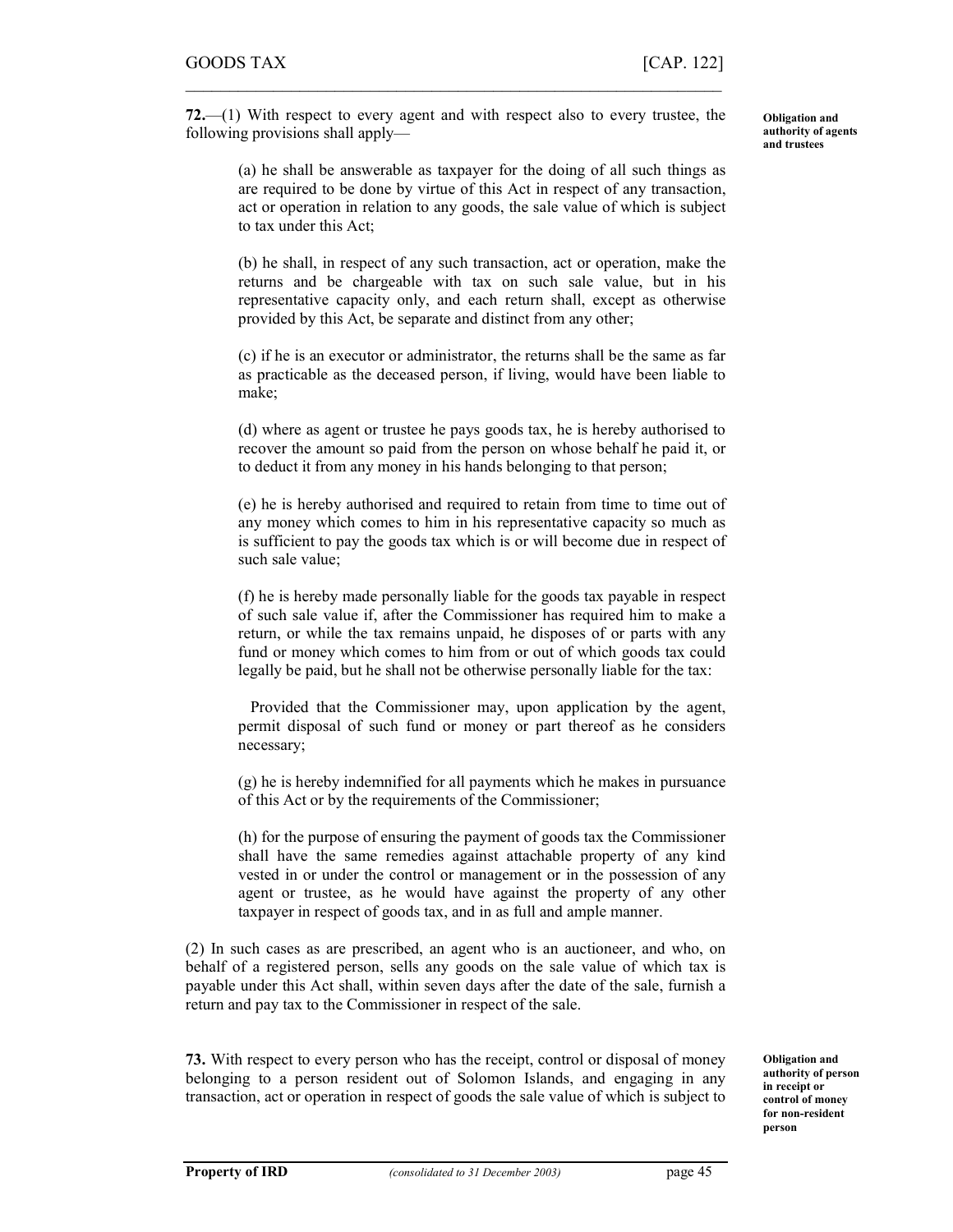tax under this Act, the following provisions shall, subject to this Act, apply—

 $\mathcal{L}_\text{max}$  , and the contract of the contract of the contract of the contract of the contract of the contract of

(a) he shall when required by the Commissioner pay the goods tax due and payable by the person on whose behalf he has the control, receipt or disposal of money;

(b) where he pays goods tax in accordance with the preceding paragraph he is hereby authorised to recover the amount so paid from the person on whose behalf he paid it or to deduct it from any money in his hands belonging to that person;

(c) he is hereby authorised and required to retain from time to time out of any money which comes to him on behalf of the person resident out of Solomon Islands so much as is sufficient to pay the goods tax which is or will become due by that person;

(d) he is hereby made personally liable for the goods tax payable by him on behalf of the person resident out of Solomon Islands after the tax becomes payable, or if, after the Commissioner has required him to pay the tax, he disposes of, or parts with, any fund or money then in his possession, or which comes to him from or out of which the tax could legally be paid, but he shall not otherwise be personally liable for the tax:

Provided that the Commissioner may upon application permit disposal of such fund or money or part thereof as he considers necessary;

(e) he is hereby indemnified for all payments which he makes in pursuance of this Act or in accordance with the requirements of the Commissioner.

74. Where an agreement for the sale of goods has been made and, after the date of the agreement, an alteration has taken place in the law relating to goods tax, as the result of which the cost of supplying the goods is effected, unless the agreement contains express written provisions that the price at which the goods shall be sold shall not be altered on account of any alteration in the law relating to goods tax, or it is clear from the terms of the agreement that the alteration of the law has been taken into account in the agreed price of the goods, the agreement shall be altered as follows—

> (a) if the cost of supplying the goods is increased, the vendor may add to the agreed price an amount equivalent to the amount by which that cost has been increased as the result of the alteration of the law; or

> (b) if the cost of supplying the goods is reduced, the purchaser may deduct from the agreed price an amount equivalent to the amount by which that cost has been reduced as the result of the alteration of the law.

Goods tax to be specified in invoice

75.—(1) In the case of a sale of goods by wholesale by a taxpayer by reason whereof he becomes liable to pay goods tax, the taxpayer shall state upon the invoice delivered by him to the purchaser in respect of the transaction the amount of goods tax payable in respect thereof.

(2) Notwithstanding anything contained in section 74, the taxpayer shall have the same right to recover from the purchaser the amount of the goods tax payable by

Alteration of agreements where law relating to sales altered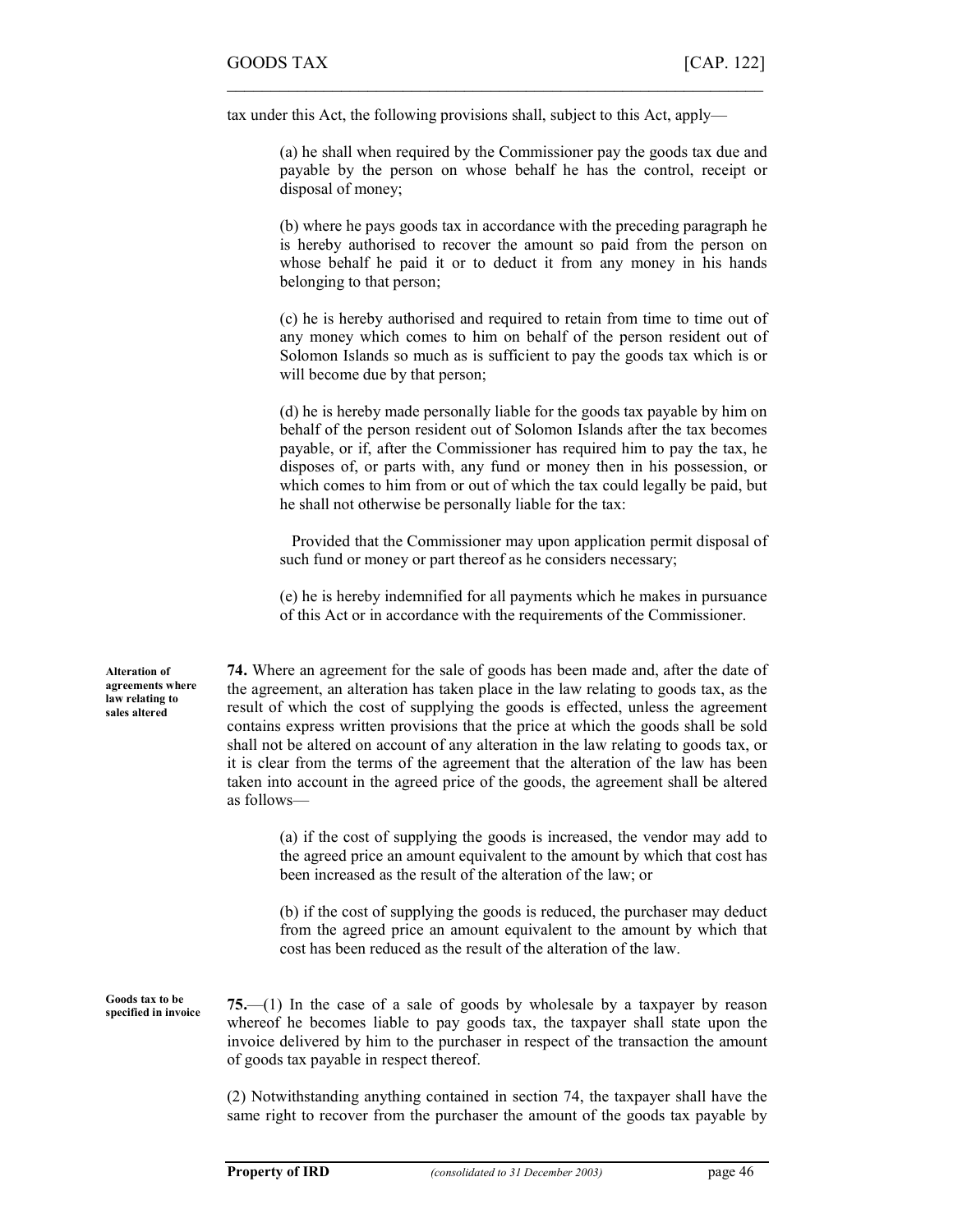him and stated upon the invoice as he has to recover the price or other payment for or in respect of the goods.

 $\mathcal{L}_\text{max} = \mathcal{L}_\text{max} = \mathcal{L}_\text{max} = \mathcal{L}_\text{max} = \mathcal{L}_\text{max} = \mathcal{L}_\text{max} = \mathcal{L}_\text{max} = \mathcal{L}_\text{max} = \mathcal{L}_\text{max} = \mathcal{L}_\text{max} = \mathcal{L}_\text{max} = \mathcal{L}_\text{max} = \mathcal{L}_\text{max} = \mathcal{L}_\text{max} = \mathcal{L}_\text{max} = \mathcal{L}_\text{max} = \mathcal{L}_\text{max} = \mathcal{L}_\text{max} = \mathcal{$ 

76.—(1) Any person liable to pay goods tax in respect of any goods shall not, upon the sale or offer for sale of those goods, demand or receive or seek to receive any sum of money (whether included in a larger sum or not) upon the pretence that that sum is chargeable to, and payable by, him as tax under this Act.

(2) Any person who—

(a) has paid or is liable to pay an amount of goods tax in respect of any goods; or

(b) has purchased goods at a price which includes an amount in respect of goods tax payable by the vendor under this Act,

shall not, upon the sale or offer for sale of those goods, demand or receive or seek to receive any sum of money (whether included in a larger sum or not) in excess of that amount upon the pretence that that sum has been paid or is payable by him as goods tax, or has been included in respect of goods tax in the price paid by him for the goods.

77.—(1) Every person who is a manufacturer or a wholesale merchant shall, for the purposes of this Act, keep books or accounts and shall preserve those books or accounts, including—

(a) all copies of invoices, and all vouchers, relating to his business;

(b) all documents upon which any endorsement, notice or certificate has been made or given to him upon or in connection with the quotation of certificates by purchasers from him; and

(c) all certificates or other documents in respect of sale of goods treated by him as exempt from goods tax received by him from purchasers, and accepted by him as evidence that the goods have been sold under conditions which entitle him to exemption, for a period not less than seven years after the completion of the transaction, act or operation to which they relate.

(2) This section shall not apply so as to require the preservation of any books, accounts or documents—

(a) in respect of which the Commissioner has notified a manufacturer or wholesale merchant that such preservation is not required;

(b) of a company which has gone into liquidation and which has been finally dissolved.

Regulations

78. The Minister may make regulations, not inconsistent with this Act, prescribing all matters which by this Act are required or permitted to be prescribed, or which are necessary or convenient to be prescribed, for carrying out or giving effect to this Act, and in particularFalse pretence as to goods tax an offence

Books, accounts etc., to be preserved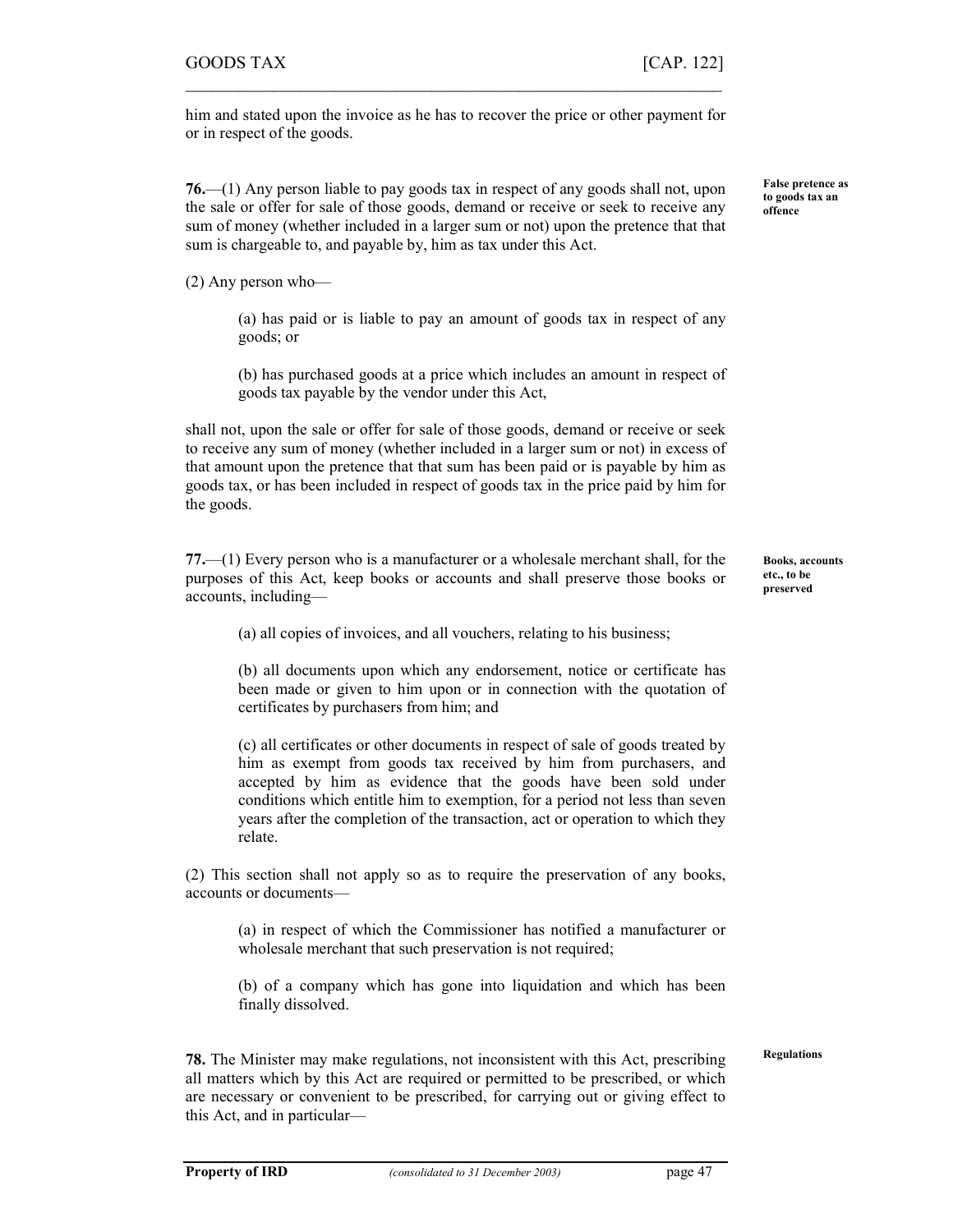(a) for cases in which, and the extent to which in those cases, refunds or payments may be made for the purpose of relieving a taxpayer from double taxation (whether direct, or direct and indirect)—

 $\mathcal{L}_\text{max}$  , and the contract of the contract of the contract of the contract of the contract of the contract of

- (i) in respect of any goods where goods tax is imposed upon a sale value of those goods under this Act relating to the payment of goods tax; or
- (ii) under this Act relating to the payment of goods tax, in respect of any goods and in respect of any materials used in, wrought into or attached to those goods in process of manufacture or any other process;

(b) prescribing penalties not exceeding five hundred dollars for offences against the regulations.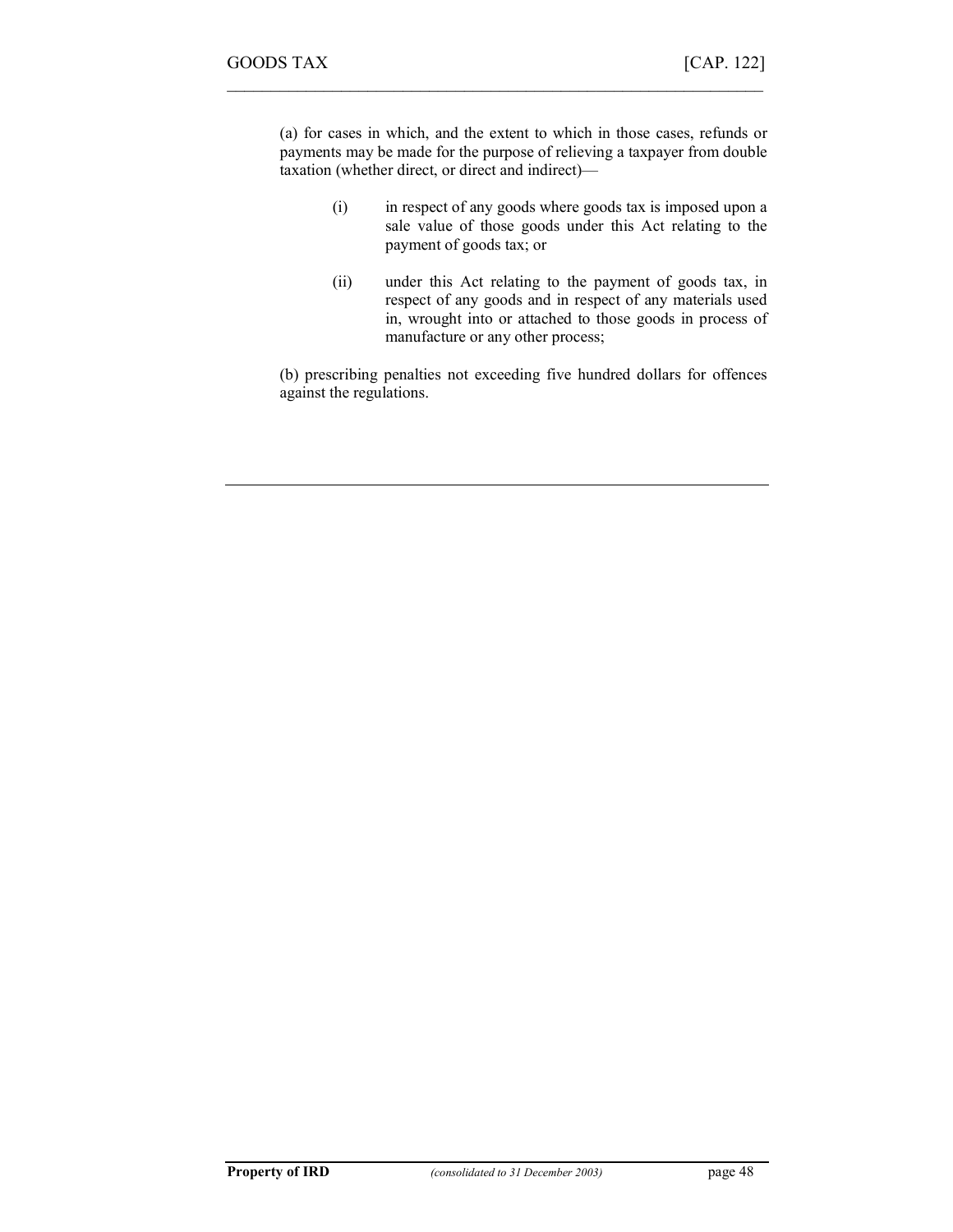## FIRST SCHEDULE (Section 37)

 $\mathcal{L}_\text{max} = \mathcal{L}_\text{max} = \mathcal{L}_\text{max} = \mathcal{L}_\text{max} = \mathcal{L}_\text{max} = \mathcal{L}_\text{max} = \mathcal{L}_\text{max} = \mathcal{L}_\text{max} = \mathcal{L}_\text{max} = \mathcal{L}_\text{max} = \mathcal{L}_\text{max} = \mathcal{L}_\text{max} = \mathcal{L}_\text{max} = \mathcal{L}_\text{max} = \mathcal{L}_\text{max} = \mathcal{L}_\text{max} = \mathcal{L}_\text{max} = \mathcal{L}_\text{max} = \mathcal{$ 

## GOODS AND PERSONS TO BE EXEMPTED FROM THE PROVISIONS OF THE ACT

#### I—DRUGS, MEDICINES, MEDICAL AND SURGICAL GOODS

1. Drugs and Medicines (including patent and proprietary medicines) used for the prevention, cure or treatment of sickness or disease in human beings, and in the compounding or preparation of such drugs or medicines, but not including—

- (i) drugs and preparations put up and sold for the purposes of photography;
- (ii) toilet preparations, goods in the nature of toilet preparations, including soaps, cleansing creams, hair lotions, anti-dandruff foams, anti-dandruff shampoos, skin repair creams, skin repair lotions, tooth pastes, cosmetics, powders, pomades and perfumes;
- (iii) dyes, naphthaline, carbonate of soda, caustic soda, sodium chloride, cloudy ammonia, alum, borax, glycerine, petroleum jelly, lead salts, zinc salts, citric acid, chromic acid, formic acid, hydrochloric acid, nitric acid, pyrogallic acid, stearic acid, sulphuric acid and tartaric acid;
- (iv) medicated confectionery; or
- (v) goods of the following kinds put up for sale as antiseptics namely, sterilizing solutions, household desinfectants, combined sterilizing solutions and antiseptics, combined disinfectants and antiseptics and combined sterilizing solutions, desinfectant and antiseptics.
- 2. Rectified spirits for use in making medicines and essences.

3. Surgical instruments and appliances n.e.i (and parts therefor) and surgical materials, n.e.i, being instruments, appliances or materials which are of a kind—

- (i) sold exclusively or principally by manufacturers or distributors of such instruments, appliances and materials; and
- (ii) used exclusively or principally in hospitals or by medical practitioners, optometrists or persons registered as physiotherapists under any law of Solomon Islands.

4. Surgical Appliances.

5.—(1) Medical or Surgical appliances of a kind used exclusively or principally by persons suffering from sickness, disease or physical impairment for the purpose of alleviating or treating that sickness, disease or impairment or the effects of that sickness, disease or impairment.

(2) Parts of goods covered by sub-item (1).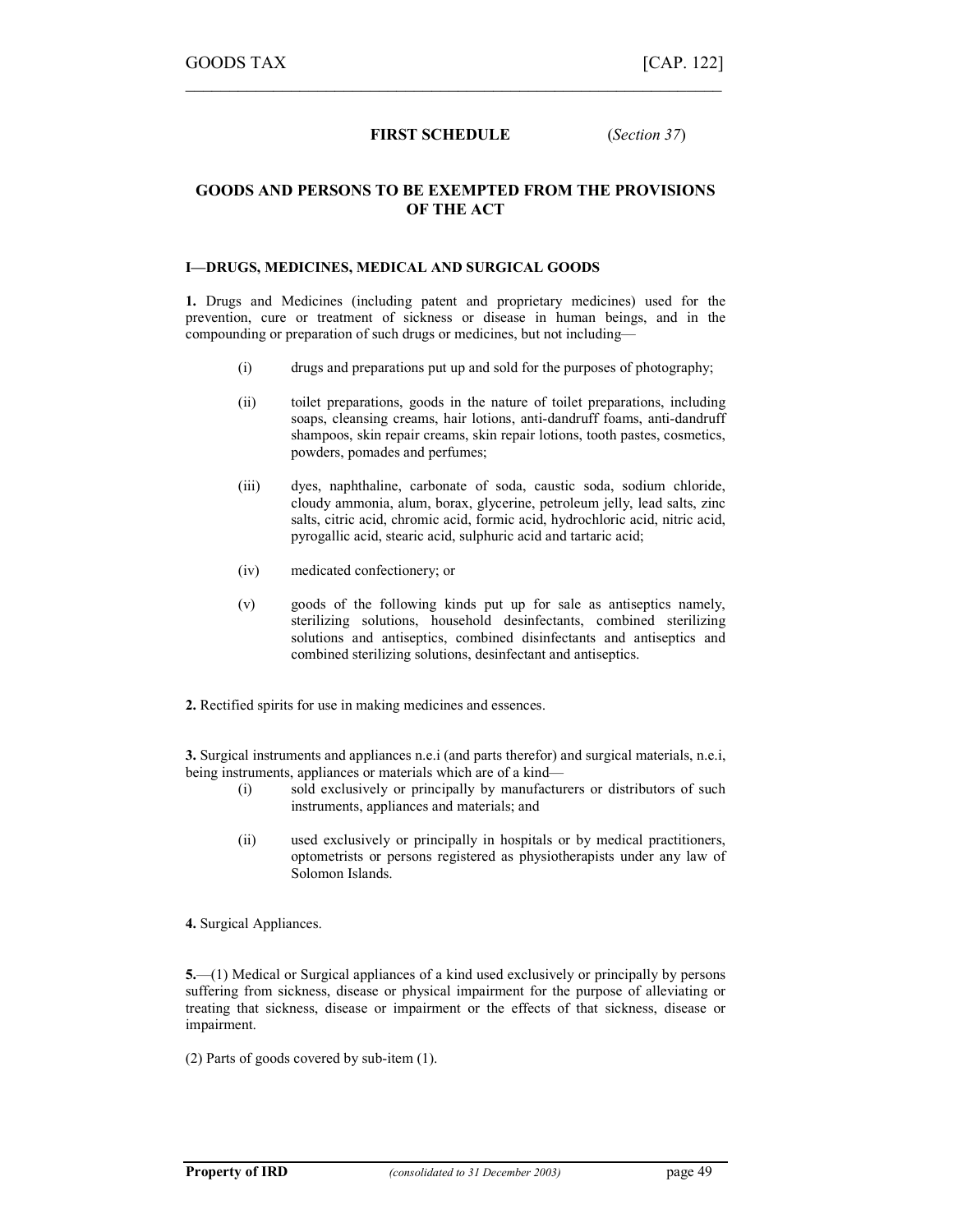6. Goods to be used in the modification of a motor vehicle solely for the purpose of adapting it for driving by a person who is suffering from a physical impairment.

 $\mathcal{L}_\text{max}$  , and the contract of the contract of the contract of the contract of the contract of the contract of

7.—(1) Surgical X-ray apparatus and accessories (and parts therefor) but not including accessories of a kind ordinarily used for other purposes.

(2) Diathering apparatus and appliances, and parts therefor.

8. Oxygen, carbogen, nitrous, oxide, ethylene and other medical gases, and any mixture of such gases, for use in hospitals or by medical practitioners or dentists.

9. Dental instruments and appliances (and parts therefor) and materials, which are of a kind exclusively or principally sold by manufacturers or distributors of such instruments, appliances and materials for use by dentists or dental mechanics, and dentures, gold, alloys, amalgams, porcelain, gold inlays, bridges, crowns and other articles for similar dental use, which are to be disposed of (whether in an altered form or condition or not) to patients in the course of dental treatment.

10. Goods n.e.i. of a kind used exclusively or primarily and principally in the cleaning of teeth or massaging of gums.

11.—(1) Machinery and equipment (and parts therefor), for use by life saving clubs, mines' rescue stations and ambulance societies, in connexion with the preservation of human life or the transport of persons for the purpose of medical or surgical treatment.

(2) Ambulances (and parts therefor) for use by hospitals.

#### II—EDUCATIONAL, SCIENTIFIC AND RELIGIOUS GOODS, WORKS OF ART AND ANTIQUES

12. Goods for use (whether as goods or in some other form), and not for sale, by an institute of learning conducted by an organisation not carried on for the profit of an individual.

13.—(1) Goods for use (whether as goods or in some other form), and not for sale, by a society, institution or organisation established and carried on exclusively or principally for the promotion of the interests of a university or school conducted by an organisation not carried on for the profit of an individual.

(2) Goods for use (whether as goods or in some other form), and not for sale, by a society, institution or organisation established and carried on exclusively or principally for the promotion of sport.

(3) Goods for use (whether as goods or in some other form), and not for sale, by any religious, charitable or benevolent institution.

14.—(1) Equipment for use in Churches and Church Services and Articles for use in religious institutions viz:-

(a) Furniture (furnishings, ornaments, vestments and other articles) for use for the purposes of Church Services.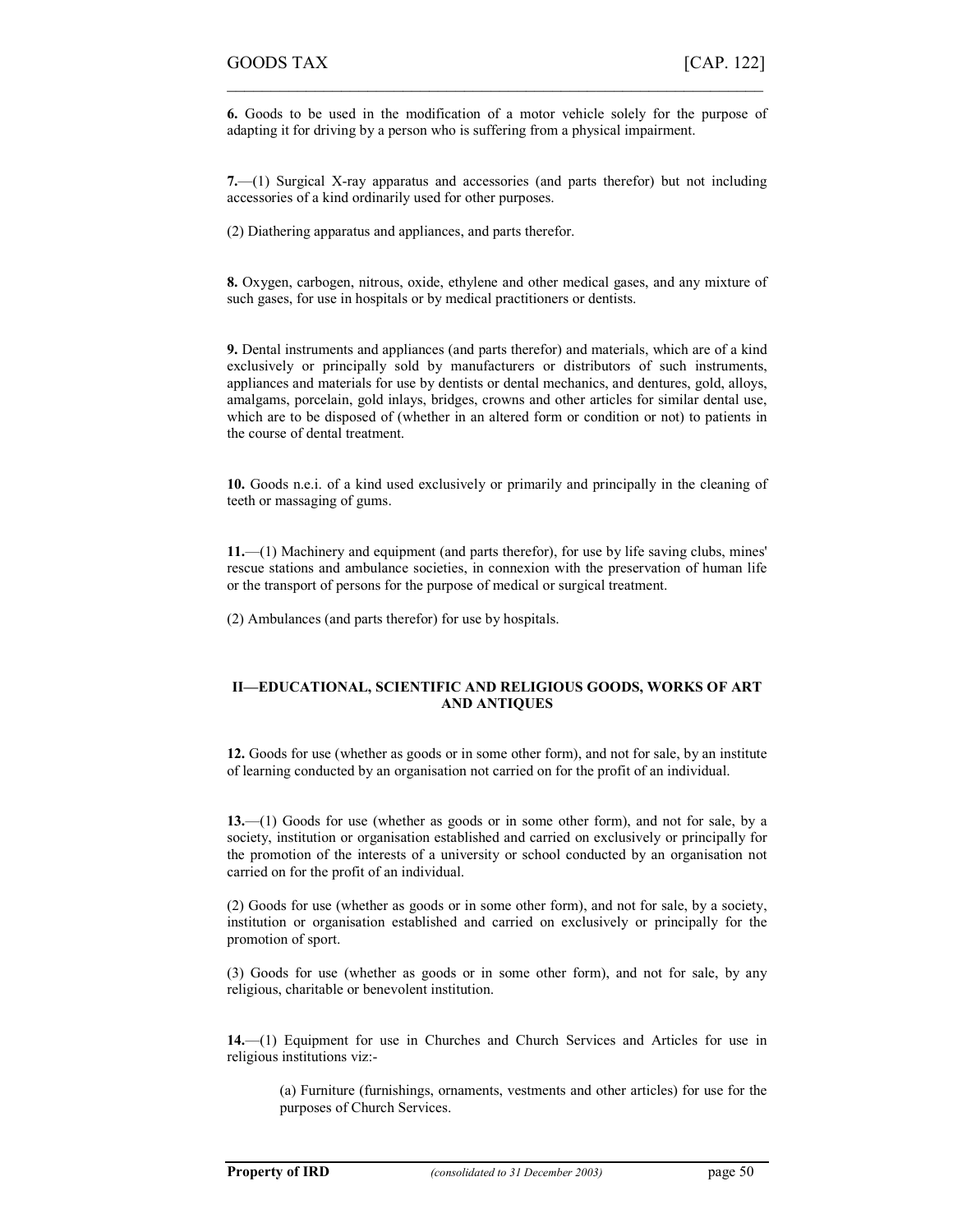(b) All articles for use in religious devotion except any article of a kind which is ordinarily and primarily used for purposes of a non-religious character.

(2) Materials for use in the construction, repair or alteration of buildings or other structures used as a place of worship or for the advancement of any religious, charitable or benevolent activities.

 $\mathcal{L}_\text{max} = \mathcal{L}_\text{max} = \mathcal{L}_\text{max} = \mathcal{L}_\text{max} = \mathcal{L}_\text{max} = \mathcal{L}_\text{max} = \mathcal{L}_\text{max} = \mathcal{L}_\text{max} = \mathcal{L}_\text{max} = \mathcal{L}_\text{max} = \mathcal{L}_\text{max} = \mathcal{L}_\text{max} = \mathcal{L}_\text{max} = \mathcal{L}_\text{max} = \mathcal{L}_\text{max} = \mathcal{L}_\text{max} = \mathcal{L}_\text{max} = \mathcal{L}_\text{max} = \mathcal{$ 

15. Wine for use in Church Services.

16.—(1) Memorial boards, memorial tablets, statues and stained glass windows, in memory of deceased persons.

(2) Tombstones and other articles for erection on graves and tombs.

17.—(1) Tablets, plagues, boards, columns or other monuments to be erected in a public place in commemoration of historical events.

(2) Goods for use as integral parts in the construction or repair of such monuments.

(3) Honour boards or honour rolls on which are inscribed, or are to be inscribed, the names of persons who have served in the Defence Force or in any other armed forces of Her Majesty's or any allied forces.

18. Articles for exhibition in a museum or an art gallery controlled by a public authority or by a committee or trustees appointed by a public authority, if those articles are purchased or imported by or for, or are donated or bequeathed to, the authority, committee or trustees for such exhibition.

19.—(1) Works of art intended for continuous public exhibition free of charge.

(2) Works of art in Solomon Islands or produced abroad by Solomon Islands artists.

(3) Imported goods consisting of—

(a) paintings, drawings and pastels;

(b) original engravings, prints and lithographs;

(c) original sculptures and statuary.

20. Imported goods consisting of printed matter (including printed pictures and photographs) that—

(a) are the property of any public institution and intended for deposit or exhibition therein; or

(b) are pictorial illustrations for use for teaching purposes in universities, colleges, schools or public institutions.

21. Imported goods consisting of collections, or collectors' pieces that are of zoological, botanical, mineralogical, anatomical, archaeological, palaentological, ethnographic or numismatic interest.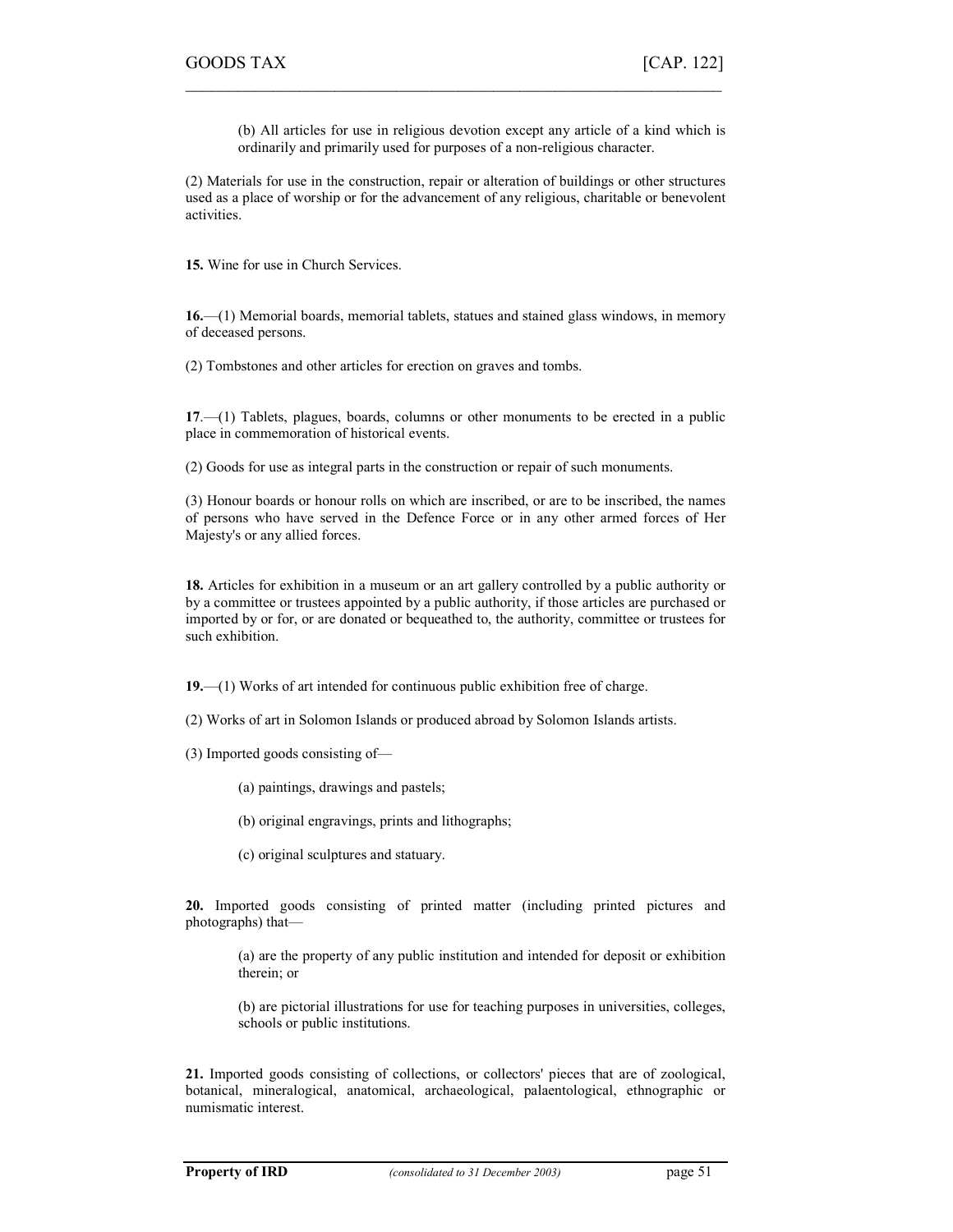22. Imported goods consisting of—

(a) trophies won outside Solomon Islands;

(b) decorations, medallions or certificates awarded, or to be awarded, outside Solomon Islands and sent from outside Solomon Islands to persons within Solomon Islands.

 $\mathcal{L}_\text{max}$  , and the contract of the contract of the contract of the contract of the contract of the contract of

(c) trophies or prizes sent by donors resident outside Solomon Islands for presentation or competition in Solomon Islands.

23. Imported goods consisting of antiques that are, or were, at the time of their entry for home consumption.

#### III—GOODS FOR USE BY GOVERNMENTS, REPRESENTATIVES OF GOVERNMENTS AND PUBLIC BODIES

24. Goods that are imported and, at the time when they are entered for home consumption are intended for the official use of a Trade Commissioner of any country resident in Solomon Islands.

25. Goods intended for official use, and not for sale, by the Government of any country.

26. Goods intended for official use and not for sale by any diplomatic mission or consular post in Solomon Islands.

27.—(1) Printed matter, not more than 25% of which consists of commercial advertising, for distribution:

- (a) free of charge;
- (b) for the purpose of promoting visits to a foreign country; and

(c) either;

- (i) by or on behalf of a national tourist organisation established or accredited by the Government of that country; or
- (ii) by a person or body appointed as a representative of such an organisation.

(2) Goods for use (and not for sale or distribution):

(a) principally for the purpose of promoting visits to a foreign country; and

(b) either:

(i) by or on behalf of a national tourist organisation established or accredited by the Government of that country; or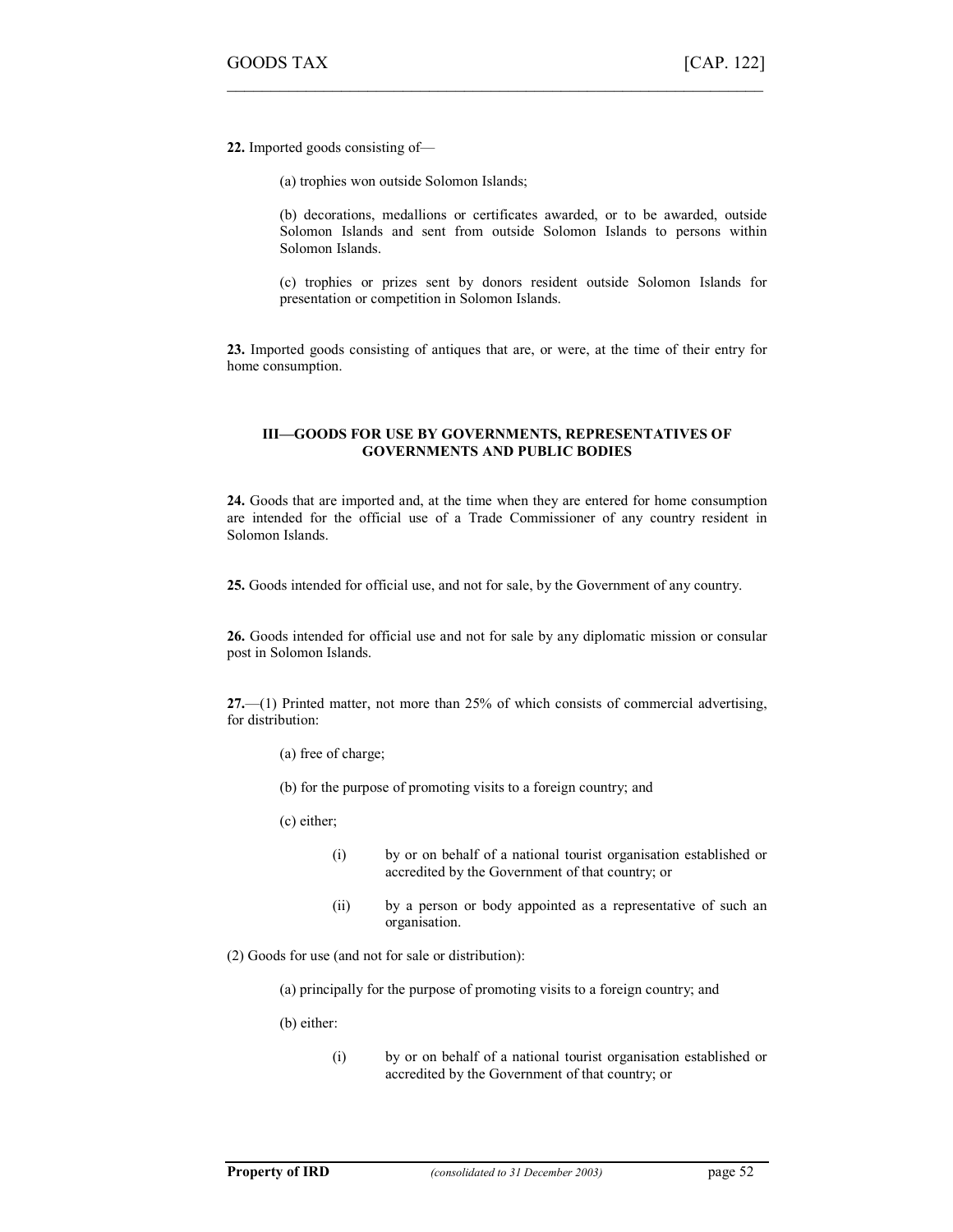(ii) by a person or body appointed as a representative of such an organisation.

28. Articles imported or cleared from bond for the official use of the Governor-General.

 $\mathcal{L}_\text{max} = \mathcal{L}_\text{max} = \mathcal{L}_\text{max} = \mathcal{L}_\text{max} = \mathcal{L}_\text{max} = \mathcal{L}_\text{max} = \mathcal{L}_\text{max} = \mathcal{L}_\text{max} = \mathcal{L}_\text{max} = \mathcal{L}_\text{max} = \mathcal{L}_\text{max} = \mathcal{L}_\text{max} = \mathcal{L}_\text{max} = \mathcal{L}_\text{max} = \mathcal{L}_\text{max} = \mathcal{L}_\text{max} = \mathcal{L}_\text{max} = \mathcal{L}_\text{max} = \mathcal{$ 

29. Goods for official use (whether as goods or in some other form), and not for sale, by a department of the Government or, a Provincial Government, which is controlled by, and the expenditure of which is partly borne by the Government of Solomon Islands.

LN127/1998

[Note: Paragraph 29 amended by the Goods Tax (Revocation of Exemption) Order 1998 dated 19 November 1998.

Paragraph 29 formerly read: Goods for official use (whether as goods or in some other form), and not for sale, by a department of the Government, a Provincial Government, or an authority established by an Act of Parliament, which is controlled by, and the expenditure of which is partly borne by the Government of Solomon Islands.

30. Goods for use (whether as goods or in some other form) by a public library, museum or art gallery, established in the national capital or any provincial capital, being an institution which is controlled by a public authority constituted under an Act of Parliament or Provincial Ordinance and the expenditure of which is wholly or partly borne by the National Government or any Provincial Government.

31. Materials for use in the construction, repair or alteration of buildings or other structures (being materials which are to be wrought into or attached to, so as to form part of, those buildings or other structures) which, under an agreement in writing between the Government of Solomon Islands and any person are to be used by that person, for a period of not less than 10 years, exclusively in or in connection with such construction, repair or alteration of building or other structures.

32. Badges, accoutrements and kit for use as parts of uniform by any members of the Royal Solomon Islands Police Force or Armed Forces of any Commonwealth country or members in Solomon Islands of any allied or other foreign force serving in association with the Police Force.

33. Goods for use (whether as goods or in some other form), and not for sale, by a society, institution or organisation which is established and maintained exclusively or principally for the purpose of engaging in research into the causes, prevention or cure of diseases in human beings, and which is not established or carried on for the profit of individuals.

34. Goods for use (whether as goods or in some other form), and not for sale, by a society, institution or organisation established and maintained exclusively or principally for the promotion of measures designed to prevent, or to minimise the consequences of, accidents on roads, in industry or elsewhere, but not established or maintained for the profit of individuals.

#### IV—SMALL BUSINESSES

35. Goods manufactured and sold by a person if the Commissioner is of the opinion that the average annual value of that person's sale of all goods is not or will not be in excess of \$5,000.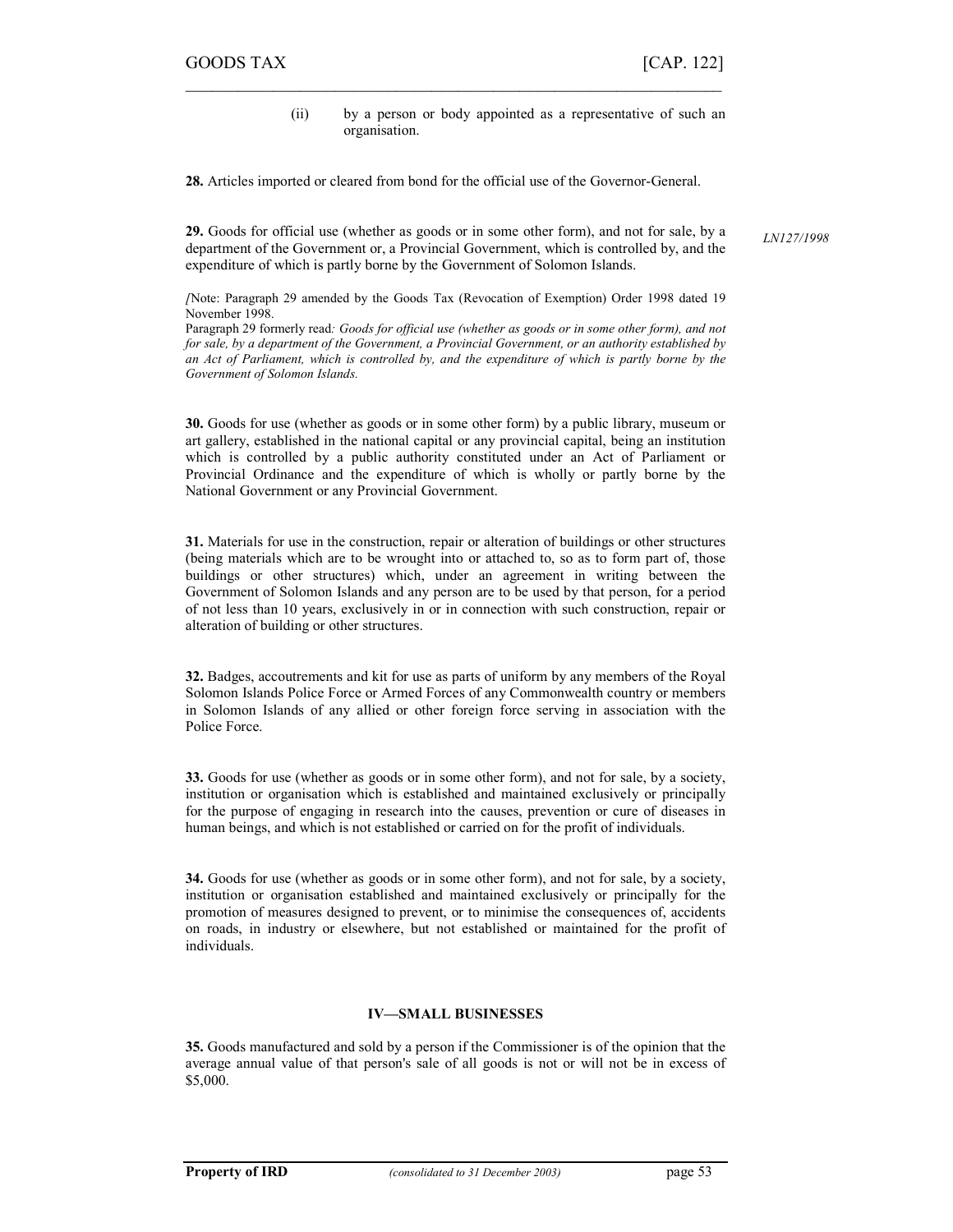#### V—CONTAINERS

 $\mathcal{L}_\text{max}$  , and the contract of the contract of the contract of the contract of the contract of the contract of

36.—(1) Containers used, or for use, in marketing goods covered by any item or sub-item in this schedule, other than item 35 where the property in the container passes, or is to pass, to the purchaser or lessee of the contents but not including—

(a) goods of a kind used to wrap up or secure goods for marketing, namely—

- (i) wrapping material or bags consisting of paper, netting, flexible film or metalic foil, or of any combination of those materials;
- (ii) single-faced corrugated fibre boards; and
- (iii) twine, lashing, rubber bands and adhesive tape;

(b) strapping of a kind used to secure goods for marketing, and seals for use with that strapping;

(c) corner brackets for use with wire strapping of a kind used to secure goods for marketing; or

(d) containers used or for use in marketing—

- (i) biscuits manufactured in premises or vehicles in which the business of manufacturing biscuits is carried on exclusively or principally for the purpose of sale by retail directly from those premises or vehicles;
- (ii) ice-cream, ice-cream cakes, ice-cream substitutes, frozen confectionery, flavoured ice-blocks (whether or not marketed in a frozen state) or similar goods, being goods manufactured in premises or vehicles in which the business of manufacturing goods of that kind is carried on exclusively or principally for the purpose of sale by retail directly from those premises or vehicles; or
- (iii) takeaway beverages or foodstuffs (whether for consumption on the premises from which they are sold or elsewhere).

(2) Containers imported containing goods covered by any item or sub-item in this Schedule, being containers the property of the importer of the contents.

37.—(1) Bags and sacks used for copra, or chaff or for marketing goods covered by any item or sub-item in this Schedule, except goods covered by item 35.

(2) The following goods are not covered by sub-item (1)—

(a) goods of a kind used to wrap up secure goods for marketing, namely bags consisting of paper, netting, flexible film or metallic foil, or any combination of those materials;

(b) goods covered by sub-item (1) (d) of item 36.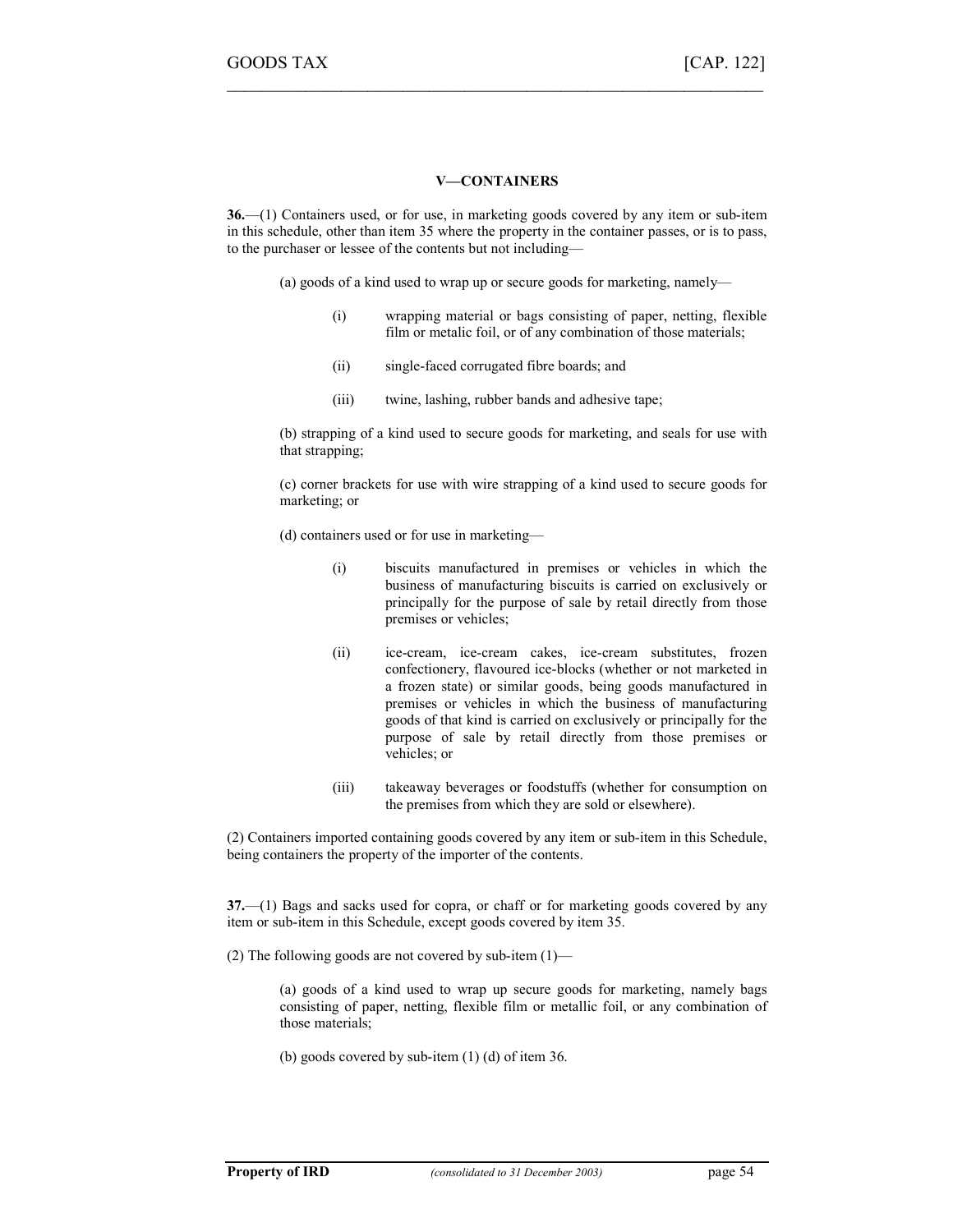38.—(1) Boxes, cases and crates manufactured in Solomon Islands for use in marketing goods manufactured in Solomon Islands, other than item 35, but not including boxes, cases or crates covered by sub-item (1)(d) of item 36.

 $\mathcal{L}_\text{max} = \mathcal{L}_\text{max} = \mathcal{L}_\text{max} = \mathcal{L}_\text{max} = \mathcal{L}_\text{max} = \mathcal{L}_\text{max} = \mathcal{L}_\text{max} = \mathcal{L}_\text{max} = \mathcal{L}_\text{max} = \mathcal{L}_\text{max} = \mathcal{L}_\text{max} = \mathcal{L}_\text{max} = \mathcal{L}_\text{max} = \mathcal{L}_\text{max} = \mathcal{L}_\text{max} = \mathcal{L}_\text{max} = \mathcal{L}_\text{max} = \mathcal{L}_\text{max} = \mathcal{$ 

(2) Inside linings and inside packing materials for use in boxes, cases or crates covered by the last preceding sub-item.

39. Bottles or jars (other than bottles or jars for use in marketing cordials, honey or alcoholic or non-alcoholic beverages) leased, or to be leased, to a manufacturer for use in marketing goods manufactured by him or to a wholesale merchant for use in marketing goods sold by him by wholesale, being bottles or jars bearing a moulded notification that they are or remain the property of the lessor.

40. Bottles or jars (other than bottles or jars for use in marketing cordial, honey, or alcoholic or non-alcoholic beverages) applied, or to be applied, by a manufacturer or a wholesale merchant to his own use, being bottles or jars—

(a) for the marketing of goods which he manufactures or sells by wholesale;

(b) on which is moulded a notification that they are or remain his property or that they are not sold with the contents; and

(c) which, upon the sale of the contents, are not to be the subject of a charge imposed by way of deposit to be refunded upon the return of the bottles or jars.

41.—(1) Bottles, jars, boxes, cases and crates for use in marketing cordials or alcholoic or non-alcoholic beverages of—

(a) the bottles, jars, boxes, cases or crates, as the case may be, are for repeated use for that purpose; and

(b) the property in the bottles, jars, boxes, cases or crates, as the case may be, does not pass, or is not to pass, to the purchaser of the contents.

(2) Kegs for use in marketing beer if—

(a) the kegs are for repeated use for that purpose; and

(b) the property in the kegs does not pass, or is not to pass, to the purchaser of the contents.

(3) Parts and fittings of goods covered by sub-item (1) or (2).

42.—(1) Cylinder of a kind used in the marketing of gases for industrial, medical or domestic use, being portable cylinders in which the gases are delivered to consumers.

(2) Parts and accessories for cylinders covered by the last preceding sub-item and materials placed in those cylinders to facilitate their use as containers of acetylene gas.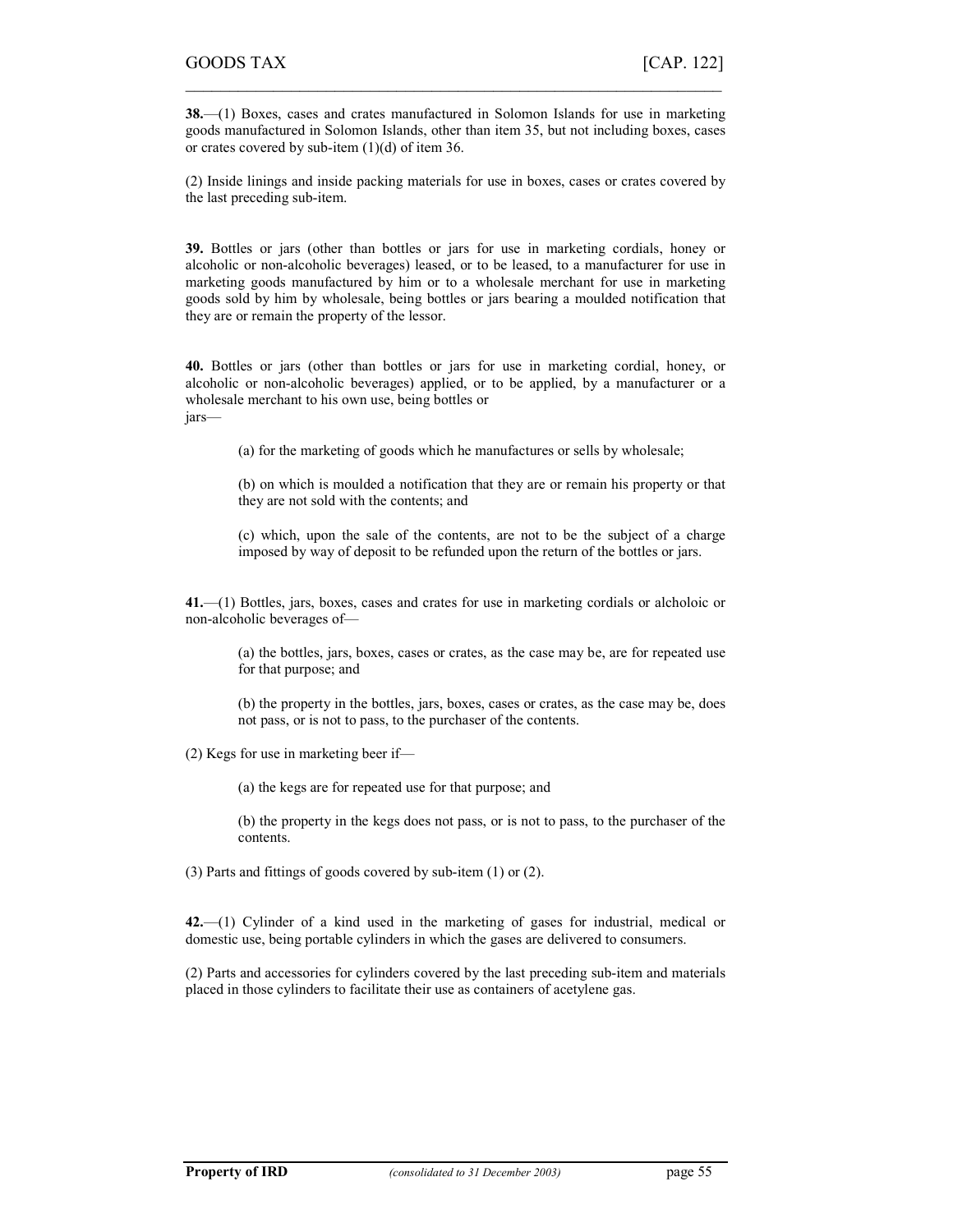#### VI—MISCELLANEOUS

 $\mathcal{L}_\text{max}$  , and the contract of the contract of the contract of the contract of the contract of the contract of

43. Coffins, cremation caskets and urns, and fittings and trimmings therefor.

44. Goods marketed exclusively or principally as food for birds, other than birds kept as domestic pets.

45. Goods marketed exclusively or principally as food for aquatic or marine animals (including fish, oysters, crayfish, prawns and crabs) farmed for commercial purposes.

46.—(1) Coins that are lawfully current in a foreign country by virtue of a law in force in that country.

(2) Without limiting the meaning of 'foreign country', a reference in sub-item (1) to a foreign country is to be read as including a reference to a place that is a territory, dependency or colony (however described) of another country.

47. Goods exported or to be exported or goods sold by any person for export by the purchaser from him.

48. Goods imported for repair, alteration or industrial processing and intended to be exported.

49. Materials sold to or imported by an unregistered manufacturer to be used in, wrought into, or attached to, so as to form part of, goods to be manufactured by him.

50. Goods, being aids to manufacture, sold or leased to, or imported by an unregistered manufacturer for use by him exclusively, or primarily or principally, in, or in connection with, the manufacture of goods covered by any item or sub-item in this Schedule other than item 35.

51. Goods, being auxiluries to aids to manufacture, sold or leased to, or imported by, an unregistered manufacturer for use by him in, or in connection with, the processing, treatment or use aids to manufacture for use by him as specified in item 50.

52. Goods (other than lubricants) applied by a registered person to his own use as aids to manufacture (as defined by regulations made under the Act) or as auxillaries to aids to manufacture (as so defined).

53.—(1) Goods (not being of any of the kinds expressly excluded from the definition of "aids to manufacture" in this Act) sold or leased to, or imported or manufactured by any person for use by him exclusively, or primarily and principally—

(a) in the cleansing, sterilizing or repairing of bottles vats or other containers which are to be used by manufacturers in the storage or marketing of goods which they process or treat as specified in sub-paragraphs  $1(a)$  (i), (ii) or (iii) of the definition of "aids to manufacture" in regulation 2 of the Regulations made under this Act;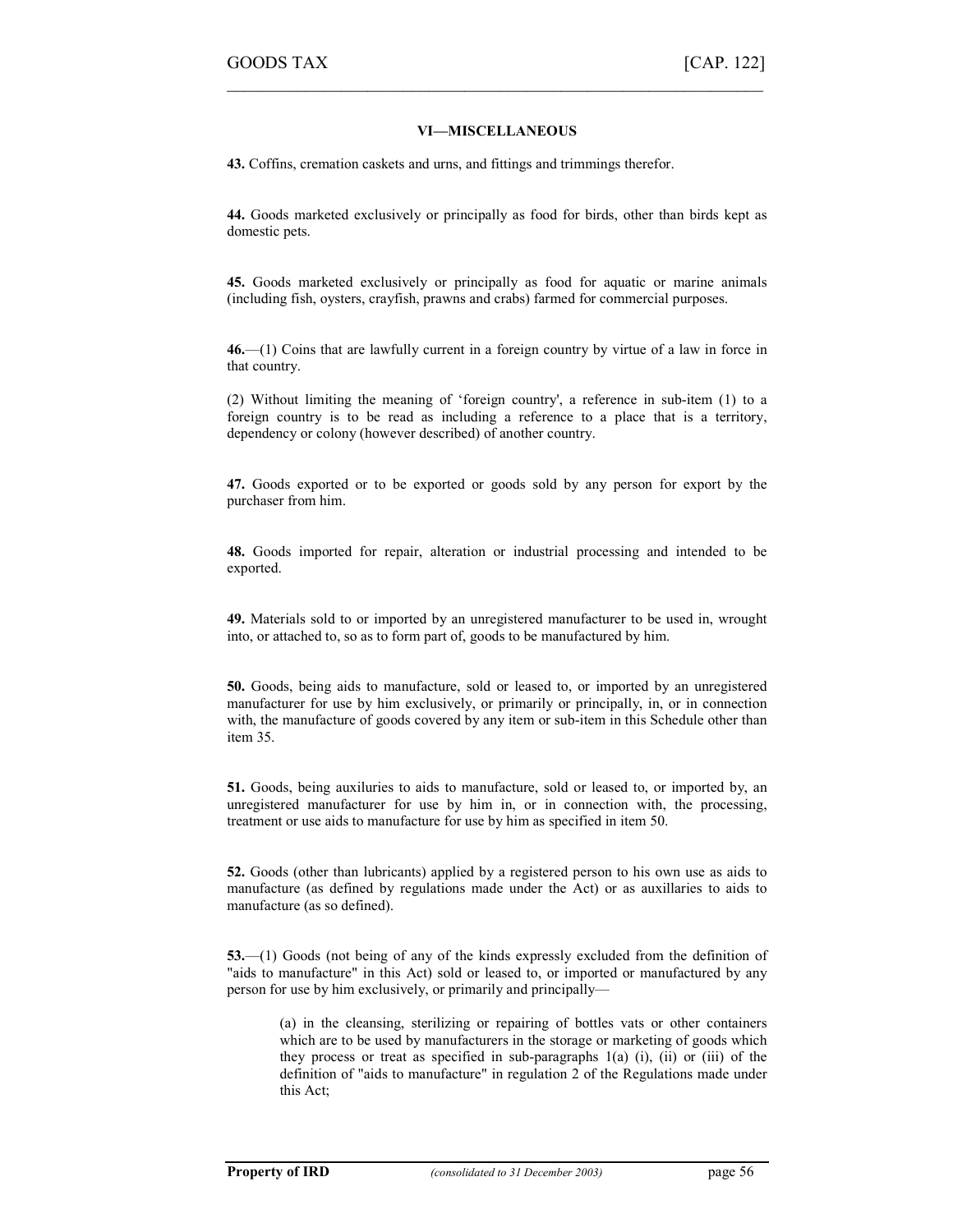(b) in the disposal of waste substances resulting from any such cleansing, sterilizing or repairing carried out by him;

 $\mathcal{L}_\text{max} = \mathcal{L}_\text{max} = \mathcal{L}_\text{max} = \mathcal{L}_\text{max} = \mathcal{L}_\text{max} = \mathcal{L}_\text{max} = \mathcal{L}_\text{max} = \mathcal{L}_\text{max} = \mathcal{L}_\text{max} = \mathcal{L}_\text{max} = \mathcal{L}_\text{max} = \mathcal{L}_\text{max} = \mathcal{L}_\text{max} = \mathcal{L}_\text{max} = \mathcal{L}_\text{max} = \mathcal{L}_\text{max} = \mathcal{L}_\text{max} = \mathcal{L}_\text{max} = \mathcal{$ 

(c) in the transportation within the premises in which they are or have been, or are to be, cleansed, sterilized, repaired or used by him as specified in this sub-item of—

- (i) bottles, vats or other containers which have been, or are to be cleansed, sterilized or repaired as specified in paragraph (a); or
- (ii) equipment or materials used or to be used by him in any such cleansing, sterilizing or repairing;

(d) in the storage, within premises in which they have been, are, or are to be, cleansed, sterilized, repaired or used by him as specified in this sub-item or within premises contiguous to any such premises, of—

- (i) bottles, vats or other containers which are, or are to be, cleansed sterilized or repaired as specified in paragraph (a); or
- (ii) equipment or materials used or to be used by him in any such cleansing, sterilizing or repairing; or

(e) in operating, applying, cleansing or sterilizing machinery, implements or apparatus used or to be used in any cleansing, sterilizing, repairing or other operation carried out by him as specified in this sub-item.

(2) Goods (which are not any of the kinds expressly excluded from the definition of "aids to manufacture" in regulation 2 of the Regulations made under this Act) sold or leased to, or imported or manufactured by, any person for use by him exclusively, or primarily and principally, in carrying out scientific research on behalf of manufacturers in relation to manufacturing operations conducted by them.

(3) Goods for use as integral parts of machinery, implements or apparatus to be constructed in situ and to be used exclusively, or primarily and principally, as specified in sub-items (1) or (2).

(4) Parts for, or materials (other than lubricants) for use in the repair of, so as to form part of, any machinery implements or apparatus covered by sub-items (1) or (2).

54.—(1) Machinery, implements, apparatus and materials (other than road vehicles of the kinds ordinarily used for the transport of persons or the transport or delivery of goods, or parts for those vehicles) for use by a person exclusively or primarily and principally in the repair or maintenance of machinery, implements or apparatus, used by him and covered by items 50, 51, 52 or 53 but not including lubricants.

(2) Parts of machinery, implements or apparatus covered by sub-item (1).

55. Goods in respect of which both of the following conditions are satisfied—

(a) the goods are for use by a person (in this item called the "sub-contractor") exclusively in carrying out activities (in this item called the "contracted activities") on behalf of one or more other persons (in this item called the "primary manufacturers");

(b) in the case of each of the primary manufacturers, at least one of the following sub paragraphs applies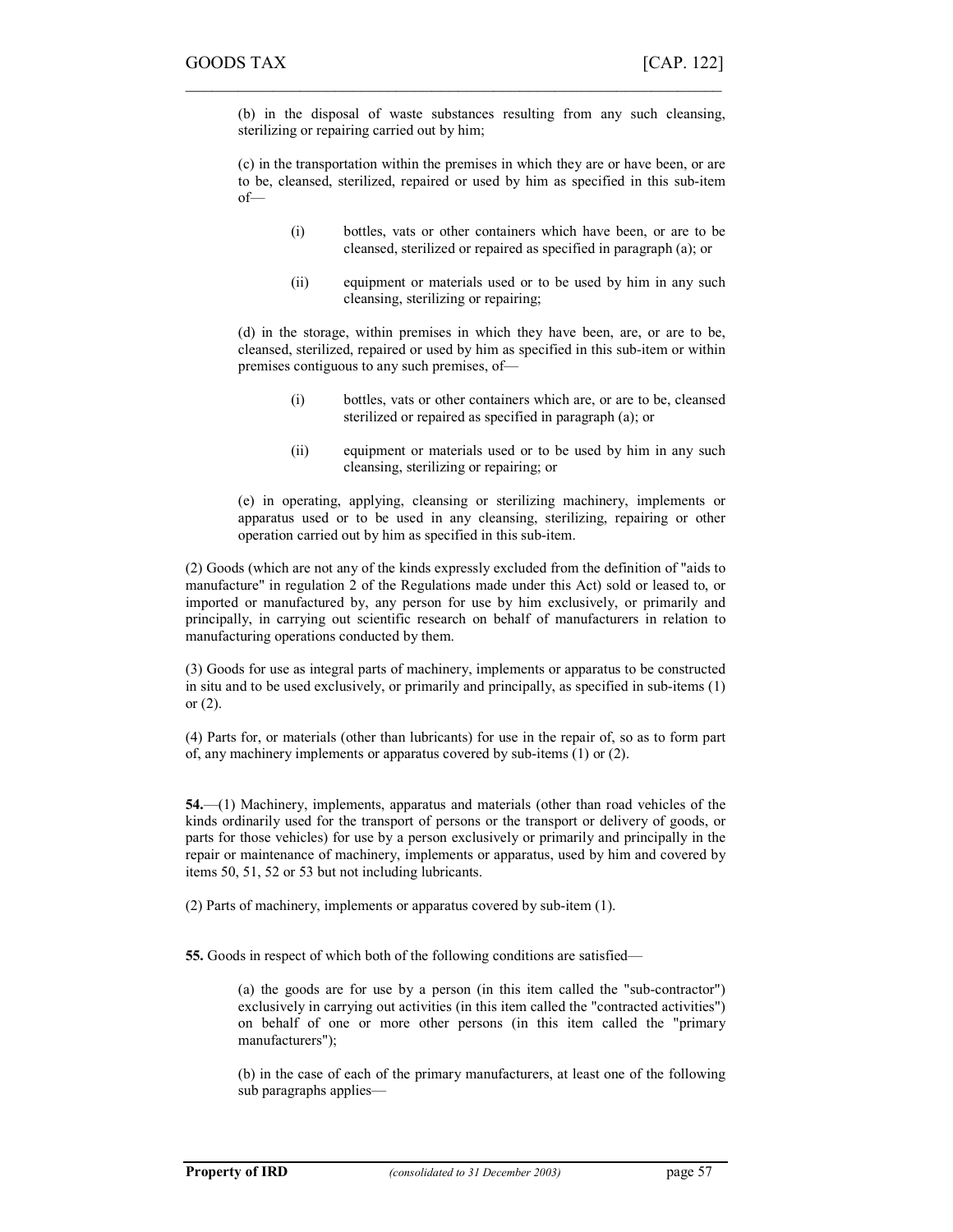(i) if the goods had been sold to the primary manufacturer for use exclusively in carrying out the contracted activities that were to be carried out by the sub-contractor on behalf of the primary manufacturer, the goods would have been covered by items 50, 53 or 54;

 $\mathcal{L}_\text{max}$  , and the contract of the contract of the contract of the contract of the contract of the contract of

(ii) if the goods—

(A) had been manufactured by the primary manufacturer; and

(B) had been applied by the primary manufacturer to his or her own use in carrying out the contracted activities that were to be carried out by the sub-contractor on behalf of the primary manufacturer,

the goods would have been covered by item 51;

(iii) if the goods had been applied by the primary manufacturer to his or her own use in carrying out the contracted activities that were to be carried out by the sub-contractor on behalf of the primary manufacturer, the goods would have been covered by item 52.

56.—(1) Equipment of a kind used exclusively, or primarily and principally, in the course of industrial operations to protect persons engaged in those operations, including masks respirators, shields, goggles, vizors, helmets, belts and machine guards.

(2) Parts for goods covered by sub-item (1).

57. Goods that are imported by a passenger or a member of the crew of a ship or aircraft, for home consumption by such person provided, that the value of the goods so imported does not exceed \$500.00.

58.—(1) Goods sent or brought to Solomon Islands by a member of the Royal Solomon Islands Police Force serving outside Solomon Islands.

(2) Goods sent to any member of any naval, military or airforce of any foreign power allied or associated with Her Majesty in any war in which Her Majesty is engaged, serving in Solomon Islands.

(3) Goods sent to a person not ordinarily resident in Solomon Islands—

- (i) who is serving in Solomon Islands with any nursing service, voluntary aid detachment, red cross society, ambulance association or any similar body or association attached to any of the Forces specified in the last preceding sub-item;
- (ii) who is a representative, attached to or accompanying any of the Forces so specified, of any organisation which is providing philanthropic, welfare or medical services for members of any of those forces; or
- (iii) who is a member of any police force attached to or accompanying any of the Forces so specified.

59.—(1) Goods, as prescribed, for use or for sale, in accordance with such conditions, if any, as are prescribed, by military sales exchanges, commissaries, officers' clubs, enlisted men's clubs or similar facilities established in Solomon Islands by any allied forces.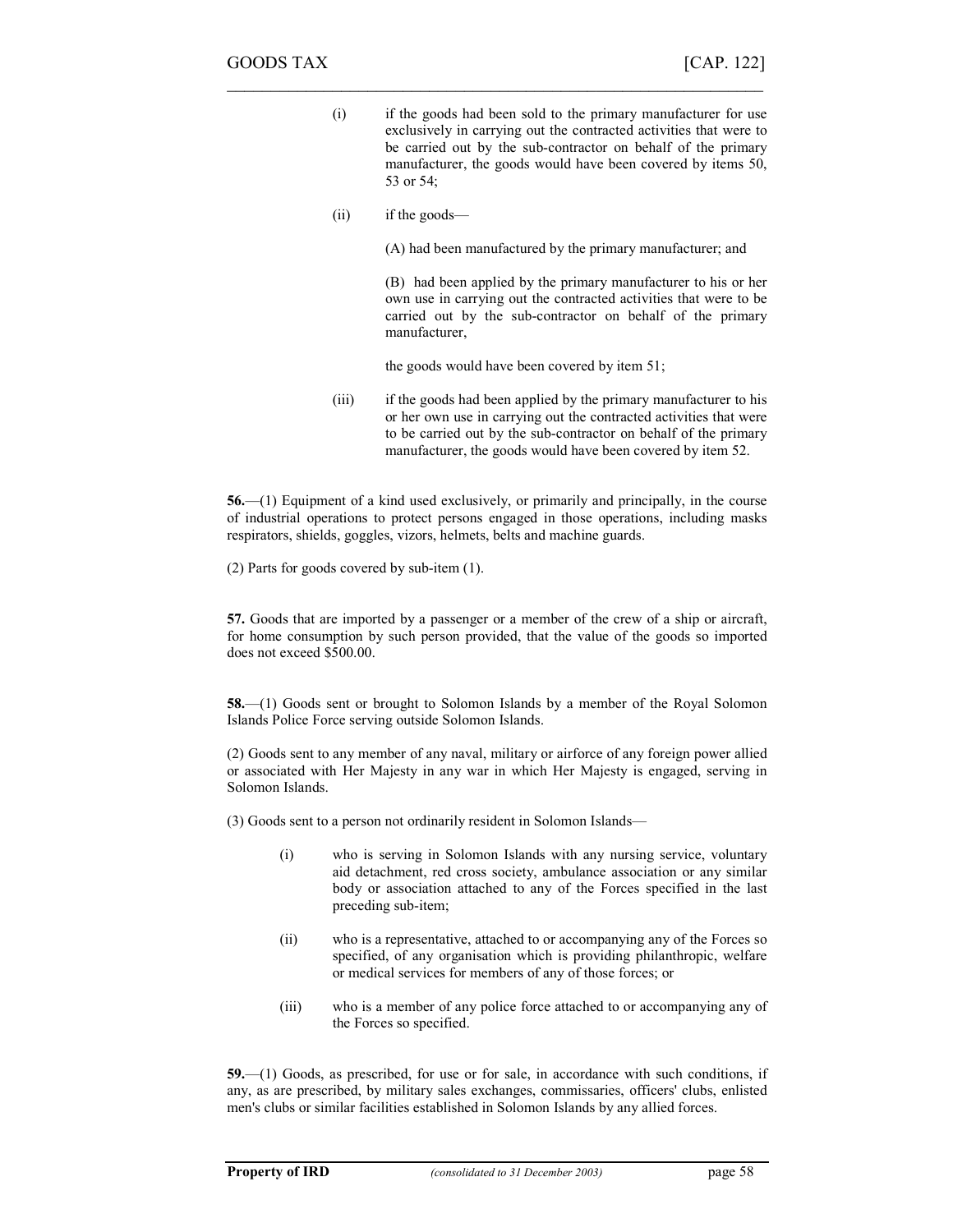(2) Motor Vehicles for use by members of the allied forces, in such cases or circumstances as are prescribed.

 $\mathcal{L}_\text{max} = \mathcal{L}_\text{max} = \mathcal{L}_\text{max} = \mathcal{L}_\text{max} = \mathcal{L}_\text{max} = \mathcal{L}_\text{max} = \mathcal{L}_\text{max} = \mathcal{L}_\text{max} = \mathcal{L}_\text{max} = \mathcal{L}_\text{max} = \mathcal{L}_\text{max} = \mathcal{L}_\text{max} = \mathcal{L}_\text{max} = \mathcal{L}_\text{max} = \mathcal{L}_\text{max} = \mathcal{L}_\text{max} = \mathcal{L}_\text{max} = \mathcal{L}_\text{max} = \mathcal{$ 

(3) Goods as prescribed, imported, in accordance with such conditions, if any, as are prescribed, by parcel post for personal use of members of the Allied Forces, or of members of the civilian component, or for the personal use of dependants of such members.

60. Imported or re-imported goods (other than goods that have been repaired, altered or renovated outside Solomon Islands), upon the sale value of which goods tax became payable before their importation, or re-importation, as the case may be, being goods tax all of which the Commissioner is satisfied has been paid and not refunded.

61. deleted

[Note: Deleted by The Goods Tax (Amendment) Order 1996 dated 12 July 1996.

Paragraph 61 formerly read: Second-hand goods, viz- (1) plant, machinery or equipment which has been used as such by a person in the ordinary course of his business and is leased by him, or by the grantee of a Bill of Sale of which that person was the grantor, or by any trustee in whom the ownership of that business becomes vested or who becomes entitled to the possession, management or control of that business or of the goods of that business.

 (2) Goods which are leased under a hire purchase agreement by the taxpayer to a lessee and which, prior to that leasing, had gone into use or consumption in Solomon Islands.

 $62$ ,—(1) Aircraft other than—

(a) gliders (including motorised gliders), or

(b) Hang gliders (including motorised hand gliders).

(2) Equipment (being machines, implements or apparatus for use in goods covered by subitem  $(1)$ ).

(3) Parts for goods covered by sub-items (1) or (2).

(4) Materials (other than lubricants) for use in the construction or repair of, so as to form part of, goods covered by this item.

#### 63.— deleted

[Note: Deleted by The Goods Tax (Amendment of Schedules) Order 1998 dated 21 May 1998.

Paragraph 63 formerly read: (1) Buses providing seating accommodation for not less than twelve adult passengers for use exclusively or principally in the transport of passengers for reward;

(2) Chassis for the construction of buses specified in sub-item (1).]

64.—(1) Goods designed and manufactured expressly for use by persons suffering from sickness, disease or disablement (whether sickness, disease or disablement, generally, or a particular kind, or one or more particular kinds, of sickness, disease or disablement), being goods of a kind not ordinarily used by persons who are not suffering from sickness, disease or disablement.

(2) Parts of goods covered by sub-item (1).

For the purposes of this item, "disablement" includes blindness and deafness.

LN 60 / 1998

LN 84/1996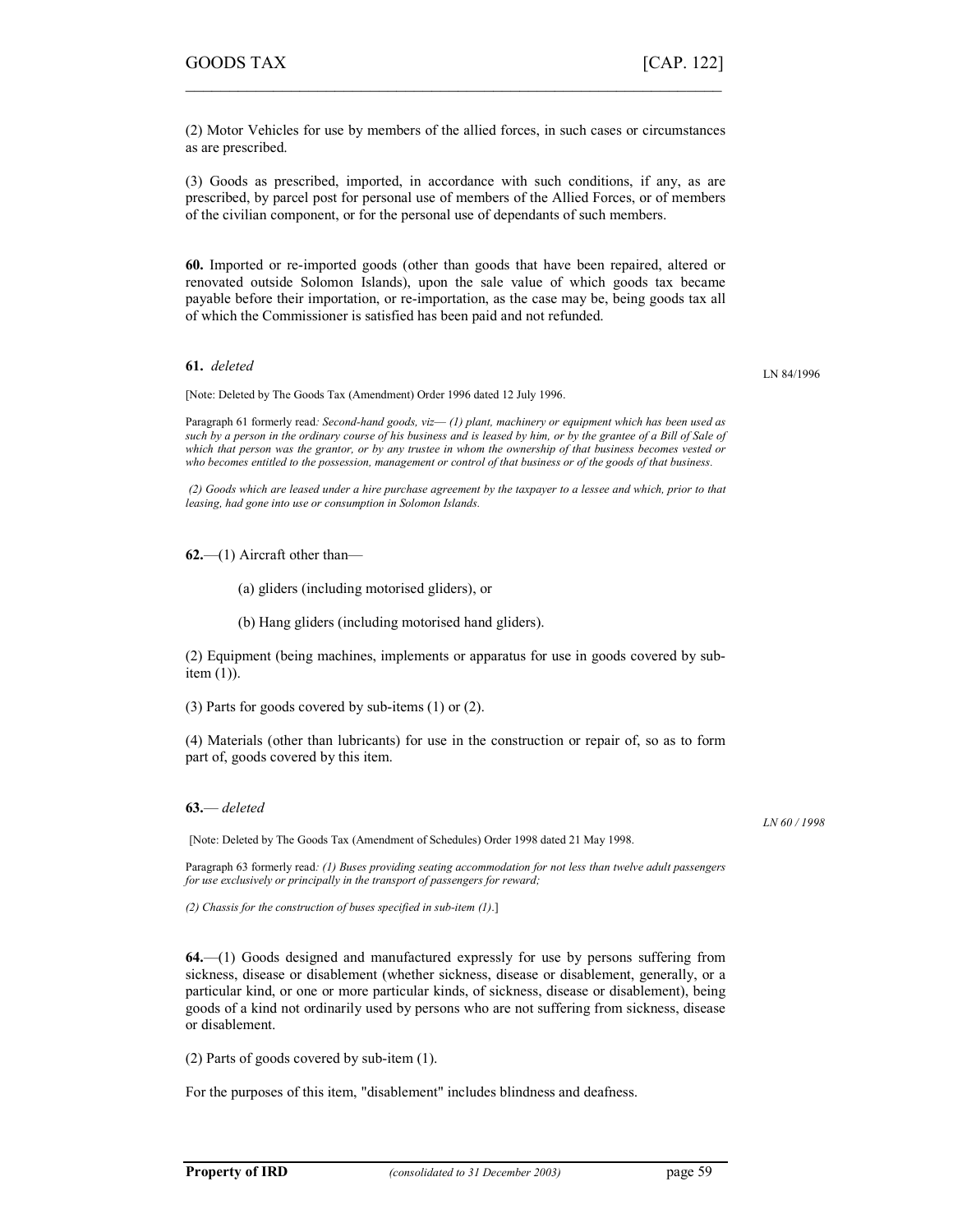65. Goods sold by retail or applied to his own use by any person if the Commissioner is satisfied that those goods have been treated by any other person as stock for sale exclusively by retail and that—

 $\mathcal{L}_\text{max}$  , and the contract of the contract of the contract of the contract of the contract of the contract of

(a) tax has been paid or is payable by that other person in respect of the importation by him of those goods or of the treatment by him of those goods as stock for sale by retail; or

(b) tax paid or payable in respect of the sale of those goods to that other person has been included in the price for which he purchased those goods.

66. Goods, not intended for sale, which have become the property of the owner under the will or intestacy of a deceased person, if the owner was, at the time when the goods became his or its property, a person, body or institution resident or established in Solomon Islands.

67. Flags made of cloth, paper or plastic sheeting being emblems of nations, states or territories, or of the United Nations.

68. Miniatures of orders, decorations and medals awarded by authority of the Sovereign, or the acceptance of which has been approved by the Sovereign.

69.—(1) Goods for use in replacing free of charge any defective article, if—

(a) the cost of the goods so used in replacement is recouped in the price for which—

- (i) the defective goods or the other goods, as the case may be, or goods of the same kind as the defective goods or other goods, or
- (ii) goods of the same kind as those so used in replacement,

are sold by wholesale, or

(b) the defective article will, after repair—

- (i) be used in replacing free of charge another defective article; or
- (ii) be used in, wrought into or attached to goods to be manufactured.

(2) Goods for use in the repair of, so as to form part of, a defective article if the defective article will, after repair—

- (a) be used in replacing free of charge another defective article; or
- (b) be used in, wrought into or attached to goods to be manufactured.

For the purpose of this item, "defective article" means defective goods or a defective part of goods.

70.—(1) Equipment and apparatus, being goods of a kind used exclusively, or primarily and principally, in preventing or combating fire.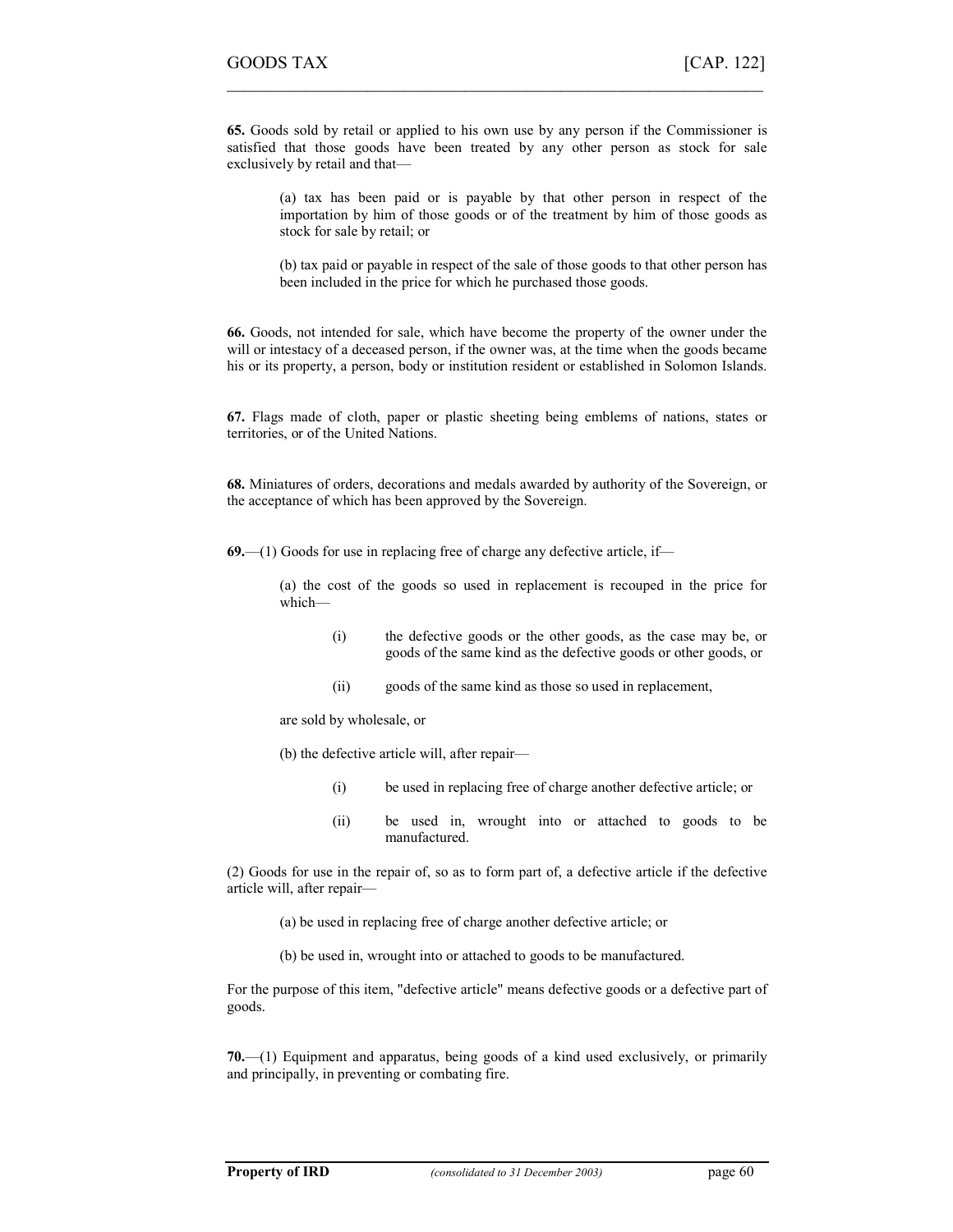(2) Parts and accessories for, and materials for use in the repair or maintenance of goods covered by the last preceding sub-item.

 $\mathcal{L}_\text{max} = \mathcal{L}_\text{max} = \mathcal{L}_\text{max} = \mathcal{L}_\text{max} = \mathcal{L}_\text{max} = \mathcal{L}_\text{max} = \mathcal{L}_\text{max} = \mathcal{L}_\text{max} = \mathcal{L}_\text{max} = \mathcal{L}_\text{max} = \mathcal{L}_\text{max} = \mathcal{L}_\text{max} = \mathcal{L}_\text{max} = \mathcal{L}_\text{max} = \mathcal{L}_\text{max} = \mathcal{L}_\text{max} = \mathcal{L}_\text{max} = \mathcal{L}_\text{max} = \mathcal{$ 

(3) Chemicals and other preparations for use in fire fighting appliances.

71. Contraceptives.

72. deleted

[Note: Deleted by The Goods Tax (Amendment of Schedules) Order 1998 dated 21 May 1998.

Paragraph 72 formerly read: Goods which are— (a) subject to sales tax under the Sales Tax Act with the exception of the sale of petroleum and dieseline specified in items 10 and 11 under the services prescribed in the Schedule to that Act; (b) (if any) purchased by any person registered under that Act, to be used by such person, in the composition of the prescribed goods or goods sold under the services prescribed in the Schedule to that Act.]

#### 73.— deleted

[Note: Deleted by The Goods Tax (Amendment) Order 1996 dated 12 July 1996.

LN 2/1996 LN 84/1996

LN 2/1994 LN 60/1998

Paragraph 73 formerly read: (1) Machinery and plants, implements and apparatus, Vehicle and Vessels imported in Solomon Islands, by any person whether leased or purchased which are not for sale, and used by him in the business carried on, or a business to be conducted, in Solomon Islands, by such person.

 $\overline{\phantom{a}}$ 

(2) Parts for goods covered by sub-item (1). ]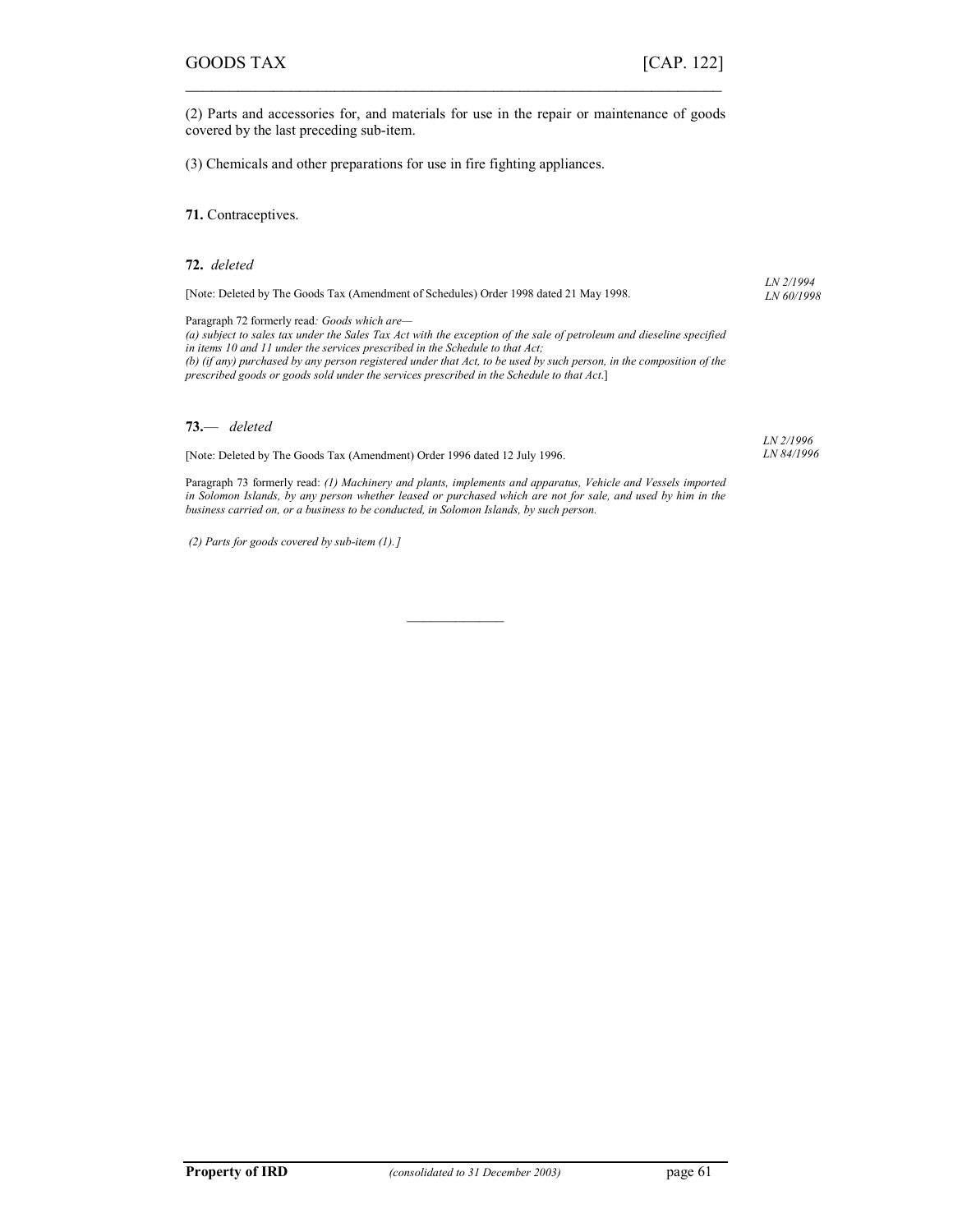SECOND SCHEDULE

(Section 69)

 $\mathcal{L}_\text{max}$  , and the contract of the contract of the contract of the contract of the contract of the contract of

| Imported goods                        |                          | 15%    |
|---------------------------------------|--------------------------|--------|
| Prescribed locally manufactured goods | $\overline{\phantom{0}}$ | $10\%$ |
| Rice                                  |                          | $5\%$  |

[Note: Second Schedule replaced in accordance with The Goods Tax (Amendment of Schedules) Order 1998 dated 21 May 1998.

| The Second Schedule formerly read:                  |                                                             |  |  |
|-----------------------------------------------------|-------------------------------------------------------------|--|--|
| Goods                                               | Rate of Tax on the sale value as                            |  |  |
|                                                     | determined under the Act                                    |  |  |
|                                                     |                                                             |  |  |
| Rice                                                | 5 per centum                                                |  |  |
| Tin fish manufactured in Solomon Islands            | $^{\prime\prime}$<br>$\overline{u}$<br>$^{\prime\prime}$    |  |  |
| Soap manufactured in Solomon Islands                | $^{\prime\prime}$<br>$^{\prime\prime}$<br>$^{\prime\prime}$ |  |  |
| Toilet paper                                        | $^{\prime\prime}$<br>$^{\prime\prime}$<br>$^{\prime\prime}$ |  |  |
| Biscuit manufactured in Solomon Islands             | $^{\prime}$<br>$^{\prime\prime}$<br>$^{\prime\prime}$       |  |  |
| Bread manufactured in Solomon Islands               | $^{\prime\prime}$<br>$^{\prime\prime}$<br>$^{\prime\prime}$ |  |  |
| Sugar                                               | $^{\prime\prime}$<br>$^{\prime\prime}$<br>$^{\prime\prime}$ |  |  |
| Salt                                                | $^{\prime\prime}$<br>$^{\prime\prime}$<br>$^{\prime\prime}$ |  |  |
| Tea                                                 | $^{\prime\prime}$<br>$^{\prime\prime}$<br>$^{\prime\prime}$ |  |  |
| Milo                                                | $^{\prime}$<br>$^{\prime\prime}$<br>$^{\prime\prime}$       |  |  |
| Milk                                                | $^{\prime\prime}$<br>$^{\prime\prime}$<br>$^{\prime\prime}$ |  |  |
| Flour                                               | $^{\prime\prime}$<br>$^{\prime\prime}$<br>$^{\prime\prime}$ |  |  |
| <b>Livestock Products</b>                           | $^{\prime\prime}$<br>$^{\prime\prime}$<br>$^{\prime\prime}$ |  |  |
| Clothes (new)                                       | $^{\prime\prime}$<br>$^{\prime\prime}$<br>$^{\prime\prime}$ |  |  |
| <b>Eating Utensils</b>                              | $^{\prime\prime}$<br>$^{\prime\prime}$<br>$^{\prime\prime}$ |  |  |
| <b>Nails</b><br>locally manufactured                | $^{\prime\prime}$<br>$^{\prime\prime}$<br>$^{\prime\prime}$ |  |  |
| $^{\prime}$<br>$^{\prime\prime}$<br>Paints          | $^{\prime\prime}$<br>$^{\prime}$<br>$^{\prime\prime}$       |  |  |
| $^{\prime}$<br>$^{\prime\prime}$<br>Corrugated iron | $^{\prime\prime}$<br>$^{\prime\prime}$<br>$^{\prime\prime}$ |  |  |
| $^{\prime\prime}$<br>Soft drinks<br>brewed          | $^{\prime\prime}$<br>$^{\prime\prime}$<br>$^{\prime\prime}$ |  |  |
| Livestock feed                                      | $^{\prime\prime}$<br>$^{\prime\prime}$<br>$^{\prime\prime}$ |  |  |
| Coffee locally manufactured                         | $^{\prime}$<br>$^{\prime\prime}$<br>$^{\prime\prime}$       |  |  |
| Noodles locally manufactured                        | $^{\prime\prime}$<br>$^{\prime\prime}$<br>$^{\prime\prime}$ |  |  |
| Honey locally manufactured                          | $^{\prime}$<br>$^{\prime\prime}$<br>$^{\prime\prime}$       |  |  |
| Peanut Butter locally manufactured                  | $^{\prime\prime}$<br>$^{\prime\prime}$<br>$^{\prime\prime}$ |  |  |
| On all other goods ascertained under the Act.       | 12 per centum                                               |  |  |

LN 2/1996 LN60/1998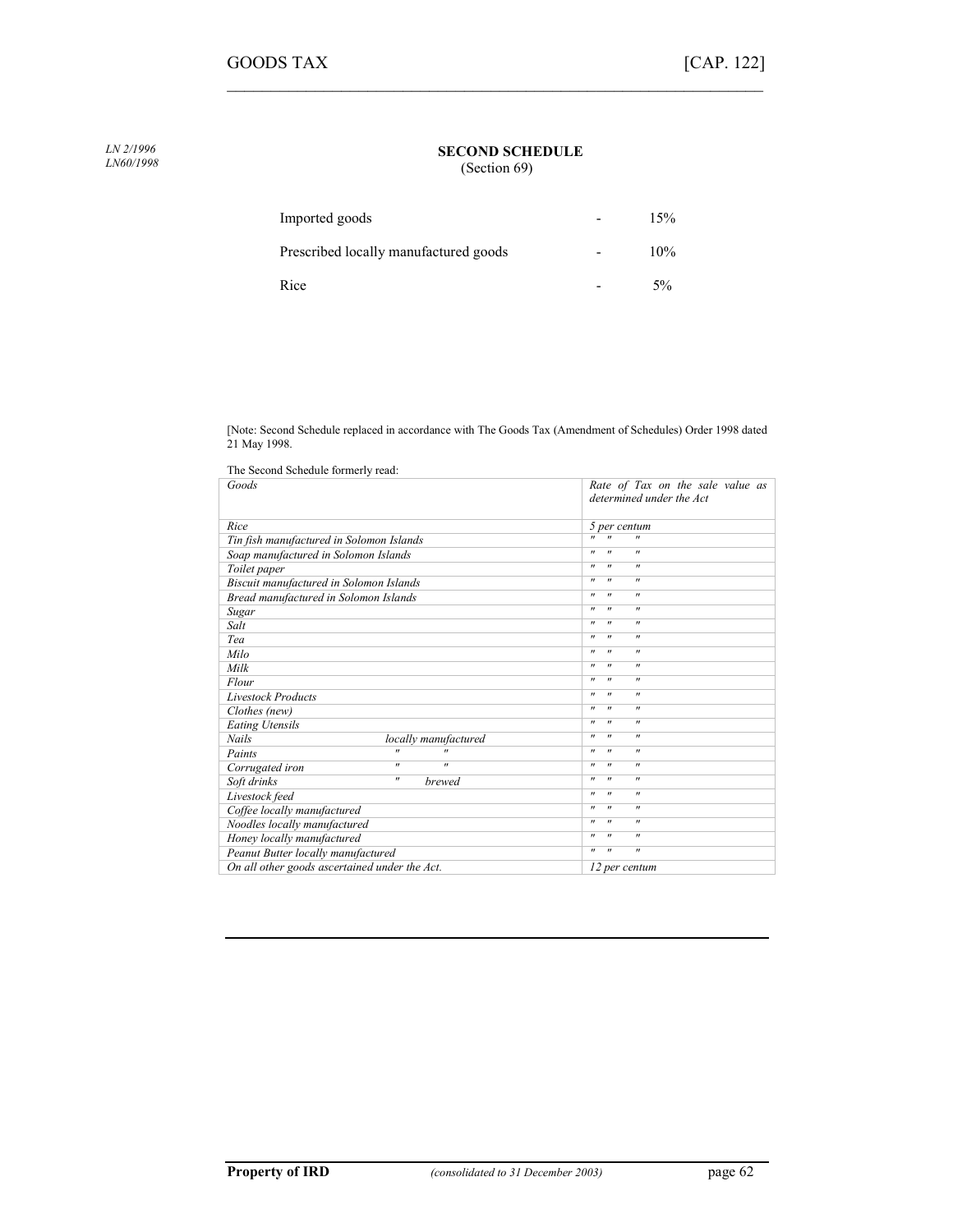# $\mathcal{L}_\text{max} = \mathcal{L}_\text{max} = \mathcal{L}_\text{max} = \mathcal{L}_\text{max} = \mathcal{L}_\text{max} = \mathcal{L}_\text{max} = \mathcal{L}_\text{max} = \mathcal{L}_\text{max} = \mathcal{L}_\text{max} = \mathcal{L}_\text{max} = \mathcal{L}_\text{max} = \mathcal{L}_\text{max} = \mathcal{L}_\text{max} = \mathcal{L}_\text{max} = \mathcal{L}_\text{max} = \mathcal{L}_\text{max} = \mathcal{L}_\text{max} = \mathcal{L}_\text{max} = \mathcal{$ CHAPTER 122

## GOODS TAX

## Subsidiary Legislation

### THE GOODS TAX REGULATIONS

(Section 18)

LN 9/1993

[*1st March 1993*]

## PART I

## PRELIMINARY

| <b>1.</b> These Regulations may be cited as the Goods Tax Regulations.                                       | Citation       |
|--------------------------------------------------------------------------------------------------------------|----------------|
| $2$ ,—(1) In these Regulations, unless the contrary intention appears—                                       | Interpretation |
| "Act" means the Goods Tax Act;                                                                               |                |
| We followed a concern function of the concernst concerns to the concerns of the component of $\mathcal{C}$ . |                |

aids to manufacture" means goods for use by a registered person in the course of carrying on a business (where that use is exclusively, or primarily and principally, for the purpose of that business) such goods being—

(a) machinery, implements and apparatus for use—

- (i) in the actual processing or treatment of goods to be used in, wrought into or attached to goods to be manufactured;
- (ii) in any processing or treatment by which the goods to which that processing or treatment is applied are used in, wrought into or attached to goods to be manufactured;
- (iii) in any processing or treatment for the purpose of bringing goods into, or maintaining goods in, the form or condition in which they are to be marketed or used by the manufacturer of the goods;
- (iv) in the packaging or placing in containers of goods manufactured by him or of goods supplied to him by the manufacturer of the goods for the purpose of having them packaged or placed in containers on behalf of the manufacturer, or the labelling of those goods or of the containers in which those goods are packaged or placed, not being packaging, placing or labelling which is carried out exclusively, or primarily and principally, for purposes connected with the delivery of the manufactured goods;
- (v) in testing or checking the quality or specifications of goods processed or treated by him as specified in sub-paragraphs  $(i)$ ,  $(ii)$  or  $(iii)$ ;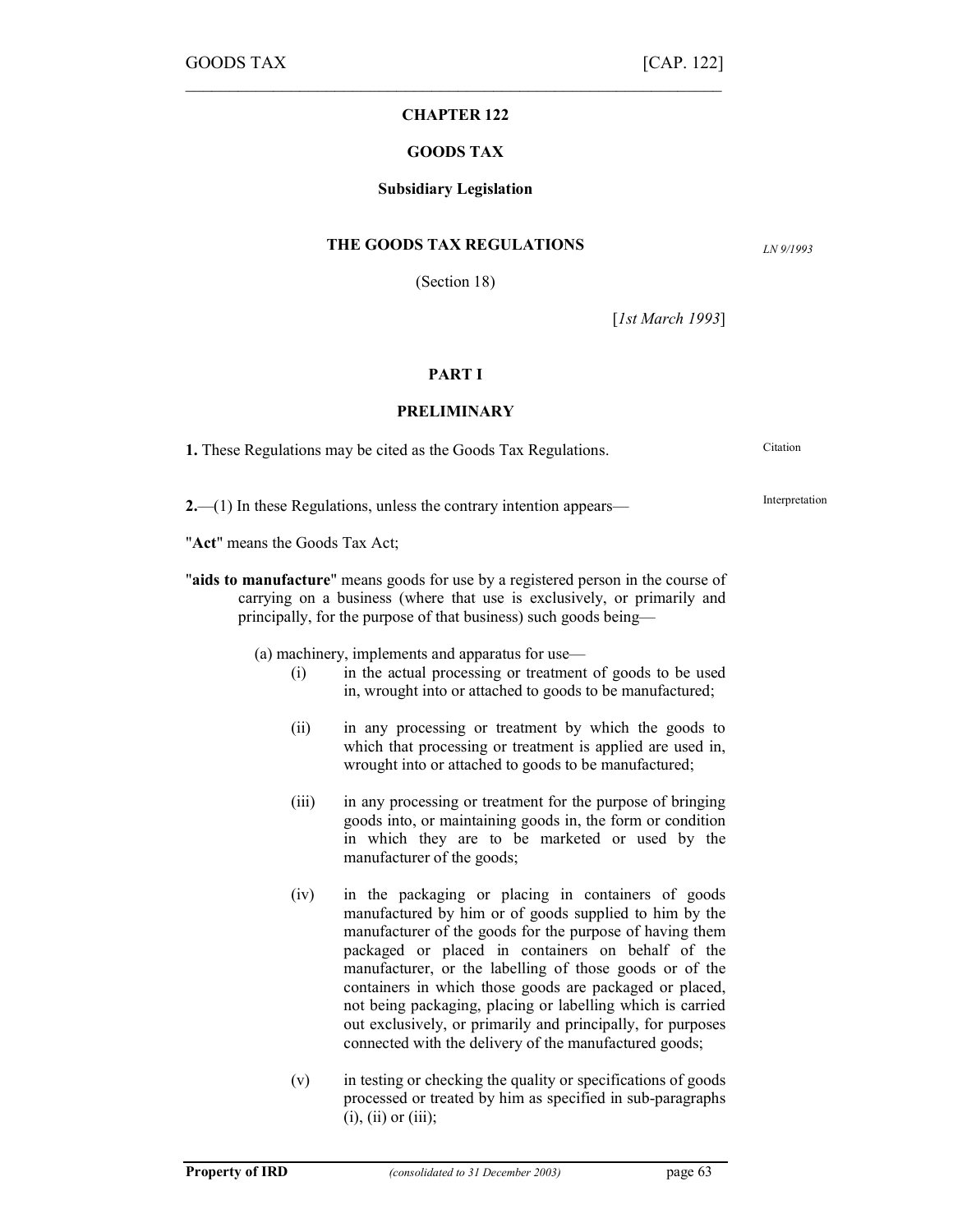(vi) in the disposal of waste substances resulting from any activity carried out by him as specified in this paragraph, not being an activity carried out by the use of machinery, implements or apparatus expressly excluded from this definition;

 $\mathcal{L}_\text{max}$  , and the contract of the contract of the contract of the contract of the contract of the contract of

- (vii) in the cleansing or sterilizing of bottles, vats, or other containers which he uses in the storage or marketing of goods which he processes or treats as specified in subparagraphs  $(i)$ ,  $(ii)$  or  $(iii)$ ;
- (viii) in transportation, within premises in which any activity is carried out by him as specified in this paragraph (not being an activity carried out by the use of machinery, implements or apparatus expressly excluded from this definition) of goods in relation to which that activity has been, is, or is to be, carried out by him;
- (ix) in the storage, within premises in which any activity is carried out by him as specified in this paragraph (not being an activity carried out by the use of machinery, implements or apparatus expressly excluded from this definition) or premises contiguous to such premises of goods in relation to which that activity is to be carried out by him;
- (x) in operating, applying, cleansing or sterilizing machinery, implements or apparatus (not being machinery, implements or apparatus expressly excluded from this definition) used in any activity carried out by him as specified in this paragraph;
- (xi) in carrying out specific research in relation to manufacturing operations conducted by him;

(b) goods for use as integral parts of machinery, implements or apparatus to be constructed in situ and to be exclusively, or primarily and principally, as specified in paragraph (a);

(c) parts for, or materials for use in the repair, so as to form part of, any of the machinery, implements or apparatus specified in paragraph (a) but does not include the following goods, unless those goods are of a kind ordinarily manufactured by the registered person for sale and are for use by him exclusively and directly in carrying out scientific research as specified in sub-paragraph (xi) of paragraph (a)—

- (i) road vehicles of the kinds ordinarily used for the transport of persons or the transport or delivery of goods;
- (ii) goods for use exclusively, or primarily and principally, for or in connection with the preparation or preservation of food or drink (whether for consumption on the premises where it is prepared or preserved, or elsewhere) in, or in premises occupied in connection with, hotels, boarding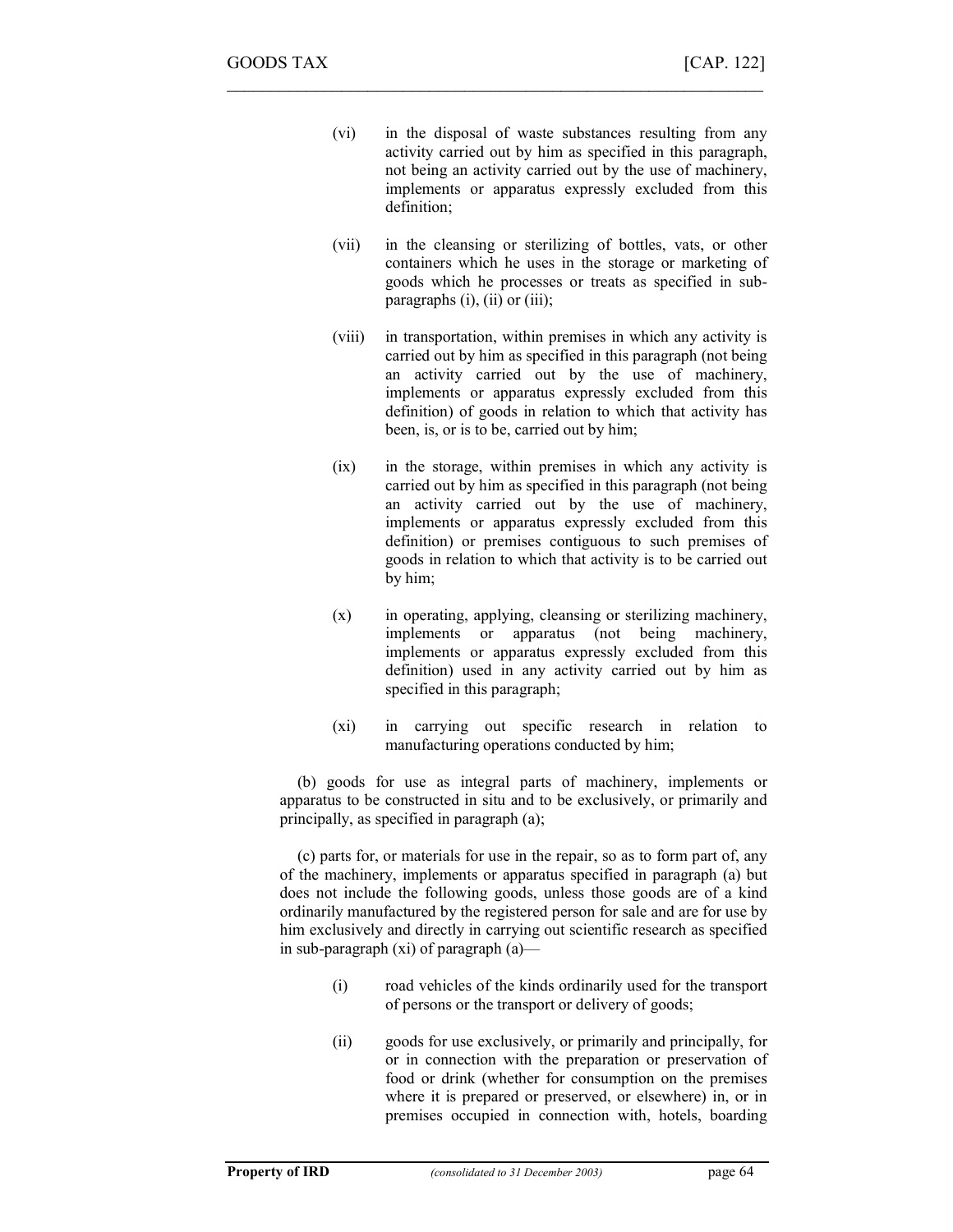houses, catering establishments, kitchen, restaurants, cafes, milk bars, coffee shops, retail shops, vehicles, other retail outlets, or establishments or outlets similar to those establishments or outlets, not being goods for use by a manufacturer of savoury snacks or a confectioner, baker or pastry-cook exclusively, or primarily and principally, in the manufacture of savoury snacks, confectionary, bread, cakes, biscuits or pastry for sale by wholesale or for placing in stock for sale by retail;

- (iii) vending machines or other appliances of a kind used for sale of goods;
- (iv) equipment or articles of a kind ordinarily used for office work, not being for use primarily and principally, and directly, in the manufacture of goods;
- (v) machinery, implements or apparatus for use in the production of electric current, gases, steam, compressed air or hydraulic power, being production for purposes other than—
	- (a) sale by the producer; or

 $\mathcal{L}_\text{max} = \mathcal{L}_\text{max} = \mathcal{L}_\text{max} = \mathcal{L}_\text{max} = \mathcal{L}_\text{max} = \mathcal{L}_\text{max} = \mathcal{L}_\text{max} = \mathcal{L}_\text{max} = \mathcal{L}_\text{max} = \mathcal{L}_\text{max} = \mathcal{L}_\text{max} = \mathcal{L}_\text{max} = \mathcal{L}_\text{max} = \mathcal{L}_\text{max} = \mathcal{L}_\text{max} = \mathcal{L}_\text{max} = \mathcal{L}_\text{max} = \mathcal{L}_\text{max} = \mathcal{$ 

- (b) use by the producer exclusively, or primarily and principally, in any activity specified in paragraph  $(a)$ ;
- (vi) containers, pallets, stillages, spools or other goods for use by the registered person in the storage or delivery of his products or of goods which have been processed or treated by him for other persons in paragraph (a), or materials or parts for the construction in situ of any containers for use in such storage;
- (vii) goods for use in connection with the manufacture for sale of goods, if the first-mentioned goods are to be sold to the purchaser of the goods to be so manufactured, unless the goods to be so manufactured—
	- (a) are covered by an item in the First Schedule to the Act; or
	- (b) are to be sold by the manufacturer to a person who quotes his certificate in respect of the purchase of those goods and furnishes to the manufacturer a certificate in writing that the first-mentioned goods are not for re-sale to a person to whom the goods to be so manufactured are also to be sold;
- (viii) parts for any goods expressly excluded from this definition;
- (ix) lubricants;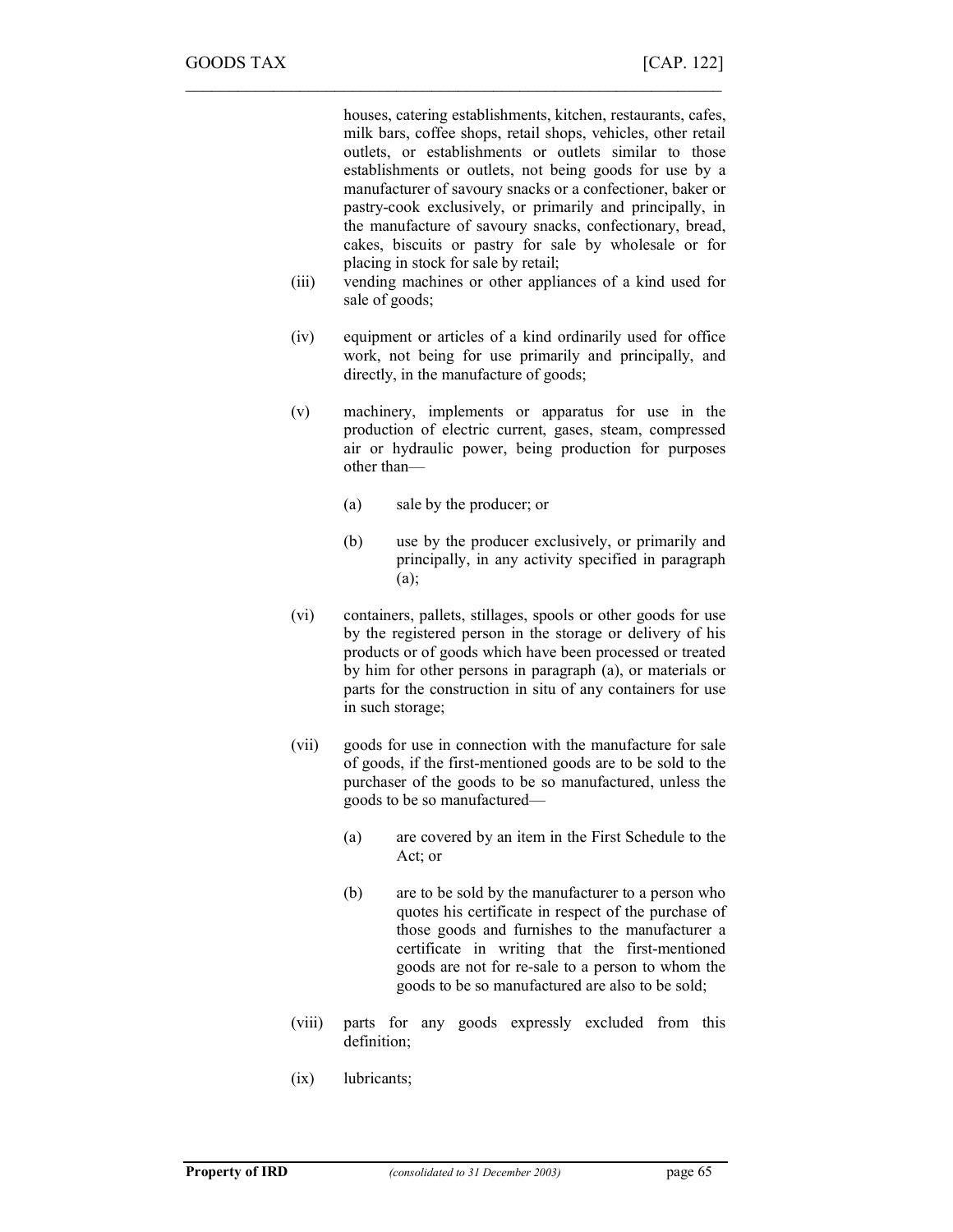"auxilliaries to aid to manufacture" mean goods for use by a registered person exclusively, or primarily and principally—

 $\mathcal{L}_\text{max}$  , and the contract of the contract of the contract of the contract of the contract of the contract of

(a) in the processing or treatment of goods for use by him as aids to manufacture;

(b) in the disposal of waste substances resulting from any activity carried out by him as specified in this definition, not being waste substances resulting from the use of goods which are expressly excluded from this definition;

(c) in the transportation, within premises in which they are to be used by him as specified in this paragraph, of goods—

- (i) to be used by him as aids to manufacture; or
- (ii) to be used by him exclusively, or primarily and principally, in any activity as specified in this definition, not being an activity involving the use of goods which are expressly excluded from this definition;

(d) in the storage, within premises in which they are to be used by him as specified in this paragraph or premises contiguous to such premises of goods;

- (i) to be used by him as aids to manufacture; or
- (ii) to be used by him exclusively, or primarily and principally, in any activity as specified in this definition, not being an activity involving the use of goods which are expressly excluded from this definition;

(e) in the cleansing or sterilizing of bottles, vats or other containers for use in the storage of goods—

- (i) to be used by him as aids to manufacture; or
- (ii) to be used by him exclusively, or primarily or principally, in any activity as specified in this definition;

(f) in operating, applying, cleansing or sterilizing machinery, implements or apparatus (not being machinery, implements or apparatus which is specifically excluded from this definition) used exclusively, or primarily and principally, in any activity carried out by him as specified in this definition;

(g) as integral parts in the construction in situ or repair of machinery, implements or apparatus (not being machinery, implements or apparatus which are expressly excluded from this definition) to be used by him exclusively, or primarily and principally, in any activity as specified in this definition;

but does not include goods which are of any of the kinds expressly excluded from the definition of aids to manufacture;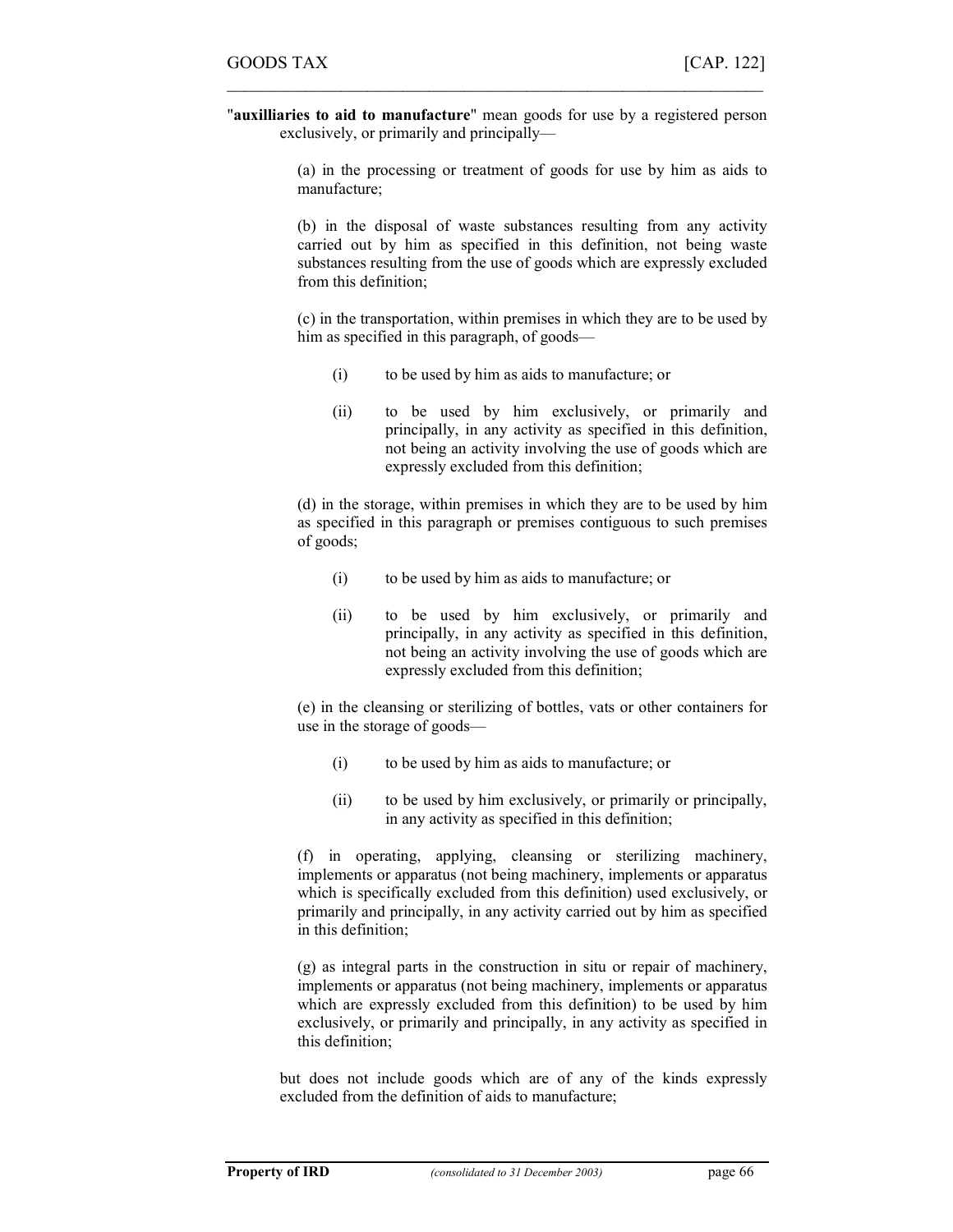"biscuits" include—

(a) cookies, crackers, pretzels, cones or wafers; or

 $\mathcal{L}_\text{max} = \mathcal{L}_\text{max} = \mathcal{L}_\text{max} = \mathcal{L}_\text{max} = \mathcal{L}_\text{max} = \mathcal{L}_\text{max} = \mathcal{L}_\text{max} = \mathcal{L}_\text{max} = \mathcal{L}_\text{max} = \mathcal{L}_\text{max} = \mathcal{L}_\text{max} = \mathcal{L}_\text{max} = \mathcal{L}_\text{max} = \mathcal{L}_\text{max} = \mathcal{L}_\text{max} = \mathcal{L}_\text{max} = \mathcal{L}_\text{max} = \mathcal{L}_\text{max} = \mathcal{$ 

(b) goods consisting principally of biscuits or of goods falling within paragraph (a);

but does not include—

(c) breakfast food consisting wholly or principally of compressed, rolled or flattered cereal;

(d) rusks for infants or invalids, or crispbread; or

(e) goods consisting principally of goods falling within paragraph (d);

"containers" mean—

(a) the inner or outer coverings in which goods are packed or secured, or to be packed or secured, in the ordinary course of business materials; and

(b) goods which are ordinarily used to secure or seal, or to describe the contents of, those coverings and form an actual part of the completed coverings, and includes cans, keys, glass droppers and other goods;

(c) accessories of coverings or goods to which paragraphs (a) or (b) of this definition applies, or goods marketed in such coverings;

(d) accessories which are attached to or form part of the inner covering, or are contained in the outer covering, of the goods so marketed; and

(e) accessories which are sold with those goods for one inclusive price;

- "goods to be used in, wrought into or attached to goods to be manufactured" mean goods to be so used or dealt with that those goods, or some essential element thereof, will form an integral part of the goods to be manufactured;
- "lubricants" mean oils, grease and other preparations of a kind sold exclusively or principally as lubricants of machinery (including vehicles), implements or apparatus;
- "**parts**", in relation to road vehicles, includes bodies for those vehicles (including insulated bodies, tank bodies and other bodies designed for the transport or delivery of goods of particular kinds), underbody hoists and other equipment or apparatus of a kind ordinarily fitted to road vehicles or delivery of goods by those road vehicles;
- "tax" means goods tax chargeable under the Act under which these Regulations are made, and includes additional tax.

(2) For the purposes of the definition of "auxiliaries to aids to manufacture" in paragraph (1), "goods" includes goods that have gone into use in Solomon Islands.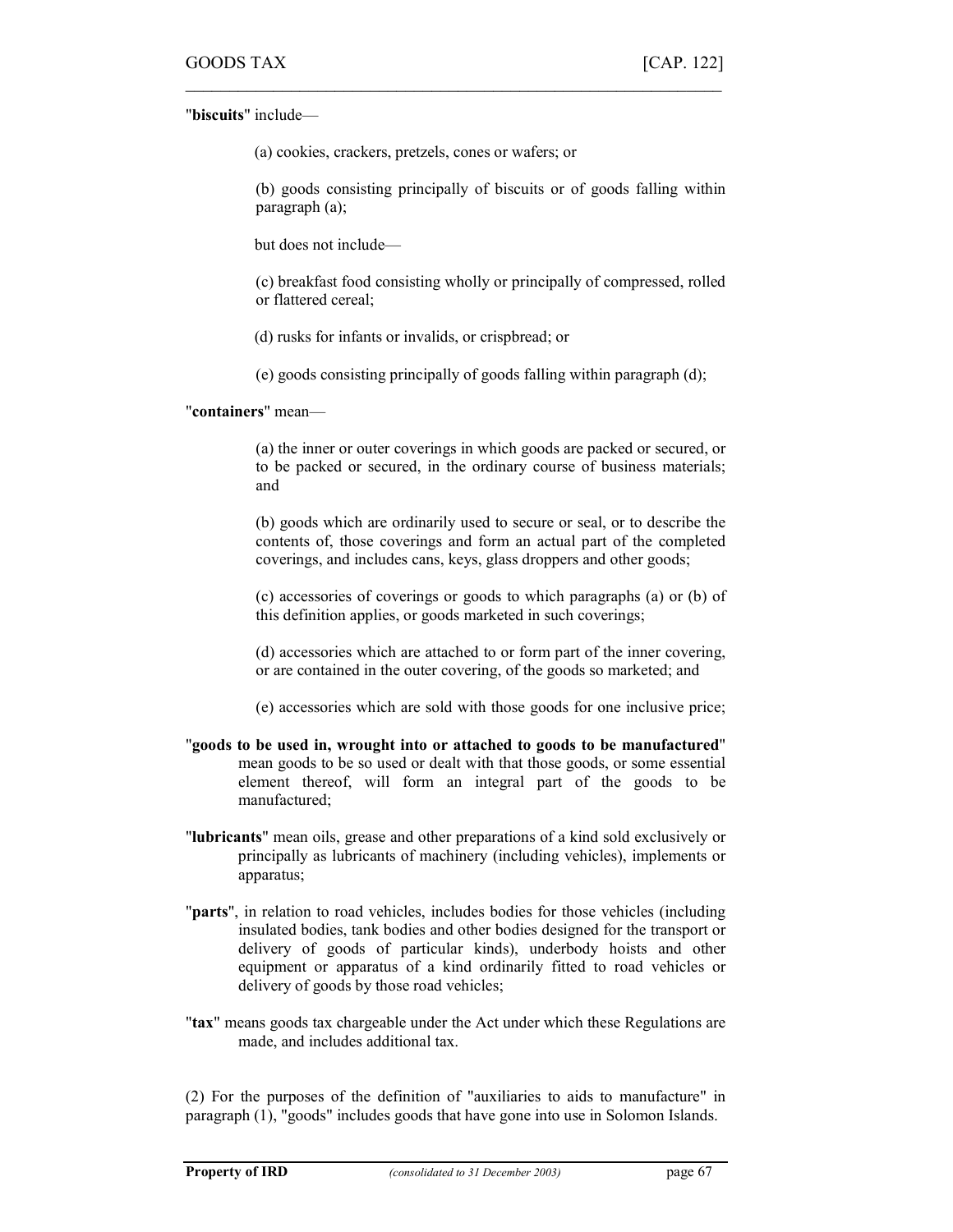(3) Sub-paragraphs (iv) and (v) of paragraph (a) of the definition of "aids to manufacture" in paragraph (1) shall not be taken to limit the generality of subparagraphs (i), (ii) and (iii) of paragraph (a) of that definition.

 $\mathcal{L}_\text{max}$  , and the contract of the contract of the contract of the contract of the contract of the contract of

(4) The express reference in this regulation to processing or treatment do not imply that references to manufacture do not include reference to processing or treatment.

(5) The reference in paragraph (f) of the definition of "aids to manufacture" in paragraph (1) to goods for use by a manufacturer of savoury snacks or a confectioner, baker or pastry-cook in the manufacture of biscuits does not include a reference to machinery designed for manufacturing biscuits used in premises or vehicles in which the business of manufacturing is carried on exclusively or principally for the purpose of sale by retail directly from those premises or vehicles.

(6) A reference in these Regulations to a form shall be read as a reference to any of the forms in the First Schedule.

## PART II

# REGISTRATION AND CERTIFICATES

| Registration<br>certificate<br>Form A | $3$ —(1) Every manufacturer and wholesale merchant required under the Act to<br>register shall make application to the Commissioner for registration in Form A set<br>out in the Schedule.                                                                                                                      |
|---------------------------------------|-----------------------------------------------------------------------------------------------------------------------------------------------------------------------------------------------------------------------------------------------------------------------------------------------------------------|
|                                       |                                                                                                                                                                                                                                                                                                                 |
| Form B                                | (2) Where the Commissioner is satisfied that the person who has made the<br>application is a manufacturer or wholesale merchant in terms of the Act, the<br>Commissioner shall issue to such person a certificate of registration in Form B set<br>out in the Schedule.                                         |
| Condition of<br>certificate           | 4. A certificate is subject to the condition that the person to whom the certificate is<br>issued (in addition to complying with the conditions prescribed by section 6 of the<br>Act) furnishes true, complete and accurate returns and statements as and when<br>required by the Act or by these Regulations. |
| Cancellation of<br>certificate        | 5. The cancellation of a certificate does not release the person to whom the<br>certificate was issued from liability incurred by him before the cancellation.                                                                                                                                                  |
| Certificate of non-<br>registration   | 6. A certificate in writing under the hand of the Commissioner, or any person<br>authorised by the Commissioner in that respect stating that a person specified in the<br>certificate is not a registered person is evidence that the person is not a registered<br>person.                                     |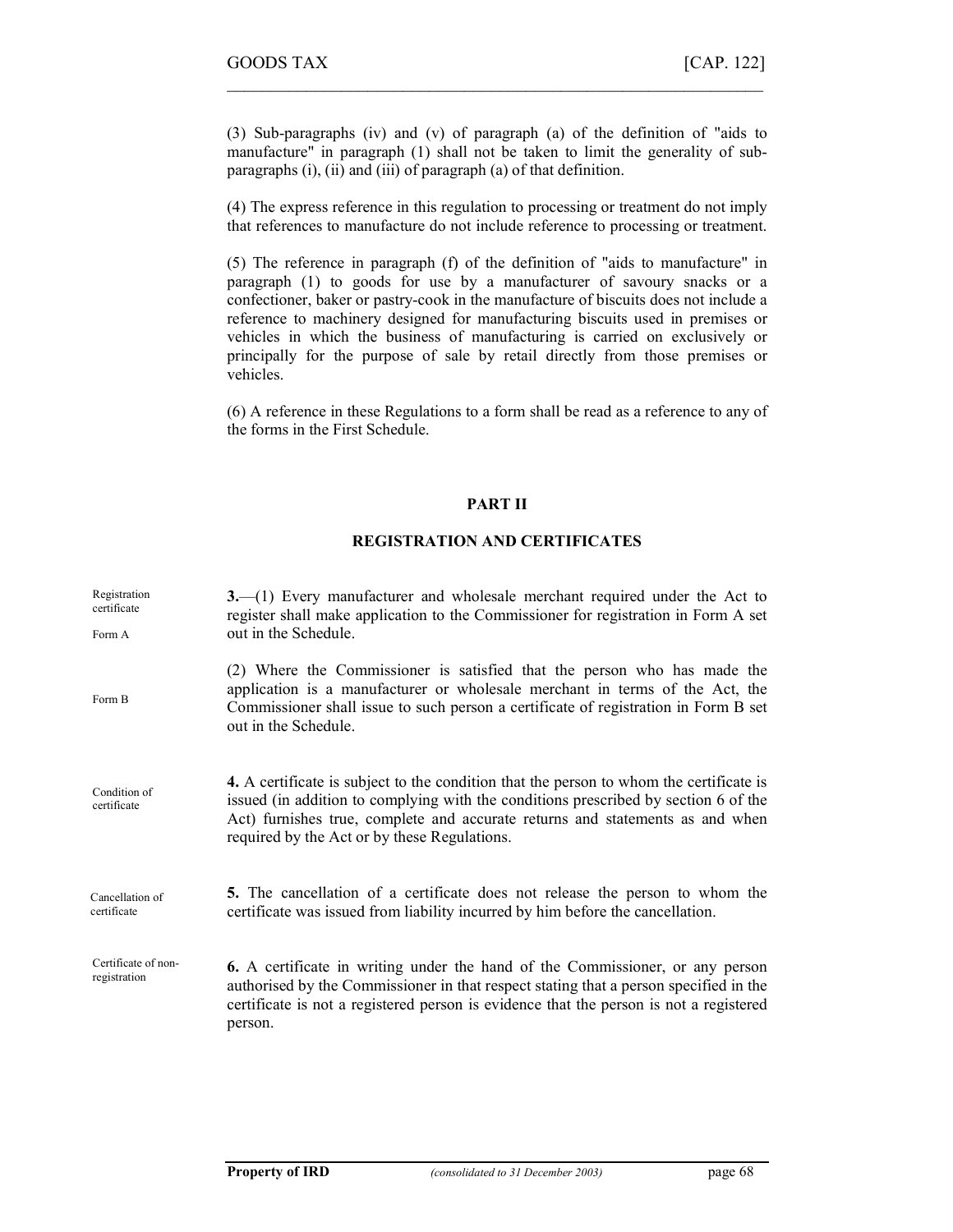## PART III

 $\mathcal{L}_\text{max} = \mathcal{L}_\text{max} = \mathcal{L}_\text{max} = \mathcal{L}_\text{max} = \mathcal{L}_\text{max} = \mathcal{L}_\text{max} = \mathcal{L}_\text{max} = \mathcal{L}_\text{max} = \mathcal{L}_\text{max} = \mathcal{L}_\text{max} = \mathcal{L}_\text{max} = \mathcal{L}_\text{max} = \mathcal{L}_\text{max} = \mathcal{L}_\text{max} = \mathcal{L}_\text{max} = \mathcal{L}_\text{max} = \mathcal{L}_\text{max} = \mathcal{L}_\text{max} = \mathcal{$ 

## QUOTATIONS OF CERTIFICATES

7. In this Part—

(a) "wholesale merchant who sells goods principally by wholesale" means a wholesale merchant or a manufacturer, as the case may be, who engages in the sale of goods by wholesale in the manner referred to in the definition of wholesale merchant in section 2 of the Act:

(b) "person who sells goods principally by retail" means a person whose sale of goods, not being sales of a kind referred to in paragraph (a) (b) or (d) of the definition of "sale of goods by wholesale" in section 2 of the Act, are, in the opinion of the Commissioner, made principally by retail;

(c) a reference to a sale of goods by wholesale shall be read as including a reference to a sale of goods by retail under an indirect marketing arrangement; and

(d) a reference to a sale of goods by retail shall not be taken to include a reference to a sale of goods by retail under an indirect marketing arrangement.

8.—(1) Subject to regulation 9, a registered person shall quote his certificate—

(a) in respect of the purchase of goods, or the entry for home consumption of imported goods, by the registered person for sale by him by wholesale;

(b) if the registered person is a manufacturer, in respect of the purchase of goods, or the entry for home consumption of imported goods, to be used in, wrought into or attached to—

- (i) goods manufactured by him for sale or lease; and
- (ii) goods to be manufactured and applied by him to his own use as defined in section 14(1) of the Act;

(c) in respect of the purchase, or lease of goods, or the entry for home consumption of imported goods, by the registered person for use by him as aids to manufacture or auxiliaries to aids to manufacture;

(d) in respect of goods, or the entry for home consumption of imported goods, by the registered person—

- (i) to be used in, wrought into or attached to goods to be manufactured by him for use by him as aids to manufacture or auxiliaries to aids to manufacture; or
- (ii) for sale or lease to persons for use by them as aids to manufacture or auxiliaries to aids to manufacture;

(e) if the registered person has a place of business in respect of which a certificate has been issued to him, he is a wholesale merchant, or a manufacturer, in respect of the entry by him for home consumption of imported goods, or the purchase by him of goods, not being goods in Cases in which certificates to be quoted

Interpretation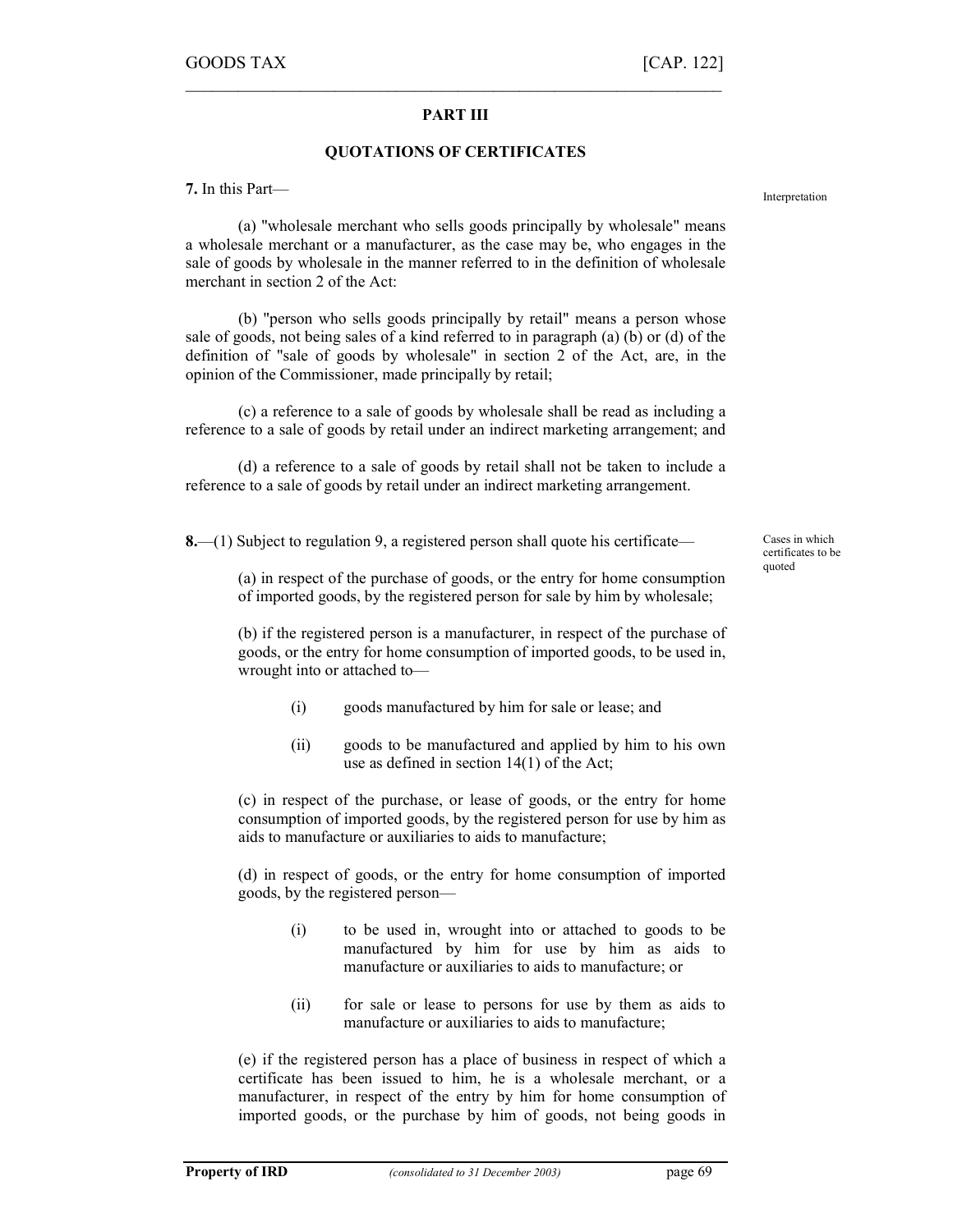respect of which he is required to quote his certificate under sub-paragraph (a), for sale by him for the purpose of that business;

 $\mathcal{L}_\text{max}$  , and the contract of the contract of the contract of the contract of the contract of the contract of

(f) if the registered person has a place of business in respect of which a certificate has been issued to him, that person is a person who sells good principally by retail in respect of—

- (i) the entry by him for home consumption of imported goods; or
- (ii) the purchase by him of goods;

being goods specified by at the time of that entry or purchase to be so entered or purchased for sale by wholesale, for sale by him for the purposes of that business;

(g) if the registered person is a person who manufactures goods, but by virtue of the definition of "manufacturer" in section 2 of the Act, is deemed not to be the manufacturer of those goods, or if the registered person is a person who applied any process or treatment to goods as specified in subparagraph (iii) of paragraph (a) of the definition of "wholesale merchant" in that subsection, in respect of the purchase of goods, or the entry for home consumption of imported goods to be used in, wrought into or attached to the goods so manufactured, processed or treated; and

(h) if the registered person is, by virtue of the definition of "manufacturer" in section 2 of the Act deemed to be the manufacturer of goods manufactured for him by another person, in respect of the sale deemed to have been made of those goods by virtue of sections 14(2), 14(3) and 14(4) of the Act.

(2) A registered person who by virtue of paragraph (1) quotes his certificate in respect of the purchase or lease of goods, or the entry for home consumption of imported goods, shall quote his certificate in respect of the purchase or entry by him of each container, if any, of the goods (not being goods of a specified class to which section 22(5), (6), (7) and (8) of the Act applies) if—

(a) an item or sub-item in the First Schedule to the Act covers—

- (i) the goods purchased, entered or leased in the container; or
- (ii) goods in the manufacture, processing or treatment of which the goods purchased, imported or leased in the container are directly or indirectly used by the registered person;

(b) the registered person sells or leases the goods purchased, leased or imported in the container, the property in the container passes to the purchaser or the container is not the subject of a charge to be refunded upon the return of the container;

(c) the registered person—

(i) sells or leases, without the container, the goods purchased, leased or imported in the container or goods in the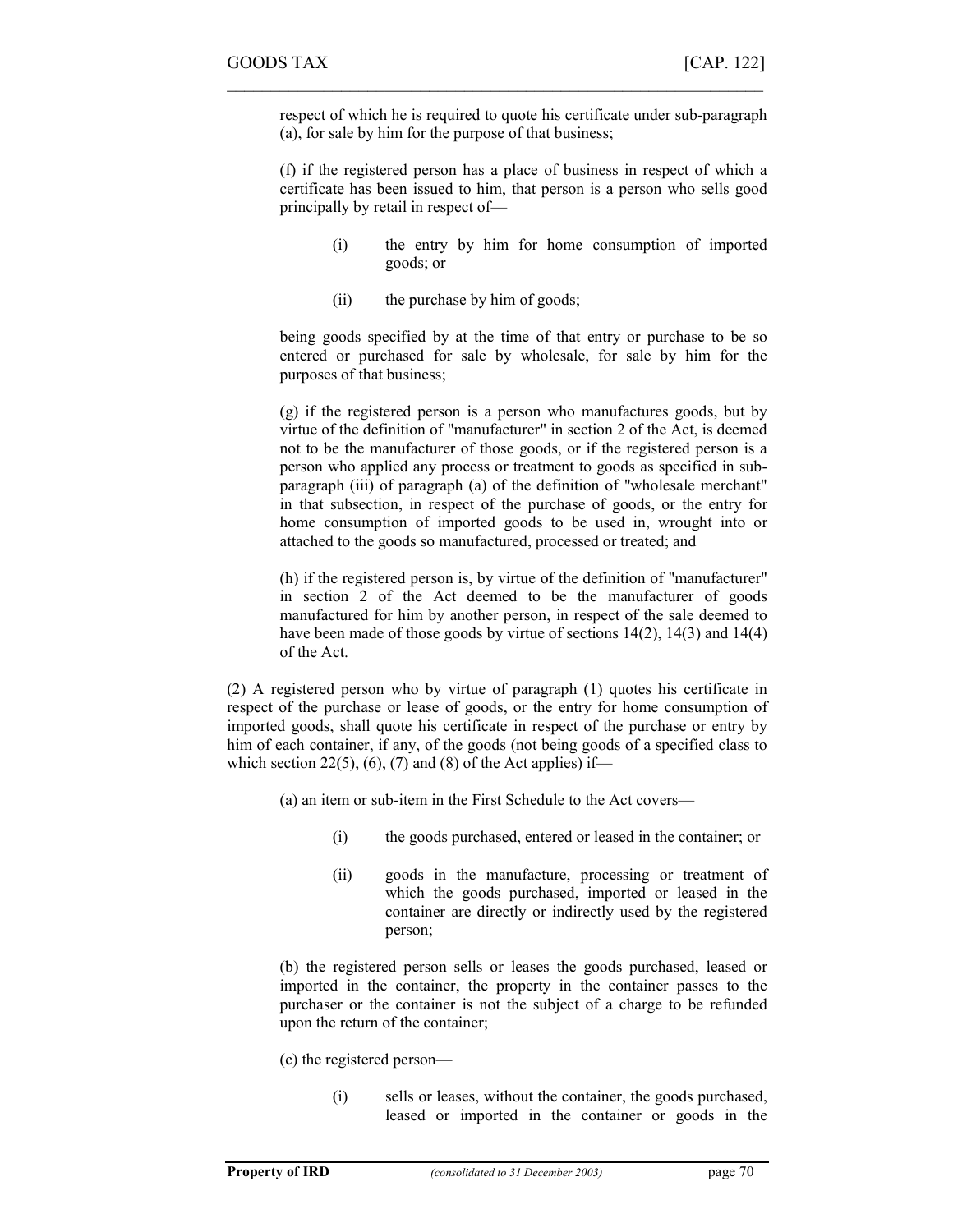manufacture, processing or treatment of which those firstmentioned mentioned goods are directly or indirectly used by him; or

(ii) directly or indirectly uses the goods purchased, leased or imported in the container in manufacturing, processing or treatment performed by him for another person,

and the cost of the container is included in the amount charged by the registered person for the sale or lease of the goods or for the manufacturing, processing or treatment, as the case may be; or

 $\mathcal{L}_\text{max} = \mathcal{L}_\text{max} = \mathcal{L}_\text{max} = \mathcal{L}_\text{max} = \mathcal{L}_\text{max} = \mathcal{L}_\text{max} = \mathcal{L}_\text{max} = \mathcal{L}_\text{max} = \mathcal{L}_\text{max} = \mathcal{L}_\text{max} = \mathcal{L}_\text{max} = \mathcal{L}_\text{max} = \mathcal{L}_\text{max} = \mathcal{L}_\text{max} = \mathcal{L}_\text{max} = \mathcal{L}_\text{max} = \mathcal{L}_\text{max} = \mathcal{L}_\text{max} = \mathcal{$ 

(d) the registered person—

- (i) does not sell or lease the goods purchased, leased or imported in the container; or
- (ii) sells or leases those goods without the container,

and does not sell the used container or sells the used containers at a price reater than one half of the cost, excluding tax, of the container to him.

(3) Subject to regulation 9, a registered person shall quote his certificate in respect of the purchase of containers, or the entry for home consumption of imported containers, by him—

(a) in which other goods will be packed by him for sale or lease;

(b) the property in which will pass to the purchaser or lease of the goods; and

(c) which will not be the subject of a charge to be refunded upon the return of the container; if—

(d) an item or sub-item in the First Schedule to the Act covers the goods to be packed in the containers;

(e) the registered person, not being the manufacturer of the goods to be packed in the containers, quotes his certificate in respect of the purchase, entry or lease of those goods by him; or

(f) the registered person is the manufacturer of the goods to be packed in the containers and does not treat the goods as stock for sale by retail before the goods are packed in the containers.

(4) Subject to regulation 9 a registered person shall quote his certificate in respect of the purchase by him of containers, being bottles, jars and cans, or the entry for home consumption by him of imported containers, being bottles, jars or cans—

(a) in which he markets goods which he manufactures or sells by wholesale;

(b) on which is moulded a notification to the effect that they are or remain his property or are not sold with the contents; and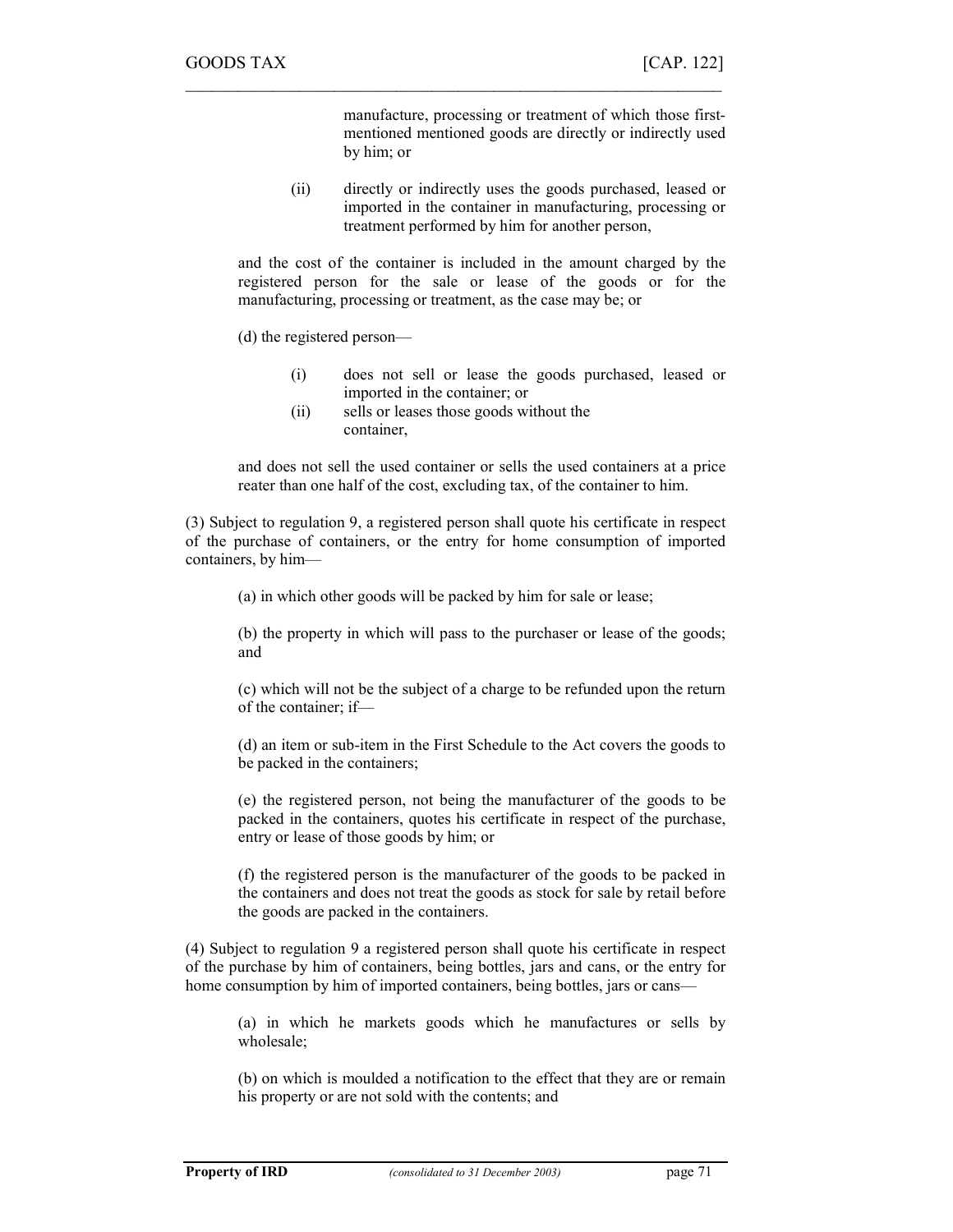(c) which upon the sale of the contents, are not the subject of a charge imposed by way of deposit to be refunded upon the return of the bottles, jars or cans.

(5) A registered person who, by virtue of paragraphs (3) or (4), quotes his certificate in respect of the purchase of containers or the entry for home consumption of imported containers (in this paragraph referred to in either case as, the secondary containers) shall quote that certificate in respect of the purchase by him of each container, or the entry for home consumption by him of each imported containers (in this paragraph referred to in either case as "the primary container"), if any, in which the secondary containers are so purchased or entered if—

 $\mathcal{L}_\text{max}$  , and the contract of the contract of the contract of the contract of the contract of the contract of

(a) an item or sub-item in the First Schedule to the Act covers the secondary containers;

(b) the cost of the primary container—

(i) is included in the amount charged by the registered person for the sale or lease of good packed by him in the secondary containers; or

(ii) in a case where the secondary containers are the subject of a separate charge to the purchaser or lessee of the goods packed in the secondary containers (being a charge which is not refundable upon the return of the secondary containers) is included in that charge; or

(c) the registered person does not sell the used primary container or sells the used primary container at a price not greater than one half of the cost, excluding tax, of the primary container to him.

### (6) Where—

(a) a registered person, by virtue of paragraphs  $(1)$ ,  $(3)$  or  $(4)$ , quotes his certificate in respect of the purchase or lease of goods on entry for home consumption of imported goods; and

(b) the property in the containers, if any, of the goods passes to him, he shall be deemed to have also quoted his certificate under paragraphs (2) or (5) in respect of the purchase or entry of the containers unless he states, in the certificate of quotation, that the quotation does not extend to the containers.

Cases in which certificates to be not quoted

**9.**—(1) The provisions of regulation 8 (1) does not apply so as to require or permit a registered person who is a manufacturer to quote a certificate in respect of the purchase, or the entry for home consumption, by such person in respect of—

(a) mixes to be used in the manufacture by such person of biscuits in premises or vehicles in which the business of manufacturing biscuits is carried on exclusively or principally for the purpose of sale by retail directly from those premises or vehicles: or

(b) mixes to be used in the manufacture by such person of goods, being ice-cream, ice-cream cakes, ice-cream substitutes, frozen confectionary, flavoured ice-blocks (whether or not to be marketed in a frozen state) or similar goods in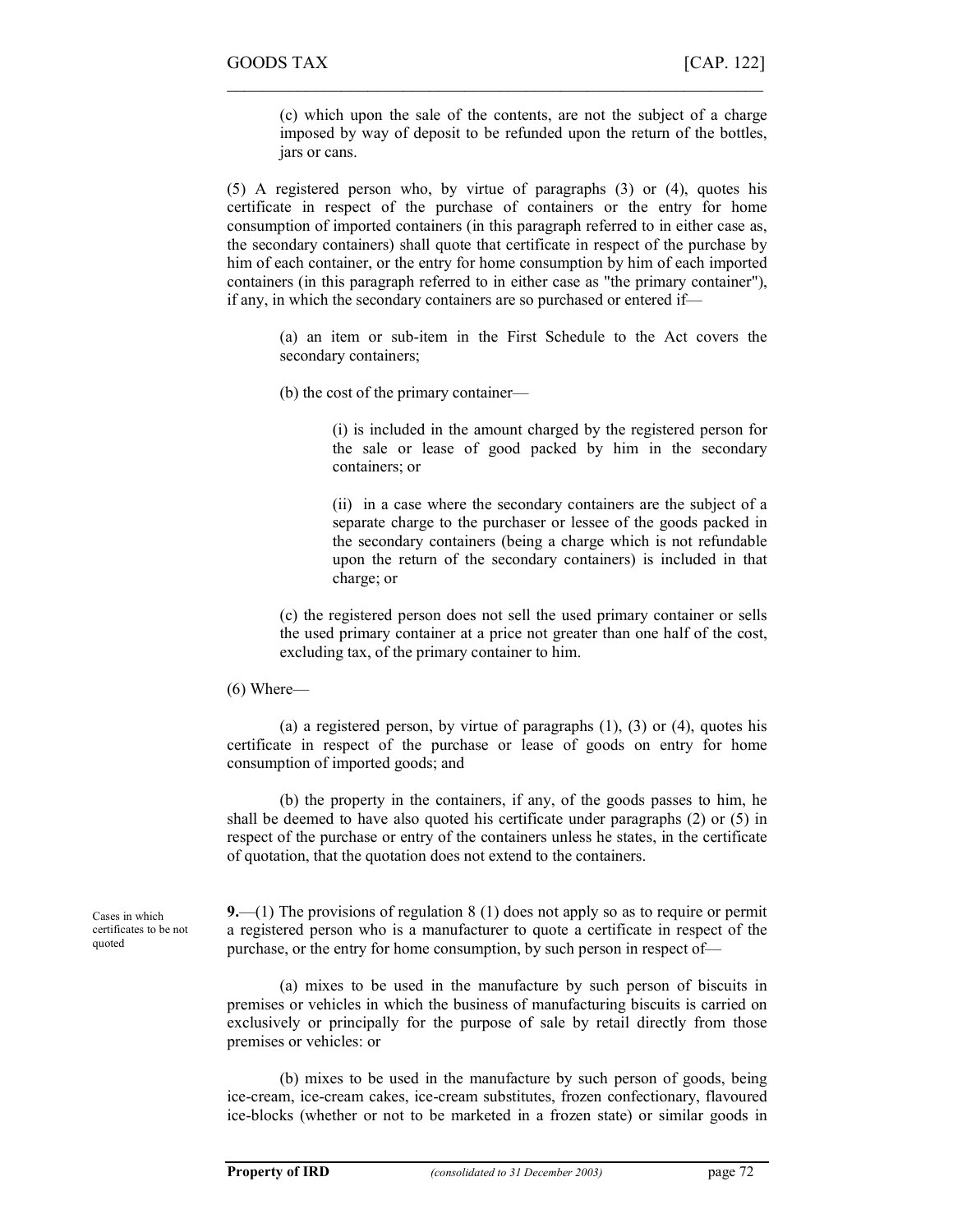premises or vehicles in which the business of manufacturing goods of that kind is carried on exclusively or principally for the purpose of sale by retail directly from these premises or vehicles.

 $\mathcal{L}_\text{max} = \mathcal{L}_\text{max} = \mathcal{L}_\text{max} = \mathcal{L}_\text{max} = \mathcal{L}_\text{max} = \mathcal{L}_\text{max} = \mathcal{L}_\text{max} = \mathcal{L}_\text{max} = \mathcal{L}_\text{max} = \mathcal{L}_\text{max} = \mathcal{L}_\text{max} = \mathcal{L}_\text{max} = \mathcal{L}_\text{max} = \mathcal{L}_\text{max} = \mathcal{L}_\text{max} = \mathcal{L}_\text{max} = \mathcal{L}_\text{max} = \mathcal{L}_\text{max} = \mathcal{$ 

10.—(1) Where goods purchased or entered by a registered person—

Additional cases in which certificates to be quoted

(a) for sale by him to persons exempted by the Minister under section 37 of the Act: or

(b) for supply by him to the person referred to in sub-paragraph (a) of this paragraph in the performance of a contract to which subsection (3) of section 3 of the Act applies, are for official use of such person, and are not for resale, the registered person shall quote his certificate in respect of the purchase by him of those goods, or the entry for home consumption by him of those imported goods.

(2) Where the Commissioner is satisfied that—

(a) a registered person ordinarily purchases goods, or enters for home consumption imported goods of a particular class or kind with the intention of using or dealing with the goods as occasion demands; and

(b) a purpose for which, or a manner in which, the goods are ordinarily used or dealt with by the registered person is such that, if the goods were required by him to be used or dealt with by him exclusively for that purpose or in that manner—

- (i) he would be required to quote his certificate in respect of the purchase or entry; or
- (ii) goods tax would not be payable in respect of the sale value of the goods upon their sale to, or entry by, the registered person.

the Commissioner may, by notice in writing to the registered person, permit the registered person to quote his certificate in respect of the purchase or entry by the registered person of all goods of that class or kind acquired by him with the intention of using or dealing with the goods as occasion demands.

11. Where, a registered person has a place of business in respect off which a certificate has been issued to the person, that registered person—

(a) is a person who sells goods principally by retail;

(b) is not required by regulation 8(1) (f) to quote his certificate in respect of the purchase of goods, on the entry for home consumption of imported goods; and

(c) sells any goods or imported goods referred to in paragraph (b) by wholesale,

the registered person shall be deemed to have quoted his certificate in respect of the purchase or entry by him of these last-mentioned goods or imported goods.

Certificate deemed to be quoted in certain circumstances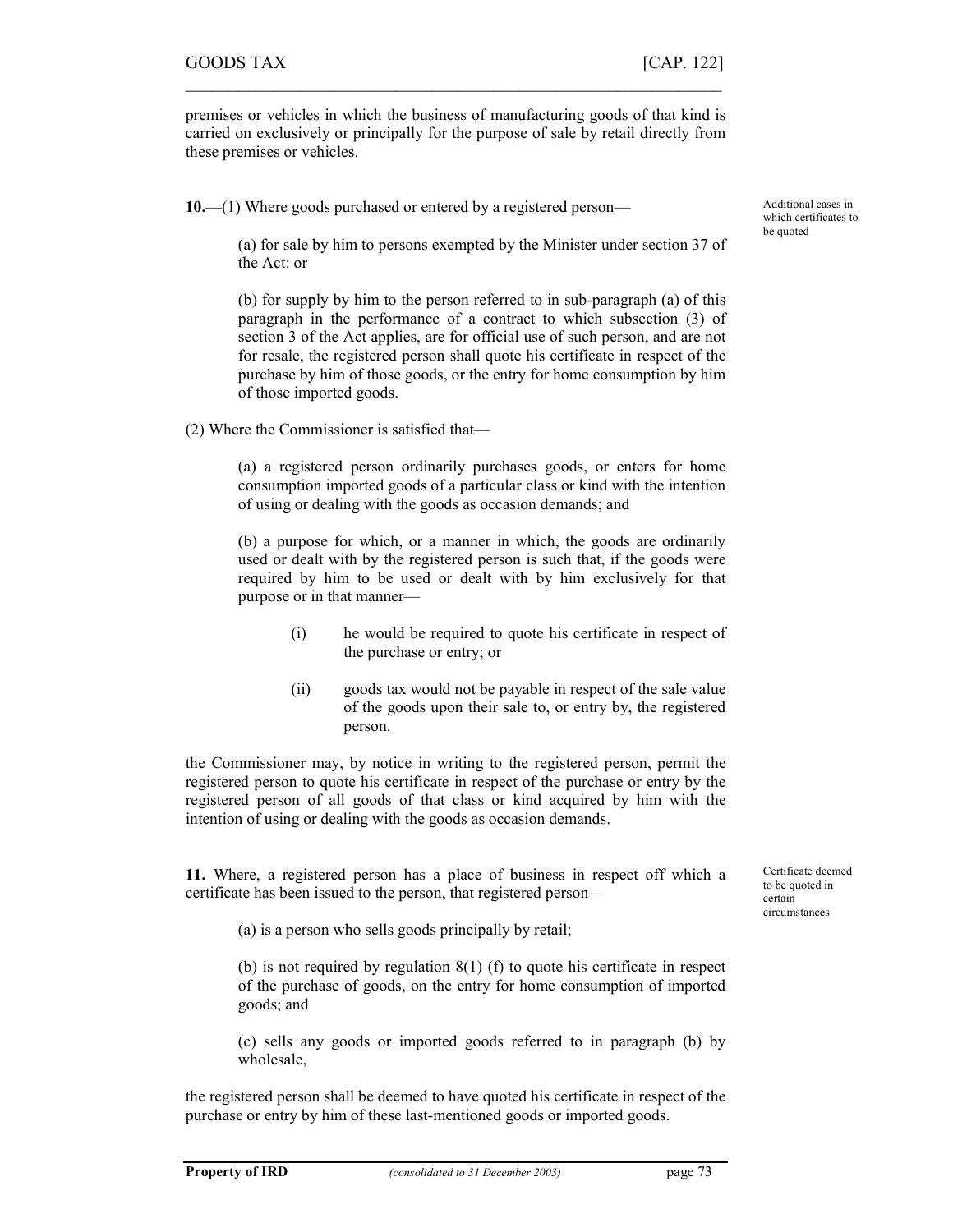12. Notwithstanding anything contained in these Regulations, where a registered person has entered into an agreement with the Commissioner under section 28(2) of the Act as to the manner of ascertaining the sale value or sale values of any goods and that manner is dependent upon the registered person quoting or not quoting his certificate in respect of the purchase of those goods, or the entry for home consumption of those goods (being imported goods), or of goods to be used in, wrought into or attached to those goods, that person shall quote or not quote his certificate (as the case may be), in respect of that purchase or entry. 13.—(1) Subject to paragraph (2) a certificate shall be quoted in writing in accordance with Form C set out in the Schedule. (2) Where goods are ordered by telegram, a certificate may be quoted in respect of the purchase of those goods by including in the telegram the words "Certificate quoted". 14.—(1) A person shall not, in respect of the purchase or lease of goods, or the entry for home consumption of imported goods in respect of which he is not required by the Act or by these Regulations to quote his certificate, represent or authorise, permit, suffer, procure or be a party or privy to, or be directly or indirectly concerned in, a representation, by any statement whether oral or in writing (not being a statement made in accordance with Form C), purchase, lease or entry. (2) A prosecution in respect of an offence against paragraph (1) may be commenced at any time within a period of three years after the commission of the offence. 15. Where a registered person is required to quote his certificate in respect of the purchase or lease of goods, he shall, subject to these Regulations, quote his certificate upon the order in writing, or upon the confirmation in writing of a verbal order, for the goods, or, where a written order or confirmation is not given, upon any delivery slip, receipts, acknowledgement of receipts, duplicate invoice or other document relating to the transaction and retained by the vendor or lessor. 16.—(1) A registered person may, with the approval in writing of the Commissioner, quote his certificate at the commencement of each month in respect of the whole of his proposed purchases of goods (other than goods in respect of the purchase of which he is not required by these Regulations to quote his certificate) during that month from another registered person. (2) A registered person desiring to obtain the approval of the Commissioner under paragraph (1) may, for that purpose apply in writing to the Commissioner. (3) A registered person to whom written notice of approval under this regulation has been given shall, on the first day of each month, quote his certificate, in accordance with the prescribed form, to the registered person from whom he proposes to purchase goods and endorse on that form a notice in writing in accordance with Form D set out in the Schedule. Agreements under section 28 (2) of Act Forms in which certificate to be quoted Form C Purported quotation of certificate Quotation in respect of the purchase of goods Monthly quotation in approved cases Form D

 $\mathcal{L}_\text{max}$  , and the contract of the contract of the contract of the contract of the contract of the contract of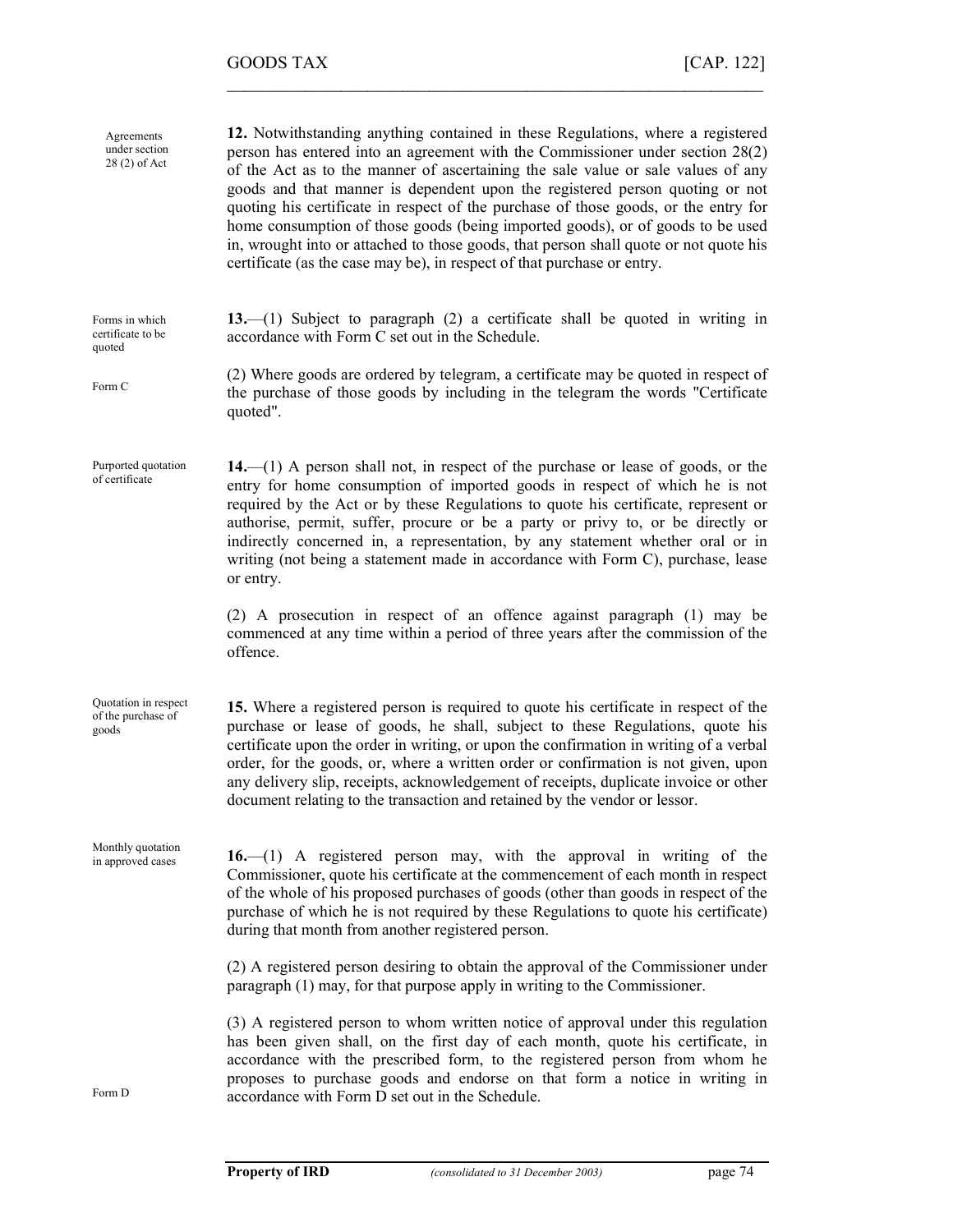(4) Where, in respect of a purchase of goods, a registered person to whom written notice of approval under this regulation has been given is not required by these Regulations to quote his certificate, he shall endorse upon the order in writing, or the confirmation in writing of a verbal order, for the goods, or, where a written order or confirmation is not given, upon any delivery slip, receipt, acknowledgement of receipt, duplicate invoice or other document relating to the transaction and retained by the registered person from whom he purchased the goods notice in accordance with Form E set out in the Schedule.

 $\mathcal{L}_\text{max} = \mathcal{L}_\text{max} = \mathcal{L}_\text{max} = \mathcal{L}_\text{max} = \mathcal{L}_\text{max} = \mathcal{L}_\text{max} = \mathcal{L}_\text{max} = \mathcal{L}_\text{max} = \mathcal{L}_\text{max} = \mathcal{L}_\text{max} = \mathcal{L}_\text{max} = \mathcal{L}_\text{max} = \mathcal{L}_\text{max} = \mathcal{L}_\text{max} = \mathcal{L}_\text{max} = \mathcal{L}_\text{max} = \mathcal{L}_\text{max} = \mathcal{L}_\text{max} = \mathcal{$ 

(5) A registered person who, during any month, complies with paragraph (3) of this regulation shall be deemed to have quoted his certificate in respect of every purchase of goods by him from the other registered person during that month except purchases in respect of which he has notified the other registered person in accordance with paragraph (4),

17.—(1) Where a registered person is required to quote his certificate in respect of the entry for home consumption of imported goods, he shall, subject to these Regulations, quote his certificate upon the entry of these goods, and where such person fails to do so, with the intention of gaining advantage of a lower sale value, such person shall be guilty of an offence, and shall be liable to a fine of two hundred and fifty dollars.

(2) In addition to the fine imposed under paragraph (1) of this regulation, the registered person shall be required to pay the difference between the tax paid on the entry of goods on non-quotation of certificate and the tax that would be payable had he quoted his certificate as required, and sells the goods to an unregistered person or to a registered person who did not quote his certificate.

## PART IV

### **SECURITIES**

18.—(1) Where the person to whom a certificate is issued is carrying on business, he shall lodge any security given in respect of the certificate with the Commissioner and, if he is carrying on business in more than one location, he shall lodge any security so given with the Commissioner through his head office together with a statement specifying the location in which he is carrying on business.

(2) Where a person carries on business in more than one location, the security shall be deemed to be a security for the compliance with the condition of all certificates of which the person is the holder or which may be issued to that person.

19.—(1) Proceedings in respect of a breach of any condition of a security may be instituted by the Commissioner suing in his official name.

(2) When a security is put in suit by the Commissioner, the production of the security, without further proof, entitles the Commissioner to judgment against, and for the stated liability of, the persons appearing to have executed the security unless Form E

Quotation in respect of the importation of goods by registered person

Where securities to be lodged

Proceedings on securities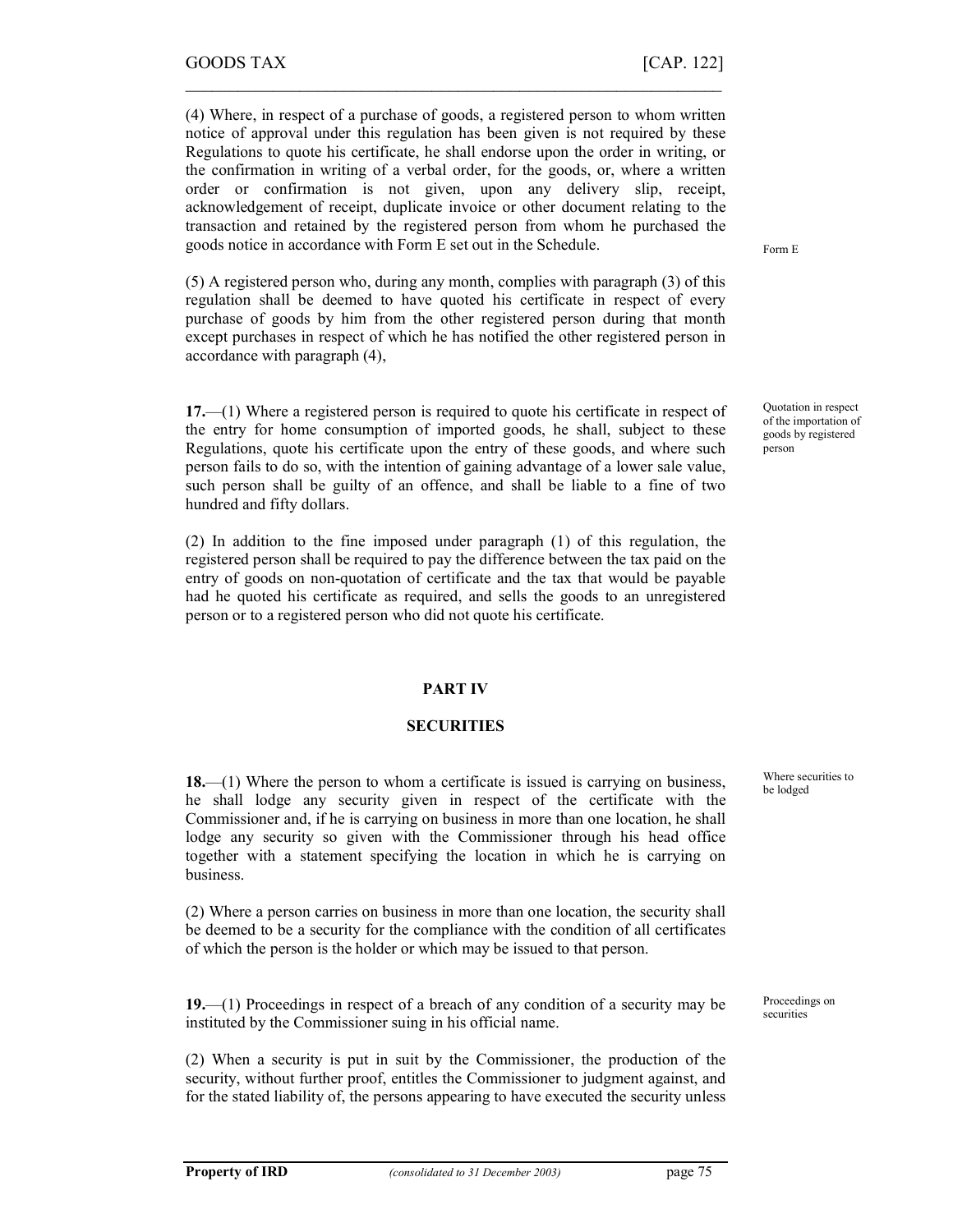the defendants prove compliance with the condition of the security, that the security was not executed by them or release or satisfaction.

 $\mathcal{L}_\text{max}$  , and the contract of the contract of the contract of the contract of the contract of the contract of

(3) If it appears to the court that a non-compliance with the condition of a security has occurred, the security shall not be deemed to have been discharged or invalidated and a subscriber shall not be deemed to have been released or discharged from liability by reason of—

(a) an extension of time or other concession to the registered person referred to in the security;

(b) the Commissioner having consented to, or acquiesced in, a previous non-compliance with the conditions; or

(c) the Commissioner having failed to bring suit against a subscriber upon the occurrence of a previous non-compliance with the condition.

#### 20.—(1) Where an amount of goods tax is owing by a registered person and a deposit has been lodged for compliance by that person with the conditions of his certificate, the Commissioner may appropriate so much of the deposit as is sufficient to pay the amount of goods tax so owing. Security by deposit

(2) Where the right to appropriate a deposit arises under paragraph (1), the Commissioner may dispose of the deposit by auction, private sale or otherwise as he considers most favourable to the depositor and the net proceeds of the disposition shall, for the purposes of this regulation, be deemed to have been a deposit of cash and may be appropriated wholly or partly accordingly.

(3) Cash lodged as a deposit in respect of a security may be deposited in a commercial bank in savings account in the name of the Commissioner of Inland Revenue.

(4) Where interest becomes due in respect of a deposit lodged in respect of a security, the Commissioner may pay the interest to the person who lodged the deposit.

(5) A certificate under the hand of the Commissioner stating—

(a) that the whole or any portion of a deposit lodged in respect of a security was sold; and

(b) the amount of the net proceeds of the sale,

is evidence of the facts stated in the certificate.

(6) Where—

(a) a person has lodged a deposit in respect of a security;

(b) the certificate in respect of which the security was given has been cancelled;

(c) the person is no longer required to be a registered person; and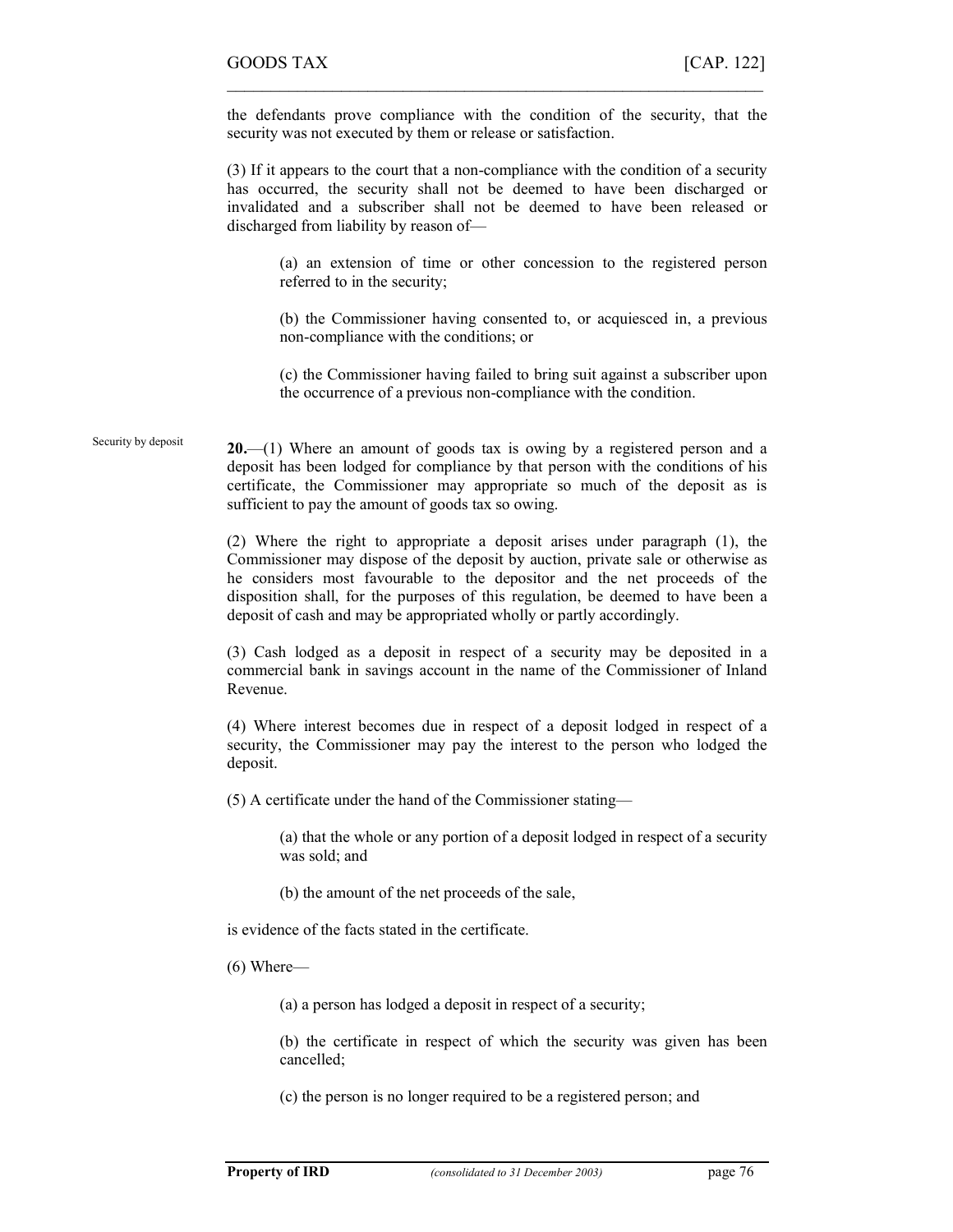(d) the person has met all existing and prospective liabilities for goods tax,

the Commissioner shall deliver or pay to the person or to the authorised agent or legal personal representative of the person, as the cases requires—

 $\mathcal{L}_\text{max} = \mathcal{L}_\text{max} = \mathcal{L}_\text{max} = \mathcal{L}_\text{max} = \mathcal{L}_\text{max} = \mathcal{L}_\text{max} = \mathcal{L}_\text{max} = \mathcal{L}_\text{max} = \mathcal{L}_\text{max} = \mathcal{L}_\text{max} = \mathcal{L}_\text{max} = \mathcal{L}_\text{max} = \mathcal{L}_\text{max} = \mathcal{L}_\text{max} = \mathcal{L}_\text{max} = \mathcal{L}_\text{max} = \mathcal{L}_\text{max} = \mathcal{L}_\text{max} = \mathcal{$ 

- (i) any part of the deposit that has not been disposed of pursuant to this regulation; and
- (ii) the balance of any cash held under the security after the deduction of any amounts authorised to be appropriated from the deposit.

(7) Where a party to a security, other than the registered person, makes a request in writing to the Commissioner to be discharged from his obligations under the security, the security shall terminate on the expiration of thirty days after the date of the receipt by the Commissioner of the request.

(8) The termination of a security does not relieve a party to the security in respect of a period prior to the date of the termination of the security.

## PART V

## SALE VALUE IN CERTAIN CASES

 $21$ —(1) Where—

(a) clothes for human wear; or

Certain goods made to order, and determination of fair wholesale value

(b) photographs produced by a person who exposes the negative in the camera, prints from that negative and finishes the photographs in the condition in which they are sold to the customer,

are manufactured in Solomon Islands to the order of an individual customer, for his private domestic or personal use, and are sold by the manufacturer to that customer, the sale value of those goods is an amount ascertained by deducting from the total amount payable by the customer to the manufacturer sixty per centum of that amount.

(2) Where the sale value of imported or manufactured goods is to be determined as fair wholesale value, or amount which the goods could reasonably be expected to have been sold by wholesale, as the case may be, by a registered person or a person required to be registered, the sale value of those goods shall be determined as follows, that is to say—

Where—

(a) the goods are treated as stock for sale by retail, an amount ascertained by deducting from the total retail sale value of the goods, seventy per centum of the total retail mark-up of such goods;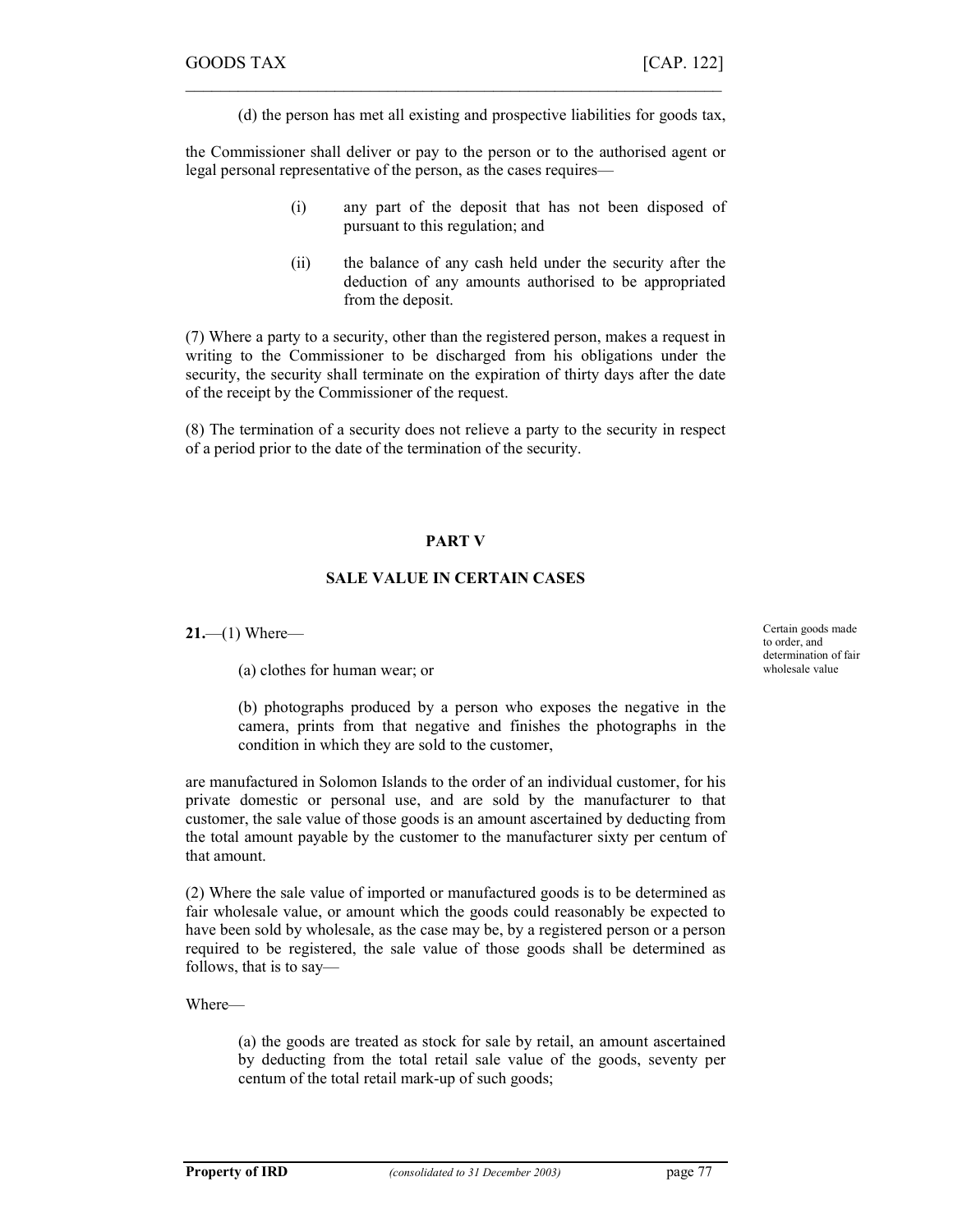(b) the wholesale merchant or manufacturer as the case may be, applied goods to own use, an amount ascertained as—

 $\mathcal{L}_\text{max}$  , and the contract of the contract of the contract of the contract of the contract of the contract of

(i) in the case of imported goods, 130 per centum of the sum of—

> (A) the custom value of the goods as determined in accordance with the Customs and Excise Act and the Schedule thereto, and

> (B) the amount of customs duty (if any) that is, or may become, payable in respect of the goods:

(ii) in the case of manufactured goods, an amount equal to 130 per centum of the sum of—

(a) the total cost of producing such goods, and

(b) the amount of excise duty (if any) that is, or may become, payable in respect of the goods.

### PART VI

### RETURNS

| Persons required to<br>furnish returns and<br>place for furnishing | 22. Every person who during any month makes any sales, or deals with goods in<br>any manner specified in the Act, and these Regulations, shall within the period<br>specified in the Act for the lodgement of returns, furnish to the Commissioner at<br>the office of the Commissioner a return of those sales or dealings in goods in the<br>form authorised by the Commissioner and shall contain such information as is<br>required for the due completion of the form.                                                            |
|--------------------------------------------------------------------|----------------------------------------------------------------------------------------------------------------------------------------------------------------------------------------------------------------------------------------------------------------------------------------------------------------------------------------------------------------------------------------------------------------------------------------------------------------------------------------------------------------------------------------|
| When return<br>deemed to be<br>furnished                           | 23. A return shall not be deemed to have been duly furnished to the Commissioner<br>unless and until the proper form, duly signed, in accordance with these<br>Regulations, containing a full, true and complete statement of all matters and things<br>required by the Act and these Regulations, the Commissioner, and the form itself,<br>to be stated therein, has, at the place where under these Regulations the return is to<br>be furnished, been received by an officer authorised by the Commissioner to<br>receive returns. |
| Auctioneer's returns                                               | $24$ —(1) Every auctioneer who sells, on behalf of a registered person who has not<br>given notice in writing to the auctioner in accordance with paragraph (3), any<br>goods on the sale value of which tax is payable shall, within seven days after the<br>date of the sale, furnish a return and pay the tax, in respect of the sale, to the<br>Commissioner.                                                                                                                                                                      |
|                                                                    | (2) A return under paragraph (1) shall be in accordance with a form authorised by<br>the Commissioner as referred to in regulation 22.                                                                                                                                                                                                                                                                                                                                                                                                 |

Cap. 121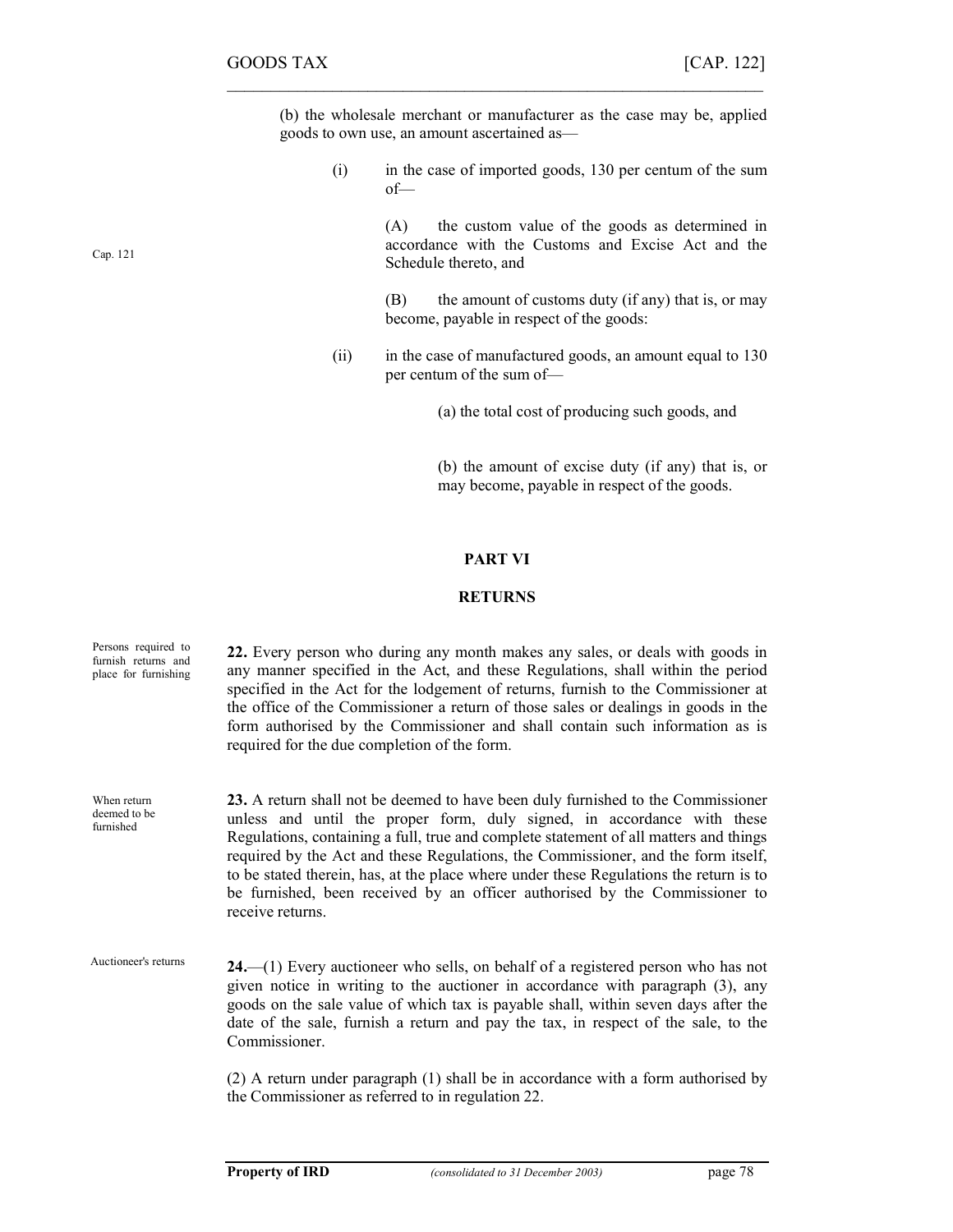(3) Where it is the intention of a registered person to furnish returns and pay tax on the sale value of all goods which may be sold on his behalf by an auctioneer he shall give notice in writing of that intention—

 $\mathcal{L}_\text{max} = \mathcal{L}_\text{max} = \mathcal{L}_\text{max} = \mathcal{L}_\text{max} = \mathcal{L}_\text{max} = \mathcal{L}_\text{max} = \mathcal{L}_\text{max} = \mathcal{L}_\text{max} = \mathcal{L}_\text{max} = \mathcal{L}_\text{max} = \mathcal{L}_\text{max} = \mathcal{L}_\text{max} = \mathcal{L}_\text{max} = \mathcal{L}_\text{max} = \mathcal{L}_\text{max} = \mathcal{L}_\text{max} = \mathcal{L}_\text{max} = \mathcal{L}_\text{max} = \mathcal{$ 

(a) to the auctioneer: and

(b) to the Commissioner at the office of the Commissioner.

25. Whenever a person is required by the Act, the Regulations, or the Commissioner, to furnish a return to the Commissioner, it shall be the duty of that person to make the required return and to take all steps necessary to ensure that the return is received by the Commissioner at the place where under these Regulations the return is to be furnished.

26.—(1) The Commissioner may cause or permit his officers to make on any return such marks, figures and annotations as he thinks fit.

(2) The marks, figures and annotations shall be made in ink which is different in colour from the ink used in the return and, except in the case of a date stamp, shall be initialled by the officer making them.

27.—(1) The Commissioner may, by notice in writing, require any person, whether a taxpayer or not—

(a) to furnish him with such information as he requires; or

(b) to attend and give evidence before him or before any officer authorised by him in that behalf, for the purpose of inquiring into or ascertaining his or any other person's liability under the Act or these Regulations, and may require him to produce all books, documents and other papers whatsoever in his custody or under his control relating thereto.

(2) The Commissioner may require the information or evidence to be given on oath, and either verbally or in writing.

28. Whenever pursuant to regulation 27 a person is required by the Commissioner to furnish the Commissioner with any information, that person—

(a) shall take all steps necessary to ensure that the information so required to be furnished is received by the Commissioner at the place at which the requirement is made; and

(b) shall be deemed not to have furnished the Commissioner with such information unless and until such information has been received by the Commissioner at the place at which the requirement is made.

29.—(1) Every wholesale merchant and manufacturer shall notwithstanding that he may not have received a notice in writing from the Commissioner under paragraphs (2) and (3) make a return of stock for that year on a prescribed form not later than one month after the end of the accounting period.

Persons to take necessary steps for due lodging

Annotations on returns

Department to obtain information and evidence

Persons to take necessary steps to furnish information

Wholesale merchant and manufacturer to make return of stock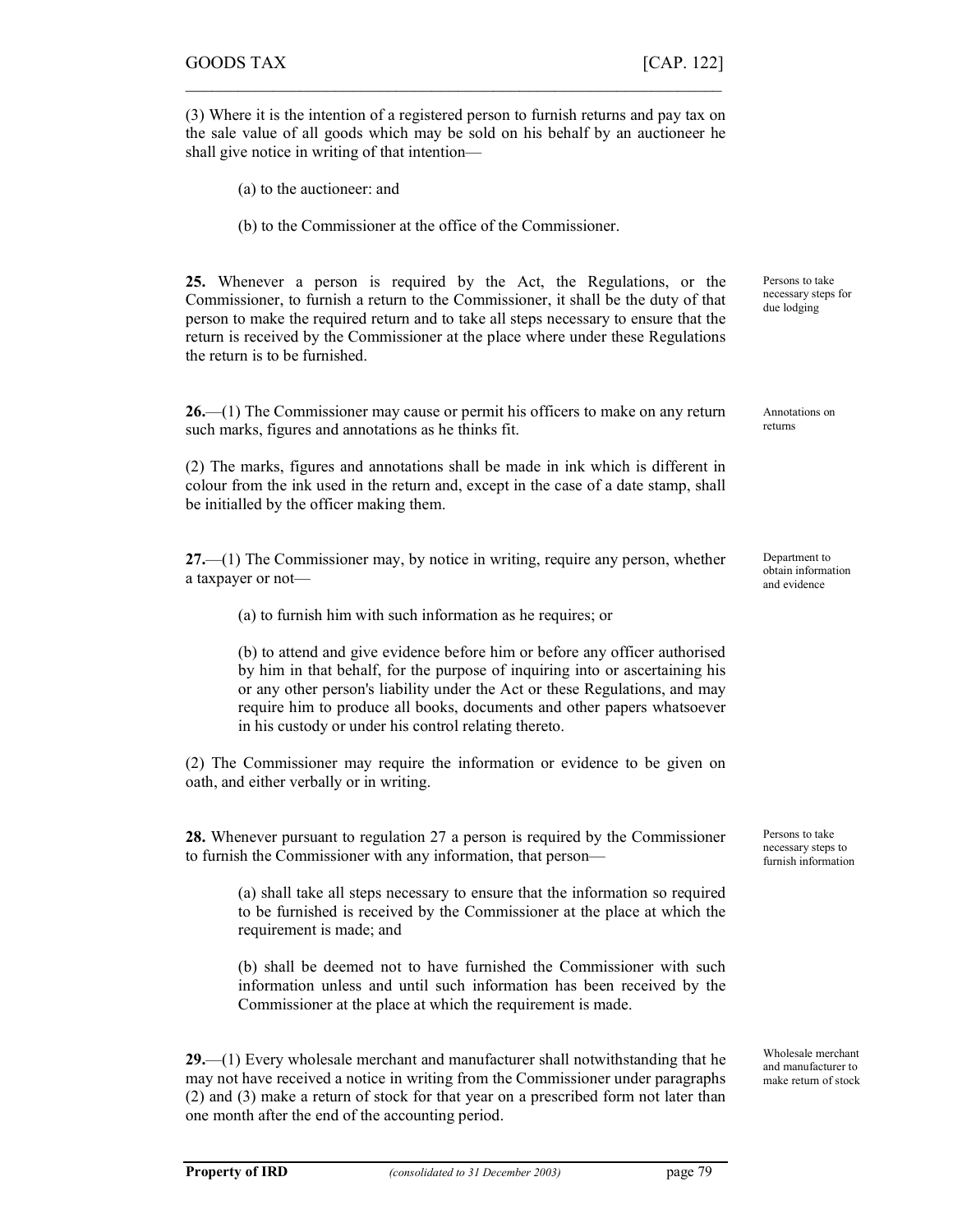(2) The Commissioner may by notice in writing require any person to furnish him, within such time as may be specified in such notice, with a return of stock for any year or part of a year, containing a full and true statement of the stock of such person, and of such particulars as may be required for the purposes of the Act, and such return shall include a declaration signed in accordance with these Regulations.

 $\mathcal{L}_\text{max}$  , and the contract of the contract of the contract of the contract of the contract of the contract of

(3) In the case of the executor or administrator of a deceased person, or of the liquidator of a resident company, or of a bankrupt, or any person whom the Commissioner has reason to believe is about to leave Solomon Islands, the Commissioner may, by notice in writing, require him to furnish a return of stock at any time whether before or after the time specified in paragraph (1).

(4) Where any business is carried on by two or more persons in partnership, the Commissioner may, by notice in writing, require the precedent resident partner, that is the partner who, of the resident partners—

(a) is first named in the agreement of partnership; or

(b) if there be no written agreement, is specified by names in initials singly, or with precedence to the other particulars, in the usual name of partnership; or

(c) is first named in any statement required under any law of Solomon Islands to register the name of the business,

to furnish him, within such time as may be specified in such notice, with a return of stock.

(5) In every return furnished under this regulation the person making the return shall state an address to which all notices are to be served under the Act.

Penalty for failing to furnish return of stock

30.—(1) Any wholesale merchant or manufacturer who—

- (a) fails to make a return in accordance with regulation 28;
- (b) fails to comply with a notice in writing given to him by the Commissioner under paragraphs (2) and (3) of regulation 29,

shall be guilty of an offence and on conviction therefor shall be liable to a fine of not exceeding five hundred dollars.

(2) The Commissioner may at any time extend the period in which a return required under this regulation is to be made.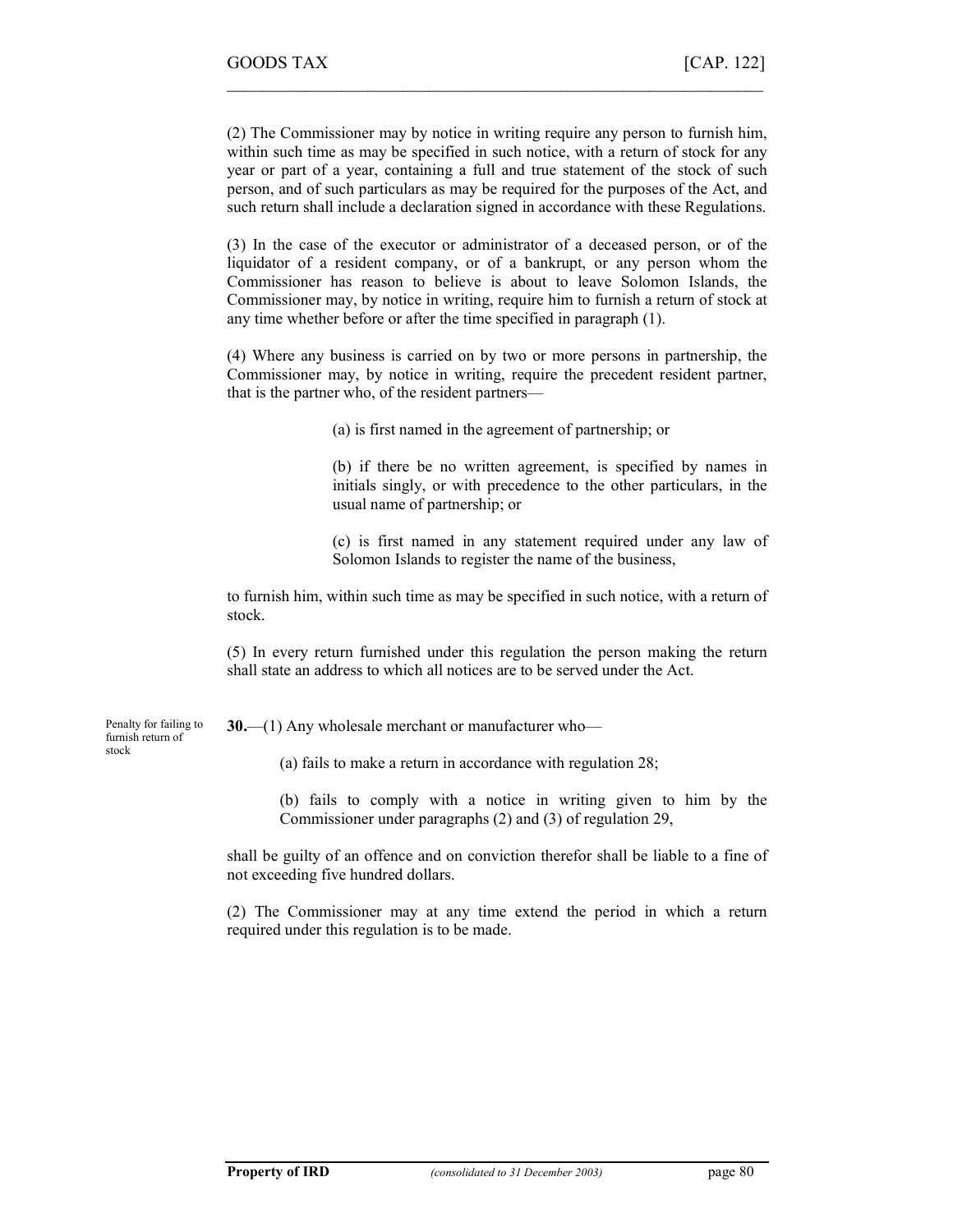How and where tax payable

# PART VII

 $\mathcal{L}_\text{max} = \mathcal{L}_\text{max} = \mathcal{L}_\text{max} = \mathcal{L}_\text{max} = \mathcal{L}_\text{max} = \mathcal{L}_\text{max} = \mathcal{L}_\text{max} = \mathcal{L}_\text{max} = \mathcal{L}_\text{max} = \mathcal{L}_\text{max} = \mathcal{L}_\text{max} = \mathcal{L}_\text{max} = \mathcal{L}_\text{max} = \mathcal{L}_\text{max} = \mathcal{L}_\text{max} = \mathcal{L}_\text{max} = \mathcal{L}_\text{max} = \mathcal{L}_\text{max} = \mathcal{$ 

## PAYMENT OF TAX

## DIVISION 1— TAX PAYABLE ON SALE VALUE DETERMINED UNDER SECTIONS 13(e) AND 21 OF THE ACT

31. A person who is liable to pay tax upon the sale value of any goods determined under sections 13(e) and 21 of the Act shall pay the tax at the time and place at which, and in the manner in which, duties in respect of those goods under a law relating to duties of customs are payable or would be payable if the goods were subject to duties under such a law.

## DIVISION 2— OTHER TAX

| 32. Subject to regulation 31, a taxpayer shall pay tax to the Commissioner or to the<br>Commissioner's agent nearest to the taxpayer's location of business.                                                                                                                                                            | Where tax payable                         |
|-------------------------------------------------------------------------------------------------------------------------------------------------------------------------------------------------------------------------------------------------------------------------------------------------------------------------|-------------------------------------------|
| 33. Tax may be paid by delivering cash, bank notes or cheques made payable to the<br>Solomon Islands Government, at the office of the Commissioner of Inland Revenue<br>or to the agent of the Commissioner nearest to the taxpayer's location of business.                                                             | How payable                               |
| <b>34.</b> When a remittance is posted by or on behalf of a taxpayer, the Post Office shall<br>be deemed to be the agent of the remitter and payment shall not be deemed to have<br>been made until the remittance has been received by the addressee.                                                                  | Post Office to be<br>agent of remitter    |
| 35. Where a cheque has been delivered or remitted to the Commissioner in<br>payment of an amount payable to the Commissioner, that amount shall<br>(notwithstanding that a receipt has been given for the amount) be deemed not to<br>have been paid until the amount for which the cheque is drawn has been collected. | Payment by cheque                         |
| 36. Receipts for amounts paid to the Commissioner shall be issued by such persons<br>as the Commissioner authorises in that behalf.                                                                                                                                                                                     | Receipts to be<br>issued                  |
| 37. Except with the express consent of the Commissioner a payment shall not be<br>accepted on account or in part payment of an amount payable to the Commissioner.                                                                                                                                                      | Part payment of tax<br>not to be accepted |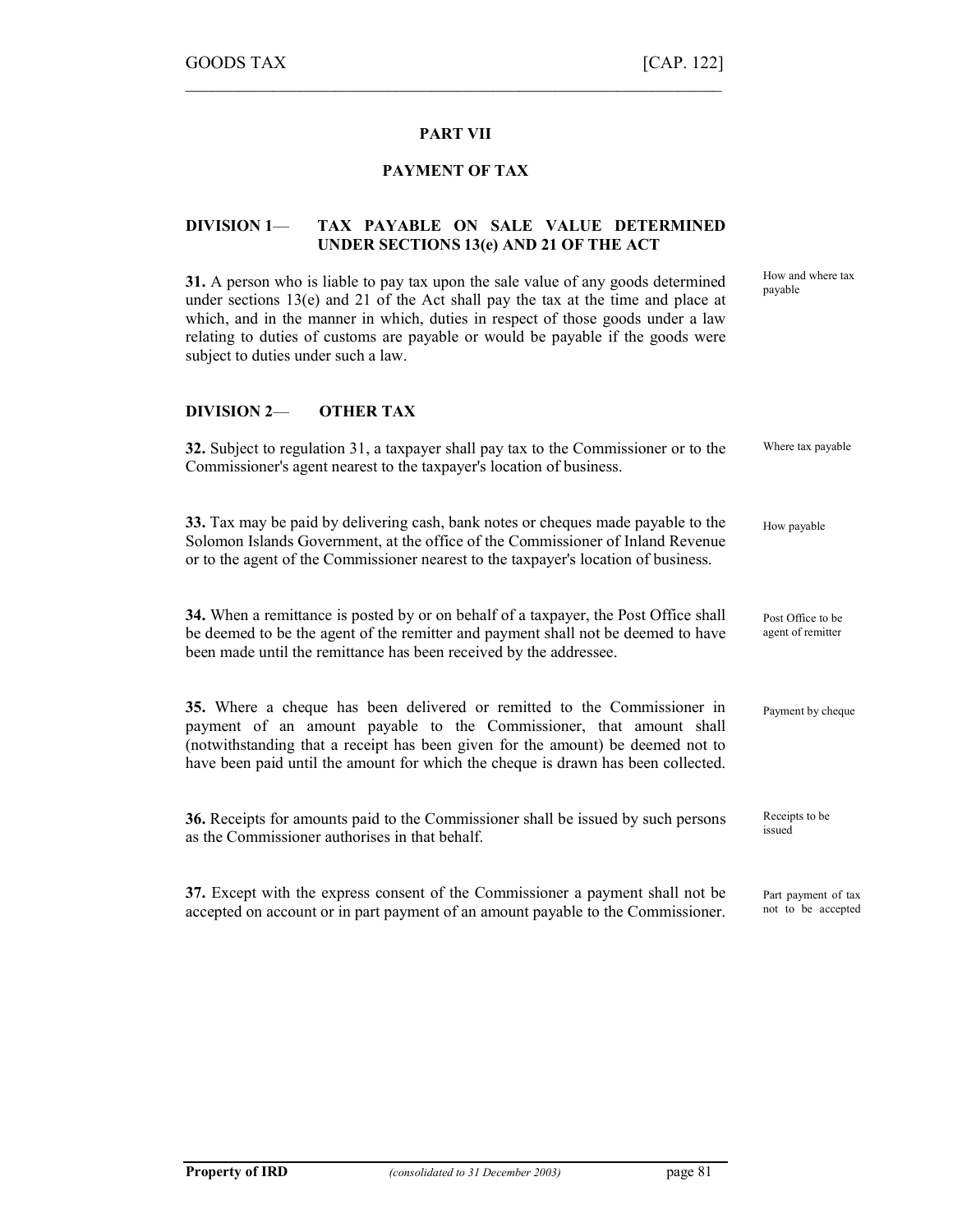## PART VIII

 $\mathcal{L}_\text{max}$  , and the contract of the contract of the contract of the contract of the contract of the contract of

### **OBJECTIONS**

Form of objection

38. An objection under section 60 of the Act may be made in accordance with Form F set out in the Schedule.

### PART IX

### REFUNDS AND OTHER PAYMENTS

39.—(1) Subject to this Part, refunds or payments to prevent double taxation, as the case may be, may be made to a person— **Subsequent** transaction with taxpaid goods

> (a) who, in respect of the entry for home consumption of any imported goods, has paid tax upon a sale value of those goods and who, in respect of some subsequent act, operation or transaction in relation to those goods, becomes liable to pay tax upon a sale value of those goods;

> (b) who, in respect of some act, operation or transaction in relation to any goods, becomes liable to pay tax on a sale value of those goods and who has purchased those goods at a price which includes tax which some other person has paid or is liable to pay, upon a sale value of those goods, in respect of some prior act, operation or transaction in relation to those goods;

> (c) who becomes liable to pay tax upon the sale value of any goods under the provisions of the Act and who has purchased goods, being goods which have been used in, wrought into or attached to those goods, at a price which includes tax which some other person has paid or is liable to pay upon a sale value of the goods so used in, wrought into or attached;

> (d) who becomes liable to pay tax upon the sale value of any goods under the provisions of the Act and who has entered for home consumption imported goods, and has paid tax upon a sale value of the goods so used in, wrought into or attached;

> (e) who becomes liable to pay tax upon the sale value of any goods under the provisions of the Act and who has purchased goods, being goods which have been used as aids to manufacture, as auxiliaries to aids to manufacture in or in connection with the manufacture of the first-mentioned goods, at a price which includes tax which some other person has paid or is liable to pay upon the sale value of the goods so used as aids to manufacture or as auxiliaries to aids to manufacture;

> (f) who becomes liable to pay tax upon the sale value of any goods under the provisions of the Act and who has entered for home consumption imported goods which have been used as aids to manufacture, or as auxiliaries to aids to manufacture, in or in connection with the manufacture of the first-mentioned goods and has paid tax upon the sale value of the goods so used as aids to manufacture, as auxiliaries to aids to manufacture;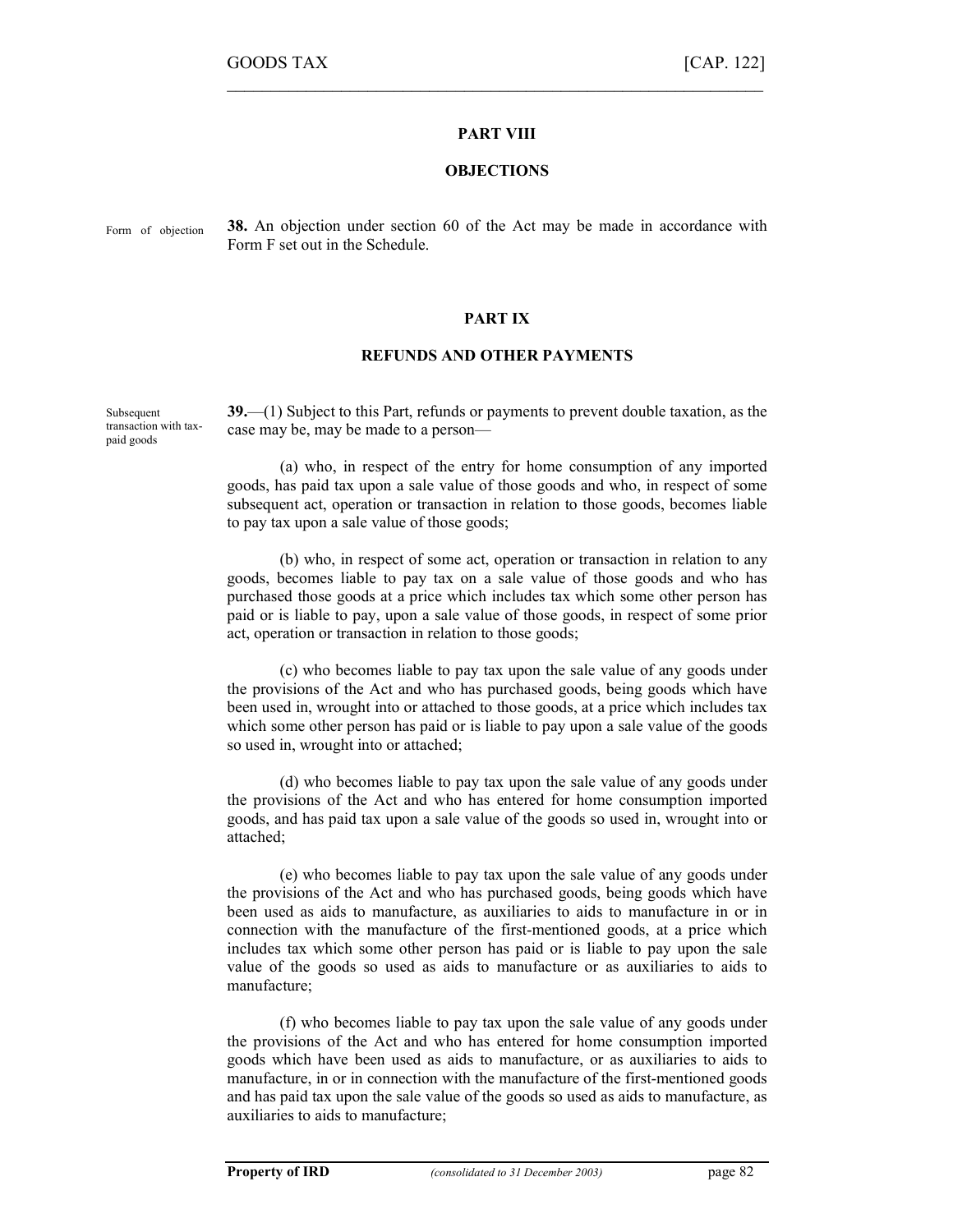(g) who becomes liable to pay tax upon the sale value of any goods under the provisions of the Act and who has used in, wrought into or attached to those goods other goods which have previously formed part of goods—

 $\mathcal{L}_\text{max} = \mathcal{L}_\text{max} = \mathcal{L}_\text{max} = \mathcal{L}_\text{max} = \mathcal{L}_\text{max} = \mathcal{L}_\text{max} = \mathcal{L}_\text{max} = \mathcal{L}_\text{max} = \mathcal{L}_\text{max} = \mathcal{L}_\text{max} = \mathcal{L}_\text{max} = \mathcal{L}_\text{max} = \mathcal{L}_\text{max} = \mathcal{L}_\text{max} = \mathcal{L}_\text{max} = \mathcal{L}_\text{max} = \mathcal{L}_\text{max} = \mathcal{L}_\text{max} = \mathcal{$ 

- (i) upon a sale value of which tax has been paid by that person in respect of some prior act, operation or transaction; or
- (ii) which were purchased by that person at a price which included tax paid by some other person upon a sale value of those goods;

(h) who becomes liable to pay tax upon the sale value of any goods under the provisions of the Act and who—

- (i) has purchased goods which have been used in, wrought into or attached to those goods at a price which includes tax which some other person has paid or is liable to pay upon a sale value of the goods so used in, wrought into or attached; or
- (ii) in respect of the entry for home consumption of any imported goods which have been used in, wrought into or attached to those goods, has paid tax upon the sale value of the goods so used in, wrought into or attached;
- $(i)$  who—
	- (i) in respect of the entry for home consumption of any imported goods, has paid tax upon a sale value of those goods; or
	- (ii) has purchased any goods at a price which includes tax which some other person has paid or is liable to pay upon a sale value of those goods,

and who sells those goods, or, where those goods have been used in, wrought into or attached to other goods, those other goods, at a price which does not include the tax so paid or included, a registered person (not being a person who purchases those goods for use in the manufacture of goods which exempt from tax) who quotes his certificate in respect of purchase of the goods so sold;

(j) who, in respect of a lease of goods, has paid tax upon a sale value of those goods and who, in respect of some subsequent act, operation or transaction in relation to those goods, becomes liable to pay tax upon a sale value of those goods;

(k) who has purchased goods which he has used in, wrought into or attached to other goods in the course of repairs, or in the course of an operation or process which does not constitute manufacture, at a price which includes tax which some other person has paid or is liable to pay upon a sale value of the goods so used in, wrought into or attached and, after the completion of those repairs, or that operation or process, becomes liable to pay tax upon a sale value of those other goods;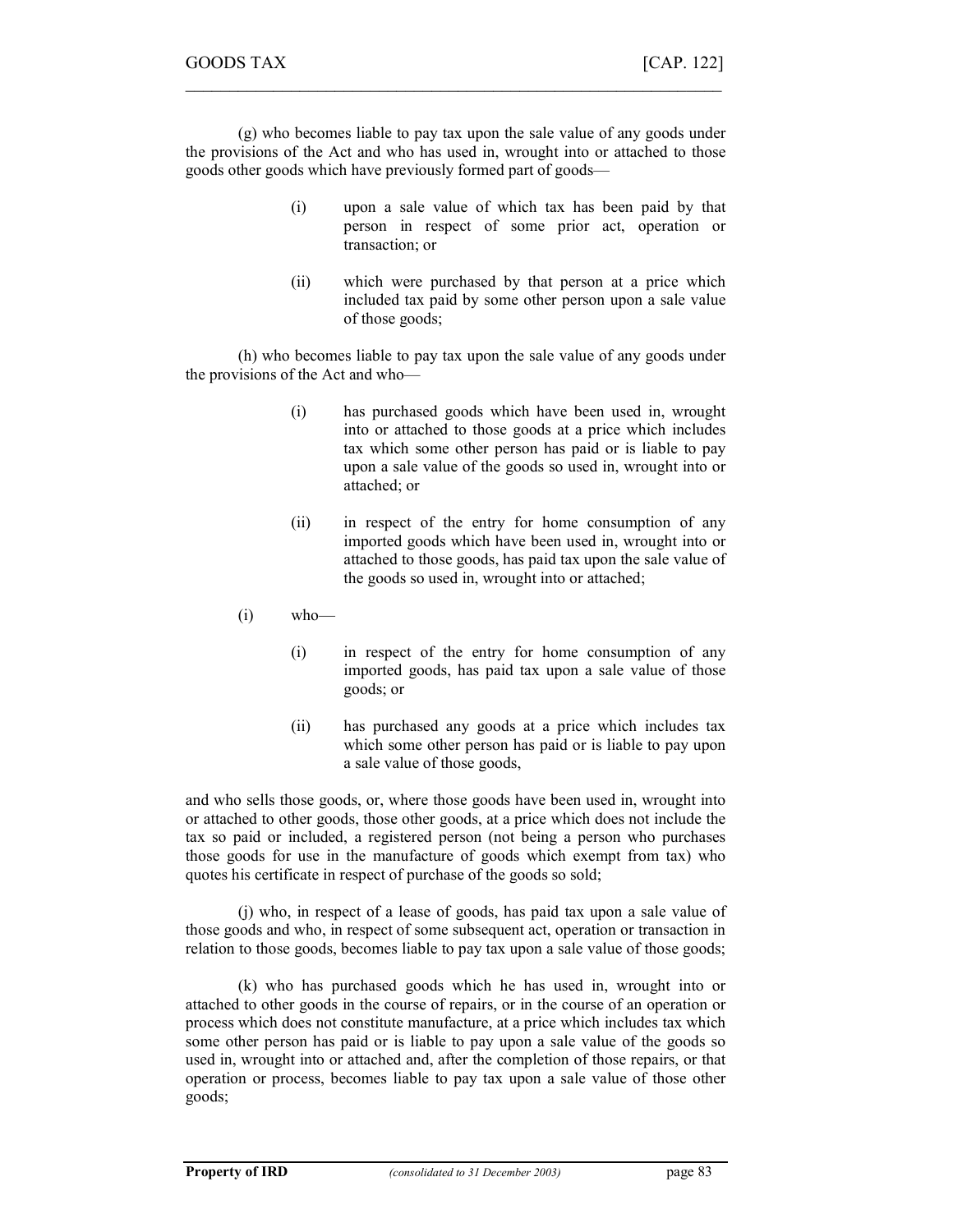(l) who has paid tax upon a sale value of any goods and, after the occurrence of the act, operation or transaction in respect of which the tax was paid, he has used in, wrought into or attached to other goods in the course of repairs, or in the course of any operation or process which does not constitute manufacture, and, after completion of those repairs, or that operation or process, becomes liable to pay tax upon a sale value of those other goods; or

 $\mathcal{L}_\text{max}$  , and the contract of the contract of the contract of the contract of the contract of the contract of

(m) who has paid tax upon a sale value of any goods and, after the occurrence of the act, operation or transaction in respect of which the tax was paid, has, for the purpose of replacing free of charge the whole or any part of those goods because of defects in them, used other goods—

- (i) in respect of a sale value of which he has paid, or become liable to pay, tax;
- (ii) which he has purchased at a price which includes tax paid by some other person in respect of a sale value of those other goods,

and who has satisfied the Commissioner that the goods so replaced will not subsequently be used for the purpose, or for a purpose similar to the purpose, for which they were manufactured.

(2) Where, upon the death or backruptcy of a person to whom this regulation would, but for his death, have applied, or where by devolution of the estate of that person otherwise than by death or bankruptcy, the ownership of goods, being purchased goods or imported goods entered for home consumption as specified in this regulation becomes vested in some other person, that other person shall—

(a) if he is or becomes liable to pay tax in respect of those goods in the circumstances under which a refund or payment as specified in this Part would have been made to the person from whom he derived title to the goods had that person been or become liable to pay such tax; or

(b) if he sells those goods in accordance with the conditions stated in sub-paragraph (i) of paragraph (1) of this regulation,

be entitled to a refund or payment under this regulation to which the person from whom he derived title would have been entitled.

(3) For the purposes of paragraph (1) of this regulation, "person" shall be deemed to include a department of the Government or an authority established under an Act of Parliament which has sold goods in respect of which tax has been paid.

Amount of refund in cases of certain retail sales

40.—(1) Where a registered person to whom regulation 39 applies, becomes liable to pay tax, upon the amount for which any goods, in respect of the purchase or entry for home consumption of which he was not entitled to quote and did not quote his certificate, are sold by him by retail, the refund which may be made to that person shall be a refund, by way of a rebate, of the whole of the tax so payable.

(2) The sale of goods by retail, in a case to which this regulation applies, may, for the purposes of these Regulations, be treated as a sale in respect of which tax is not payable.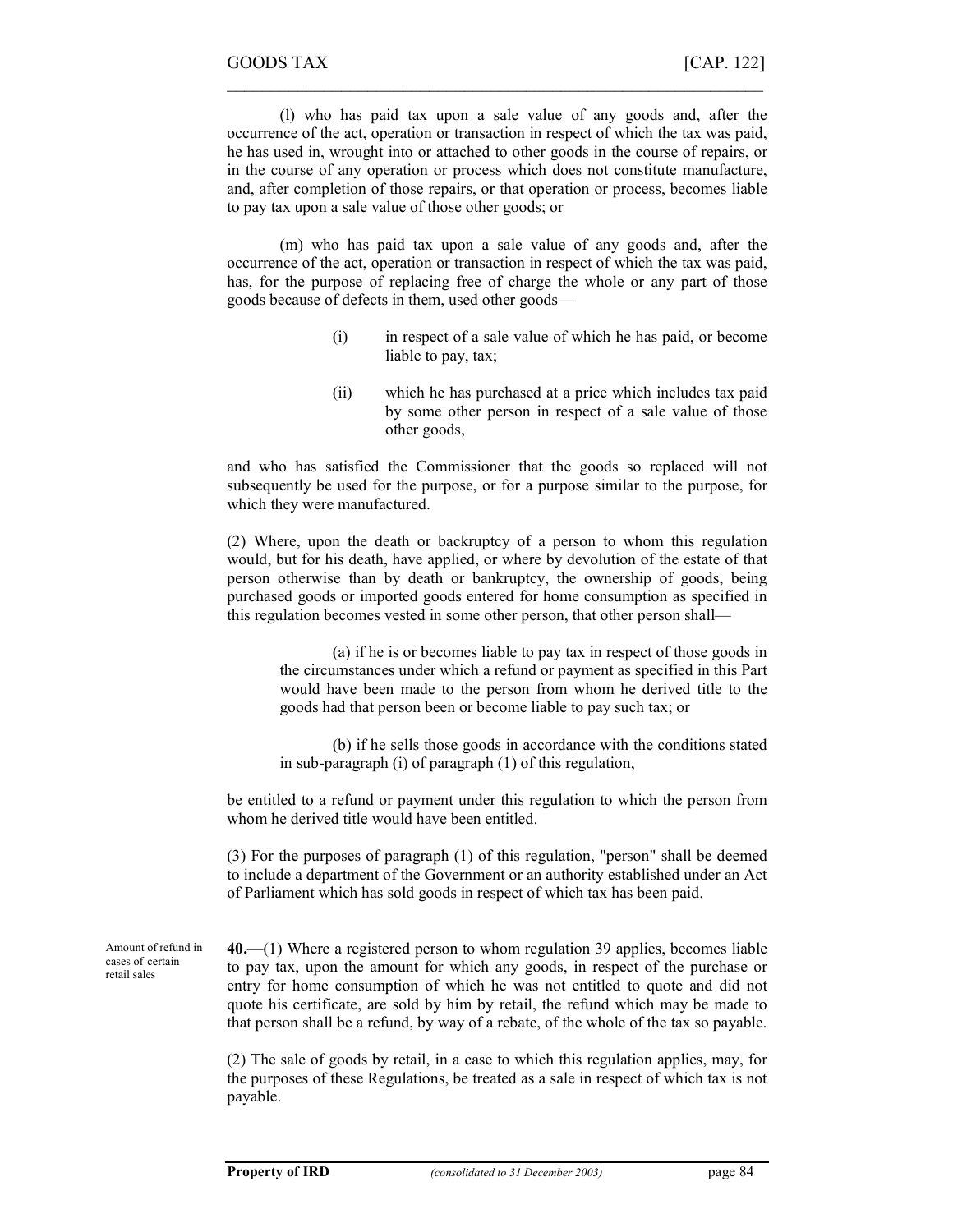(3) This regulation does not apply to tax payable upon the sale value of materials sold by a manufacturer to an individual customer where the materials so sold are supplied by the customer to the manufacturer and the manufacturer makes goods to the order of the customer wholly or in part out of those materials.

 $\mathcal{L}_\text{max} = \mathcal{L}_\text{max} = \mathcal{L}_\text{max} = \mathcal{L}_\text{max} = \mathcal{L}_\text{max} = \mathcal{L}_\text{max} = \mathcal{L}_\text{max} = \mathcal{L}_\text{max} = \mathcal{L}_\text{max} = \mathcal{L}_\text{max} = \mathcal{L}_\text{max} = \mathcal{L}_\text{max} = \mathcal{L}_\text{max} = \mathcal{L}_\text{max} = \mathcal{L}_\text{max} = \mathcal{L}_\text{max} = \mathcal{L}_\text{max} = \mathcal{L}_\text{max} = \mathcal{$ 

41.—(1) Subject to regulation 40, the refund which may be made to a person to whom sub-paragraphs (h) (ii) or (l) of paragraph (1) of regulation 39 applies shall be a refund, by way of rebate, of the tax payable by him in respect of the subsequent act, operation or transaction in relation to the goods specified in those sub-paragraphs, and shall not exceed the tax which he has paid in respect of the prior act, operation or transaction in relation to the goods used in, wrought into or attached to those goods.

(2) Subject to regulation 40, the refund which may be made to a person to whom sub-paragraphs (c) or (h)(i) or (k) of paragraph (l) of regulation 39 applies shall be a refund, by way of rebate, of the tax payable by him in respect of the goods specified in those sub-paragraphs, to the extent of the tax which is included in the price for which he purchased the goods used in, wrought into or attached to those goods, but not exceeding the tax so payable by him.

(3) The refund which may be made to a person to whom sub-paragraph (g) of paragraph (l) of regulation 39 applies shall be a refund by way of rebate of the tax payable by him upon the goods first specified in that sub-paragraph to the extent of—

(a) the amount which bears to the total amount of that tax the same proportion as the value of those other goods bear to the sale value of the goods first specified in that sub-paragraph; or

(b) the amount which bears to the total amount of tax paid in respect of the goods as specified in that sub-paragraph the same proportion as the value of those other goods bear to the sale value of the goods last specified in that sub-paragraph.

(4) For the purpose of paragraph (3), "the value of those other goods" means the value which those other goods had immediately prior to their being used in, wrought into or attached to—

(a) in a case to which sub-paragraph (a) of that paragraph applies, the goods first specified in sub-paragraph (g) of paragraph (l) of regulation 39; or

(b) in a case to which sub-paragraph (b) of that paragraph applies, the goods last specified in sub-paragraph (g) of paragraph (l) of that regulation.

(5) The refund or payment which may be made to a person to whom subparagraphs (a), (b), (d), (e), (f) or (i) of paragraph (l) of regulation 39 applies shall be a refund of the tax paid by him in respect of the entry for home consumption of the imported goods specified in that sub-paragraph or a payment of a sum equal to the amount of the tax included in the price for which he has purchased goods specified in that sub-paragraph, as the case may be.

Amount of refund or of payment in other cases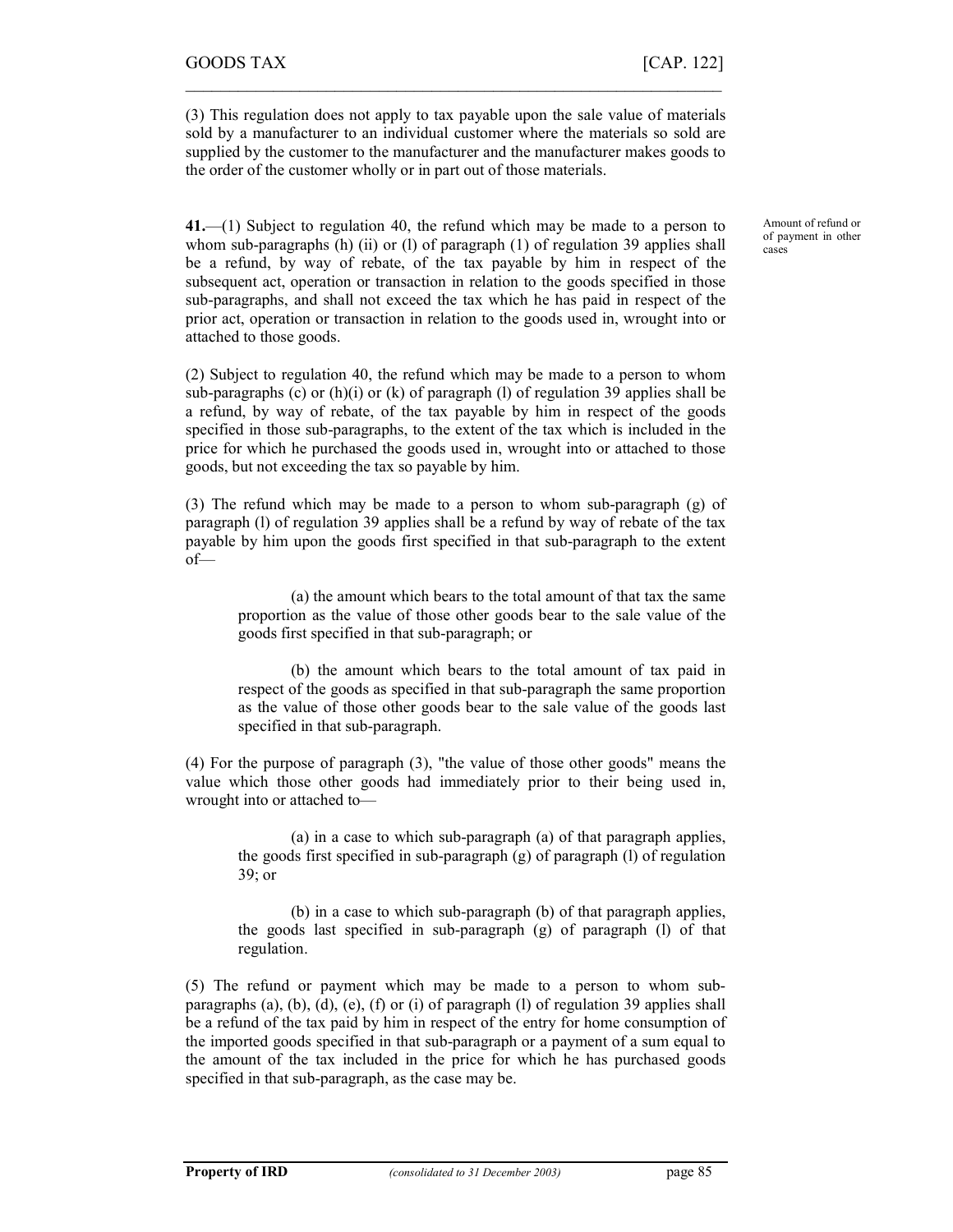(6) The refund which may be made to a person to whom sub-paragraph (j) of paragraph (l) of regulation 39 applies shall be a refund by way of rebate of the whole or portion of the tax payable by him in respect of the subsequent act, operation or transaction specified in that sub-paragraph, and shall be equal to the amount (if any) by which the sum of—

 $\mathcal{L}_\text{max}$  , and the contract of the contract of the contract of the contract of the contract of the contract of

(a) the tax (if any) included in the price for which he purchased those goods, or the goods used in, wrought into or attached to those goods;

(b) any other tax which, at any time prior to the date of the subsequent act, operation or transaction, has been paid by him upon the sale value of the goods, but not including an amount which has been refunded to him or has been allowed as rebate;

(c) the tax for which he has become liable in respect of the subsequent act, operation or transaction,

exceeds the tax which would be payable at the highest rate in operation in respect of the goods during the period from and including the date of purchase or manufacture, as the case may be, of the goods, on the entry for home consumption of the imported goods by him to and including the date of that subsequent act, operation or transaction upon sale value equal to—

(d) if the goods were purchased by the taxpayer, the full purchase price exclusive of sales tax passed on to the taxpayer;

(e) if the goods were manufactured by the taxpayer, the sale value of the goods at the date of manufacture determine on the basis provided for in section 15 (l) (c) of the Act; or

(f) if the goods were entered by the taxpayer, the amount which would be the sale value of the goods at the date of entry on the basis provided for in section 21 of the Act.

(7) The refund or payment which may be made to a person to whom sub-paragraph (m) of paragraph (l) of regulation 39 applies shall be a refund of the tax paid by him in respect of the sale value of the goods used by him for the purpose referred to in that sub-paragraph or a payment of a sum equal to the amount of the tax included in the price for which he has purchased goods used for that purpose, as the case may be.

42.—(1) A person claiming, in a case to which regulation 41 applies, a refund or payment in respect of— Claims for refund

(a) goods upon the sale value of which tax is payable by him;

(b) goods sold by him to a registered person who quotes his certificate in respect of the sale; or

(c) goods used in, wrought into or attached to, or used as aids to manufacture, as auxiliaries to aids to manufacture in or in connection with the manufacture of, goods to which either of the last two preceding paragraphs apply,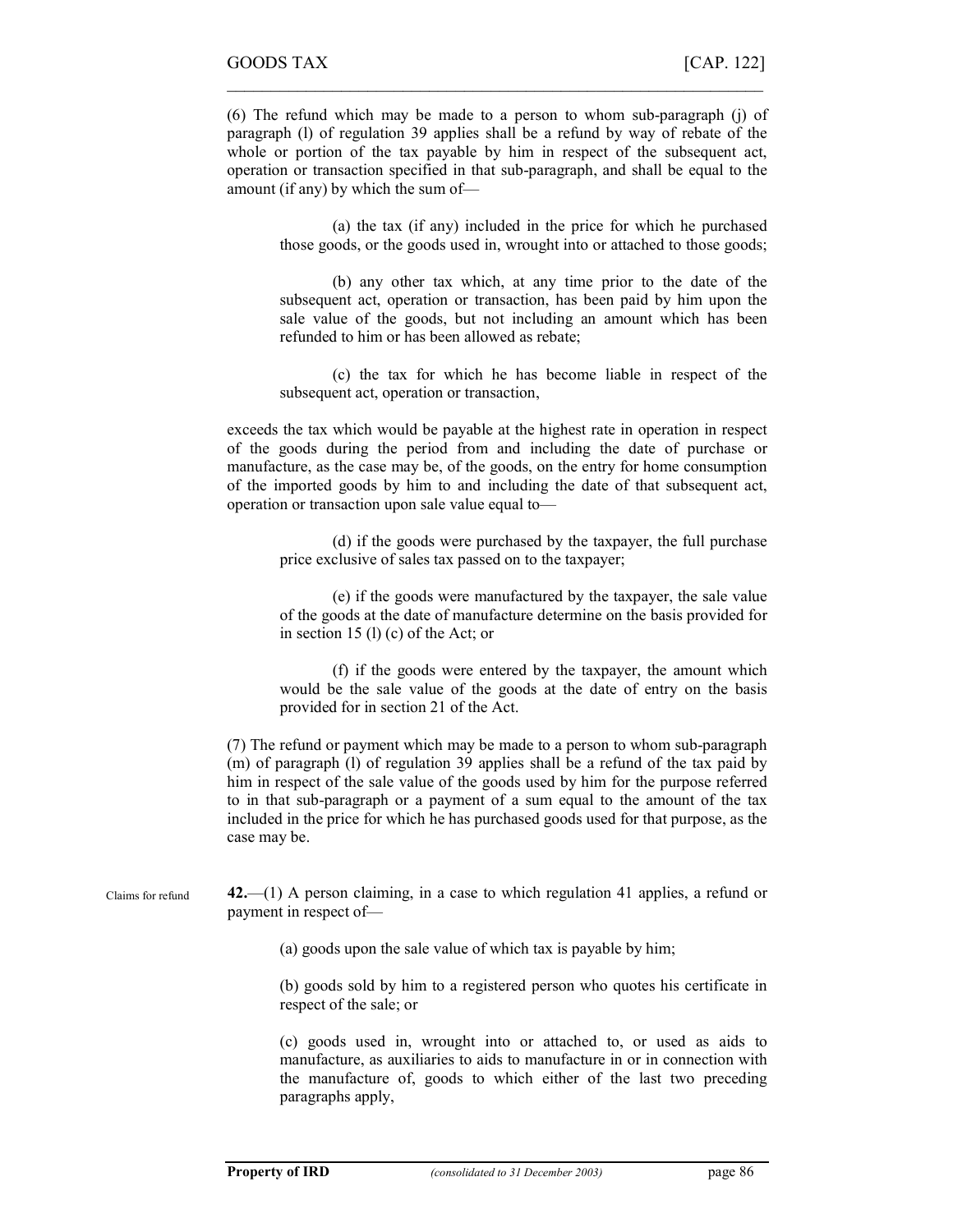shall, within the time and in the manner prescribed by this regulation, furnish to the Commissioner a statement in writing, together with documentary evidence in support of the statement, showing—

 $\mathcal{L}_\text{max} = \mathcal{L}_\text{max} = \mathcal{L}_\text{max} = \mathcal{L}_\text{max} = \mathcal{L}_\text{max} = \mathcal{L}_\text{max} = \mathcal{L}_\text{max} = \mathcal{L}_\text{max} = \mathcal{L}_\text{max} = \mathcal{L}_\text{max} = \mathcal{L}_\text{max} = \mathcal{L}_\text{max} = \mathcal{L}_\text{max} = \mathcal{L}_\text{max} = \mathcal{L}_\text{max} = \mathcal{L}_\text{max} = \mathcal{L}_\text{max} = \mathcal{L}_\text{max} = \mathcal{$ 

(i) that the tax has been paid or is payable by him or by some other person upon a sale value of those goods in respect of some prior act, operation or transaction in relation to the goods;

- (ii) in a case which—
	- (a) sub-paragraph (b);
	- (b) sub-paragraph (c);
	- (c) sub-paragraph (e);
	- (d) sub-paragraph (h) (other than clause (ii) of that sub-paragraph);
	- (e) sub-paragraph (i) (other than clause (i) of that subparagraph);
	- (f) sub-paragraph (k); or
	- (g) sub-paragraph (m) (other than clause (i) of that sub-paragraph), of sub-paragraph (1) of regulation 39 applies,

that the tax so paid or payable by some other person has been included in the price for which the claimant purchased those goods;

(iii) in the case to which sub-paragraph (i) of paragraph (1) of regulation 39 applies is that the goods have been sold by him at a price which does not include the tax so paid or payable by him or the tax so included, as the case may be;

(iv) the amount of the tax so paid or payable by him or the amount of the tax so included, as the case may be; and

(v) the amount of the refund or payment which, on the basis of the facts so shown may be made in this Part.

(2) Every statement in writing required by this regulation to be furnished to the Commissioner shall be furnished—

(a) where the person claiming the refund or payment is a registered person, at the time of furnishing the monthly return in respect of which the tax which may be refunded is payable or at the time of furnishing the monthly return of the sale by which the refund or payment is claimed, as the case may be; and

(b) where the person claiming the refund or payment is an unregistered person within thirty days after the sale by him of the goods in respect of which the refund of payment is claimed.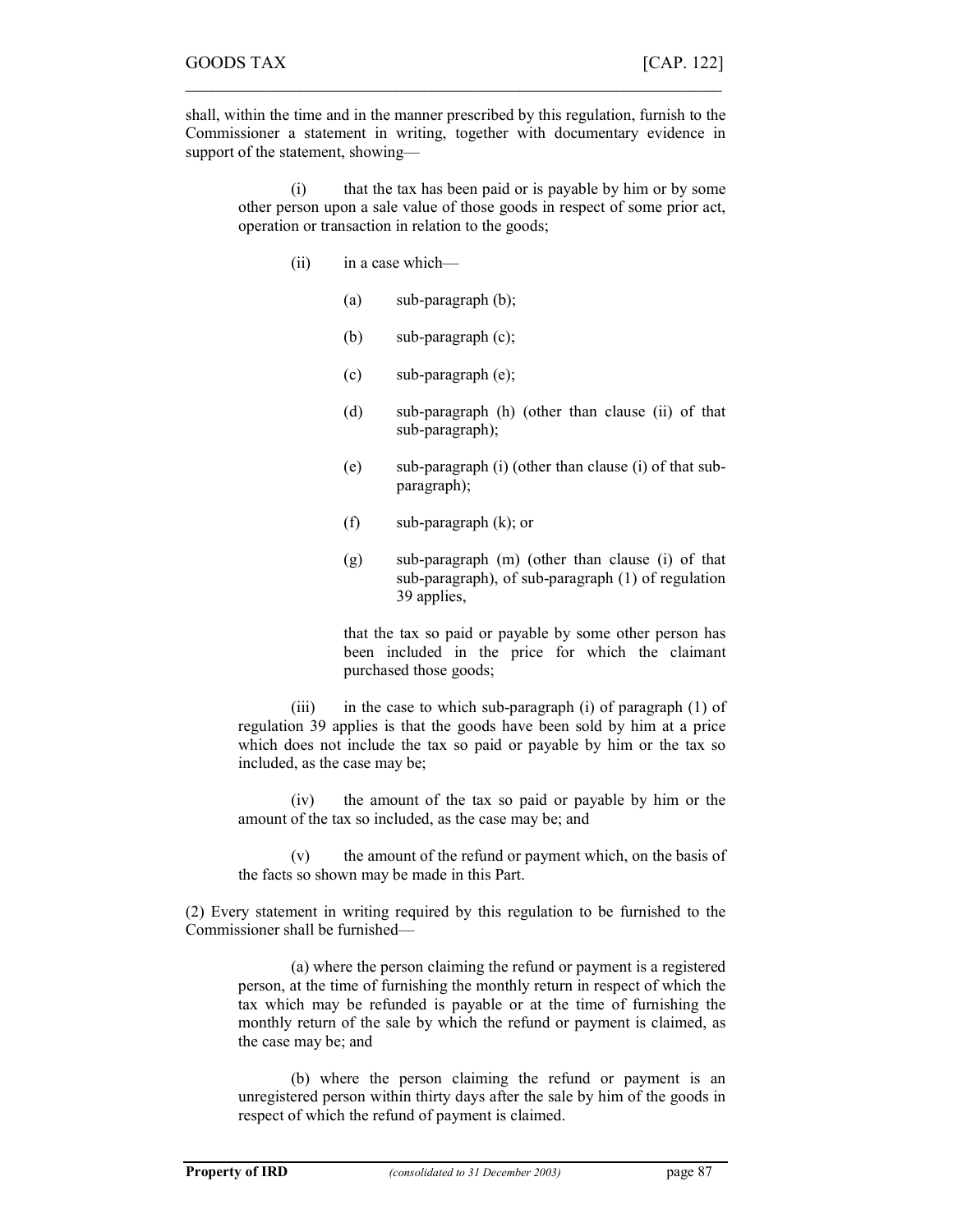43. Where a registered person to whom a refund or payment may be made under this Part furnishes a statement in writing in accordance with regulation 42, he may deduct from the tax payable in respect of the monthly return with which that statement is furnished the amount of the refund or payment which, on the basis of the facts shown in that statement, may be made under this Part. 44. Notwithstanding anything contained in regulations 42 and 43, where the Commissioner is satisfied that a taxpayer to whom regulation 39 applies keeps such records as will enable the taxpayer to calculate accurately the amounts which may be refunded or paid to him in accordance with regulation 41 and that the taxpayer will at all times claim refunds of such amounts only as may be refunded or paid to him in accordance with that regulation, the Commissioner may, subject to any notification which the Commissioner may at any time make to the contrary and to any conditions or qualifications which he at any time may make— (a) dispense with the furnishing by that taxpayer of the statement and evidence specified in regulation 42: and (b) authorise the taxpayer to deduct from the tax payable in respect of each monthly return, as specified in paragraph (2) of that regulation, the amounts which may be refunded or paid to him in respect of the tax so payable. 45. Where a person has deducted an amount under the provisions of regulations 43 and 44, the Commissioner, having regard to evidence furnished to or obtained by him— (a) is not satisfied that it is necessary, or is of opinion that it is not necessary, to make a refund to that person to obviate double taxation of the sale value of the goods in respect of which that amount was so deducted; or (b) is of opinion that the amounts deducted is greater or less than the amount which is necessary to obviate double taxation of that sale value, the Commissioner shall give notice to that person in writing to that effect and that person shall, at the time at which he is required to pay tax in respect of the monthly return next due after receipt of that notice— (c) in a case to which paragraph (a) applies, pay to the Commissioner the amount as deducted; or (d) in a case to which paragraph (b) applies, pay to the Commissioner or deduct from the tax payable in respect of that return, as the case may be, the amount by which the amount so deducted is less or greater than the amount which, as stated in that notice, is necessary to be refunded to obviate double taxation. 46.—(1) Notwithstanding anything contained in this Part, where a registered person to whom, in the opinion of the Commissioner, paragraph (1) of regulation 39 is applicable from month to month satisfies the Commissioner that it is Deduction from monthly tax Deduction of rebates from tax payable Adjustment of refund Refunds in special cases

 $\mathcal{L}_\text{max}$  , and the contract of the contract of the contract of the contract of the contract of the contract of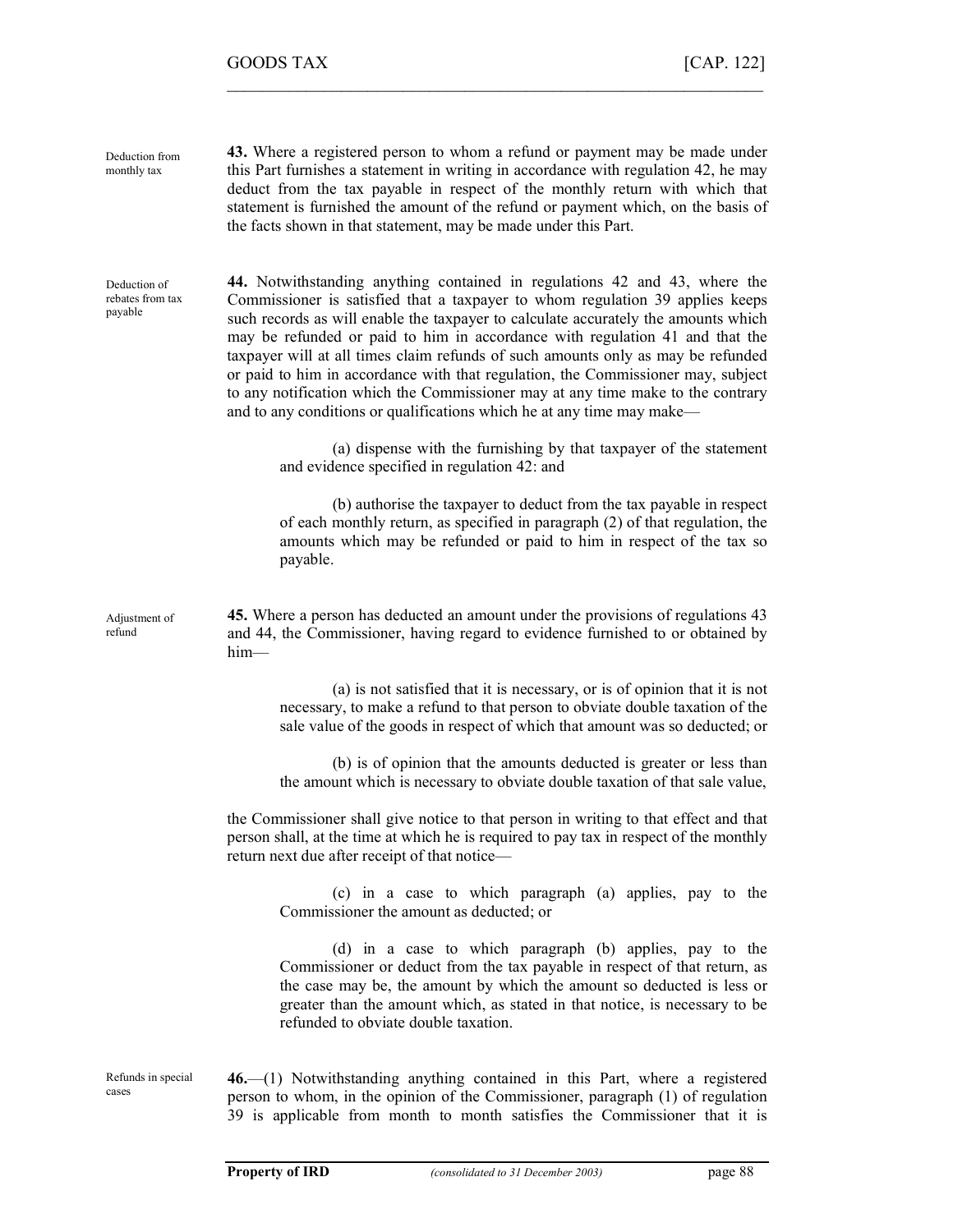impracticable for him at any time to comply substantially with the provisions of regulation 42, refunds for the purpose of this Part may, with the approval in writing of the Commissioner and subject to this regulation, be made to that person by the allowance of a deduction, from the total tax which in respect of each monthly return, he is or becomes liable to pay upon the sale value of goods as specified in that paragraph of the tax which would be payable upon a sale value equivalent to the average cost to him of—

 $\mathcal{L}_\text{max} = \mathcal{L}_\text{max} = \mathcal{L}_\text{max} = \mathcal{L}_\text{max} = \mathcal{L}_\text{max} = \mathcal{L}_\text{max} = \mathcal{L}_\text{max} = \mathcal{L}_\text{max} = \mathcal{L}_\text{max} = \mathcal{L}_\text{max} = \mathcal{L}_\text{max} = \mathcal{L}_\text{max} = \mathcal{L}_\text{max} = \mathcal{L}_\text{max} = \mathcal{L}_\text{max} = \mathcal{L}_\text{max} = \mathcal{L}_\text{max} = \mathcal{L}_\text{max} = \mathcal{$ 

(a) those goods;

(b) the goods used in, wrought into or attached to those goods; or

(c) the goods used as aids to manufacture, as auxiliaries to aids to manufacture, in or in connection with the manufacture of those goods.

(2) For the purposes of this regulation, the tax to be refunded, by way of deductions, shall be calculated at the rate in force for the period during which the goods in respect of which the average cost is calculated were purchased or, in the case of imported goods, entered for home consumption by the registered person, and the average cost of goods, and the period during which any goods were purchased or entered, shall be determined in such manner or by such method as the Commissioner considers just and reasonable having regard to the circumstances of the particular case.

47.—(1) Subject to paragraph (2) of this regulation, a refund or payment shall not be made to a person under regulation 39 unless a claim in writing for that refund or payment is lodged with the Commissioner—

(a) in a case to which sub-paragraph (m) of paragraph (1) of that regulation applies, within three years after the person has used the other goods referred to in that sub-paragraph for the purpose so referred to: and

(b) in any other case within three years after the date on which the person became eligible for the refund or payment.

(2) Where a person to whom a refund of tax payable by him upon the sale value of any goods may be made under this Part does not, within a period of three years after that tax became payable, pay the whole or part of that tax, the Commissioner may—

(a) in a case in which he assesses that sale value, and calculates the tax so payable, at the time when he makes that assessment and calculation, allow a refund, by way of rebate, of the tax which may be refunded under this Part; or

(b) in any other case, allow the refund which may be given under this Part to that person, at or before the time at which he first makes any payment of that tax, lodges with the Commissioner a claim in writing for that refund.

Time within which refunds to be made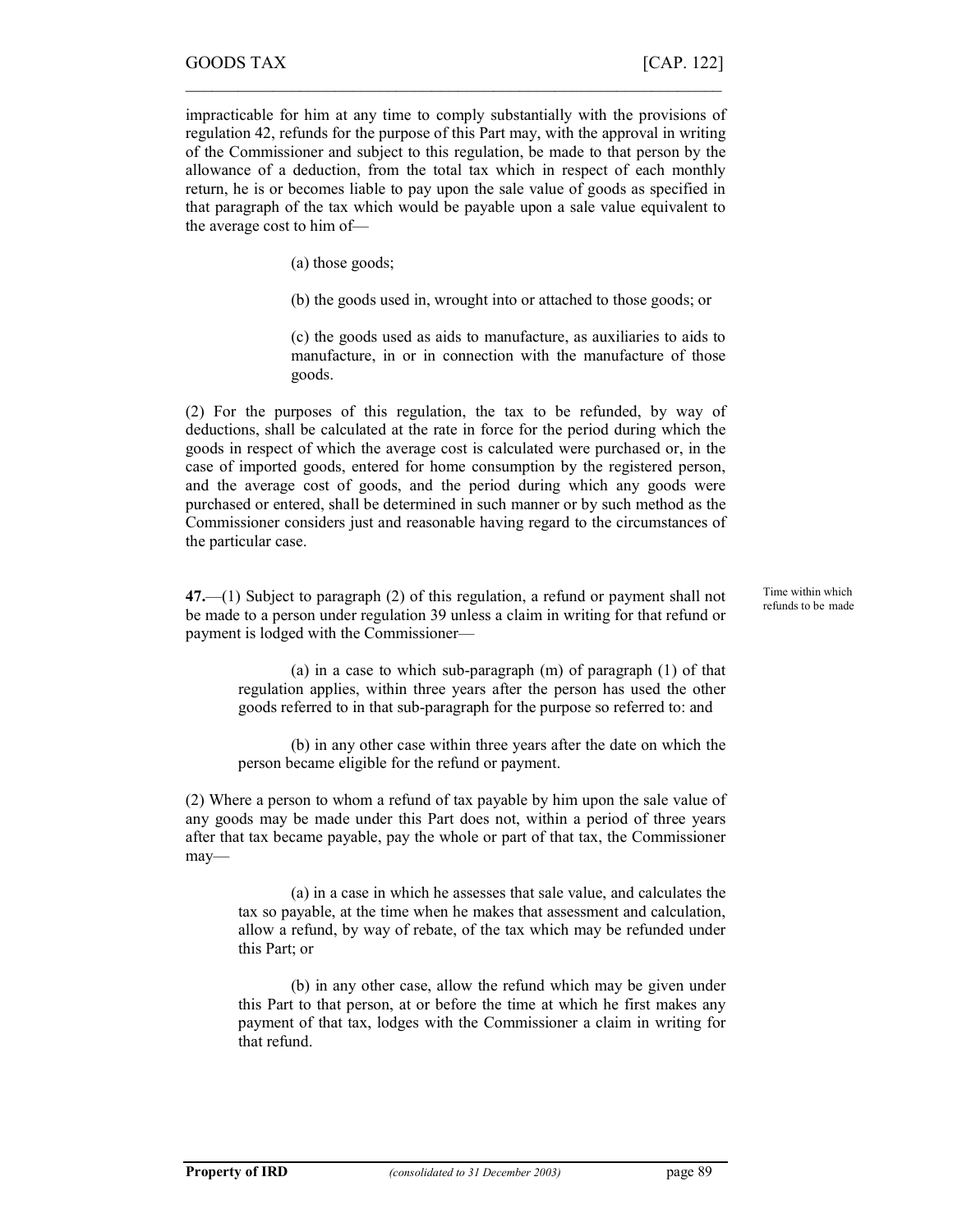Prescribed persons and goods

48.—(1) For the purposes of section 22(5) of the Act—

(a) tourists and temporary residents are prescribed classes of persons; and

(b) each of the following is a prescribed class of goods—

- (i) traveller's samples;
- (ii) wedding and other presents;

 $\mathcal{L}_\text{max}$  , and the contract of the contract of the contract of the contract of the contract of the contract of

- (iii) imported goods entered for home consumption for use at a public exhibition or entertainment not being cinematograph films of a kind ordinarily used for the purposes of profit;
- (iv) containers of goods; or
- (v) imported goods entered for home consumption for repair, assembling or other industrial purpose approved by the Comptroller of Customs and Excise.

(2) An application for permission of the Comptroller under section 22(5), (6), or (7) of the Act shall contain a description of the goods in respect of which, and set out the grounds on which, the application is made.

(3) Goods in respect of which permission has been granted under section 22(5) of the Act shall not be exported unless—

> (a) notice of intention to pack for export has been given to the Comptroller;

(b) the goods have been examined by an officer of Customs; and

(c) an export entry in respect of the goods has been made to the satisfaction of the Comptroller, in the prescribed form (if any).

49.—(1) In this regulation, "intergovernmental agreement" means an agreement, being an agreement to which the Solomon Islands Government and the government of a country, or the governments of countries, other than Solomon Islands are parties, that provide for the importation of goods of a class or classes specified in the agreement into Solomon Islands and that country or those countries on a temporary basis without payment of tax and includes any International organisation listed in the Sixth Schedule to the Diplomatic Privileges and Immunities Act. Inter-governmental agreement Cap. 67

> (2) There may, in accordance with the provision of section 22(5) of the Act, be brought into Solomon Islands on a temporary basis without payment of tax—

> > (a) goods included in a class of goods to which an intergovernmental agreement applies;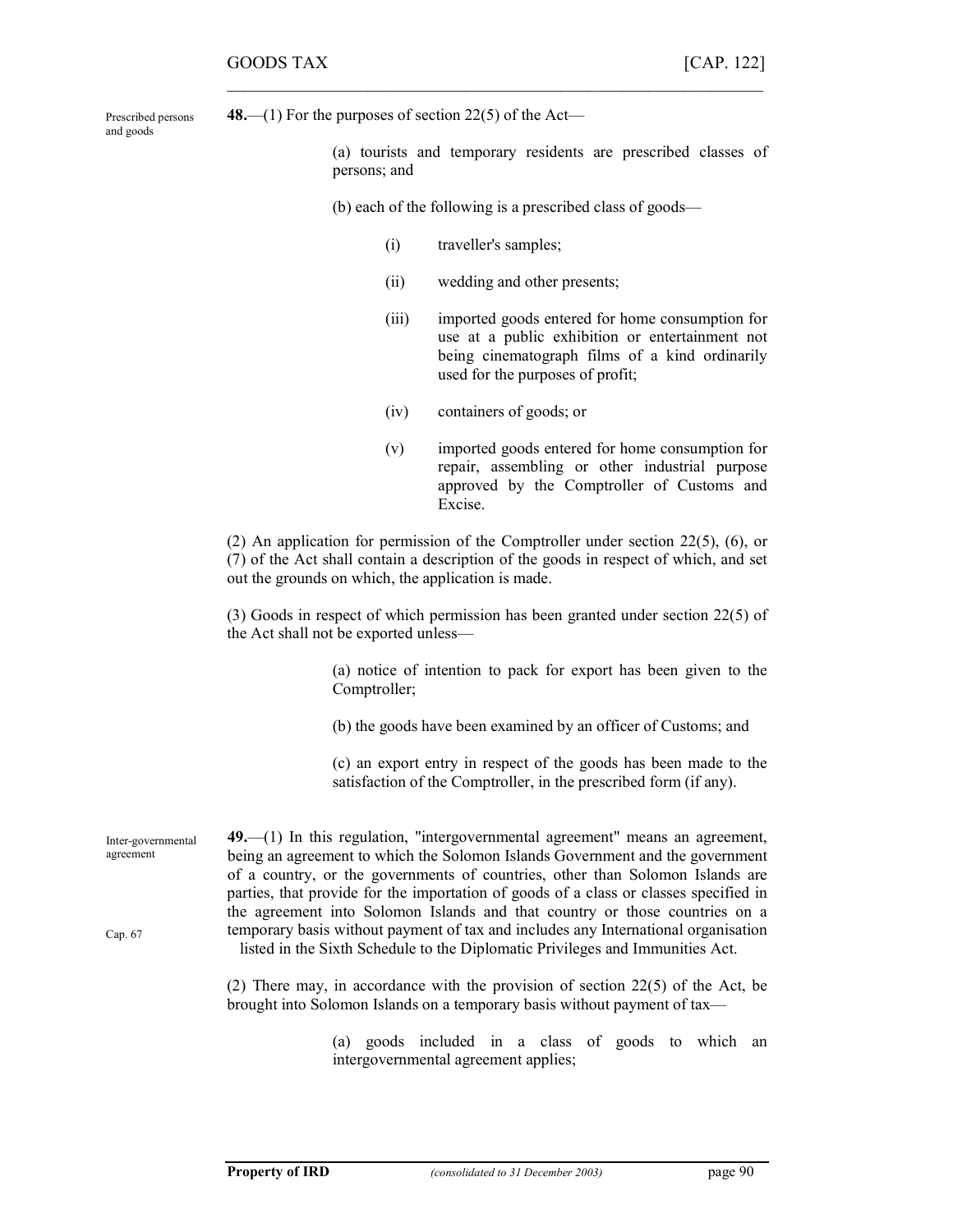(b) imported goods entered for home consumption by persons included in a class of persons to which an intergovernmental agreement applies;

 $\mathcal{L}_\text{max} = \mathcal{L}_\text{max} = \mathcal{L}_\text{max} = \mathcal{L}_\text{max} = \mathcal{L}_\text{max} = \mathcal{L}_\text{max} = \mathcal{L}_\text{max} = \mathcal{L}_\text{max} = \mathcal{L}_\text{max} = \mathcal{L}_\text{max} = \mathcal{L}_\text{max} = \mathcal{L}_\text{max} = \mathcal{L}_\text{max} = \mathcal{L}_\text{max} = \mathcal{L}_\text{max} = \mathcal{L}_\text{max} = \mathcal{L}_\text{max} = \mathcal{L}_\text{max} = \mathcal{$ 

(c) goods included in a class of goods to which an intergovernmental agreement applies entered by persons included in a class of persons to which an intergovernmental agreement applies; or

(d) imported goods entered for home consumption for a purpose specified in an intergovernmental agreement as a purpose for which the goods may be imported on a temporary basis without payment of tax.

(3) Where goods are, in accordance with section  $22(5)$ ,  $(6)$ ,  $(7)$  and  $(8)$  of the Act brought into Solomon Islands on a temporary basis without payment of tax, the person to whom the goods are delivered under that section shall not, except with the consent of the Comptroller, lend, sell, pledge, mortgage, hire, give away, exchange or otherwise dispose or part with possession of the goods or in any way alter the goods.

50.—(1) Where tax has been paid in respect of a transaction, act or operation in relation to any goods and after that transaction, act or operation has been done, or effected, a person has exported the goods, the Commissioner, if he is satisfied that the taxRefund where tax paid on example goods

(a) was paid by that person or was included in the price for which that person purchased the goods; and

(b) has not been passed on by that person to some other person,

may refund or pay to the person who exported the goods the amount of tax so paid or included.

(2) Where tax has been paid in respect of a transaction, act or operation in relation to any goods and, after that transaction, act or operation has been effected or done, a person has sold those goods by wholesale, the Commissioner, if he is satisfied—

> (a) that, at the time when the goods were sold, they were covered by an item or sub-item in the First Schedule to the Act:

> (b) that the tax was paid by that person or was included in the price for which that person purchased the goods; and

> (c) that the tax has not been passed on by that person to some other person,

may refund or pay to the person who sold the goods by wholesale the amount of tax so paid or included.

(3) Where tax has been paid in respect of a transaction, act or operation in relation to any goods and, after that transaction, act or operation has been effected or done, the goods have been used in, wrought into or attached to other goods, the Commissioner, if he is satisfied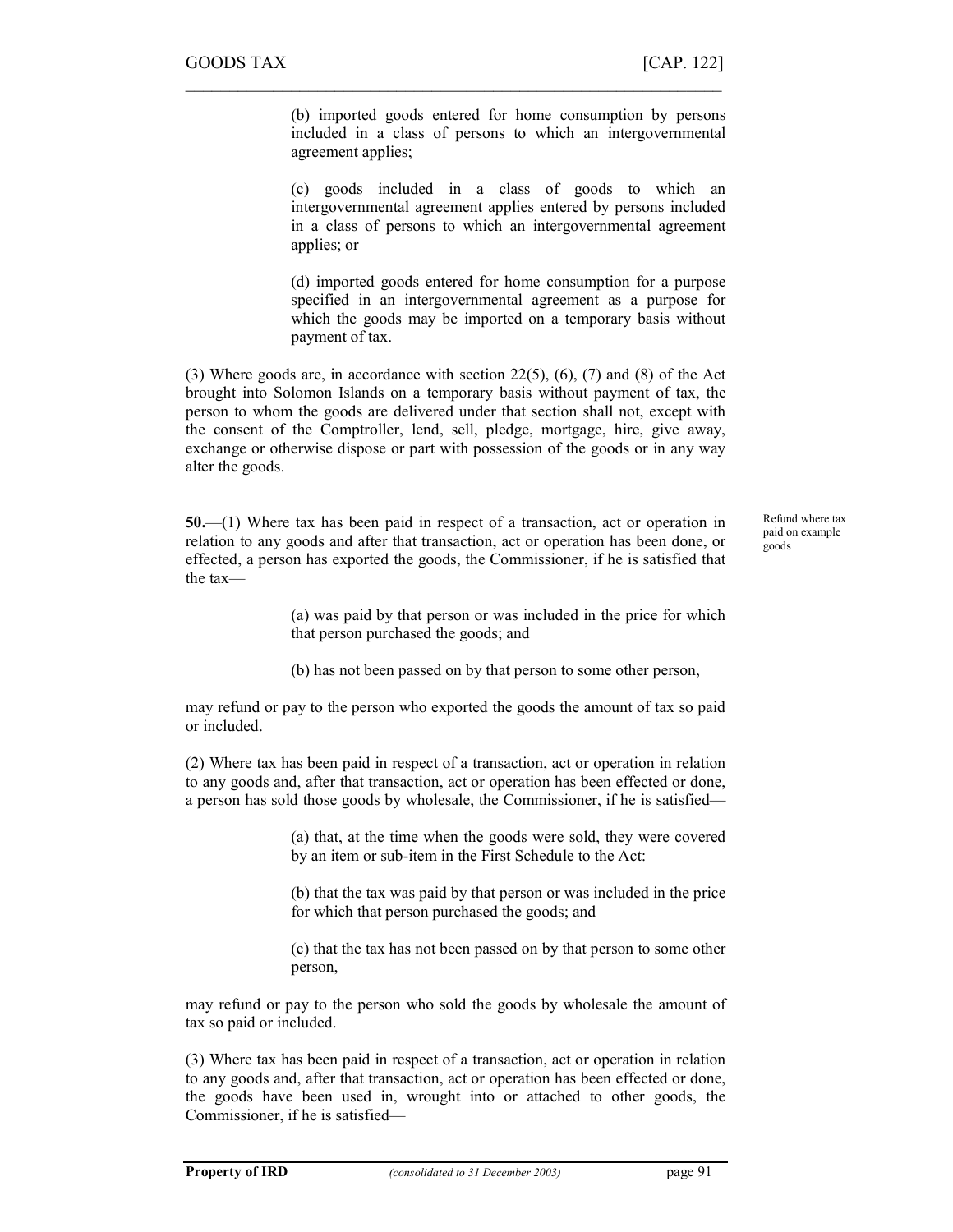(a) that those other goods were, at the time that the manufacturer of the goods sold them, treated them as stock for sale by retail or applied them to his own use, covered by an item in the First Schedule to the Act;

(b) that the tax was paid by the manufacturer of the other goods or included in the price for which that manufacturer purchased the first-mentioned goods; and

(c) that the tax has not been passed on by the manufacturer of the other goods to some other person,

may refund or pay to the manufacturer of the other goods the amount so paid or included.

 $\mathcal{L}_\text{max}$  , and the contract of the contract of the contract of the contract of the contract of the contract of

(4) Where tax has been paid in respect of a transaction, act or operation in relation to any goods and, after that transaction, act or operation has been effected or done, a person has sold those goods, to a registered person who quotes his certificate in respect of the goods so sold, the Commissioner, if he is satisfied—

(a) that the goods so sold are required by the registered person—

- (i) for use by him as aids to manufacture or as auxiliaries to aids to manufacture; or
- (ii) to be used in, wrought into or attached to goods to be manufactured by him, being goods of a kind which are covered by an item in the First Schedule to the Act;

(b) that the tax was paid by the first-mentioned person or was included in the price for which the person purchased the goods; and

(c) that the tax was not passed on to the registered person,

may refund or pay to the first-mentioned person the amount of tax so paid or included.

(5) The Commissioner may pay to an institution or organisation covered by items 13, 25, 26, 27, 28, 29 or 30 in the First Schedule to the Act the amount which, in his opinion represents so much of the tax paid in respect of transactions, acts or operations effected or done in relation to goods purchased by that institution or organisation during any month as was included in the prices charged to that hospital, institution or organisation for those goods.

Limit of time for lodging claim

51. The Commissioner shall not make a refund or payment pursuant to regulation 50 unless a claim in writing for that refund or payment is lodged with the Commissioner within three years from—

> (a) in a case to which paragraph (1) of that regulation applies, the date on which the goods were exported;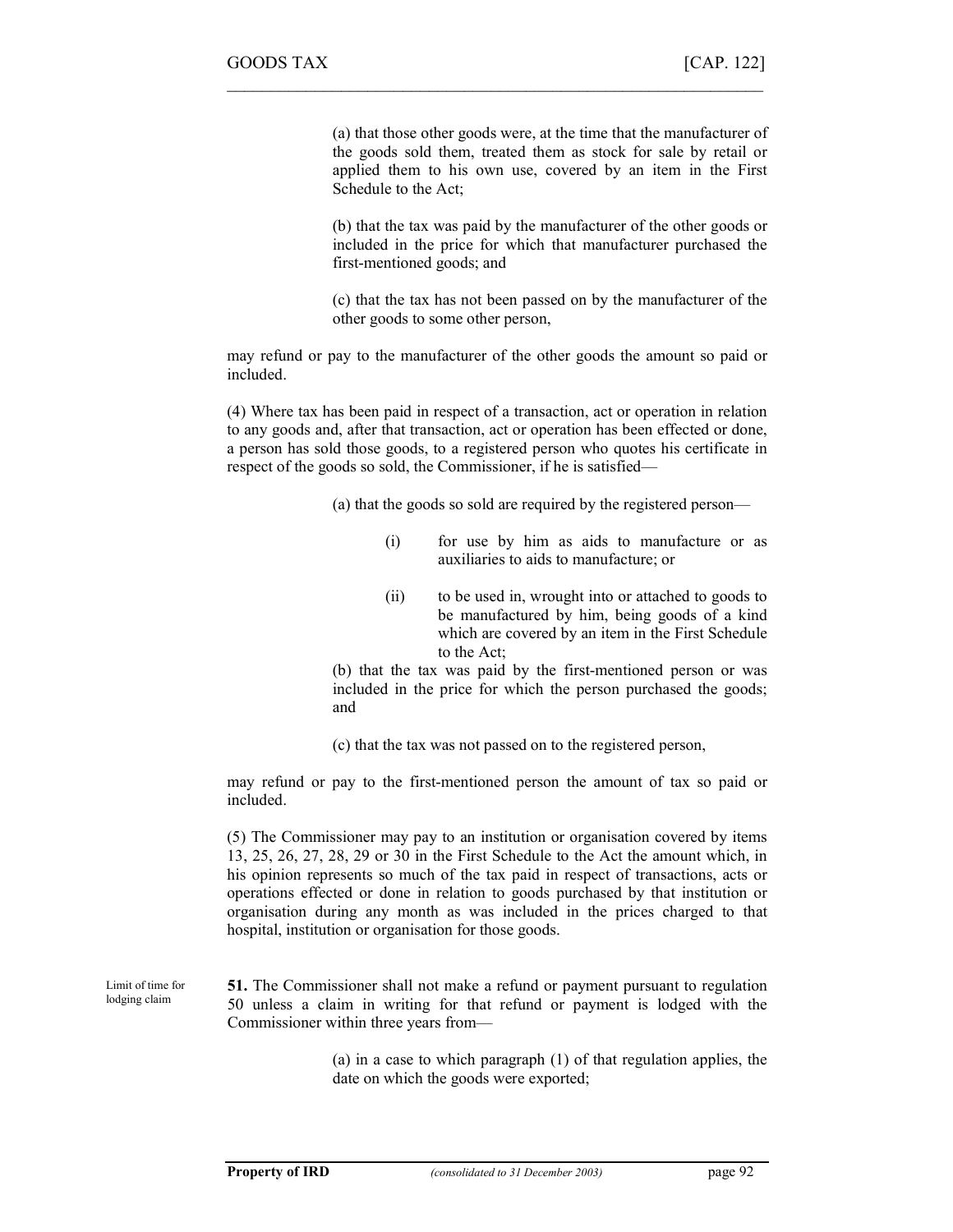(b) in a case to which paragraphs (2) and (4) of that regulation applies, the date on which the goods were sold;

(c) in a case to which paragraph (3) of that regulation applies, the date on which the manufacturer sold the other goods, treated them as stock for sale by retail or applied them to his own use: or

(d) in a case to which paragraph (5) of that regulation applies, the date on which the hospital, institution or organisation purchased the goods.

## PART X

 $\mathcal{L}_\text{max} = \mathcal{L}_\text{max} = \mathcal{L}_\text{max} = \mathcal{L}_\text{max} = \mathcal{L}_\text{max} = \mathcal{L}_\text{max} = \mathcal{L}_\text{max} = \mathcal{L}_\text{max} = \mathcal{L}_\text{max} = \mathcal{L}_\text{max} = \mathcal{L}_\text{max} = \mathcal{L}_\text{max} = \mathcal{L}_\text{max} = \mathcal{L}_\text{max} = \mathcal{L}_\text{max} = \mathcal{L}_\text{max} = \mathcal{L}_\text{max} = \mathcal{L}_\text{max} = \mathcal{$ 

### MISCELLANEOUS

52.—(1) An application, statement, return, certificate, notice or other communication required by the Act or by these Regulations to be made or forwarded to or furnished to the Commissioner, and an endorsement, notice or certificate required to be made or given upon or in connection with the quotation of certificates of registration, shall be signedSignatures by or for taxpayers

(a) in the case of an individual so required, in the name of that individual;

(b) in the case of a partnership so required, in the name of any one or more of the partners resident in Solomon Islands;

(c) in the case of trustees so required, in the name of any one or more of the trustees resident in Solomon Islands, or where there is no trustee resident in Solomon Islands, of the agent in Solomon Islands for the trustees; and

(d) in the case of a company, in the name of any authorised officer of the company.

(2) Subject to paragraph (3), the documents required as specified in paragraph (1), shall be signed personally by the person in whose name they are required to be signed.

(3) Where it is not practical or possible for the person specified in paragraph (2) personally to sign documents required to be signed in his name, or where, on account of special circumstances, the Commissioner so permits, the person who is required to make, forward or furnish that document, or the directors of a company which is so required, may authorise another person to sign the document and such documents shall, unless the contrary is proved, be deemed to be duly signed, by the person so required to sign, for the purposes of this regulation.

53. A person who furnishes a return shall in the return give an address in Solomon Islands for service.

Address for service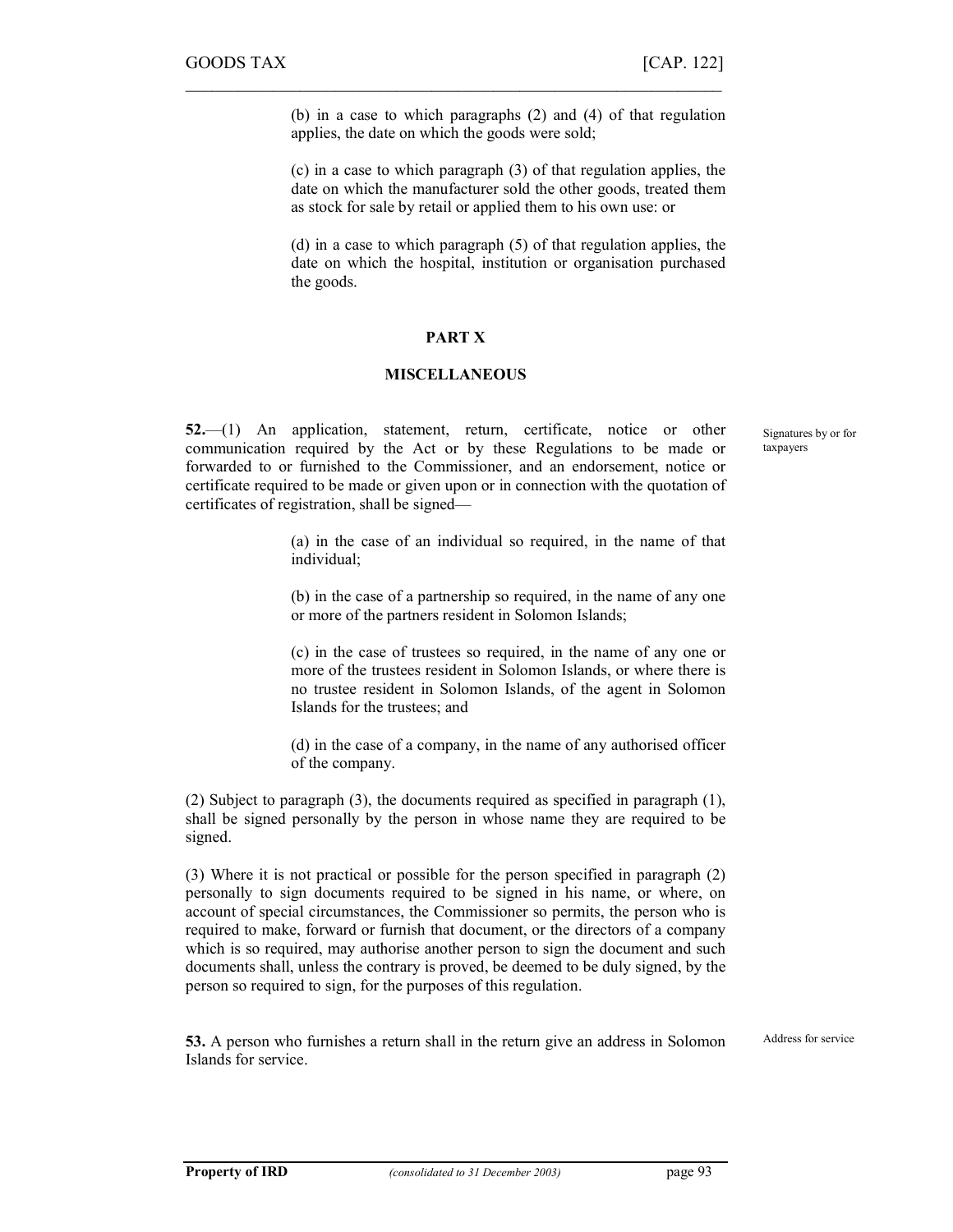# GOODS TAX [CAP. 122]

| Notice of change of<br>address                               | 54. A person who has given an address for service and who subsequently changes<br>that address shall, within one month after changing that address, give to the<br>Commissioner, at the place where he furnished the return in which the address was<br>given, notice in writing of his new address in Solomon Islands for service.                                                                                                                                                                                                                                                           |
|--------------------------------------------------------------|-----------------------------------------------------------------------------------------------------------------------------------------------------------------------------------------------------------------------------------------------------------------------------------------------------------------------------------------------------------------------------------------------------------------------------------------------------------------------------------------------------------------------------------------------------------------------------------------------|
| Address which may<br>be regarded as<br>address for service   | <b>55.</b> The address for service last given to the Commissioner by a person is, for all<br>purposes of the Act and these Regulations, his address for service, but, where no<br>address for service has been given to the Commissioner, or where the departmental<br>records disclose that the person has subsequently changed his address and he has<br>not notified the Commissioner, either in the return or by separate written advice, of<br>the change, then the address of the person, as described in any record in the<br>custody of the Commissioner, is his address for service. |
| Failure to notify<br>change of address                       | <b>56.</b> A person who changes his address for service and fails to give to the<br>Commissioner notice of his new address in Solomon Islands for service is not<br>permitted to plead that change of address as defence in any proceedings (whether<br>civil or criminal) instituted against him under the Act or under these Regulations.                                                                                                                                                                                                                                                   |
| Service of notices                                           | 57. A notice or other communication by or on behalf of the Commissioner may be<br>served upon a person-                                                                                                                                                                                                                                                                                                                                                                                                                                                                                       |
|                                                              | (a) by causing it to be personally served on him;                                                                                                                                                                                                                                                                                                                                                                                                                                                                                                                                             |
|                                                              | (b) by leaving it at his address for service; or                                                                                                                                                                                                                                                                                                                                                                                                                                                                                                                                              |
|                                                              | (c) by posting it to him at his address for service.                                                                                                                                                                                                                                                                                                                                                                                                                                                                                                                                          |
| Persons to take<br>necessary steps to<br>furnish information | <b>58.</b> Where, in pursuance of section 40 of the Act, a person is required by the<br>Commissioner to furnish the Commissioner with any information, that person-                                                                                                                                                                                                                                                                                                                                                                                                                           |
|                                                              | (a) shall take all steps necessary to ensure that the information required to be<br>furnished is received by the Commissioner at the place at which the requirement is<br>made; and                                                                                                                                                                                                                                                                                                                                                                                                           |
|                                                              | (b) shall be deemed not to have furnished the Commissioner with the information<br>until the information has been received by the Commissioner at the place at which<br>the requirement is made.                                                                                                                                                                                                                                                                                                                                                                                              |
| Certificate of<br>Commissioner as to<br>service of notice of | 59. In an action against a person for the recovery of tax, a certificate in writing<br>signed by the Commissioner issued certifying that-                                                                                                                                                                                                                                                                                                                                                                                                                                                     |
| assessment etc                                               | (a) the person named in the certificate is a taxpayer;                                                                                                                                                                                                                                                                                                                                                                                                                                                                                                                                        |
|                                                              | (b) an assessment of tax or of further tax was duly made against him;                                                                                                                                                                                                                                                                                                                                                                                                                                                                                                                         |
|                                                              | (c) the particulars of the assessment are as stated in the certificate;                                                                                                                                                                                                                                                                                                                                                                                                                                                                                                                       |
|                                                              | (d) notice of the assessment was duly served on him; and                                                                                                                                                                                                                                                                                                                                                                                                                                                                                                                                      |

 $\mathcal{L}_\text{max}$  , and the contract of the contract of the contract of the contract of the contract of the contract of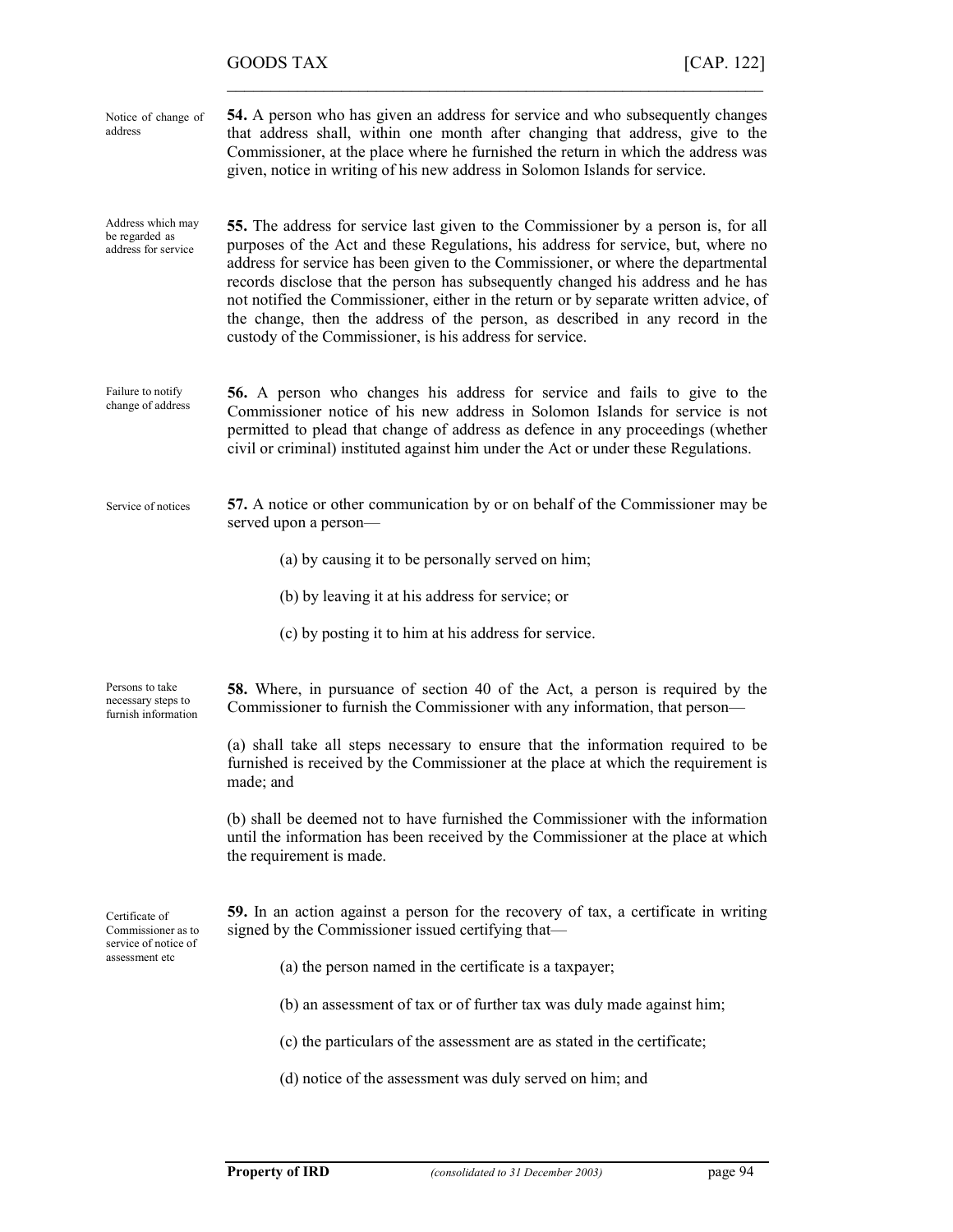(e) the sum named in the certificate was, at the date of the certificate, due by him to the Government;

is evidence of the facts stated in the certificate.

60. For the purpose of these Regulations or in any action or proceeding in any court on a security lodged in pursuance of these Regulations, a certificate in writing signed by the Commissioner certifying that—

 $\mathcal{L}_\text{max} = \mathcal{L}_\text{max} = \mathcal{L}_\text{max} = \mathcal{L}_\text{max} = \mathcal{L}_\text{max} = \mathcal{L}_\text{max} = \mathcal{L}_\text{max} = \mathcal{L}_\text{max} = \mathcal{L}_\text{max} = \mathcal{L}_\text{max} = \mathcal{L}_\text{max} = \mathcal{L}_\text{max} = \mathcal{L}_\text{max} = \mathcal{L}_\text{max} = \mathcal{L}_\text{max} = \mathcal{L}_\text{max} = \mathcal{L}_\text{max} = \mathcal{L}_\text{max} = \mathcal{$ 

(a) a sum stated in the certificate was, at the date of the certificate, due by a person named in the certificate to the Crown in respect of tax;

(b) a demand was made upon the person for payment of the amount stated in the certificate and that the demand was not complied with or was only partly complied with to the extent stated in the certificate; and

(c) the conditions of a certificate of registration that had been issued to the person and not been complied with,

is evidence of the fact stated in the certificate.

61. In any action for the recovery of an amount payable to the Commissioner, evidence may be given by affidavit, but the court may require the deponent to attend for the purpose of being cross-examined. Evidence by affidavit

62. A writing certified by the Commissioner to be a true copy of or a true extract from any assessment, return, list, declaration, statement, book, document or writing of any nature whatsoever in the custody of the Commissioner or any officer of the Commissioner is, for all purposes, evidence of the original of or from which it purports to be a copy or extract and is receivable in evidence to the same extent as the original.

63. The declaration to be made pursuant to section 5 of the Act by a person executing any power or duty conferred or imposed on an officer shall be in accordance with Form G set out in the Schedule.

 $\mathcal{L}$  , we have the set of  $\mathcal{L}$ 

Certificate of Commissioner as to amount of tax due

Certificate of official copies

Declaration by officers

Form G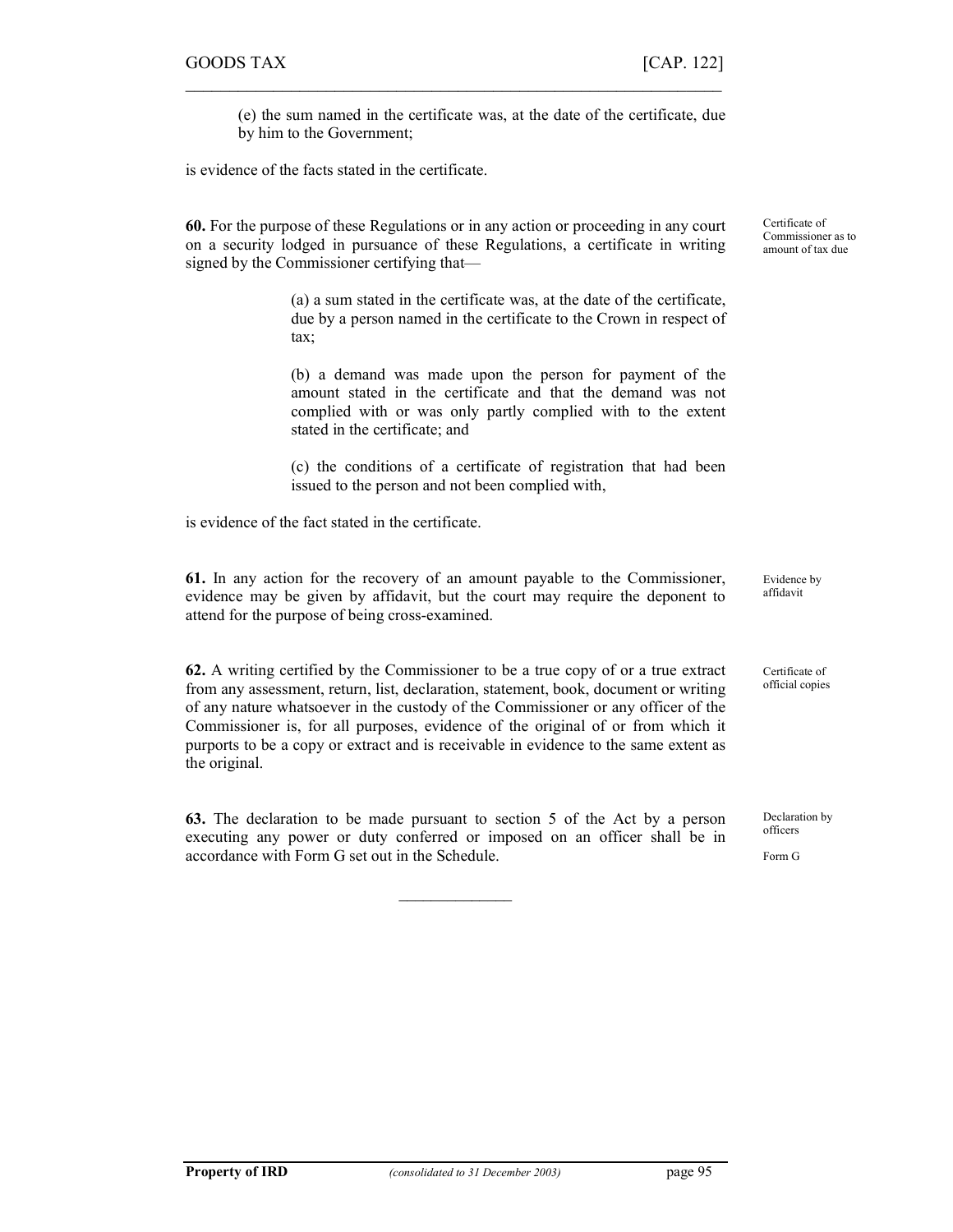# SCHEDULE

 $\mathcal{L}_\text{max}$  , and the contract of the contract of the contract of the contract of the contract of the contract of

# FORM A

### APPLICATION FOR REGISTRATION AS MANUFACTURER (GT 1) OR WHOLESALES MERCHANT

#### (Regulation 3)

TO: The Commissioner of Inland Revenue Ministry of Housing & Government Services P O Box G9 HONIARA

1. Name of Applicant (in block letters)

Sole Proprietor

Surname Christian Names

Surname of each Partner Christian names of

Partnership

each Partner

Company Full Name

| $\mathfrak{D}$   | Names under which business as manufacturer or wholesale merchant is or will be |  |
|------------------|--------------------------------------------------------------------------------|--|
| 3.               | Full address of place where that business is or will be carried on             |  |
| $\overline{4}$ . |                                                                                |  |
| .5.              |                                                                                |  |
| 6.               | State kinds of goods—                                                          |  |
| $7_{\cdot}$      | Date or proposed date of commencement of business as manufacturer or wholesale |  |
| Dated this       | 19<br>day of,                                                                  |  |

...................................................... Signature of authorised person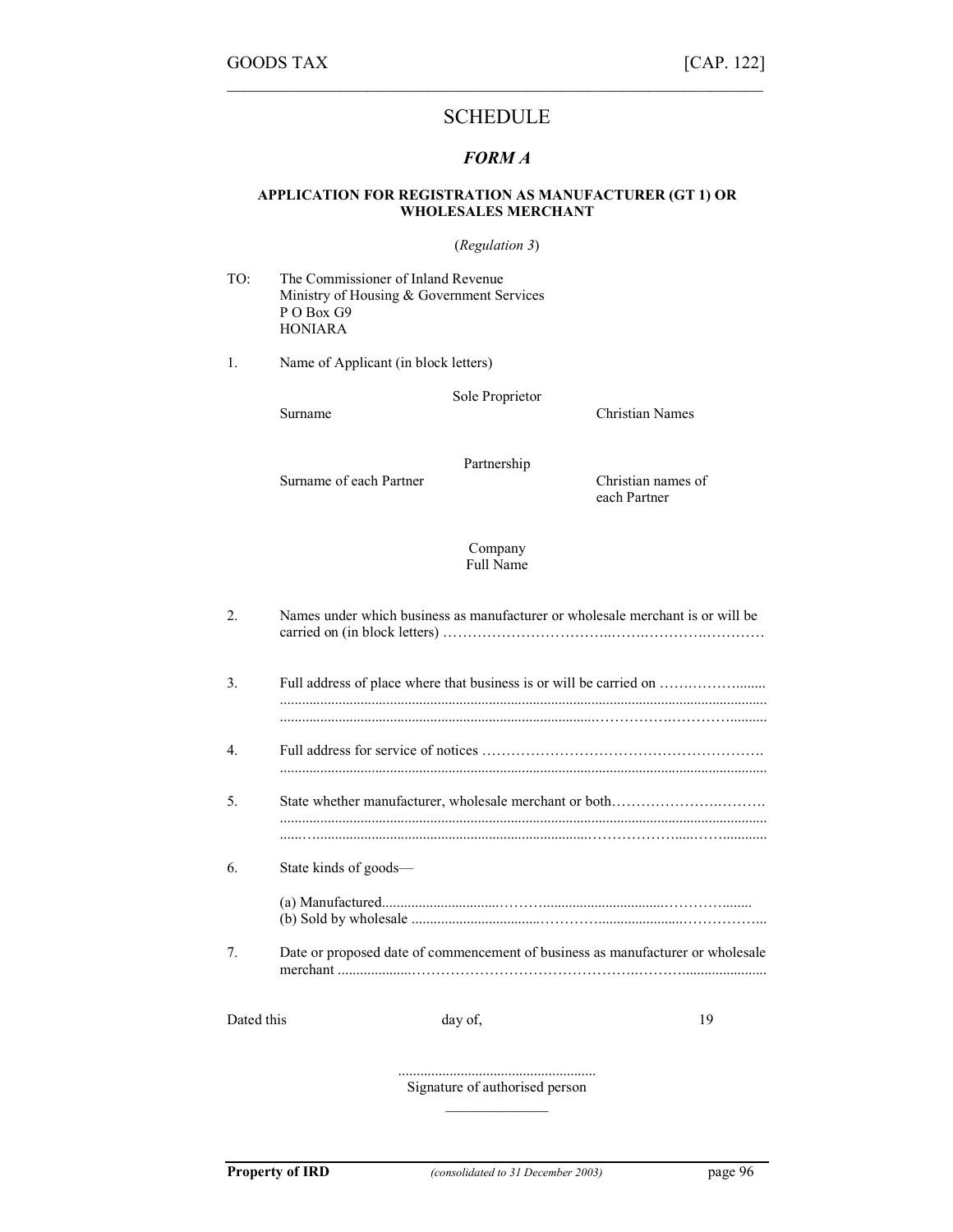# FORM B

 $\mathcal{L}_\text{max} = \mathcal{L}_\text{max} = \mathcal{L}_\text{max} = \mathcal{L}_\text{max} = \mathcal{L}_\text{max} = \mathcal{L}_\text{max} = \mathcal{L}_\text{max} = \mathcal{L}_\text{max} = \mathcal{L}_\text{max} = \mathcal{L}_\text{max} = \mathcal{L}_\text{max} = \mathcal{L}_\text{max} = \mathcal{L}_\text{max} = \mathcal{L}_\text{max} = \mathcal{L}_\text{max} = \mathcal{L}_\text{max} = \mathcal{L}_\text{max} = \mathcal{L}_\text{max} = \mathcal{$ 

### CERTIFICATE OF REGISTRATION

| ( <i>Regulation 3</i> ) | (GT2) |  |
|-------------------------|-------|--|
|                         |       |  |

Certificate No. ................

| under the Goods Tax Act |
|-------------------------|

……………………………………. Commissioner of Inland Revenue

Place ........................................……. Date..................……….......................

(a) Name

(b) Address

(c) Manufacturer or wholesale merchant.

# FORM C

 $\mathcal{L}$  , we have the set of  $\mathcal{L}$ 

(Regulation 13)

I hereby certify that  $(a)$ 

am (b)\_\_\_\_\_\_\_\_\_\_\_\_\_\_\_\_\_\_\_\_\_\_\_\_\_\_\_\_\_\_\_\_\_\_\_\_\_\_\_\_\_\_\_\_\_\_\_\_\_\_\_\_\_\_\_\_\_\_\_\_\_\_\_\_\_\_\_\_

is the holder/holders (b) of  $(c)$ 

goods tax

Certificate No. (d) \_\_\_\_\_\_\_\_\_\_\_\_\_\_\_\_\_\_\_\_\_\_\_\_\_\_\_\_\_

Signature of Certificate holder(s)

- (a) Insert name of registered person.
- (b) Strike out as appropriate.
- (c) Name of Place in which certificate issued to be inserted if being quoted in another place.

\_\_\_\_\_\_\_\_\_\_\_\_\_\_\_\_\_\_\_\_\_\_\_\_\_\_\_\_\_\_\_\_\_\_\_\_\_\_\_\_\_\_\_\_

(d) Insert certificate number.

 $\mathcal{L}$  , we have the set of  $\mathcal{L}$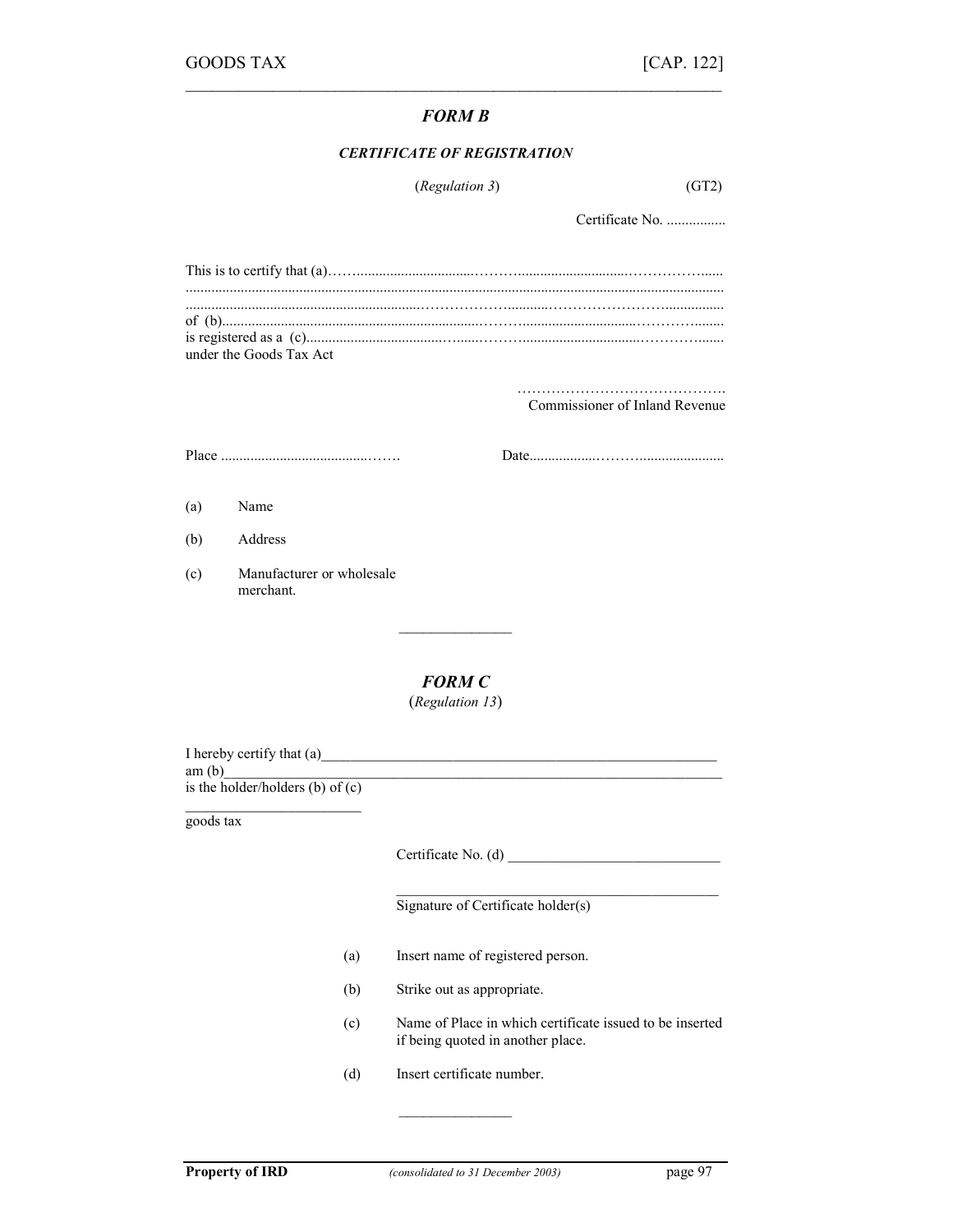# FORM D

 $\mathcal{L}_\text{max}$  , and the contract of the contract of the contract of the contract of the contract of the contract of

### (Regulation 16)

TAKE NOTICE that, written approval having been given by the Commissioner of Inland Revenue to the said

 $\mathcal{L}_\mathcal{L} = \{ \mathcal{L}_\mathcal{L} = \{ \mathcal{L}_\mathcal{L} = \{ \mathcal{L}_\mathcal{L} = \{ \mathcal{L}_\mathcal{L} = \{ \mathcal{L}_\mathcal{L} = \{ \mathcal{L}_\mathcal{L} = \{ \mathcal{L}_\mathcal{L} = \{ \mathcal{L}_\mathcal{L} = \{ \mathcal{L}_\mathcal{L} = \{ \mathcal{L}_\mathcal{L} = \{ \mathcal{L}_\mathcal{L} = \{ \mathcal{L}_\mathcal{L} = \{ \mathcal{L}_\mathcal{L} = \{ \mathcal{L}_\mathcal{$ to quote his certificate in accordance with regulation 16 of the Goods Tax Regulations, the above quotation of certificate applies in respect of all goods to be purchased from you by the said  $\Box$ 

during the present month except goods in respect of which, during the present month, you are notified to the contrary

Signature of purchaser

\_\_\_\_\_\_\_\_\_\_\_\_\_\_\_\_\_\_\_\_\_\_\_\_\_\_\_\_\_\_

# FORM E

 $\overline{\phantom{a}}$  . The set of the set of the set of the set of the set of the set of the set of the set of the set of the set of the set of the set of the set of the set of the set of the set of the set of the set of the set o

(Regulation 16)

TAKE NOTICE that the certificate furnished by \_\_\_\_\_\_\_\_\_\_\_\_\_\_\_\_\_\_\_\_\_\_\_\_\_\_\_\_\_\_\_\_\_\_\_\_\_\_\_\_\_\_\_\_\_\_\_\_\_\_\_\_\_\_\_\_\_\_\_\_\_\_ to you on the first day of this month does not apply in respect of goods to which \_\_\_\_\_\_\_\_\_\_\_\_\_\_\_\_\_\_\_\_  $\blacksquare$  \*relates.

 $\overline{\phantom{a}}$ 

\* Here insert the word "order", "confirmation", "delivery slip", "receipt", "acknowledgement", "invoice", "document", as the case requires.

> \_\_\_\_\_\_\_\_\_\_\_\_\_\_\_\_\_\_\_\_\_\_\_\_\_\_\_\_\_\_\_\_\_\_\_\_\_\_ Signature of Purchaser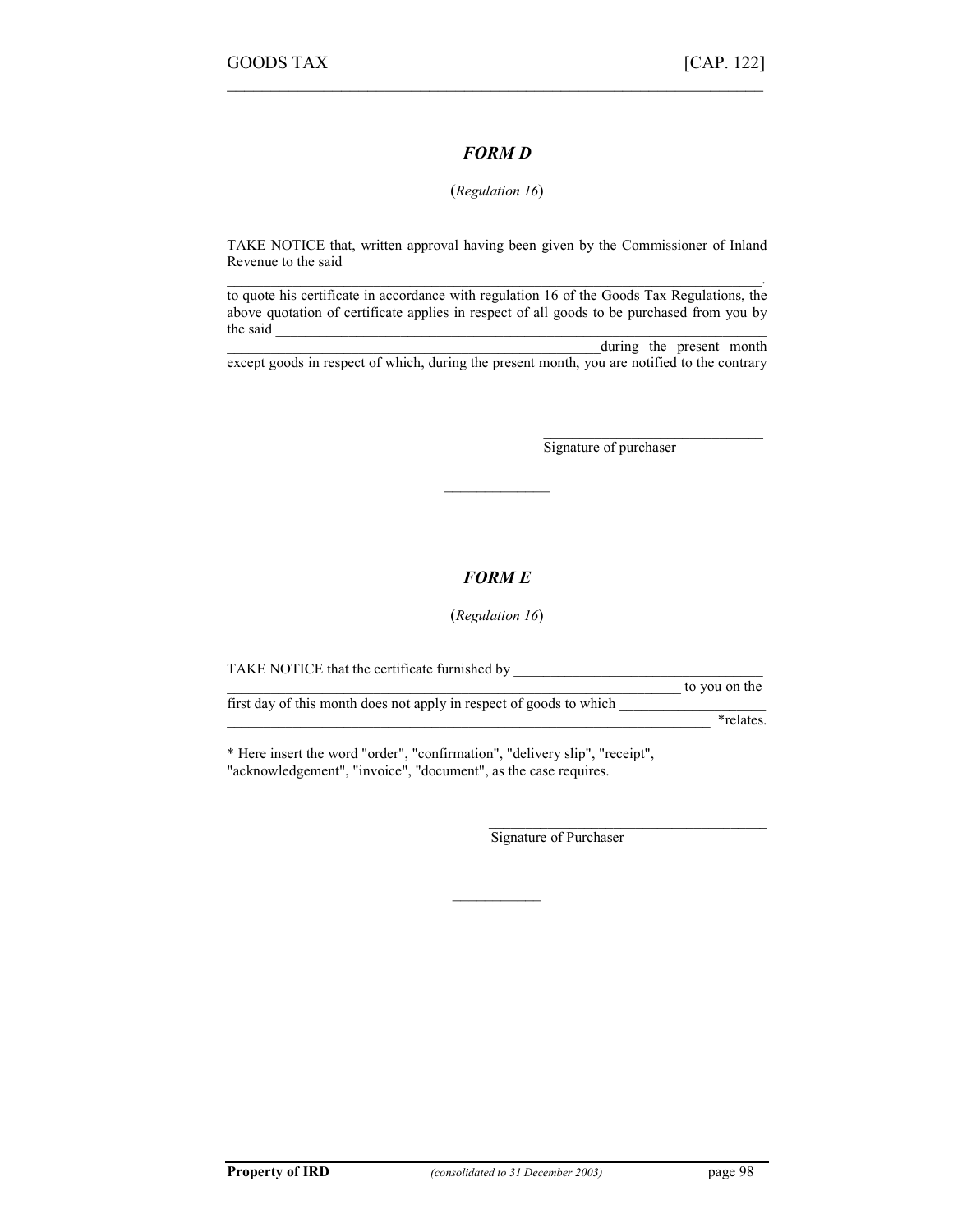# FORM F

 $\mathcal{L}_\text{max} = \mathcal{L}_\text{max} = \mathcal{L}_\text{max} = \mathcal{L}_\text{max} = \mathcal{L}_\text{max} = \mathcal{L}_\text{max} = \mathcal{L}_\text{max} = \mathcal{L}_\text{max} = \mathcal{L}_\text{max} = \mathcal{L}_\text{max} = \mathcal{L}_\text{max} = \mathcal{L}_\text{max} = \mathcal{L}_\text{max} = \mathcal{L}_\text{max} = \mathcal{L}_\text{max} = \mathcal{L}_\text{max} = \mathcal{L}_\text{max} = \mathcal{L}_\text{max} = \mathcal{$ 

(Regulation 38)

Goods Tax Act

### NOTICE OF OBJECTION

I hereby lodge notice of objection against the amount or value upon which I have been required, by notice of liability, assessment, alteration of sale value, dated  $\Box$ , pay tax or further tax

as stated thereunder in respect of the following goods:—

| Description | Sales value | tax |
|-------------|-------------|-----|
| of          | as          |     |
| goods       | notified    |     |

I claim that the sale value upon which tax should be paid in respect of the above mentioned goods is as follows:—

| Description | Sale value | tax |
|-------------|------------|-----|
| of          | as         |     |
| goods       | claimed    |     |

The full and detailed grounds on which my claim is based are as follows:—

(Signature)

 $\mathcal{L}$  , we have the set of  $\mathcal{L}$ 

(Address)

(Date)